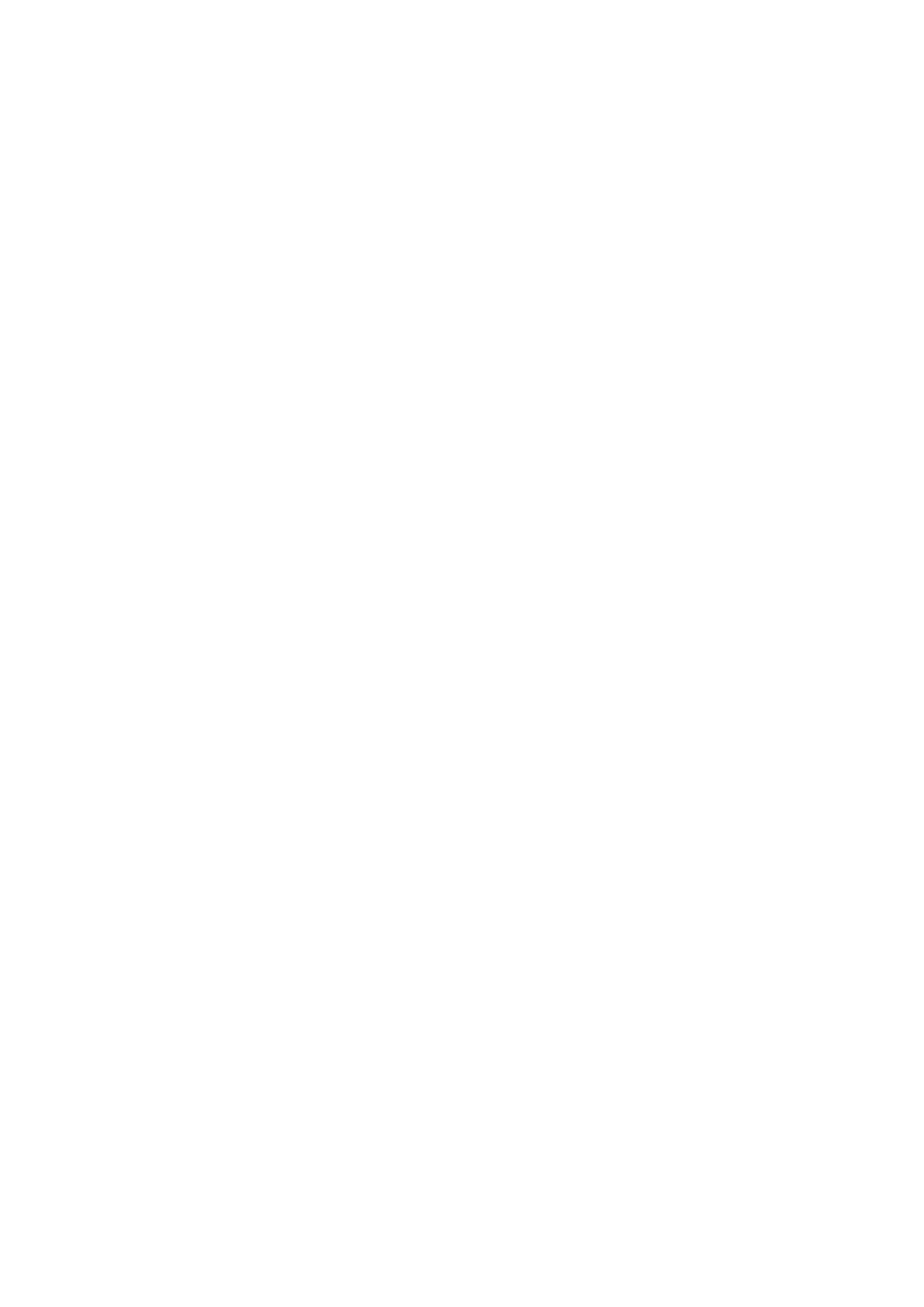Western Australia

# **Bail Act 1982**

### **CONTENTS**

# **Part I — Preliminary**

| 1.  | Short title                                         | 2              |
|-----|-----------------------------------------------------|----------------|
| 2.  | Commencement                                        | $\overline{c}$ |
| 3.  | Terms used                                          | $\overline{2}$ |
| 3A. | Sending notices by electronic communication         | 8              |
| 4.  | Application of this Act                             | 9              |
| 4A. | Detention and bail where accused appears in         |                |
|     | response to summons or court hearing notice         | 9              |
|     | Part II — Rights of accused in                      |                |
|     | relation to bail                                    |                |
| 5.  | Right of accused to have bail considered under      |                |
|     | this Act                                            | 11             |
| 6.  | Duty on arresting officer and others to             |                |
|     | consider bail                                       | 11             |
| 6A. | Whether custody justified to be considered in       |                |
|     | certain cases                                       | 13             |
| 7.  | Duty imposed on judicial officers in respect of     |                |
|     | unconvicted accused                                 | 14             |
| 7A. | Bail may be dispensed with by court                 | 15             |
| 7B. | Special provision for adult accused in murder cases | 15             |
| 7C. | Special provision for child accused in murder cases | 17             |
| 7D. | Previous decision may be adopted                    | 18             |
| 7E. | Bail during trial                                   | 19             |
| 7F. | Bail for appeal from courts of summary              |                |
|     | jurisdiction                                        | 19             |
|     |                                                     |                |

| As at 15 Aug 2010 | Version 07-e0-02                                                         | page i |
|-------------------|--------------------------------------------------------------------------|--------|
|                   | Extract from www.slp.wa.gov.au, see that website for further information |        |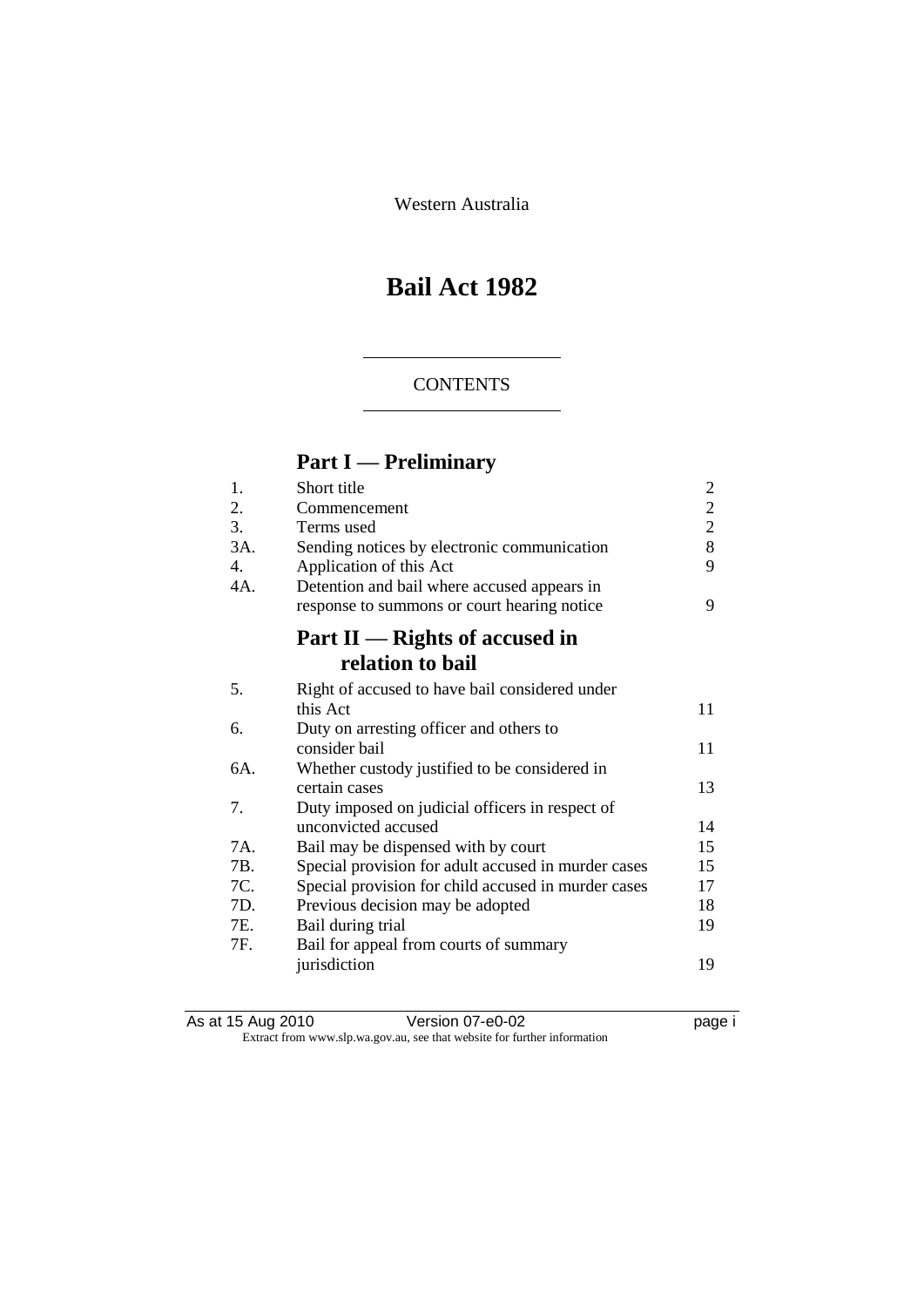| Contents |
|----------|
|----------|

| 8.   | Accused to be given information and approved                        |          |
|------|---------------------------------------------------------------------|----------|
|      | forms                                                               | 20       |
| 9.   | Bail decision may be deferred until further<br>information obtained | 22       |
| 10.  | Sections 5, 6 and 7 do not apply where accused                      |          |
|      | imprisoned for other cause                                          | 22       |
| 11.  | Rights following grant of bail                                      | 23       |
| 12.  | Further limitation on rights in s. 7A(2) and 11                     | 24       |
|      | Part III — Jurisdiction relating to                                 |          |
|      | bail                                                                |          |
| 13.  | Jurisdiction to grant bail                                          | 25       |
| 13A. | Jurisdiction to dispense with bail and how                          |          |
|      | jurisdiction to be exercised                                        | 25       |
| 13B. | Giving and proof of notices under s. 13A(3)                         | 26       |
| 14.  | Extent of judge's jurisdiction                                      | 27       |
| 15.  | Exclusive jurisdiction of Supreme Court judge in                    |          |
|      | murder cases                                                        | 28       |
| 15A. | Appeal from decision of judge                                       | 29       |
| 15B. | Determination of appeal under s. 15A and related                    |          |
|      | provisions                                                          | 30       |
| 16.  | Bail of person arrested on warrant                                  | 31       |
| 16A. | Restrictions on powers of authorised officers and                   |          |
| 17.  | justices in certain cases<br>Conditions which may be imposed        | 32<br>33 |
| 17A. | Further provisions as to responsible person's                       |          |
|      | undertaking (Schedule 1 Part C clause 2)                            | 33       |
|      |                                                                     |          |
|      | Part IV — Hearing of case for bail,                                 |          |
|      | parties, and evidence                                               |          |
| 20.  | Power to consider bail in camera and to prohibit                    |          |
|      | publication                                                         | 35       |
| 21.  | Parties                                                             | 36       |
| 22.  | Evidence                                                            | 36       |
| 23.  | Accused not bound to supply information                             | 36       |
| 24.  | Information may be referred to police officer for                   |          |
|      | verification or for report                                          | 37       |
| 24A. | Information may be referred to community                            |          |
|      | corrections officer for verification or for report                  | 37       |
|      |                                                                     |          |

| C<br>я<br>c |  |
|-------------|--|
|             |  |
|             |  |

page ii Version 07-e0-02 As at 15 Aug 2010 Extract from www.slp.wa.gov.au, see that website for further information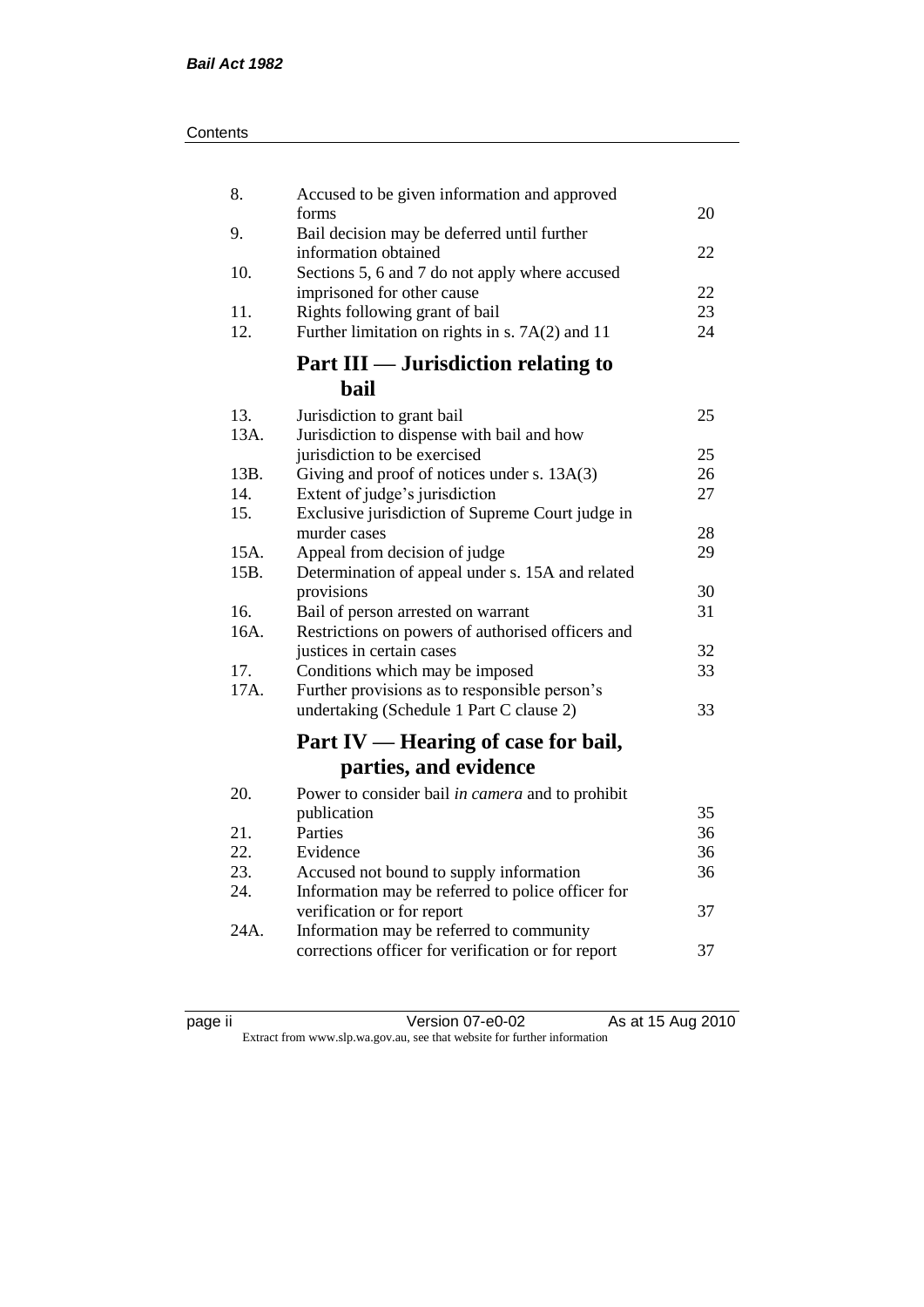| 25.        | Protection of accused as to information given for<br>bail purposes                                                   | 38       |
|------------|----------------------------------------------------------------------------------------------------------------------|----------|
| 26.        | Record of decision and reasons                                                                                       | 38       |
| 27.        | Transmission of relevant papers to court                                                                             | 39       |
| 27A.       | Transmission of papers to CEO (corrections)                                                                          | 40       |
|            | <b>Part V</b> — Bail undertakings                                                                                    |          |
|            |                                                                                                                      |          |
| 28.        | Bail undertaking                                                                                                     | 41       |
| 29.<br>30. | Before whom bail undertaking may be entered into<br>Duties of person before whom bail undertaking is<br>entered into | 42<br>42 |
| 31.        |                                                                                                                      |          |
|            | Different time and place for appearance may be<br>substituted                                                        | 43       |
| 31A.       | Amendment of conditions during trial                                                                                 | 45       |
| 32.        | Giving and proof of notices under s. 31                                                                              | 47       |
| 33.        | Judicial officer may order accused to enter into bail                                                                |          |
|            | undertaking                                                                                                          | 48       |
| 34.        | Cessation and suspension of bail undertaking                                                                         | 49       |
|            |                                                                                                                      |          |
|            | <b>Part VI</b> — Sureties and surety                                                                                 |          |
|            | undertakings                                                                                                         |          |
| 35.        | Surety and surety undertaking                                                                                        | 50       |
| 36.        | Authority to approve sureties                                                                                        | 50       |
| 37.        | Proposed surety to receive certain information and                                                                   |          |
|            | prescribed form for completion                                                                                       | 51       |
| 38.        | Persons disqualified from being sureties                                                                             | 51       |
| 39.        | Matters relevant to approval of sureties                                                                             | 52       |
| 40.        | Decision on application by proposed surety                                                                           | 52       |
| 41.        | Finality of decision to refuse approval                                                                              | 53       |
| 42.        | Before whom surety undertaking may be entered                                                                        |          |
|            | into                                                                                                                 | 53       |
| 43.        | Duties of persons before whom surety undertaking                                                                     |          |
|            | is entered into                                                                                                      | 54       |
| 43A.       | Use of video link and electronic communication                                                                       |          |
|            | where proposed surety is interstate                                                                                  | 54       |
| 44.        | When surety undertaking extends to different time                                                                    |          |
|            | or different time and place substituted under s. 31                                                                  | 56       |
| 45.        | Giving and proof of notices under s. 44                                                                              | 57       |
| 46.        | Power of surety to apprehend accused                                                                                 | 59       |
| 47.        | Cessation and suspension of surety undertaking                                                                       | 59       |
|            |                                                                                                                      |          |

As at 15 Aug 2010 **Version 07-e0-02 page iii** Extract from www.slp.wa.gov.au, see that website for further information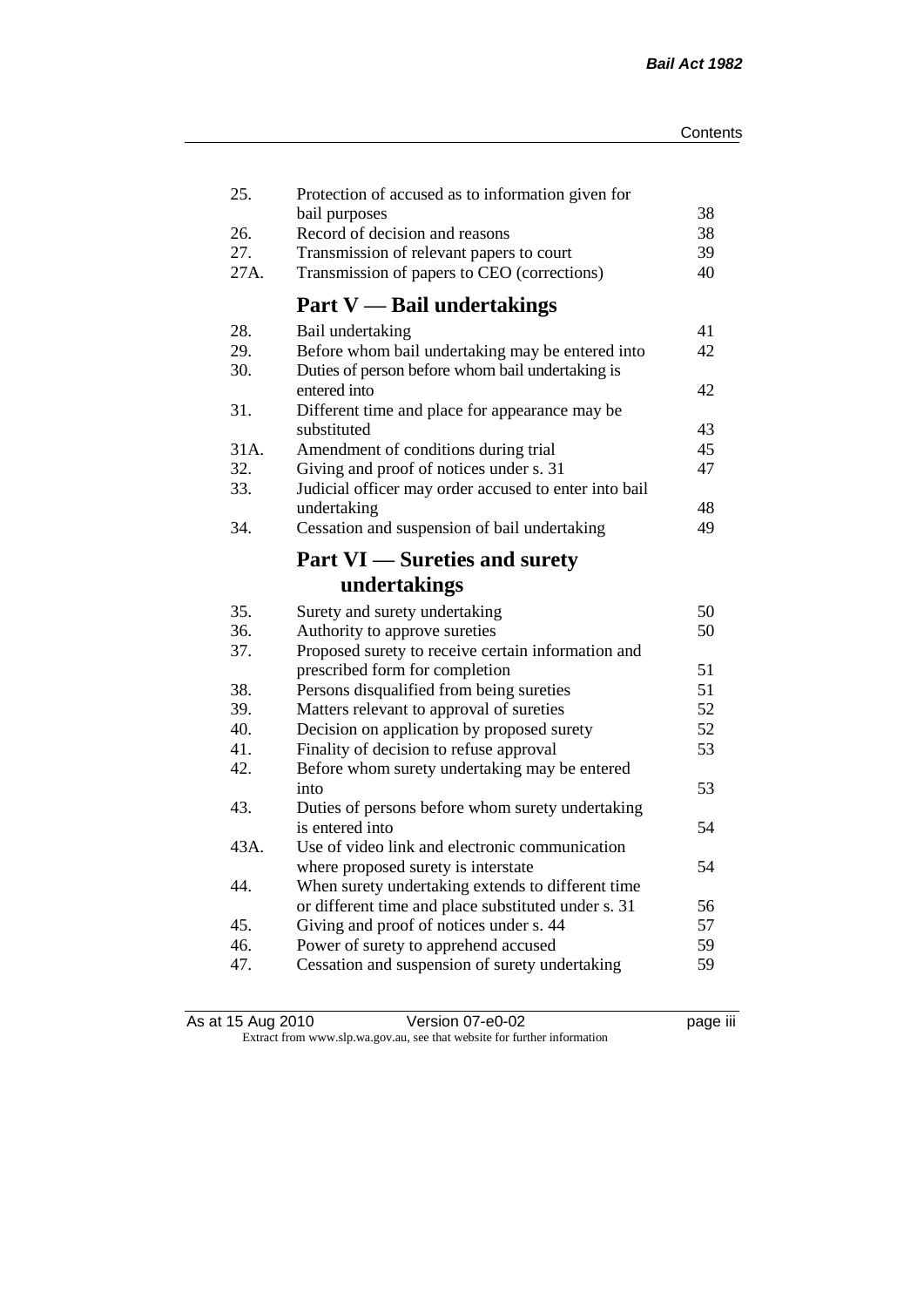| 48.  | Surety may apply for cancellation of his             |    |
|------|------------------------------------------------------|----|
|      | undertaking                                          | 60 |
| 49.  | Forfeiture of money under surety's undertaking       | 61 |
| 50.  | Offence to indemnify surety                          | 63 |
|      | <b>Part VIA — Administration of home</b>             |    |
|      | detention conditions                                 |    |
| 50A. | Powers of CEO (corrections)                          | 65 |
| 50C. | Powers and duties of community corrections           |    |
|      | officers                                             | 65 |
| 50D. | Powers of members of the Police Force                | 67 |
| 50E. | CEO (corrections) may substitute a different place   |    |
|      | of detention and apply conditions                    | 67 |
| 50F. | CEO (corrections) may revoke bail                    | 68 |
| 50G. | Procedure on arrest after revocation of bail         | 68 |
| 50H. | Exclusion of the rules of natural justice            | 69 |
| 50J. | Delegation by CEO (corrections)                      | 69 |
| 50K. | Retrieval of monitoring equipment                    | 69 |
| 50L. | Rules                                                | 70 |
|      | <b>Part VII — Enforcement of bail</b>                |    |
|      | undertakings                                         |    |
| 51.  | Offence to fail to comply with bail undertaking      | 71 |
| 51A. | Proceedings before courts of summary jurisdiction    |    |
|      | for an offence under s. 51                           | 72 |
| 52.  | Provisions as to summary proceedings before          |    |
|      | superior courts for an offence under s. 51           | 72 |
| 53.  | Appeals against decisions made under s. 52           | 74 |
| 54.  | Accused on bail may be taken before a judicial       |    |
|      | officer for variation or revocation of bail          | 75 |
| 54A. | Accused on committal may be taken before court       |    |
|      | by which committed                                   | 77 |
| 55.  | Powers of judicial officer to revoke or vary bail    | 78 |
| 57.  | Forfeiture of money under bail undertaking           | 79 |
| 58.  | Automatic forfeiture on expiration of one year after |    |
|      | absconding                                           | 80 |
|      | <b>Part VIII — Miscellaneous</b>                     |    |
| 59.  | Further power of judicial officer in relation to     |    |
|      | enforcement of undertakings                          | 81 |
|      |                                                      |    |

| د،    |  |
|-------|--|
| ); 10 |  |
|       |  |
|       |  |
|       |  |

page iv Version 07-e0-02 As at 15 Aug 2010 Extract from www.slp.wa.gov.au, see that website for further information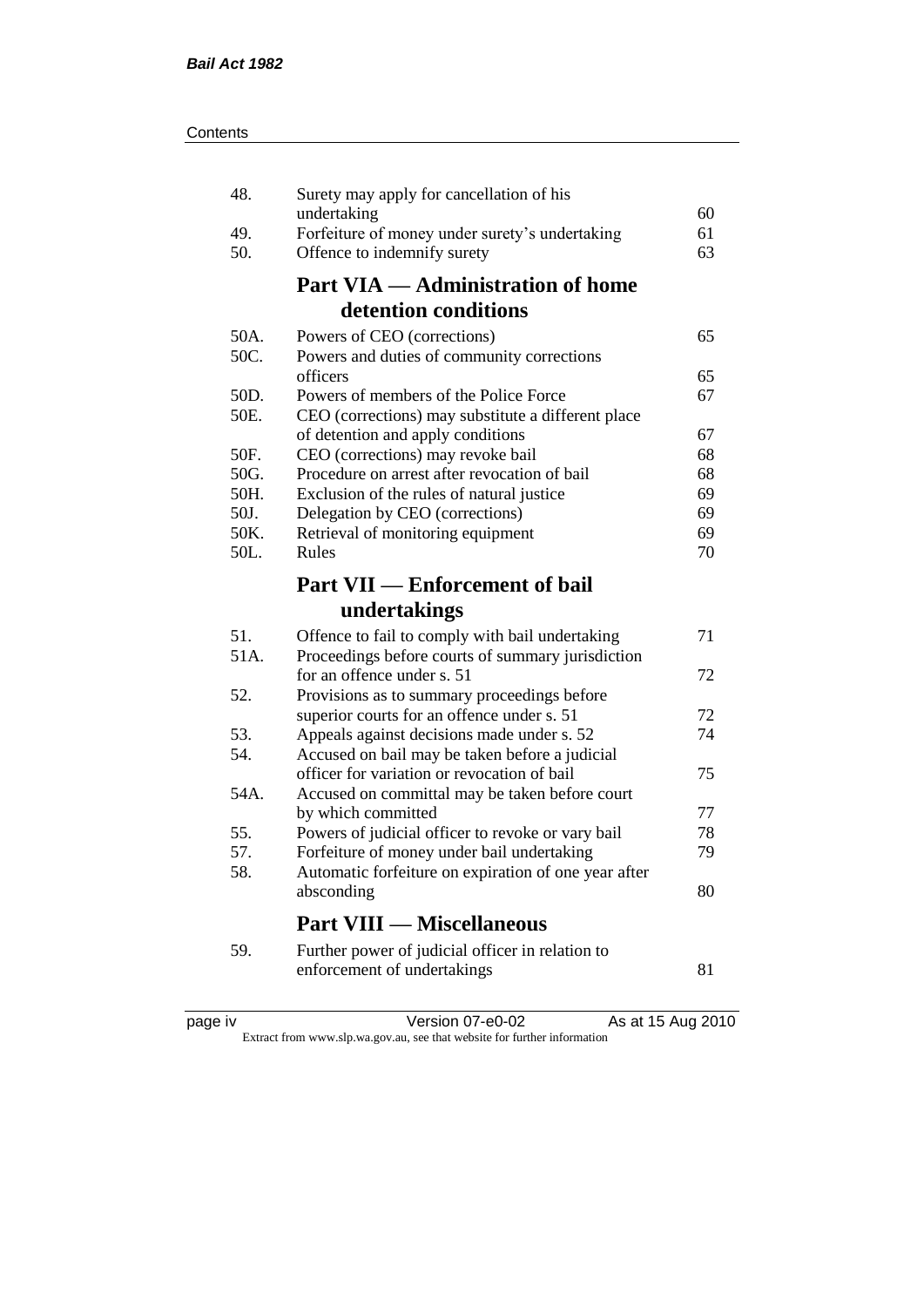| 59A. | Where bail dispensed with, accused may be taken       |    |
|------|-------------------------------------------------------|----|
|      | before judicial officer for reconsideration of matter | 81 |
| 59B. | Warrant for arrest of absconding accused              | 82 |
| 60.  | Accused and surety to notify any change of address    | 83 |
| 61.  | Offence of failing to bring arrested person before    |    |
|      | court or person able to grant bail                    | 83 |
| 62.  | Offence to give false information for bail purposes   | 84 |
| 63.  | Protection of persons carrying out this Act           | 84 |
| 64.  | Evidence of non-appearance etc. by an accused         | 84 |
| 65.  | Bail undertakings by minors                           | 85 |
| 66.  | Abolition of other powers to grant bail               | 85 |
| 66A. | Delegation by registrar                               | 85 |
| 66B. | Use of video link or audio link                       | 86 |
| 67.  | Regulations                                           | 87 |
|      | Schedule 1 — Jurisdiction as to bail                  |    |
|      | and related matters                                   |    |
|      | Part $A$ — Jurisdiction relating to bail              |    |
| 1.   | Initial appearance                                    | 89 |
| 2.   | Appearance after adjournment                          | 89 |
| 3.   | Appearance on committal to Supreme Court or           |    |
|      | <b>District Court</b>                                 | 90 |
| 4.   | Appearance in connection with appeal etc.             | 90 |
| 5.   | Appearance prescribed by regulation                   | 91 |
| 6.   | Appearances not otherwise provided for                | 91 |
| 7.   | Term used: proceedings for an offence                 | 91 |
|      | Part B — Cessation of powers relating to bail         |    |
| 1.   | Upon decision by judge, power of other officers       |    |
|      | ceases                                                | 91 |
| 1A.  | Upon decision by Court of Appeal, other powers        |    |
|      | cease                                                 | 92 |
| 2.   | Upon decision by judicial officer, his power and      |    |
|      | that of his peers ceases                              | 92 |
| 3.   | Cessation of power upon refusal of bail for initial   |    |
|      | appearance                                            | 92 |
| 4.   | Judicial officer's powers where accused proves        |    |
|      | new facts or changed circumstances                    | 93 |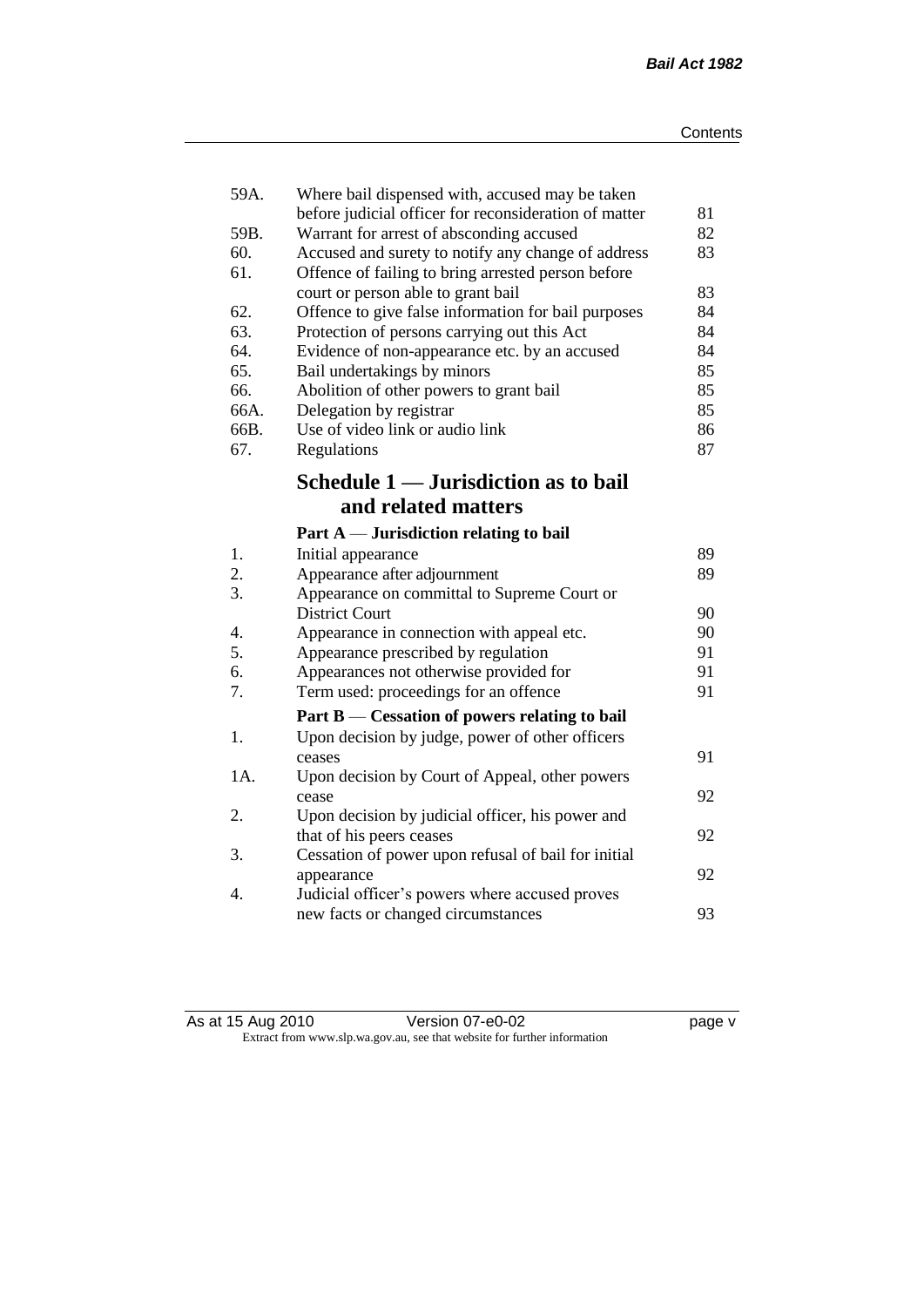#### **Contents**

#### **Part C — Manner in which jurisdiction to be exercised**

| 1.  | Bail before conviction to be at discretion of bail  |     |
|-----|-----------------------------------------------------|-----|
|     | authority, except for a child                       | 93  |
| 2.  | Child to have qualified right to bail               | 95  |
| 3.  | Matters relevant to consideration of clause $1(a)$  | 96  |
| 3A. | Bail where serious offence committed while          |     |
|     | accused on bail for another serious offence         | 97  |
| 3B. | Determination of exceptional reasons under          |     |
|     | clause $3A(1)$                                      | 98  |
| 3C. | Bail in murder cases                                | 100 |
| 4.  | Bail after conviction: accused awaiting sentence    | 100 |
| 4A. | Bail after conviction: accused awaiting disposal of |     |
|     | appeal                                              | 101 |
| 5.  | Exception for bail for an appeal under the Criminal |     |
|     | Appeals Act 2004 Part 2                             | 101 |
| 6.  | Bail of people on community orders etc.             | 101 |
| 7.  | Bail for initial appearance to be for not more than |     |
|     | 30 days                                             | 102 |
| 8.  | Bail on adjournment in court of summary             |     |
|     | jurisdiction to be for not more than 30 days except |     |
|     | by consent                                          | 102 |
| 9.  | Provision as to calculation of time                 | 102 |
|     | Part D — Conditions which may be imposed on         |     |
|     | a grant of bail                                     |     |
| 1.  | Conditions as to forfeiture and giving security may |     |
|     | be imposed on the accused and sureties              | 102 |
| 2.  | Other conditions which may be imposed               | 104 |
| 3.  | Home detention condition may be imposed             | 107 |
|     | <b>Schedule 2 — Serious offences</b>                |     |
|     | <b>Notes</b>                                        |     |
|     | Compilation table                                   | 112 |
|     |                                                     |     |

### Provisions that have not come into operation 116 **Defined Terms**

page vi Version 07-e0-02 As at 15 Aug 2010 Extract from www.slp.wa.gov.au, see that website for further information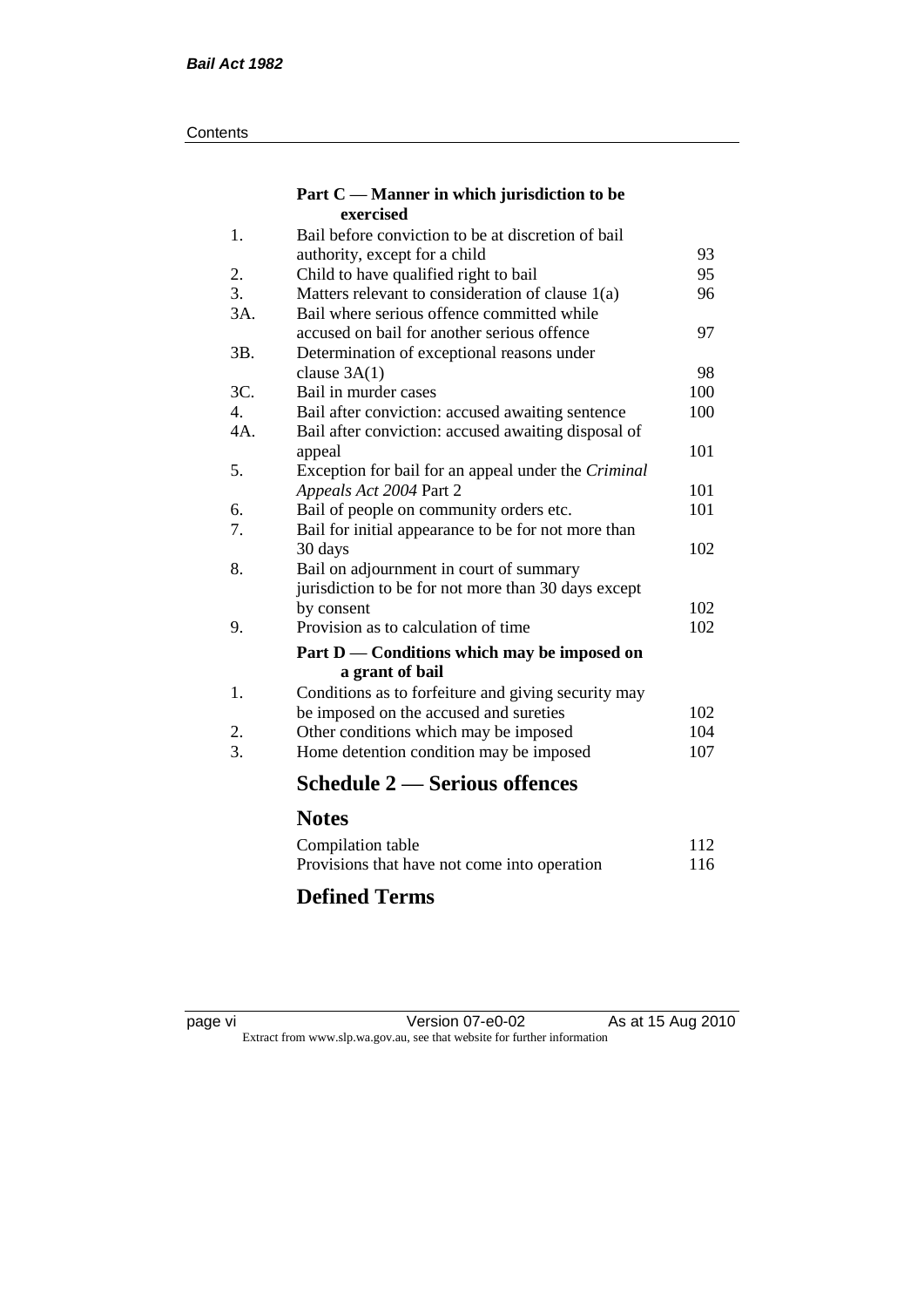Western Australia

# **Bail Act 1982**

**An Act to make better provision for bail in criminal proceedings.** 

As at 15 Aug 2010 **Version 07-e0-02 page 1** Extract from www.slp.wa.gov.au, see that website for further information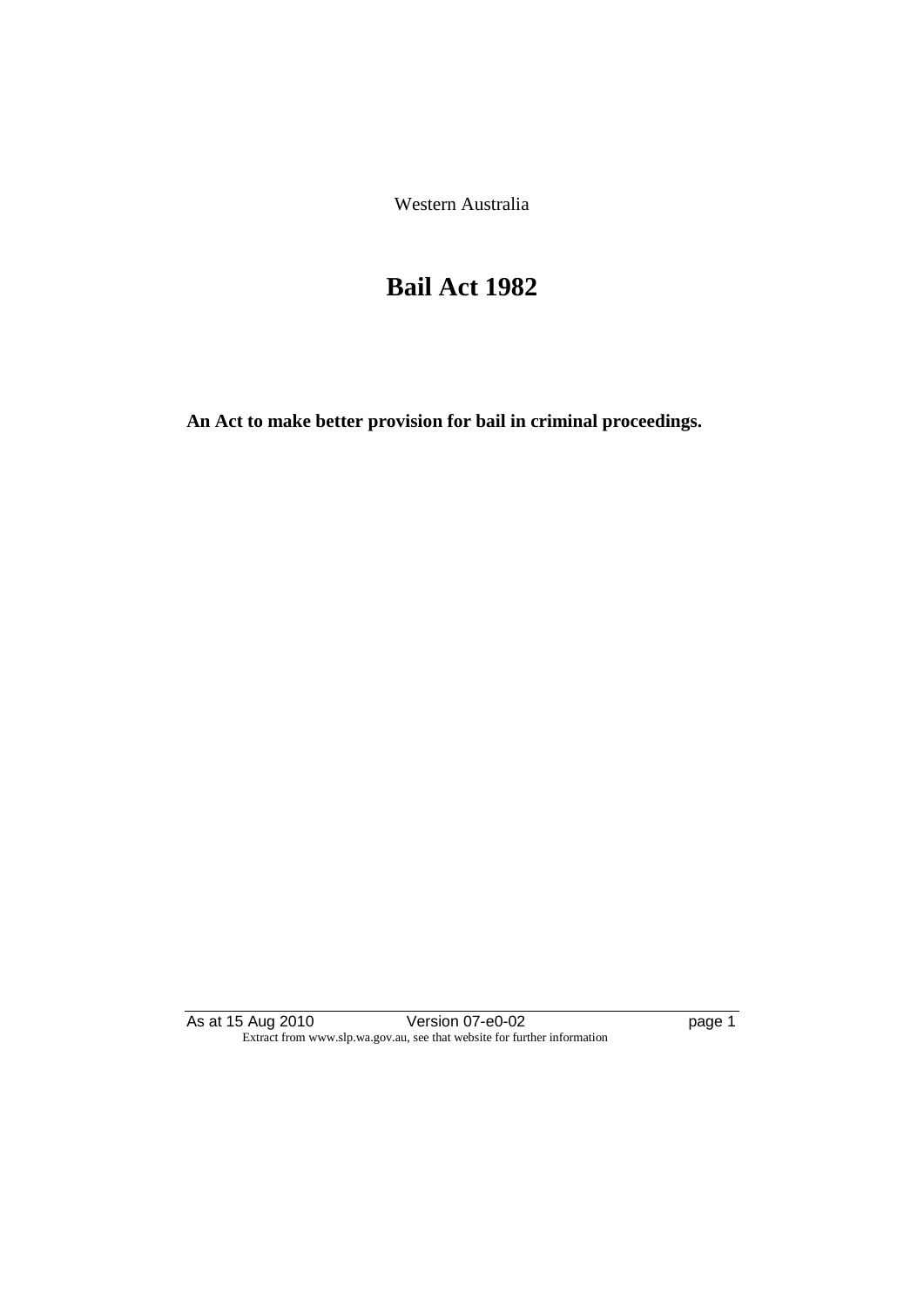**s. 1**

# **Part I — Preliminary**

#### **1. Short title**

This Act may be cited as the *Bail Act* 1982<sup>1</sup>.

#### **2. Commencement**

This Act shall come into operation on a day to be fixed by proclamation  $<sup>1</sup>$ .</sup>

#### **3. Terms used**

(1) In this Act, unless a contrary intention appears —

*accused* includes —

- (a) a person charged with, convicted of, or found guilty of an offence;
- (b) a person whose conviction for an offence is stayed;
- (c) a person in respect of whom an appeal relating to an offence is pending;
- (d) a person in respect of whom a new trial for an offence has been ordered;

#### *adjournment* —

- (a) means any order of a court by which proceedings for an offence are postponed or interrupted or are to be held at a different time or place before the same court; and
- (b) is deemed to include any order of a court, other than a committal to the Supreme Court or District Court, by which the venue of any proceedings for an offence is changed to another court or a court at another place whether by way of a remand, referral, or recommittal of the accused or otherwise;

*appeal* includes an application for leave to appeal;

#### *appropriate judicial officer* means —

(a) subject to paragraphs (b), (c) and (d), a judicial officer who is empowered to exercise jurisdiction in the court

| page 2 | Version 07-e0-02                                                         | As at 15 Aug 2010 |
|--------|--------------------------------------------------------------------------|-------------------|
|        | Extract from www.slp.wa.gov.au, see that website for further information |                   |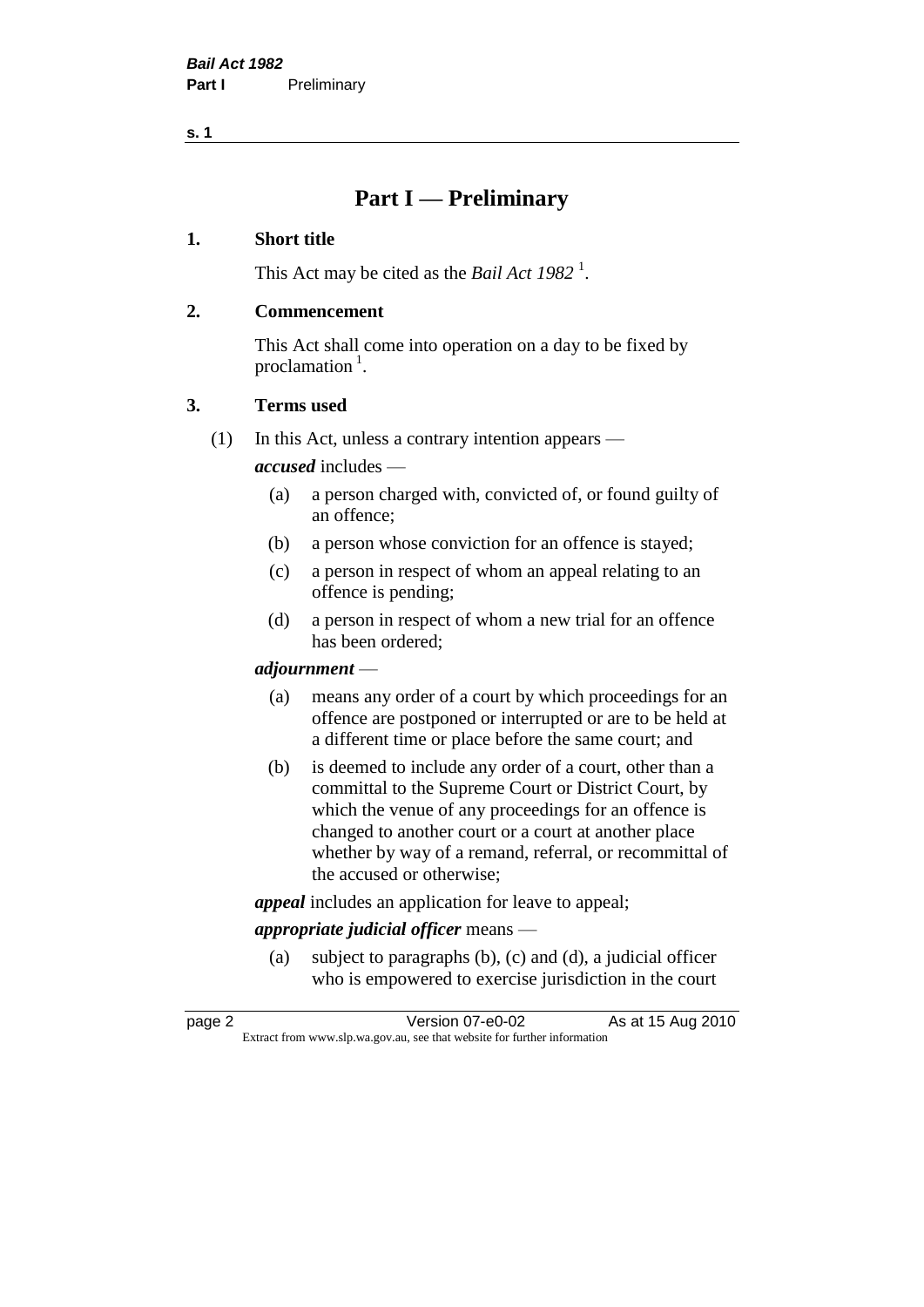before which the accused is required to appear pursuant to his bail undertaking; or

- (b) if the court is the Court of Appeal, a judge of appeal; or
- (c) except in section 49, a judge of the Supreme Court or of the Children's Court, as the case may require, in any case where —
	- (i) under section 15 only a judge of the Supreme Court or of the Children's Court has power to grant bail; or
	- (ii) a judicial officer has exercised the power contained in section 31(2)(d),

for the appearance in question; or

(d) except in section 49, a judge of the Supreme Court, of the District Court, or of the Children's Court, as the case may require, in any case where such a judge has granted bail under section 14 for the appearance in question;

*approved*, in relation to a form, means approved by the chief executive officer of the department of the Public Service principally assisting in the administration of this Act;

*as soon as is practicable* means as soon as is reasonably practicable;

*authorised community services officer* means any of the following persons —

- (a) the CEO (corrections) or a delegate of the CEO (corrections) under subsection (5);
- (b) a registrar of the Children's Court;
- (c) a superintendent of a detention centre under the *Young Offenders Act 1994*;
- (d) the officer for the time being in charge of any detention centre under the *Young Offenders Act 1994*;

*authorised officer* means an authorised police officer or an authorised community services officer;

*authorised police officer* means —

As at 15 Aug 2010 Version 07-e0-02 Page 3 Extract from www.slp.wa.gov.au, see that website for further information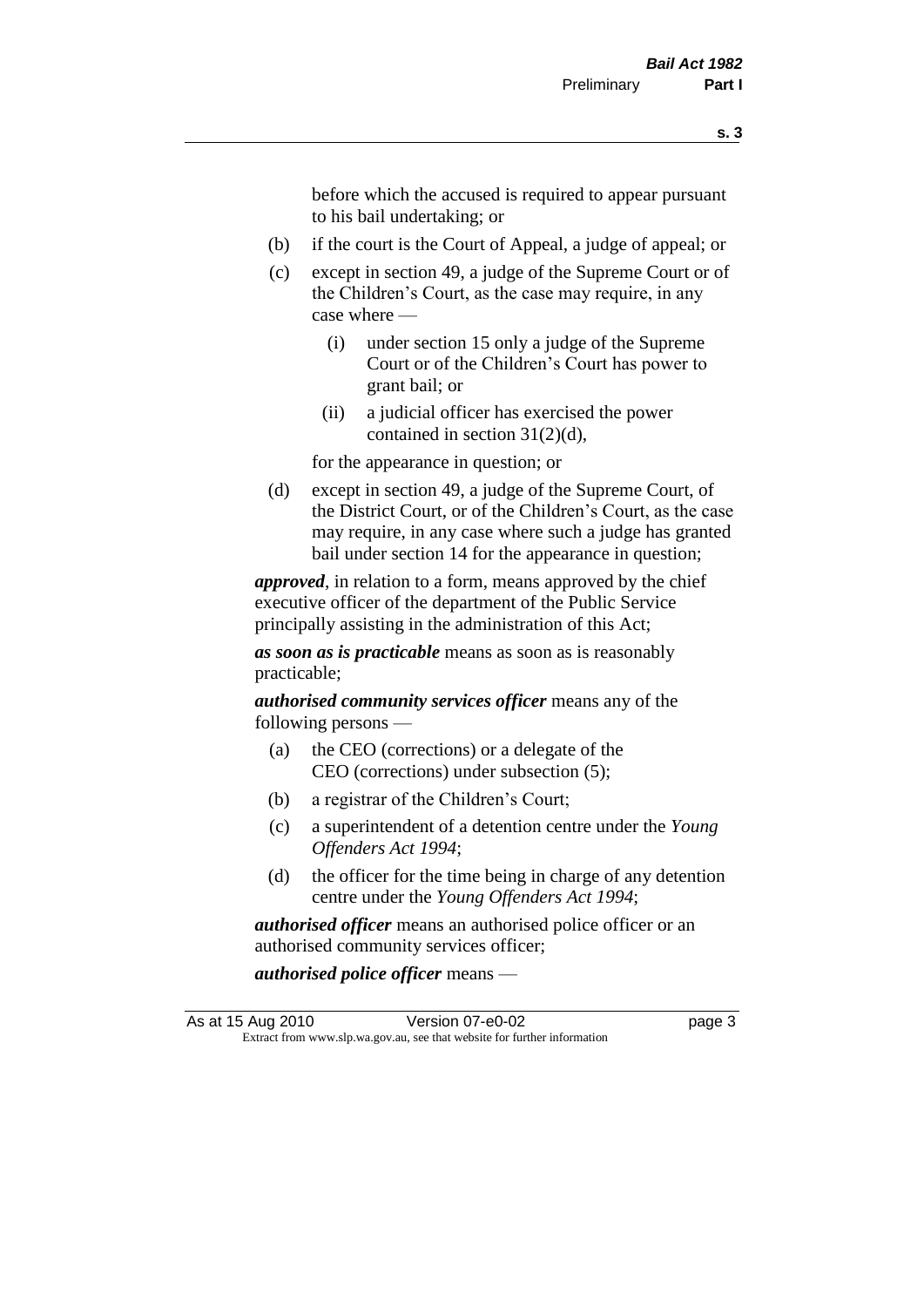- (a) a police officer who holds the rank of sergeant, or a higher rank;
- (b) the police officer who is for the time being in charge of a police station;
- (c) whichever of these officers is for the time being in charge of a lock-up —
	- (i) a police officer;
	- (ii) a special constable appointed under the *Police Act 1892* Part III whose powers, duties and obligations are or include those of an authorised police officer under this Act;
	- (iii) a police auxiliary officer appointed under the *Police Act 1892* Part IIIB whose powers, duties and obligations are or include those of an authorised police officer under this Act;

*bail undertaking* means an undertaking described in section 28(2):

*CEO (corrections)* means the chief executive officer of the Public Sector agency principally assisting the Minister administering Part 8 of the *Sentence Administration Act 2003* in its administration;

*Chief Judge* means the Chief Judge of the District Court;

*Chief Justice* means the Chief Justice of Western Australia;

*child* has the same meaning as "young person" has in the *Young Offenders Act 1994*;

*community corrections officer* has the same meaning as in the *Sentence Administration Act 2003*;

*court* means each of the following —

- (a) the Magistrates Court;
- (b) the Children's Court;
- (c) the Coroner's Court of Western Australia;
- (d) the District Court;

page 4 **Version 07-e0-02** As at 15 Aug 2010 Extract from www.slp.wa.gov.au, see that website for further information

**s. 3**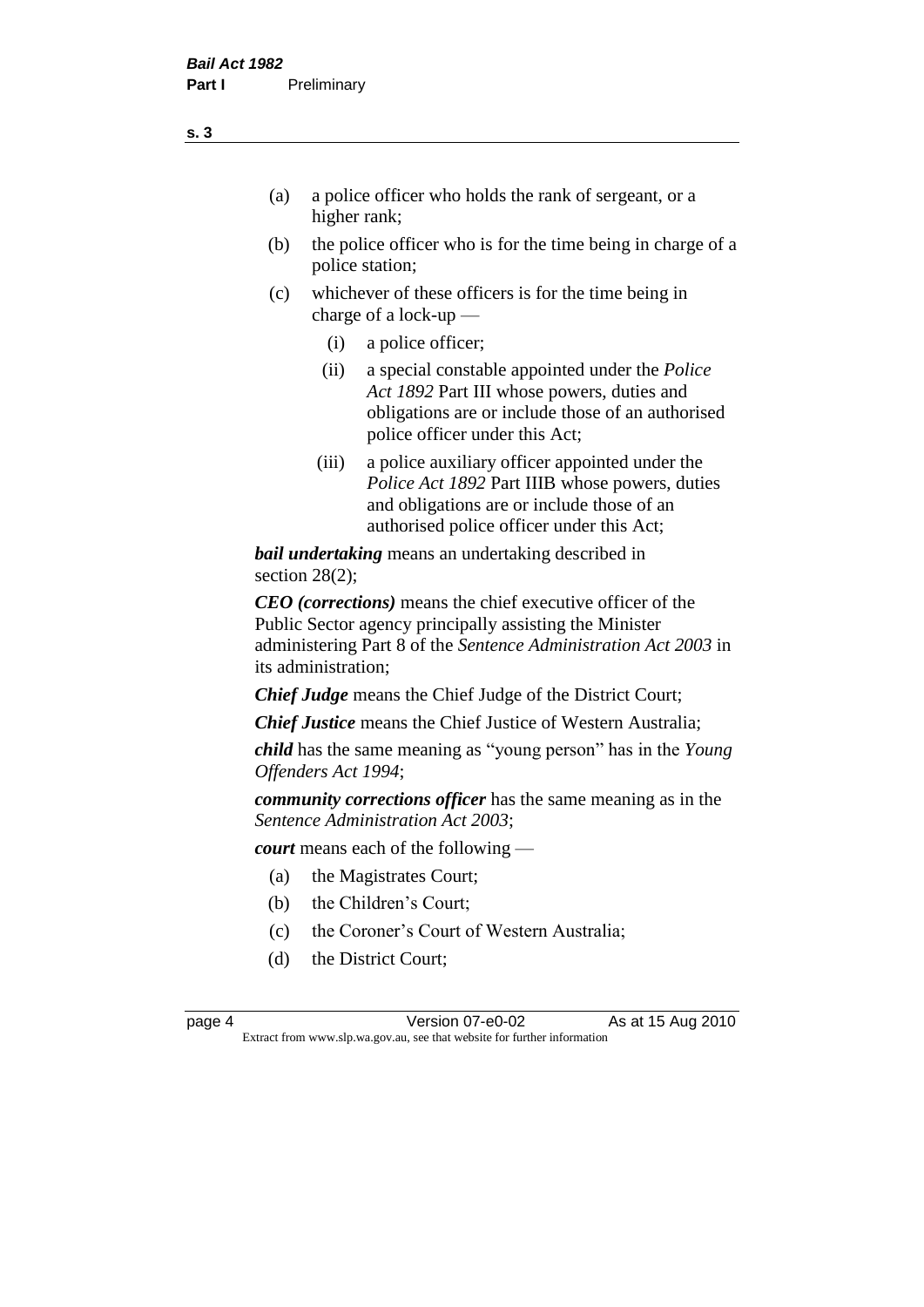**s. 3**

- (e) the Supreme Court;
- (f) the Court of Appeal;

*court custody centre* has the meaning given in the *Court Security and Custodial Services Act 1999* section 3;

*Director of Public Prosecutions* means —

- (a) the Director of Public Prosecutions for the State; or
- (b) the officer in charge in the State of the Commonwealth Office of the Director of Public Prosecutions,

as the case requires;

*early release order* means an early release order made under the *Sentence Administration Act 1995* <sup>2</sup> or *Sentence Administration Act 2003*;

*electronic address* means a facsimile number, email address or other electronic address, as the case requires;

*electronic communication* means facsimile transmission, email or other form of electronic communication as defined in the *Electronic Transactions Act 2003* section 5;

*home detention condition* means a home detention condition imposed under clause 3 of Part D of Schedule 1;

*judge of appeal* has the meaning given in the *Supreme Court Act 1935* section 4(1);

*judicial officer* means any person empowered to exercise jurisdiction in a court whether or not he is sitting as a court, and includes a single justice and, where the context so requires, the Court of Appeal exercising jurisdiction under this Act;

*lock-up* includes a place prescribed as a lock-up for the purposes of the *Court Security and Custodial Services Act 1999*;

*offence* means any act, omission or conduct which renders the person doing the act, making the omission or engaging in the conduct liable to any punishment, and includes an alleged offence; but nothing in this definition shall limit the operation of subsection (4);

*prosecutor* includes —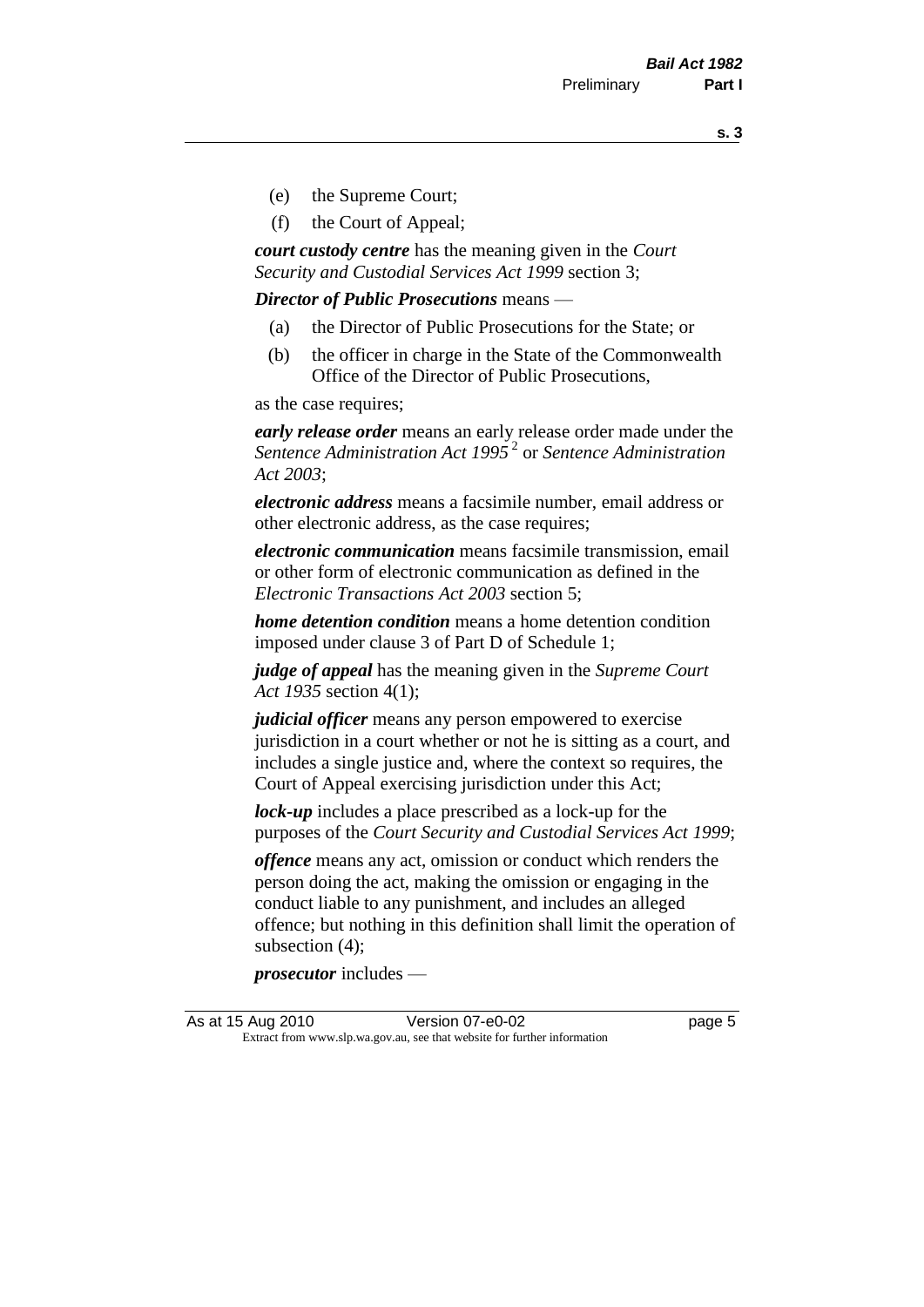- (a) in the case of an offence charged in a prosecution notice, the prosecutor;
- (b) in the case of an offence charged in an indictment, the State or the Commonwealth, as the case may be;

*registrar* of a court means —

- (a) for a court other than the Coroner's Court of Western Australia, the principal registrar, a registrar or a deputy registrar of the court; or
- (b) for the Coroner's Court of Western Australia, a coroner's registrar as defined in the *Coroners Act 1996* section 3;

*serious offence* means —

- (a) an offence against section 51(2a); and
- (b) an offence described in Schedule 2;

*surety* and *surety undertaking* have the meanings assigned to them by section 35;

*surety approval officer* means a person who is authorised by section 36 to decide whether an applicant should be approved as a surety;

*trial* means all proceedings for an offence between —

- (a) the time when the accused is called upon to plead to the prosecution notice or the indictment; and
- (b) the time when the accused is found not guilty or is sentenced.
- (2) A reference in this Act
	- (a) to a power to grant bail includes a reference to a power to refuse bail;
	- (b) to a grant of bail includes a reference to a grant of bail by the exercise of a power in section 31(2).

page 6 Version 07-e0-02 As at 15 Aug 2010 Extract from www.slp.wa.gov.au, see that website for further information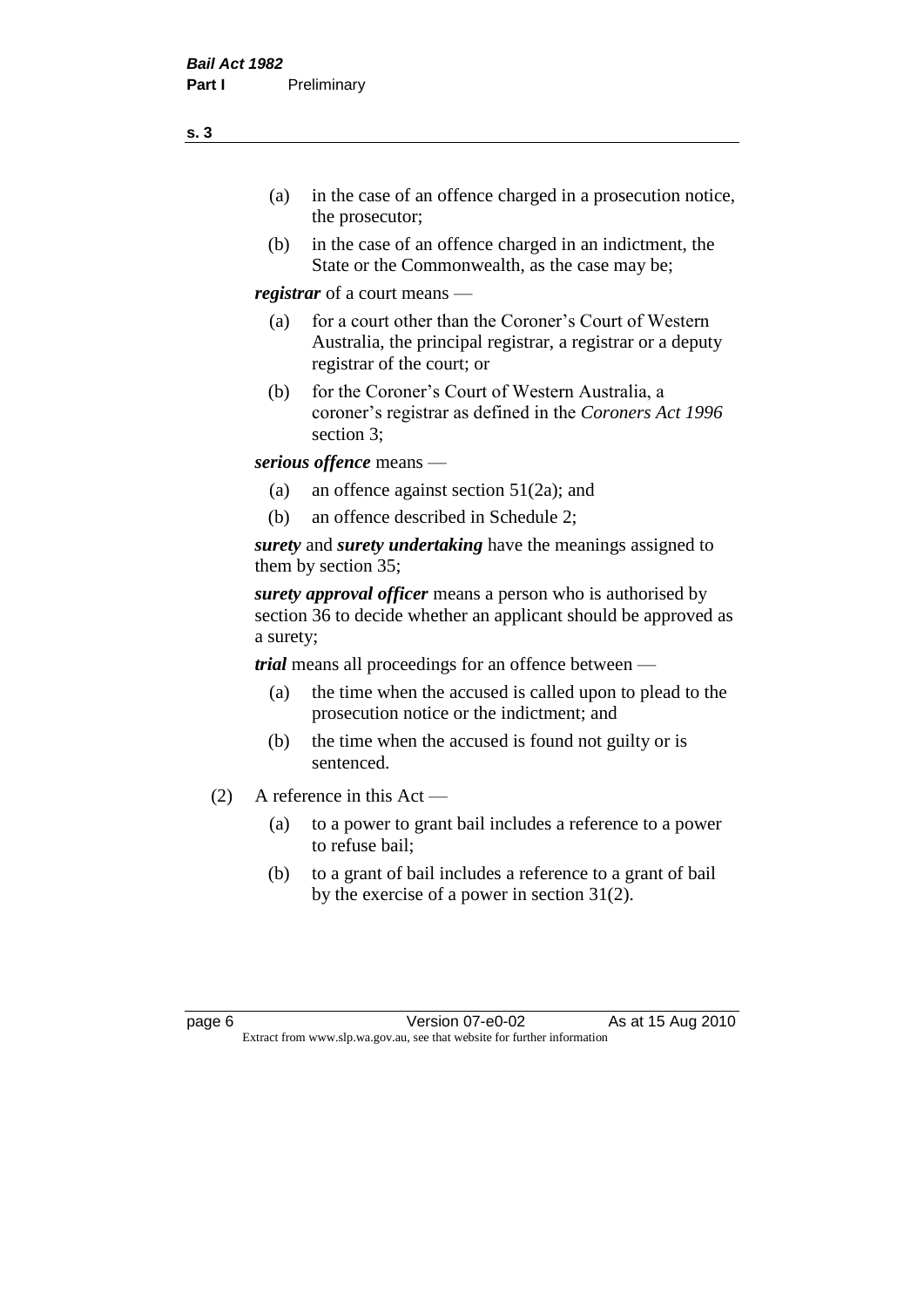- **s. 3**
- (3) Where in this Act there is a reference to a requirement that an accused appear in court, the reference is to a requirement, unless a contrary intention appears, that the accused —
	- (a) surrender himself into the custody of the court or, in the case of a bail undertaking, of the court specified therein, or of such person as the court may direct, to be dealt with according to law;
	- (b) submit himself to a search of his person and any property then in his possession (which is hereby authorised) and allow to be taken from him, to be dealt with according to the relevant law and procedures, anything so found; and
	- (c) remain in custody until authorised to be released therefrom.
- (4) If a person is arrested under a warrant issued
	- (a) under section 50, 79, 84E or 129 of the *Sentencing Act 1995* in connection with a possible breach of a conditional release order, a sentence of suspended imprisonment or conditional suspended imprisonment, or a community order imposed under that Act; or
	- (b) under section 43 of the *Young Offenders Act 1994* in respect of an alleged breach of a youth community based order, an intensive youth supervision order or a conditional release order made under that Act,
	- then
		- (c) the person is to be taken as having been arrested and to be in custody awaiting an appearance in court for the offence for which the sentence was imposed;
		- (d) the first appearance in court after the arrest is to be taken, for the purposes of sections  $5(1)$  and  $8(1)$  and clause 1 of Part A and clause 7 of Part C of Schedule 1, to be the initial appearance for that offence; and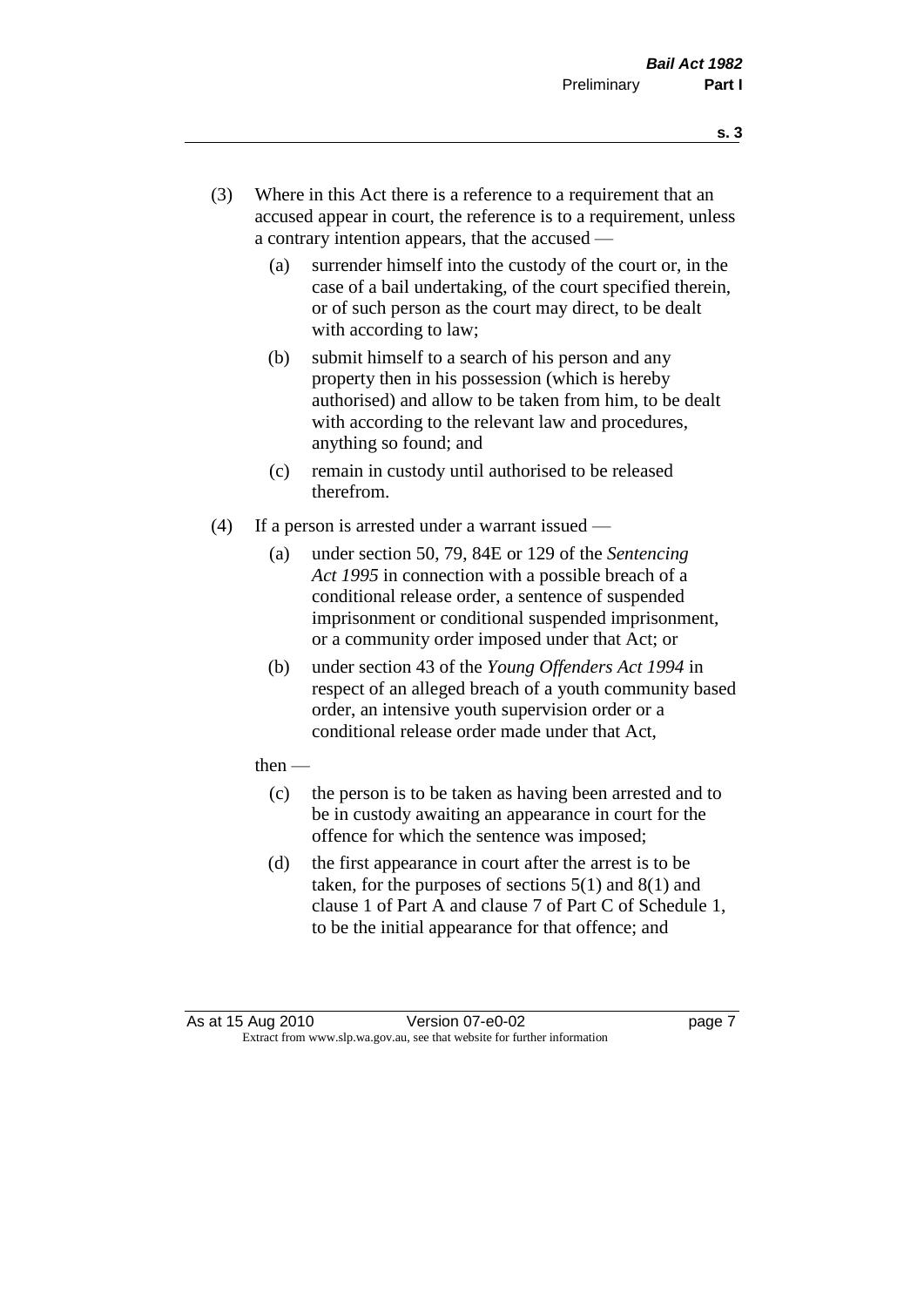- (e) the proceedings following the arrest are to be taken to be proceedings for that offence and to be a trial for the purpose of the definition in subsection (1) of "trial".
- (5) The CEO (corrections) may by writing signed by him delegate to any officer of the department of which he is the chief executive officer any function he has under this Act as an authorised community services officer.

*[Section 3 amended by No. 74 of 1984 s. 3; No. 15 of 1988 s. 4; No. 49 of 1988 s. 78; No. 61 of 1990 s. 4; No. 31 of 1993 s. 6; No. 45 of 1993 s. 4 and 12; No. 78 of 1995 s. 7; No. 57 of 1997 s. 21(1); No. 54 of 1998 s. 4 and 14; No. 47 of 1999 s. 7; No. 50 of 2003 s. 29(3); No. 65 of 2003 s. 121(2); No. 27 of 2004 s. 13(2); No. 34 of 2004 s. 251; No. 45 of 2004 s. 28(4); No. 59 of 2004 s. 141; No. 84 of 2004 s. 11, 82 and 83(2); No. 65 of 2006 s. 51 and 53; No. 6 of 2008 s. 4 and 24(2).]* 

*[Section 3. Modifications to be applied in order to give effect to Cross-border Justice Act 2008: section altered 1 Nov 2009. See endnote 1M; amended by No. 42 of 2009 s. 12.]*

#### **3A. Sending notices by electronic communication**

- (1) A reference in this Act, however expressed, to a notice being sent to a person (the *addressee*) by electronic communication is a reference to the notice being sent by electronic communication —
	- (a) to an electronic address provided by the addressee for the purpose of being served with the notice; and
	- (b) in an electronic format that enables it to be printed or otherwise generated by the addressee.
- (2) If a notice is sent in accordance with subsection (1), the notice is to be presumed, unless the contrary is shown, to have been received at the time when, in the ordinary course of events, the electronic communication would have entered the information system, as defined in the *Electronic Transactions Act 2003* section 5, of the addressee.

**s. 3A**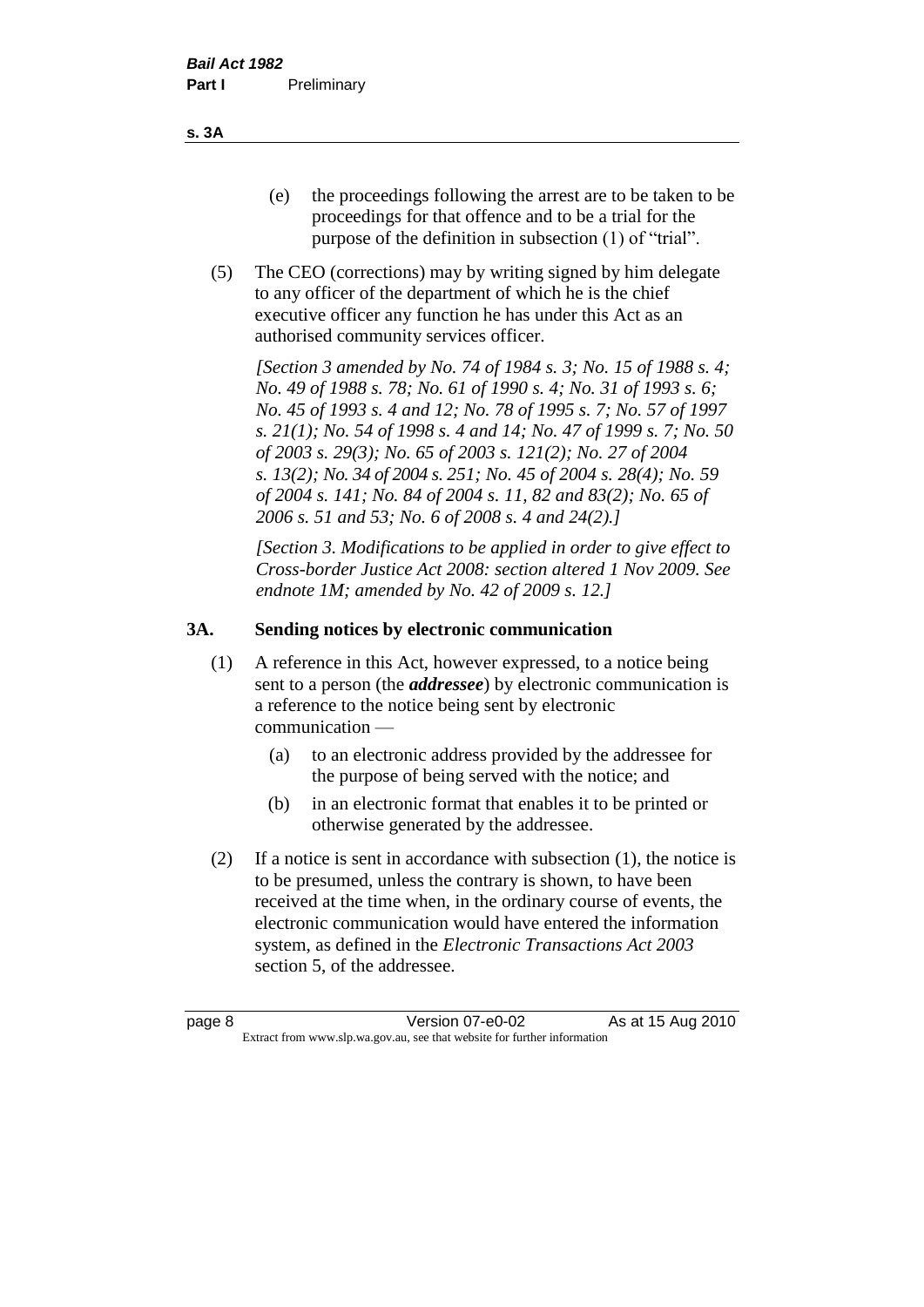*[Section 3A inserted by No. 6 of 2008 s. 5.]*

#### **4. Application of this Act**

The operation of this Act extends to any appearance in a court for an offence —

- (a) except to the extent that in this Act, or in the law creating the offence or applicable thereto, express provision is made excluding or limiting the operation of this Act in respect of that appearance;
- (b) whether or not that law contains a reference to the granting of bail;
- (c) however any reference in that law to the granting of bail may be expressed; and
- (d) as if any reference therein to the taking of a recognizance were to a requirement that, except where bail is dispensed with under this Act, the accused enter into a bail undertaking.

*[Section 4 amended by No. 84 of 2004 s. 82.]*

*[4AA.* 1M *Modifications to be applied in order to give effect to Crossborder Justice Act 2008: section inserted 1 Nov 2009. See endnote 1M.]*

#### **4A. Detention and bail where accused appears in response to summons or court hearing notice**

- $(1)$  Where
	- (a) an accused has appeared in court for an offence pursuant to a summons or court hearing notice issued under the *Criminal Procedure Act 2004*; and
	- (b) a judicial officer adjourns the proceedings,

the accused is not to be detained in custody to further appear before the court for that offence unless the judicial officer so orders.

As at 15 Aug 2010 Version 07-e0-02 Page 9 Extract from www.slp.wa.gov.au, see that website for further information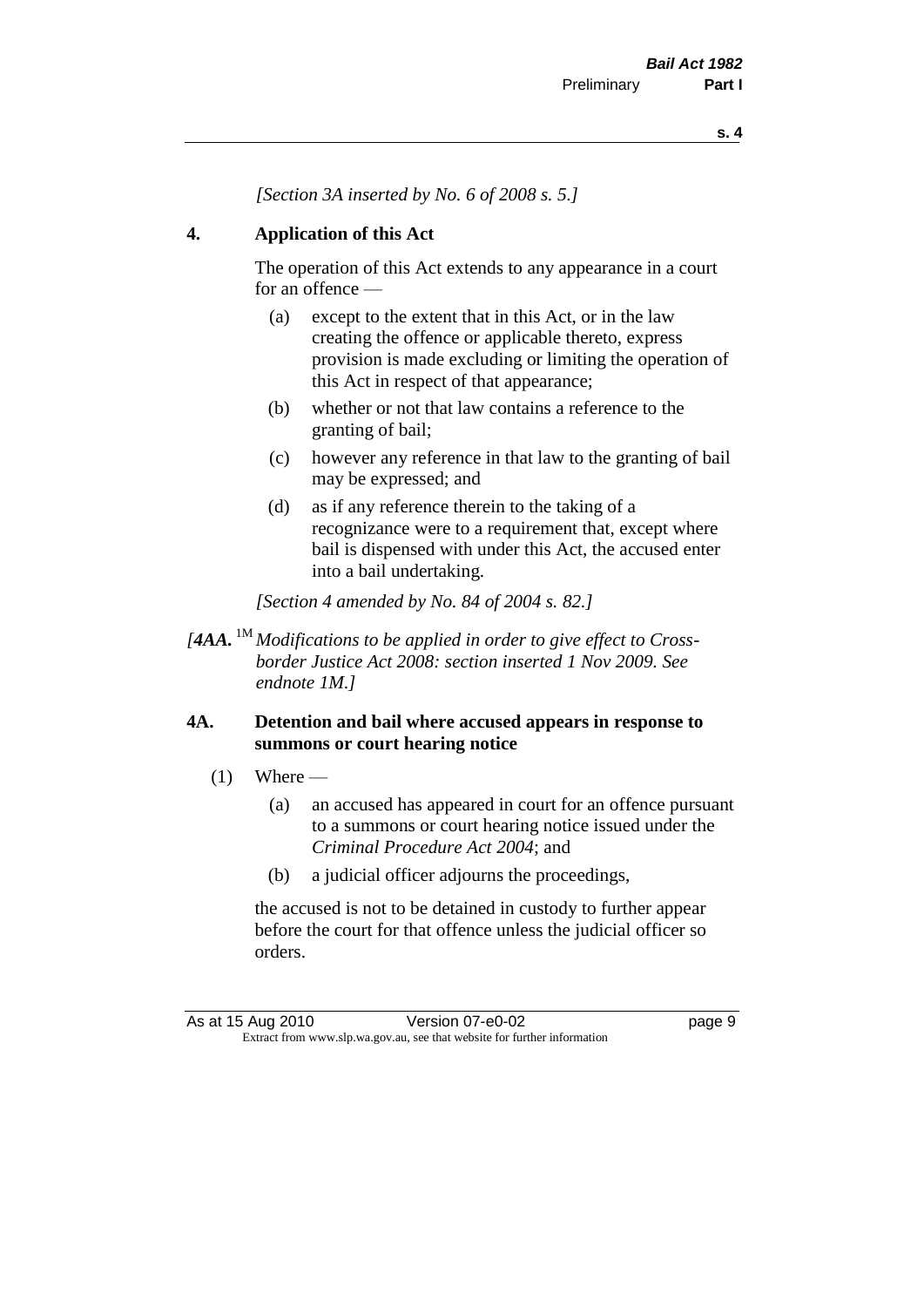#### **s. 4A**

- (2) If an order is made under subsection (1), the duty described in section 7(1) applies.
- (3) On any appearance in court by the accused a judicial officer to whom section 7(1) applies may revoke an order made under subsection (1).

*[Section 4A inserted by No. 6 of 2008 s. 6(1).]*

page 10 Version 07-e0-02 As at 15 Aug 2010 Extract from www.slp.wa.gov.au, see that website for further information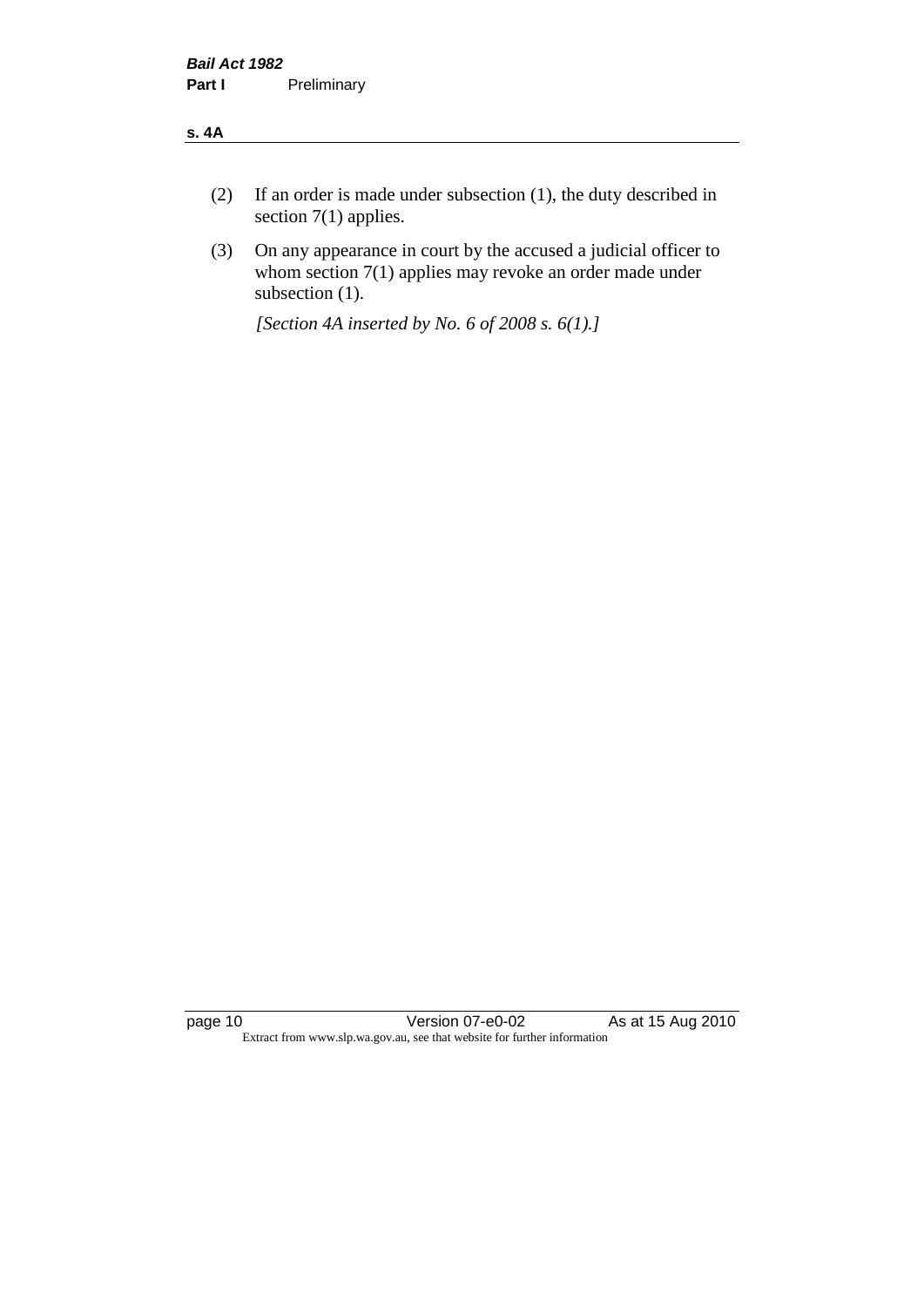## **Part II — Rights of accused in relation to bail**

*[Heading amended by No. 84 of 2004 s. 82.]* 

#### **5. Right of accused to have bail considered under this Act**

- (1) An accused who is in custody for an offence awaiting his initial appearance in court therefor is entitled —
	- (a) subject to sections 9, 10, 12 and 16(2), to have his case for bail for that appearance considered under and in accordance with this Act as soon as is practicable;
	- (b) if his case is not so considered, or if he is refused bail or is not released on bail, to be brought before a court as soon as is practicable.
- (2) An accused who is in custody awaiting any appearance in court for an offence, other than an initial appearance, is entitled, subject to sections 7B, 7C, 7E, 9 and 10, to have his case for bail for that appearance considered under and in accordance with this Act.

*[Section 5 amended by No. 74 of 1984 s. 4; No. 84 of 2004 s. 82; No. 6 of 2008 s. 7.]* 

#### **6. Duty on arresting officer and others to consider bail**

- (1) This section applies to a police officer or other person (the *arrester*) who —
	- (a) charges a person who is under arrest (the *accused*) with an offence; and
	- (b) does not release the accused unconditionally under section 142 of the *Criminal Investigation Act 2006*,

or who arrests a person under a warrant.

- (2) This section is subject to  $-$ 
	- (a) the exercise of the power conferred by section 9; and
	- (b) sections 10, 12 and 16 and clause 3A of Part C of Schedule 1.

As at 15 Aug 2010 Version 07-e0-02 Page 11 Extract from www.slp.wa.gov.au, see that website for further information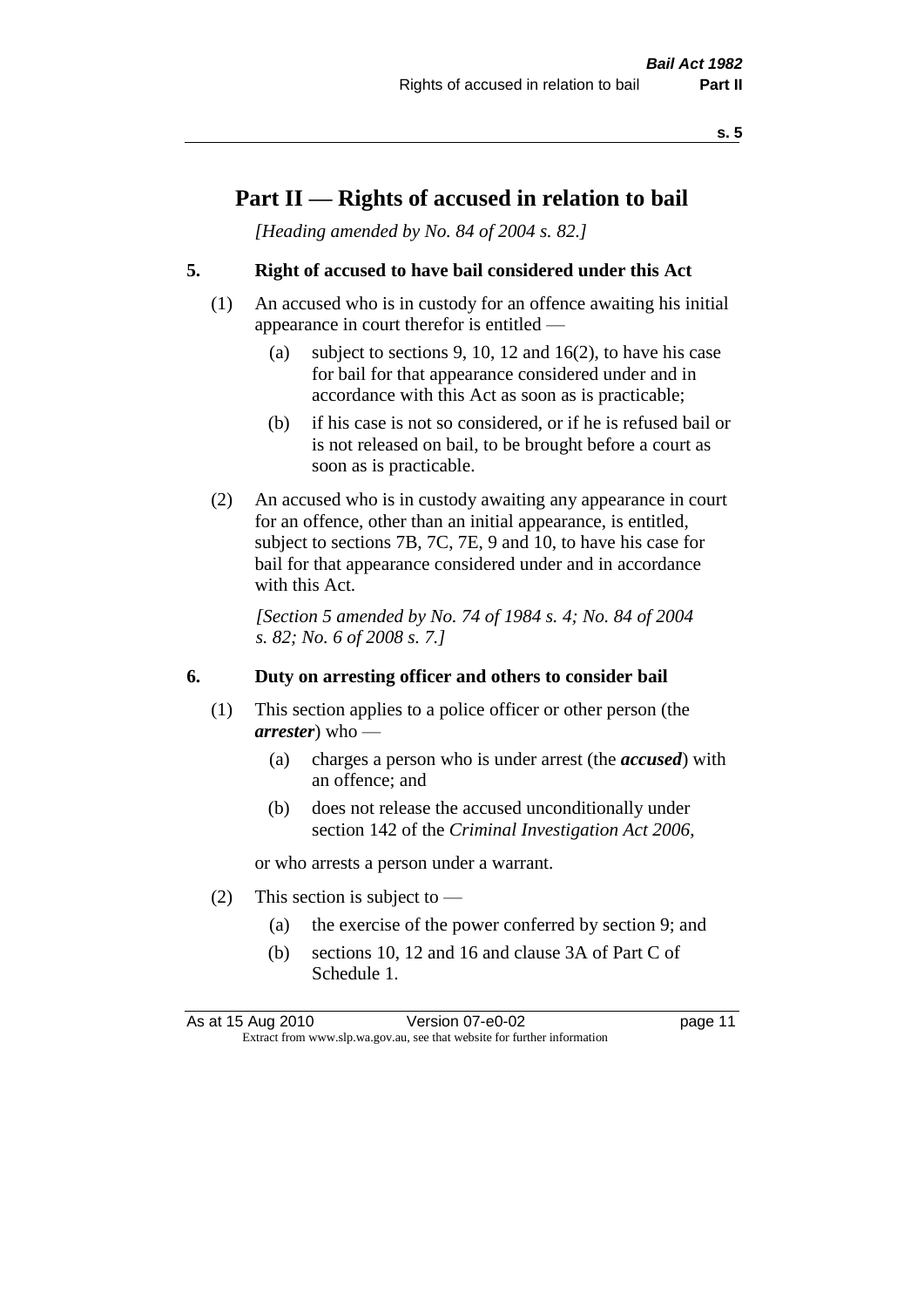- (3) The duties in this section shall be performed whether or not an application for bail is made by or on behalf of the accused.
- (4) As soon as is practicable after the accused is charged, or arrested under a warrant, as the case may be, the arrester shall either —
	- (a) bring the accused or cause the accused to be brought before a court; or
	- (b) perform the other duties of the arrester under this section.
- (5) If the arrester has power to grant the accused bail, the arrester shall consider the accused's case for bail.
- (6) If the arrester does not have power to grant the accused bail, the arrester shall, unless subsection (8), (9) or (10) applies, bring or cause the accused to be brought before an authorised police officer or a justice or, in the case of a child, any authorised officer or a justice, who shall consider the accused's case for bail as soon as is practicable.
- (7) Even if the arrester has power to grant the accused bail, the arrester may, instead of complying with subsection (5), comply with subsection (6) as if the arrester did not.
- (8) If under section 15 only a judge of the Supreme Court or a judge of the Children's Court has power to grant the accused bail, the arrester shall bring the accused or cause the accused to be brought before a judge of the Supreme Court or a judge of the Children's Court, as the case requires, who shall consider the accused's case for bail as soon as is practicable.
- (9) If under section 16 only a justice has power to grant the accused bail, the arrester shall bring the accused or cause the accused to be brought before a justice, who shall consider the accused's case for bail as soon as is practicable.
- (10) If section 16A applies, the arrester shall bring the accused or cause the accused to be brought before a court or judge referred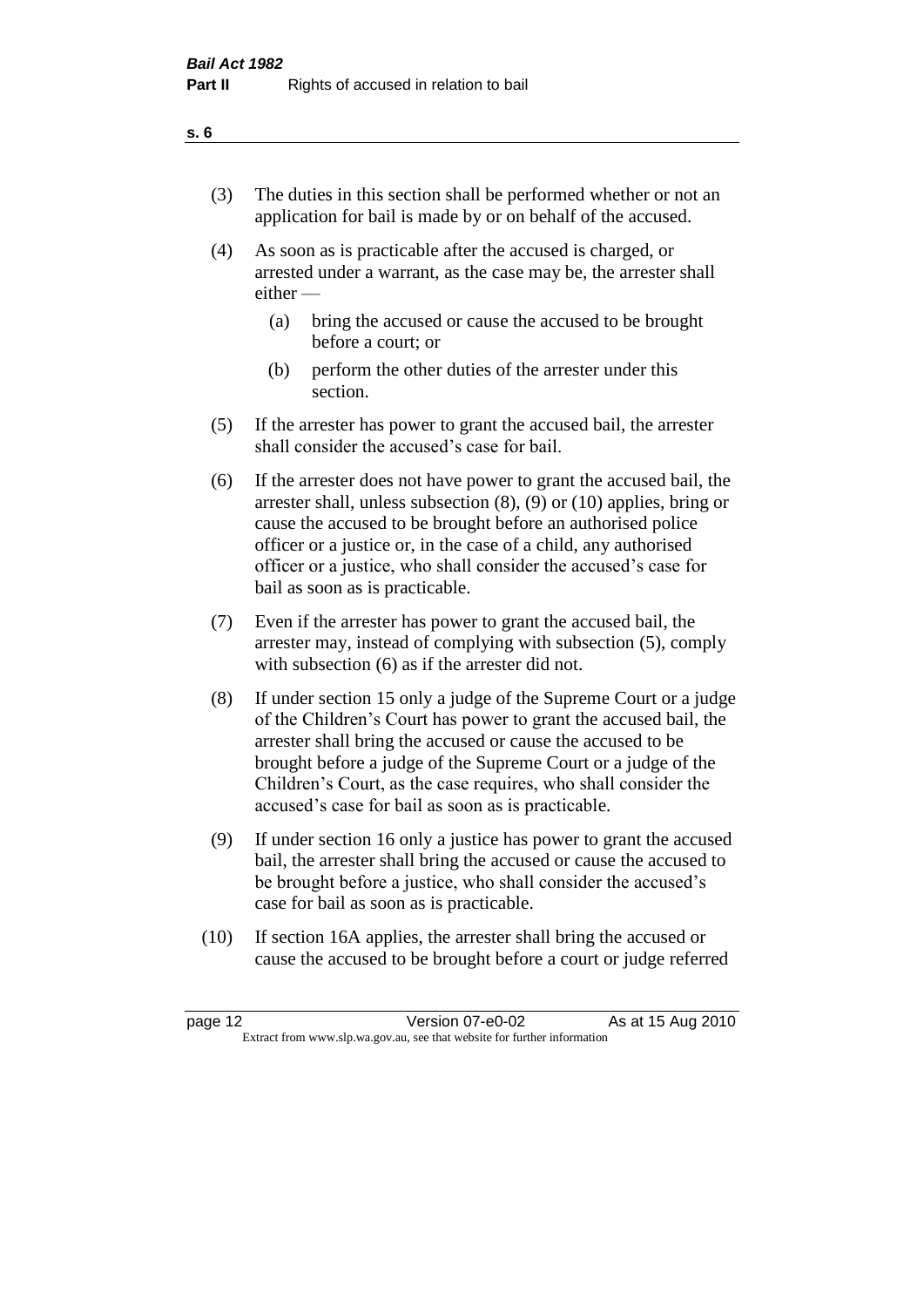to in section 16A(1), who shall consider the accused's case for bail as soon as is practicable.

*[Section 6 inserted by No. 59 of 2006 s. 4(1).]* 

#### **6A. Whether custody justified to be considered in certain cases**

 $(1)$  In this section —

*accused* means an accused who is under arrest, other than pursuant to a warrant;

*released* means released from custody without being required to enter into, or without having entered into, a bail undertaking;

*serious offence* means an indictable offence the penalty specified by a written law for which is or includes imprisonment for 5 years or more or life;

*summary court* means the Magistrates Court or the Children's Court.

- (2) An authorised officer or justice who is considering an accused's case for bail for an initial appearance in a summary court on a charge of an indictable offence that is not a serious offence may order that the accused be served with a summons under the *Criminal Procedure Act 2004*, and released, in respect of the charge unless satisfied —
	- (a) that there are reasonable grounds to suspect the accused would not obey the summons if served with it; or
	- (b) that not releasing the accused is justified under subsection (4) or for any other reason.
- (3) An authorised officer or justice who is considering an accused's case for bail for an initial appearance in a summary court on a charge of a simple offence must order that the accused be served with a court hearing notice under the *Criminal Procedure Act 2004*, and released, in respect of the charge unless satisfied —
	- (a) that the presence of the accused when the charge is dealt with is likely to be necessary for any reason or for sentencing purposes; or

| As at 15 Aug 2010 | Version 07-e0-02                                                         | page 13 |
|-------------------|--------------------------------------------------------------------------|---------|
|                   | Extract from www.slp.wa.gov.au, see that website for further information |         |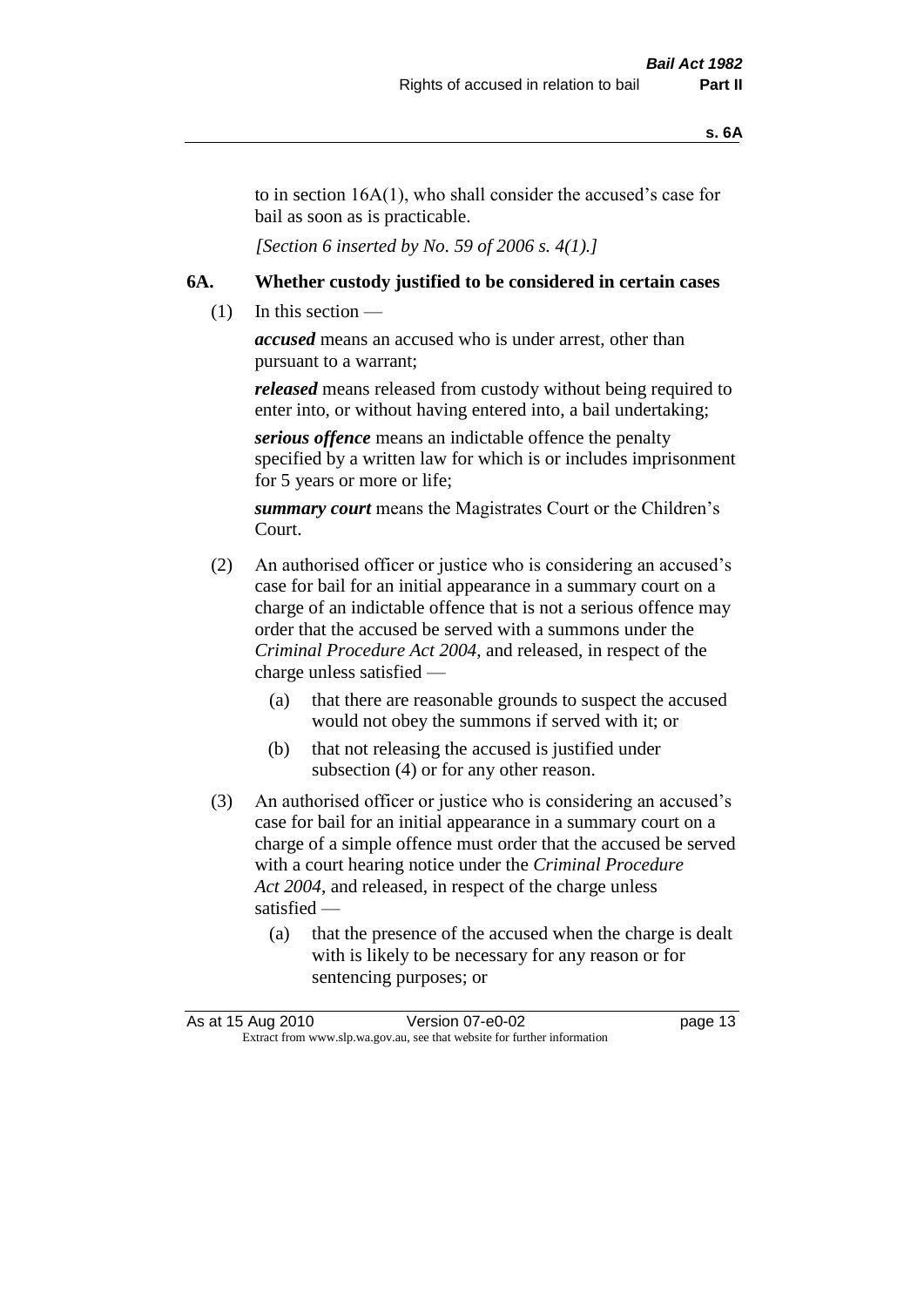#### **s. 7**

- (b) that not releasing the accused is justified under subsection (4) or for any other reason.
- (4) Not releasing an accused is justified if there are reasonable grounds to suspect that if the accused were released —
	- (a) the accused
		- (i) would commit an offence;
		- (ii) would continue or repeat an offence with which he or she is charged;
		- (iii) would endanger another person's safety or property; or
		- (iv) would interfere with witnesses or otherwise obstruct the course of justice, whether in relation to the accused or any other person;

or

- (b) the accused's safety would be endangered.
- (5) This section does not affect the operation of section 28 or 30 of the *Criminal Procedure Act 2004*.

*[Section 6A inserted by No. 59 of 2006 s. 5.]* 

#### **7. Duty imposed on judicial officers in respect of unconvicted accused**

(1) Upon and following an accused's initial appearance in court for an offence every judicial officer who may thereafter order his detention or continued detention in custody before conviction for the offence is under a duty, unless section 7B, 7C or 7E applies, to consider the accused's case for bail, whether or not an application for bail is made by the accused or on his behalf.

*[(2)-(4) deleted]*

page 14 Version 07-e0-02 As at 15 Aug 2010 Extract from www.slp.wa.gov.au, see that website for further information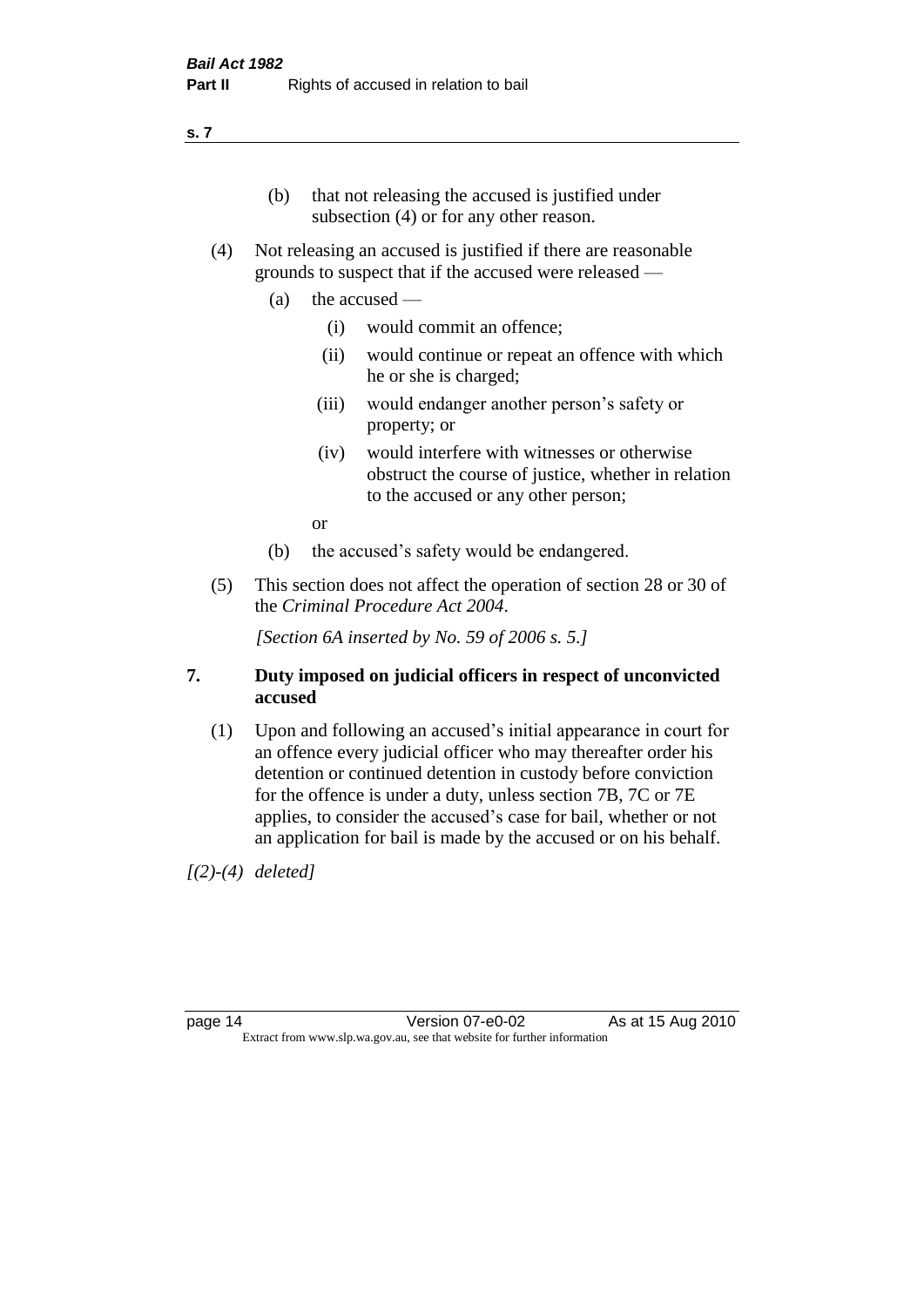(5) The operation of this section is subject to the exercise of the powers conferred by sections 7A and 9 and to the provisions of sections 10, 12 and 16(2) and clause 3A of Part C of Schedule 1.

*[Section 7 amended by No. 74 of 1984 s. 5; No. 49 of 1988 s. 80; No. 45 of 1993 s. 6; No. 84 of 2004 s. 82; No. 59 of 2006 s. 4(2); No. 6 of 2008 s. 8.]* 

#### **7A. Bail may be dispensed with by court**

- (1) A judicial officer referred to in section 7(1) may, instead of discharging the duty imposed by that subsection, dispense with the requirement for bail for an appearance in court for an offence by an accused if the judicial officer —
	- (a) has jurisdiction to do so under section 13A(1); and
	- (b) may properly do so under section 13A(2).
- (2) Where the requirement for bail is dispensed with under this section, the accused has a right to be at liberty until the accused is required to appear before a court for the offence, but subject  $\mathrm{to}$  —
	- (a) section 59A; and
	- (b) any requirement that the accused be in custody for some other offence or reason.

*[Section 7A inserted by No. 6 of 2008 s. 9(1).]*

#### **7B. Special provision for adult accused in murder cases**

 $(1)$  In this section —

*judge* means a judge of the Supreme Court.

- (2) This section applies where
	- (a) an accused is in custody for an offence of murder so that under section 15 only a judge has power to grant bail; and
	- (b) the accused is not a child.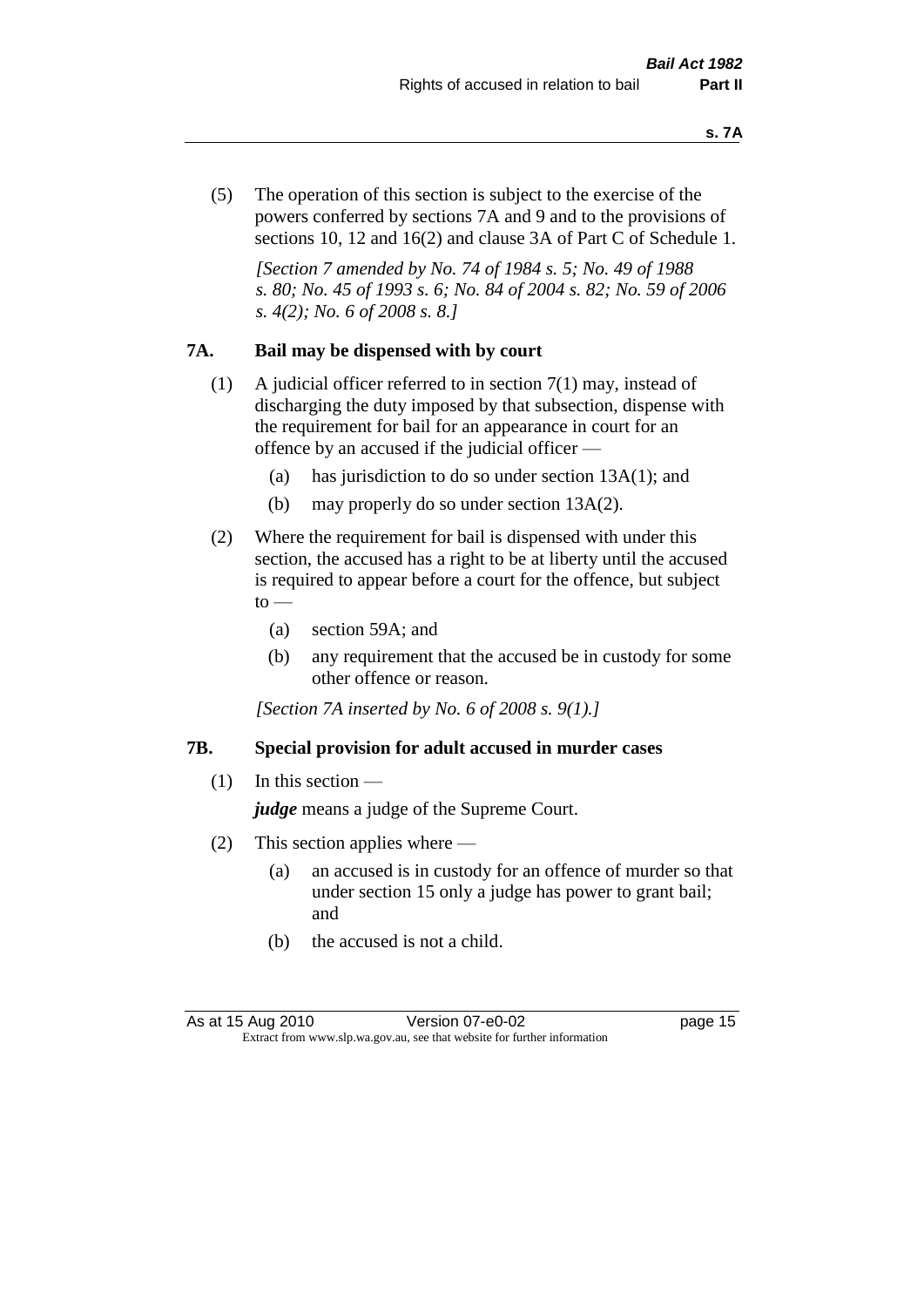#### **s. 7B**

- (3) Where this section applies the accused, or a person on the accused's behalf, may make an application to a judge for bail at any time before conviction for the offence.
- (4) Upon an accused's initial appearance in court for an offence of murder, the judicial officer who may order the accused's detention in custody is under a duty to inform the accused of the right conferred by subsection (3).
- $(5)$  Where
	- (a) an accused's case for bail has been considered by a judge on an application under subsection (3); and
	- (b) bail has been refused,

the accused's case for bail shall not be considered on any subsequent occasion in the same case when the accused's continued detention may be ordered unless subsection (6) applies.

- (6) The accused's case for bail shall again be considered by a judge if the accused, or a person on the accused's behalf, applies to a judge and satisfies the judge that —
	- (a) new facts have been discovered, new circumstances have arisen or the circumstances have changed since bail was refused; or
	- (b) the accused failed to adequately present the accused's case for bail on the previous occasion.
- $(7)$  Where
	- (a) an accused's case for bail has been considered by a judge on an application under subsection (3); and
	- (b) bail has been granted,

on any subsequent appearance in the same case a judicial officer may order, notwithstanding section 15, that bail is to continue on the same terms and conditions.

page 16 Version 07-e0-02 As at 15 Aug 2010 Extract from www.slp.wa.gov.au, see that website for further information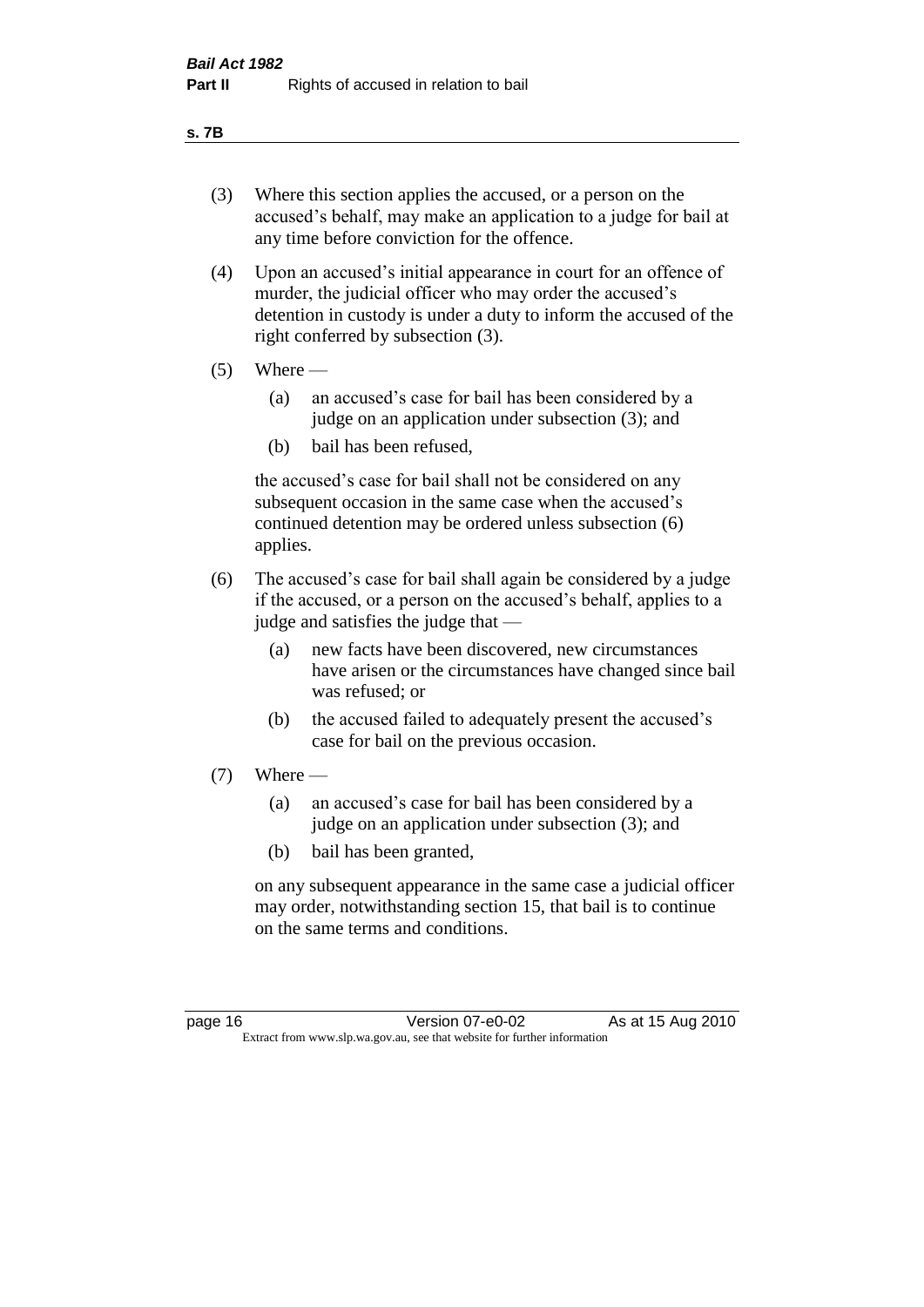(8) The accused is to be taken before a judge for the purposes of an application under this section only if the judge so orders.

*[Section 7B inserted by No. 6 of 2008 s. 9(1); amended by No. 29 of 2008 s. 24(2) and (3).]*

#### **7C. Special provision for child accused in murder cases**

- (1) This section applies where a child accused is in custody for an offence of murder so that under section 15 only a judge of the Children's Court has power to grant bail.
- (2) Where this section applies, the judicial officer referred to in section 7(1) other than a judge of the Children's Court, shall, whether or not an application for bail is made by the accused or on the accused's behalf, cause the accused to be taken as soon as is practicable before a judge of the Children's Court for the purpose of having the accused's case for bail considered by the judge.
- (3) Notwithstanding subsection (2), where
	- (a) the duty described in that subsection has been discharged once in relation to a child accused's case for bail; and
	- (b) bail has on that occasion been refused by a judge of the Children's Court,

the accused's case for bail need not be considered on any subsequent occasion in the same case when the accused's continued detention may be ordered unless subsection (4) applies.

- (4) On a subsequent occasion the accused may apply to the judicial officer who may order the accused's continued detention for a reconsideration of the accused's case for bail on the ground  $that -$ 
	- (a) new facts have been discovered, new circumstances have arisen or the circumstances have changed since bail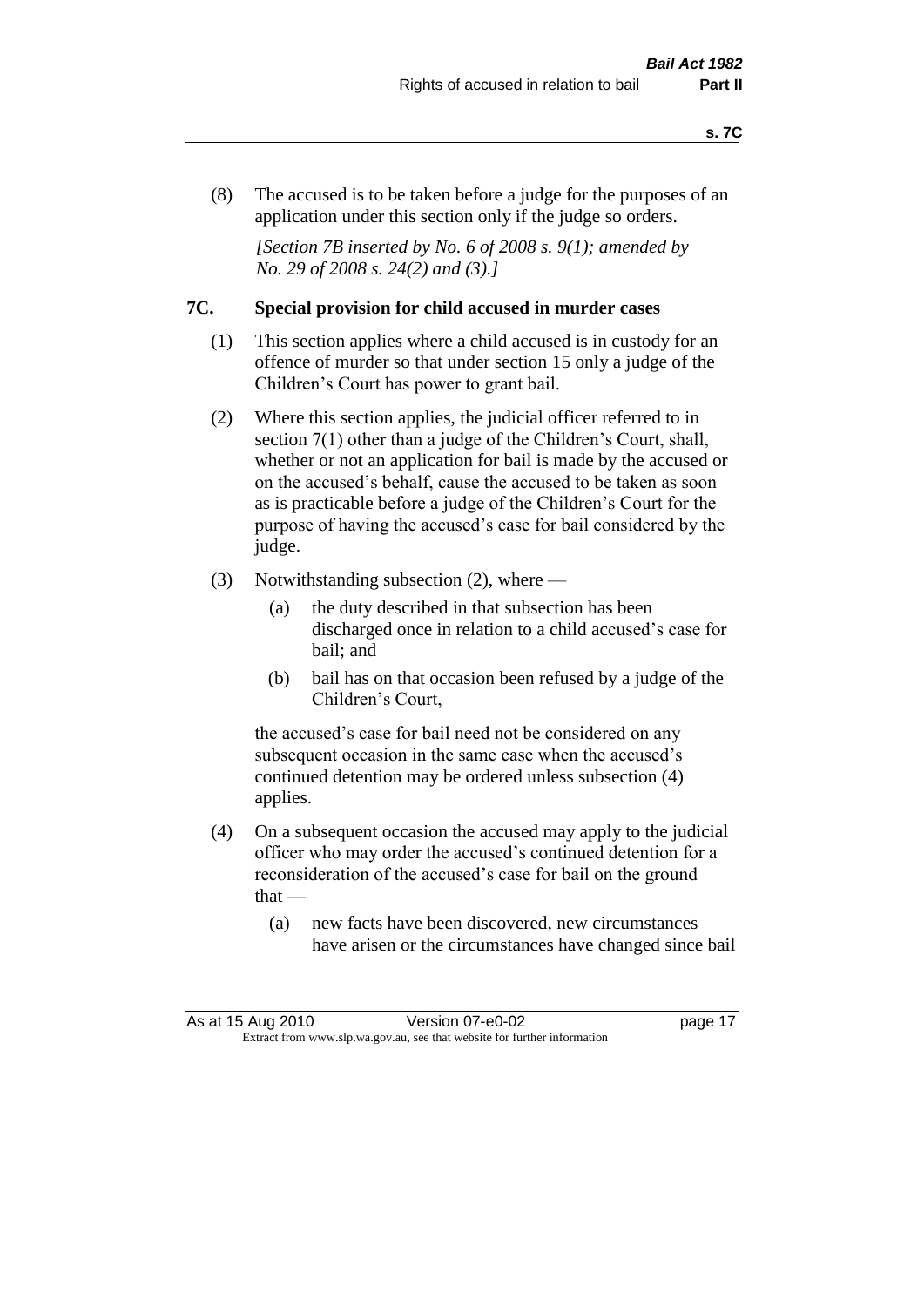#### **s. 7D**

was refused on the occasion mentioned in subsection (3); or

- (b) the accused failed to adequately present the accused's case for bail on that occasion.
- (5) If the judicial officer is satisfied as to one or more of those grounds the judicial officer shall cause the accused to be taken as soon as is practicable before a judge of the Children's Court for the purpose of having the accused's case for bail considered by the judge.

*[Section 7C inserted by No. 6 of 2008 s. 9(1); amended by No. 29 of 2008 s. 24(4).]*

#### **7D. Previous decision may be adopted**

- (1) Notwithstanding section 7(1), after
	- (a) the duty described in that subsection has been discharged once in relation to an accused's case for bail; or
	- (b) a judge of the Children's Court has considered the case under section 15,

it is sufficient on any subsequent consideration of bail in the same case for a judicial officer, including a judge of the Children's Court acting under section 15, to make inquiry of the accused in terms of subsection (2).

- (2) The inquiry to be so made is  $-$ 
	- (a) whether any new fact has been discovered or new circumstance has arisen, or whether the circumstances have changed, since bail was previously granted or refused; and
	- (b) whether the accused considers that the accused failed to adequately present the accused's case for bail on a previous occasion.
- (3) Unless the judicial officer is satisfied that there is any reason of the kind mentioned in subsection (2) for not doing so, the

page 18 Version 07-e0-02 As at 15 Aug 2010 Extract from www.slp.wa.gov.au, see that website for further information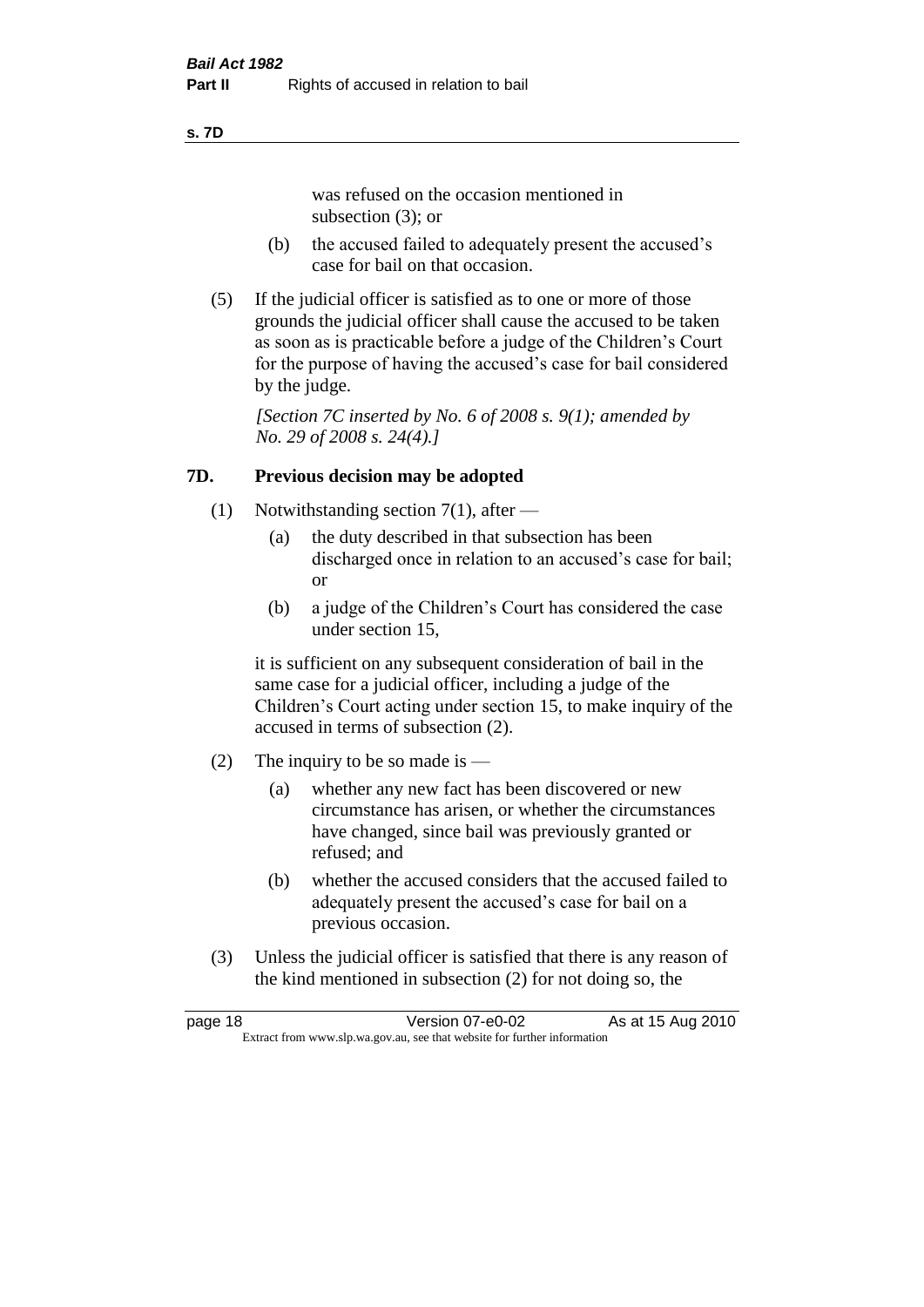judicial officer may adopt the decision previously made in the case, but with power to make such variations of the terms and conditions of bail as the judicial officer thinks fit.

*[Section 7D inserted by No. 6 of 2008 s. 9(1).]*

#### **7E. Bail during trial**

- $(1)$  Where
	- (a) an accused has been refused bail for the accused's appearance for trial for an offence; and
	- (b) the trial extends beyond one day,

a judicial officer referred to in section 7(1) need not comply with that subsection unless the accused, or a person on the accused's behalf, applies for bail.

(2) In subsection  $(1)$  —

*trial* means that part of proceedings for an offence when evidence is being received by the court in respect of the offence and also extends to any time when —

- (a) legal argument is being heard; or
- (b) a judicial officer or a jury is deliberating.

*[Section 7E inserted by No. 6 of 2008 s. 9(1).]*

#### **7F. Bail for appeal from courts of summary jurisdiction**

- (1) If a person is in custody and an appeal has been commenced under the *Criminal Appeals Act 2004* Part 2 in connection with the decision by virtue of which the person is in custody, the person may apply for bail —
	- (a) if the appeal is to be heard and determined by the Court of Appeal or if an application has been made to the Court of Appeal for leave to appeal to the Court of Appeal — to a judge of appeal; or
	- (b) in any other case to a judge of the Supreme Court.

As at 15 Aug 2010 Version 07-e0-02 Page 19 Extract from www.slp.wa.gov.au, see that website for further information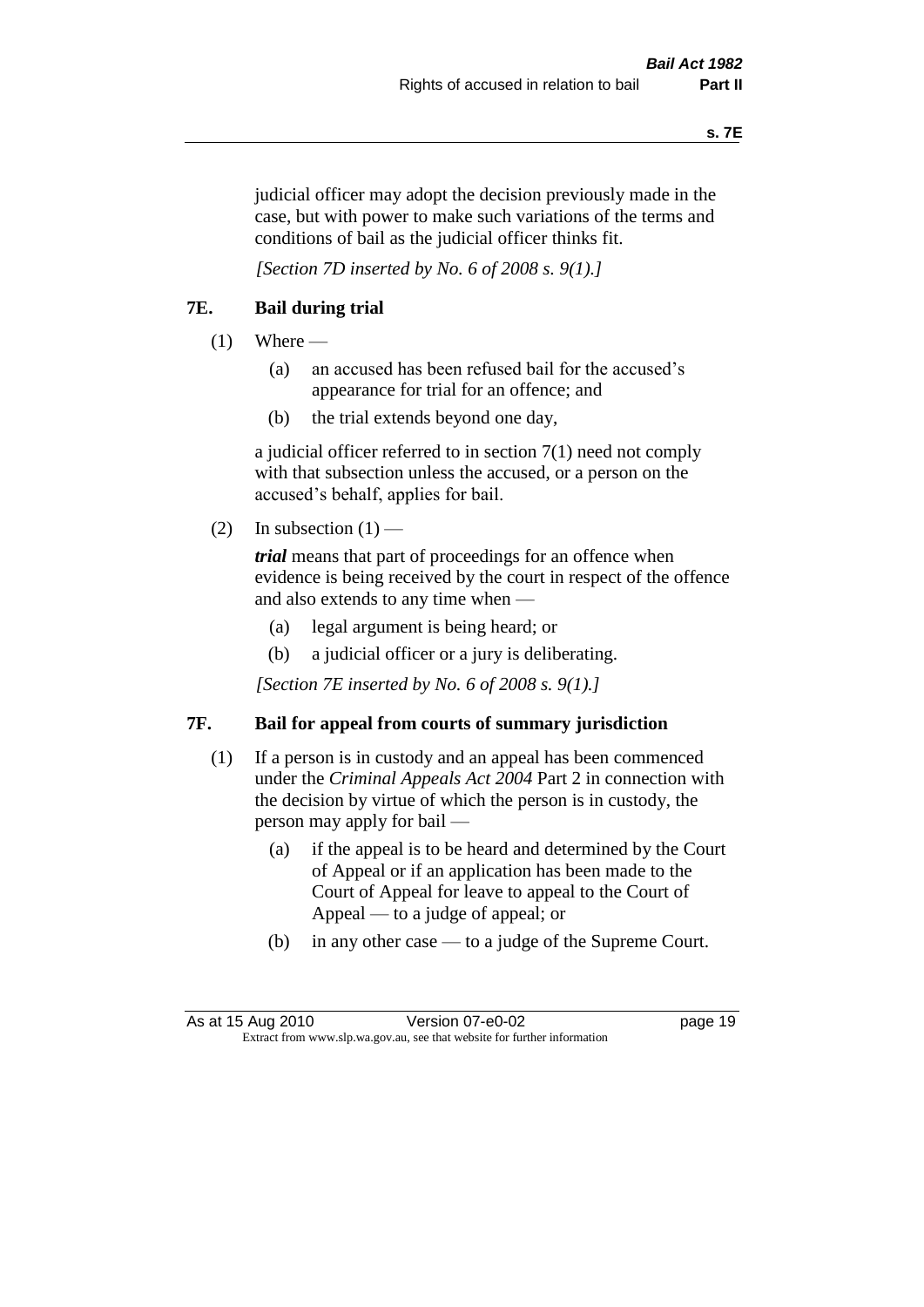- (2) Bail shall not be granted to an applicant for bail under subsection (1) unless —
	- (a) the applicant has given notice of the application for bail  $to -$ 
		- (i) the Director of Public Prosecutions; or
		- (ii) the State Solicitor,
		- as the case may require; and
	- (b) that official has been given an opportunity to be heard on the application.

*[Section 7F inserted by No. 6 of 2008 s. 9(1).]*

#### **8. Accused to be given information and approved forms**

- (1) Subject to subsection (4), a judicial officer or authorised officer who is called upon to consider an accused's case for bail, on the first occasion when it arises in relation to an offence or group of offences for which an accused is required to appear, shall ensure that the accused is, or has been, given —
	- (a) such information in writing as to the effect of this Act as is prescribed for the purposes of this paragraph;
	- (b) an approved form for completion, designed to disclose to the judicial officer or authorised officer all information relevant to the decision; and
	- (c) where the accused is unable or insufficiently able, to read, speak or write English, such assistance as he may reasonably require in order to have communicated to him the information mentioned in paragraph (a) and complete the form referred to in paragraph (b).
- (2) After an accused case for bail has been considered once, a judicial officer or authorised officer on any subsequent consideration of bail in the same case shall —
	- (a) comply with subsection  $(1)(a)$ ; and

**s. 8**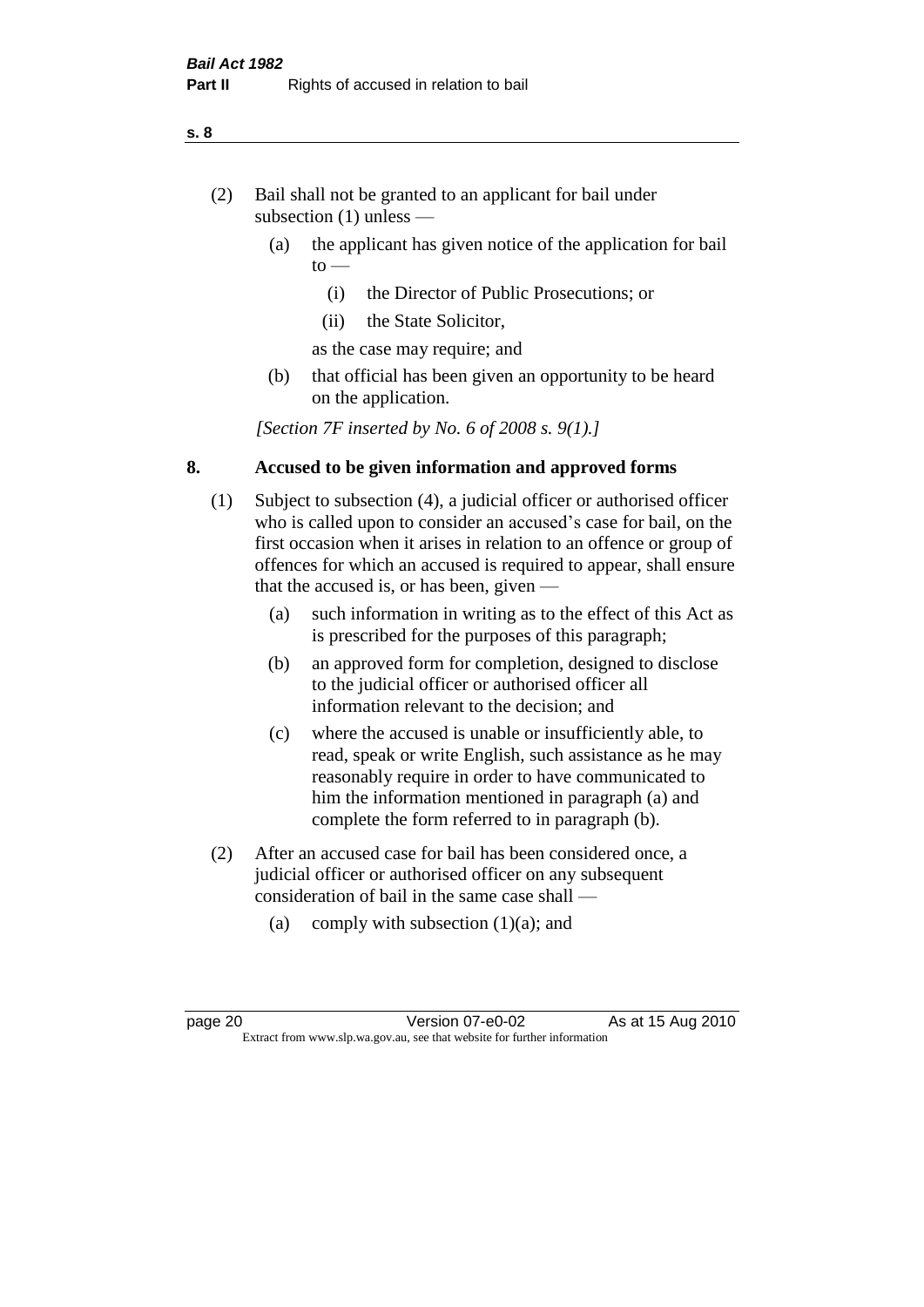- (b) either comply with subsection  $(1)(b)$  or obtain the form previously completed for the purposes of that paragraph, if any, and ensure that —
	- (i) the form is revised in order to show any changes which he is informed have occurred since it was completed; and
	- (ii) any assistance, of the kind referred to in subsection  $(1)(c)$  is given to the accused for the purpose of completing or revising the form, as the case may be.
- (3) Nothing in this section shall be read as limiting section 23.
- (3a) Notwithstanding subsection  $(1)(a)$  or  $(2)(a)$  a judicial officer or authorised officer need not comply with that paragraph if it appears to him that the accused's case for bail is such that bail is likely to be granted to him in accordance with this Act; but if it subsequently appears to him that bail will not be granted or that the accused is dissatisfied with any condition imposed on the grant of bail he shall then comply with that paragraph.
- (4) Notwithstanding subsection (1)(b) or (2)(b), a judicial officer or an authorised officer may dispense with completion or revision of the form referred to in those paragraphs if it appears to him  $that -$ 
	- (a) the accused's case for bail is such that bail is likely to be granted to him in accordance with this Act; and
	- (b) the information in the possession of the judicial officer or authorised officer is sufficient for his consideration of the case.
- (5) Where a person has applied for bail for an appeal as mentioned in section 7F(1), this section applies as if the consideration of bail for the appeal were a first consideration of bail for an offence.

*[Section 8 amended by No. 74 of 1984 s. 6; No. 15 of 1988 s. 6; No. 33 of 1989 s. 18; No. 84 of 2004 s. 82; No. 6 of 2008 s. 9(2) and 43(1).]*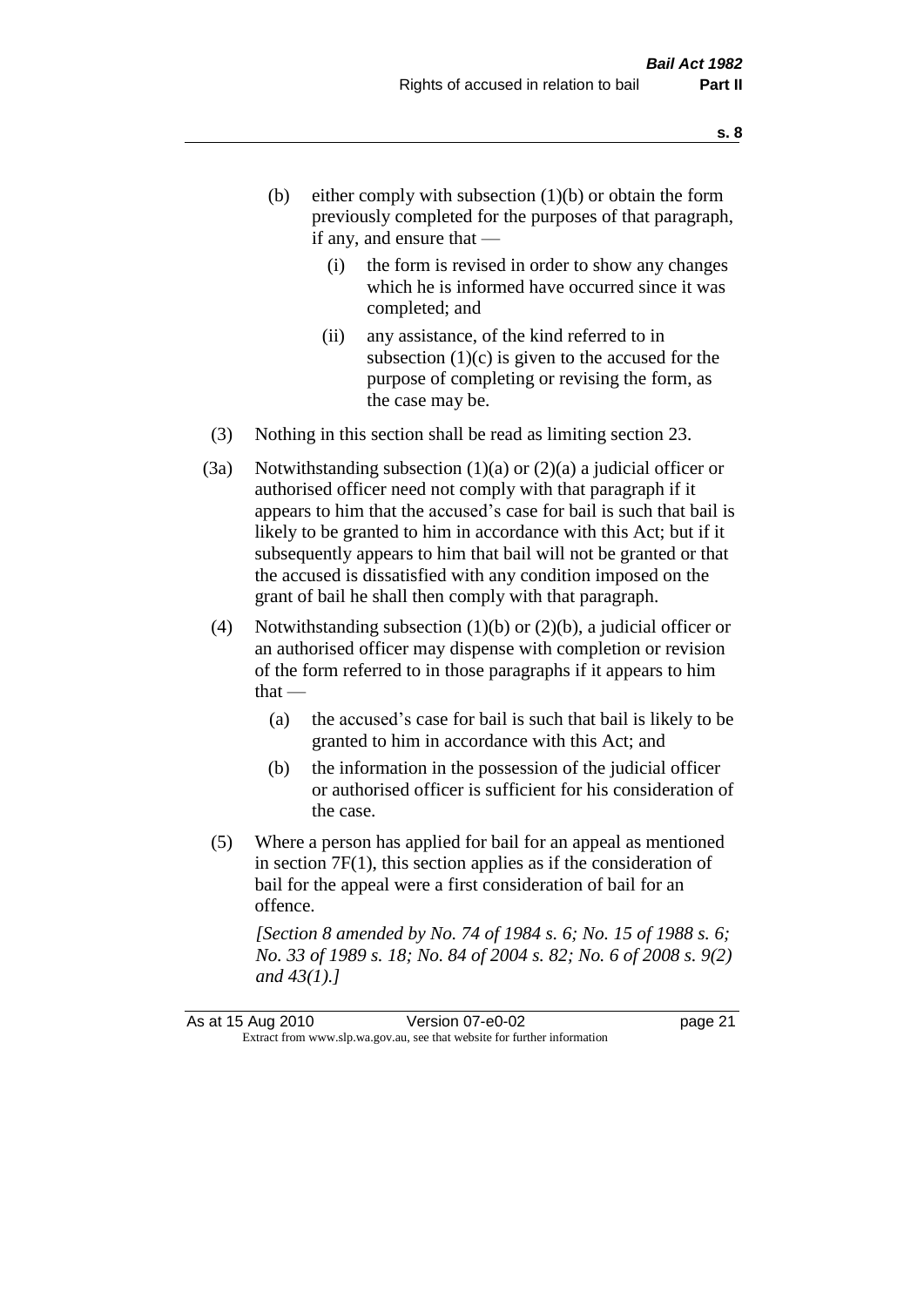- **9. Bail decision may be deferred until further information obtained**
	- (1) Subject to section 26(2) of the *Young Offenders Act 1994*, a judicial officer or authorised officer who is called upon to consider a case for bail may defer consideration of the case for a period not exceeding 30 days if he thinks it is necessary —
		- (a) to obtain more information for the purpose of making a decision in accordance with this Act; or
		- (b) to take any step authorised by section  $24(1)$  or  $24A(1)$ or (2).
	- (2) Nothing in this section shall be taken to limit the right of an accused to be brought before a court as soon as is practicable if he is not released on bail.

*[Section 9 amended by No. 57 of 1997 s. 21(2); No. 84 of 2004 s. 82; No. 6 of 2008 s. 10(1).]*

#### **10. Sections 5, 6 and 7 do not apply where accused imprisoned for other cause**

Notwithstanding sections 5, 6 and 7, the rights conferred on an accused and the duties imposed on police officers, authorised officers and judicial officers by those sections in respect of an appearance in court for an offence do not arise where —

- (a) the accused is in custody for some other offence or reason (including the non-payment of a sum of money); and
- (b) the police officer, authorised officer or judicial officer is satisfied that the accused is likely to remain in custody for that other offence or reason until or beyond the time for the appearance for the first-mentioned offence.

*[Section 10 amended by No. 84 of 2004 s. 82.]*

page 22 Version 07-e0-02 As at 15 Aug 2010 Extract from www.slp.wa.gov.au, see that website for further information

**s. 9**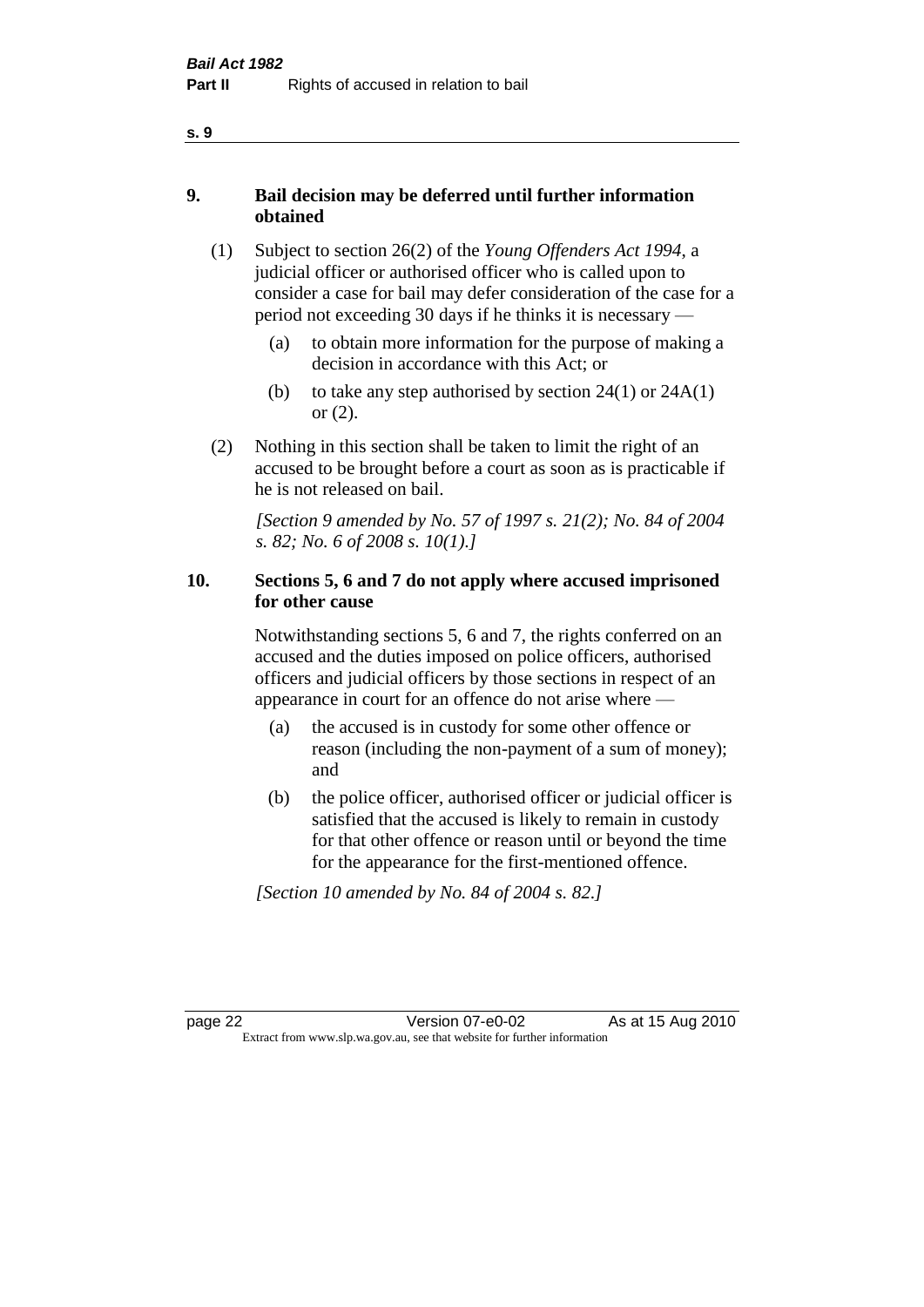#### **11. Rights following grant of bail**

- $(1)$  When
	- (a) bail has been granted to an accused for an appearance in court;
	- (b) all conditions which are to be complied with before the release of the accused have been complied with; and
	- (c) he has entered into a bail undertaking for that appearance or his bail undertaking is deemed to be amended under section 31(3),

the accused has a right to be at liberty until he is required to appear, or to next appear, before a court, but subject to —

- (d) any requirement that he be in custody for some other reason;
- (e) the exercise of the powers in sections 14(3), 17A, 46, 50F, 54 and 55; and
- (f) the limitation mentioned in section 12.
- (2) Where the accused is in custody in a lock-up, court custody centre or prison, the right conferred by subsection (1) is also subject to the person in charge of the lock-up, court custody centre or prison either —
	- (a) signing a certificate under subsection (3); or
	- (b) receiving notice that a certificate has been signed by another person under that subsection.
- (3) After an accused becomes entitled to be at liberty as provided in subsection (1), a person referred to in section 29 may sign a certificate to that effect in the prescribed form.
- (4) The person in charge of a lock-up, court custody centre or prison in which the accused is in custody shall release the accused from custody as soon as is practicable after —
	- (a) the person in charge signs the certificate; or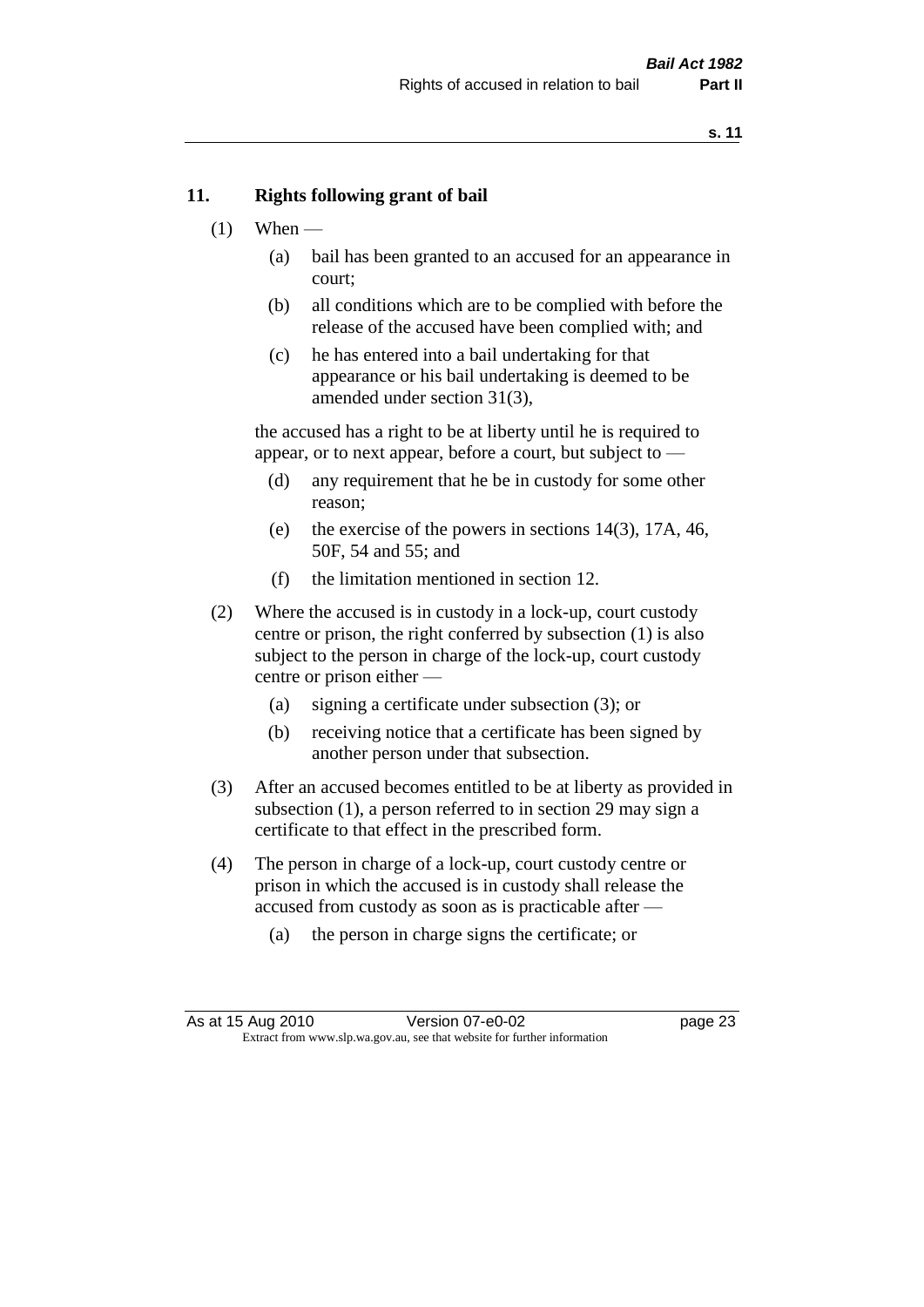(b) if the certificate is signed by a person other than the person in charge, the person in charge receives notice as described in subsection (2)(b).

*[Section 11 amended by No. 74 of 1984 s. 7; No. 15 of 1988 s. 7; No. 49 of 1988 s. 81; No. 45 of 1993 s. 7; No. 47 of 1999 s. 8; No. 59 of 2004 s. 141; No. 84 of 2004 s. 82; No. 6 of 2008 s. 11(1) and (2).]* 

#### **12. Further limitation on rights in s. 7A(2) and 11**

The right of an accused to have his case for bail considered as soon as is practicable, his right to be at liberty as mentioned in sections 7A(2) and 11(1), and the corresponding duties created by this Part, are limited so far as is reasonably necessary for the exercise or performance by a person of any statutory power or function vested in him which requires or permits the continued custody of the accused, including the exercise of the powers set out in Part 12 of the *Criminal Investigation Act 2006* and Parts 6 and 7 of the *Criminal Investigation (Identifying People) Act 2002*.

*[Section 12 amended by No. 6 of 2002 s. 96; No. 84 of 2004 s. 82; No. 59 of 2006 s. 6; No. 6 of 2008 s. 12.]*

page 24 Version 07-e0-02 As at 15 Aug 2010 Extract from www.slp.wa.gov.au, see that website for further information

**s. 12**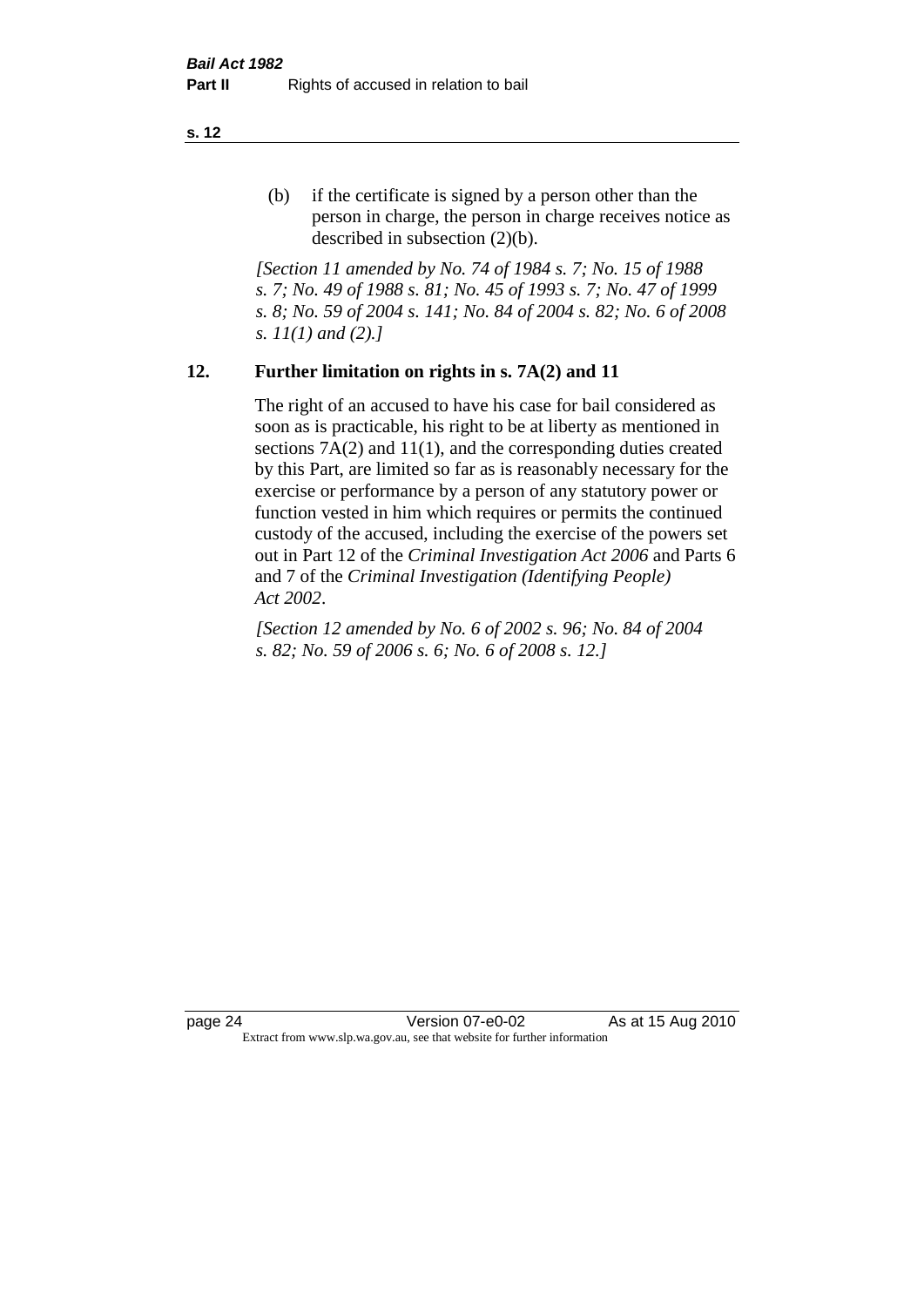# **Part III — Jurisdiction relating to bail**

*[Heading inserted by No. 6 of 2008 s. 13.]*

#### **13. Jurisdiction to grant bail**

- (1) Jurisdiction to grant bail for any appearance described in the first column of Part A of Schedule 1 is vested in the judicial officer or authorised officer specified in the second column of that Part opposite thereto and shall be exercised subject to and in accordance with this Part and the further provisions in Parts B, C and D of Schedule 1.
- (2) A home detention condition shall not be imposed as a condition of bail except by a judicial officer.

*[Section 13 amended by No. 61 of 1990 s. 5; No. 45 of 1993 s. 12.]* 

#### **13A. Jurisdiction to dispense with bail and how jurisdiction to be exercised**

- (1) Jurisdiction to dispense with the requirement for bail under section 7A for any appearance described in the first column of Schedule 1 Part A clause 2 or 3 is vested, subject to Schedule 1 Part B, in the judicial officer specified in the second column of that clause opposite that description, but Schedule 1 Part A clause 7 does not apply for the purposes of this subsection.
- (2) The jurisdiction referred to in subsection (1) is exercisable  $only$ —
	- (a) in respect of an appearance in court before conviction for an offence; and
	- (b) if it appears to the judicial officer that bail would be granted in accordance with Schedule 1 Part C clause 1 or 2 but that in the circumstances the completion of bail papers is an unnecessary imposition.
- (3) Where a judicial officer dispenses with the requirement for bail for an appearance by an accused the registrar of the court shall,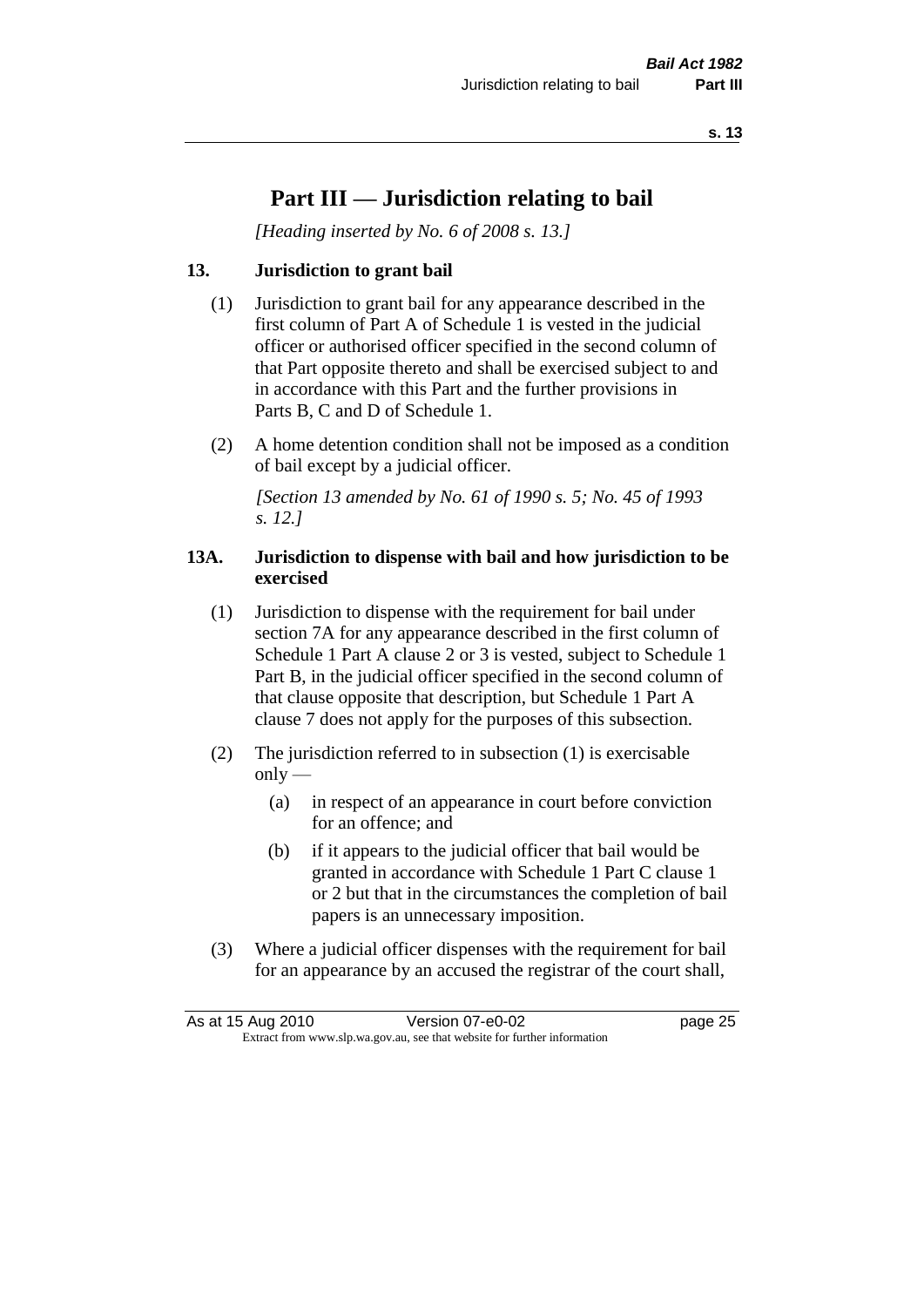#### **s. 13B**

in accordance with section 13B, give written notice to the accused of the time and place for the appearance.

*[Section 13A inserted by No. 6 of 2008 s. 14.]*

#### **13B. Giving and proof of notices under s. 13A(3)**

- (1) A written notice to an accused under section  $13A(3)$  shall be
	- (a) given to the accused personally; or
	- (b) sent to the accused
		- (i) by post to the accused's address appearing in the records of the court; or
		- (ii) in urgent cases or with the accused's consent, by electronic communication.
- (2) A person who gives or sends a notice in accordance with subsection (1) shall endorse on a file copy of the notice a certificate showing —
	- (a) that the person has done so; and
	- (b) the time of doing so.
- (3) If a notice is sent by post under subsection  $(1)(b)(i)$ , the notice is to be presumed, unless the contrary is shown, to have been received at the time when, in the ordinary course of events, it would have been delivered.
- (4) In any proceedings
	- (a) a document purporting to be a copy of a notice referred to in subsection (1) is evidence of the terms of the notice; and
	- (b) an endorsement on a copy of a notice referred to in subsection (2) purporting to be a certificate referred to in that subsection is evidence of the matters appearing in the certificate without proof of the signature of the person who made the endorsement.

*[Section 13B inserted by No. 6 of 2008 s. 14.]*

page 26 Version 07-e0-02 As at 15 Aug 2010 Extract from www.slp.wa.gov.au, see that website for further information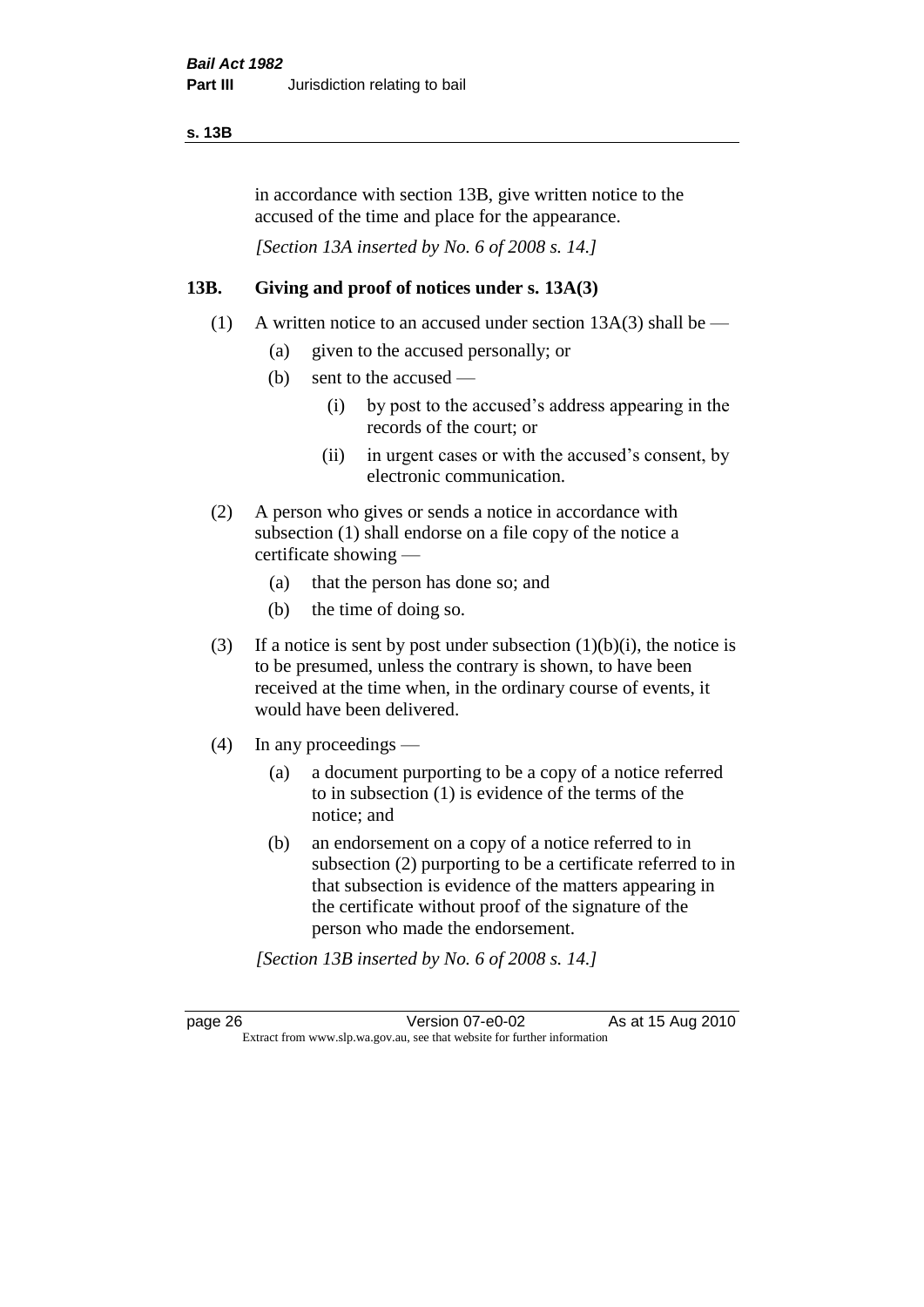#### **14. Extent of judge's jurisdiction**

- (1) A judge may, in accordance with this Act
	- (a) exercise a power to grant bail which is conferred upon any other judicial officer or any authorised officer by this Act; and
	- (b) revoke or vary any bail previously granted by any other such officer; and
	- (c) under section 7A dispense with the requirement for bail or revoke an existing dispensation.
- (2) Subject to subsection (2a), the jurisdiction of a judge under subsection (1) in respect of an appearance by an accused may be invoked by application made by either the prosecutor or the accused, and whether or not any other judicial officer has —
	- (a) previously granted, refused or dispensed with bail; or
	- (b) exercised any power conferred on him by section 55,

in respect of that appearance.

- (2a) After the jurisdiction under subsection (1) has been invoked once by an accused in relation to an offence or group of offences for which he is required to appear, it may not be further invoked by that accused in relation to that offence or group of offences unless the accused satisfies a judge that —
	- (a) new facts have been discovered, new circumstances have arisen or the circumstances have changed since the occasion when the jurisdiction was invoked; or
	- (b) he failed to adequately present his case for bail on that occasion.
- (3) Where under subsection (1) a judge
	- (a) revokes the bail of an accused who is at liberty, he may order that the accused be returned to custody to await the appearance for which the bail was granted;

As at 15 Aug 2010 Version 07-e0-02 Page 27 Extract from www.slp.wa.gov.au, see that website for further information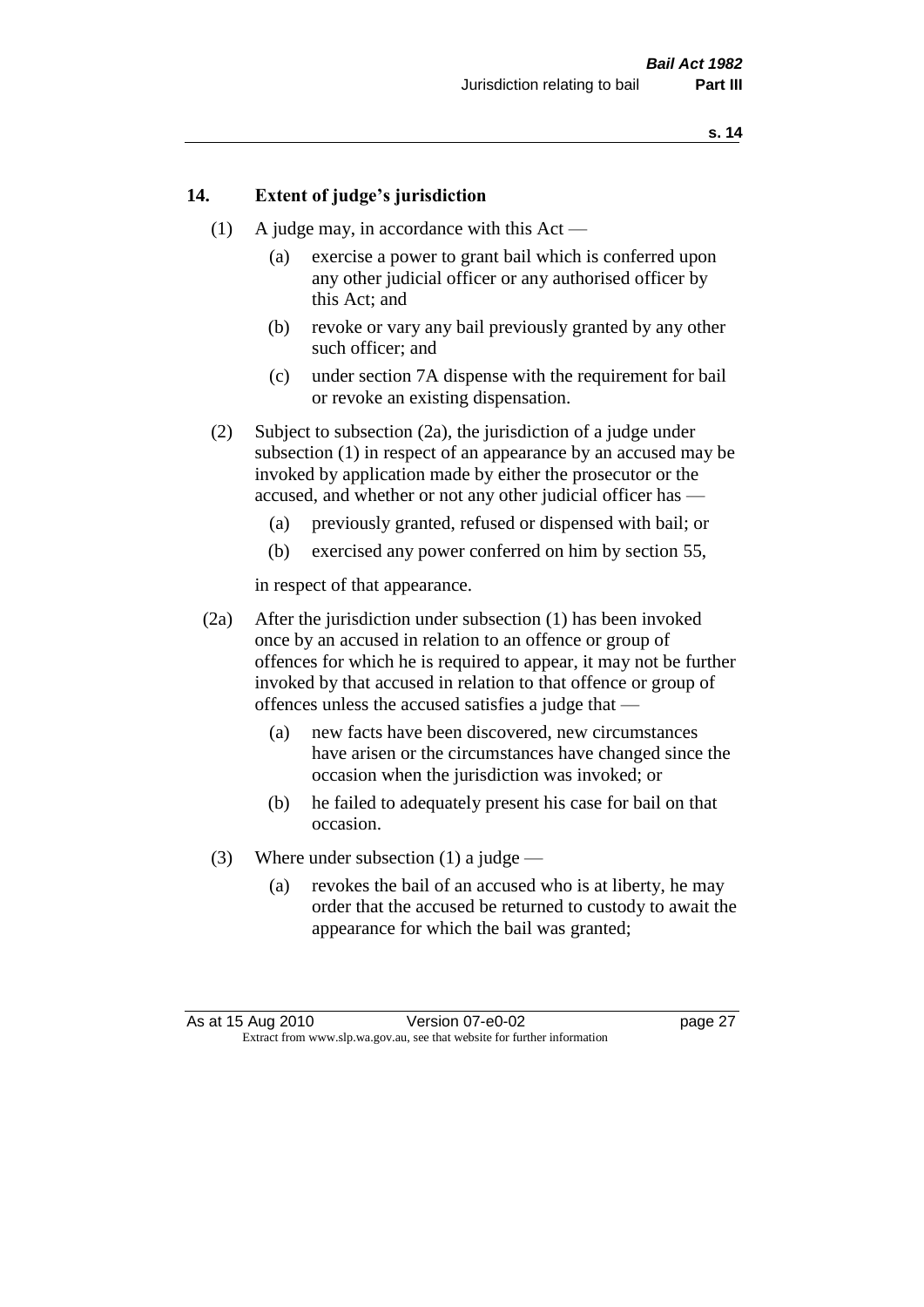#### **s. 15**

(b) varies the bail of such an accused, he may order that the accused be returned to custody until he becomes entitled to be at liberty pursuant to section 11,

and the judge may issue any warrant which may be necessary to carry such an order into effect.

- $(4)$  In this section
	- (a) references to a judge are references
		- (i) in the case of a child charged with an offence before the Children's Court, to a judge of that Court; and
		- (ii) in the case of an accused committed for trial or sentence to the District Court, to a judge of that Court; and
		- (iii) in any other case, to a judge of the Supreme Court;

and

- (b) references to any other judicial officer
	- (i) in relation to the exercise of powers under this section by a judge, are references to any judicial officer whose jurisdiction is inferior to that of the judge; but
	- (ii) in relation to the exercise of powers under this section by a judge of the Supreme Court, do not include a judge of the Children's Court or a judge of the District Court.

*[Section 14 amended by No. 74 of 1984 s. 8; No. 49 of 1988 s. 82; No. 84 of 2004 s. 82; No. 6 of 2008 s. 15(1)-(4).]* 

#### **15. Exclusive jurisdiction of Supreme Court judge in murder cases**

(1) Where an accused is in custody for murder, the power to grant bail shall be exercised only by a judge of the Supreme Court, or

page 28 **Version 07-e0-02** As at 15 Aug 2010 Extract from www.slp.wa.gov.au, see that website for further information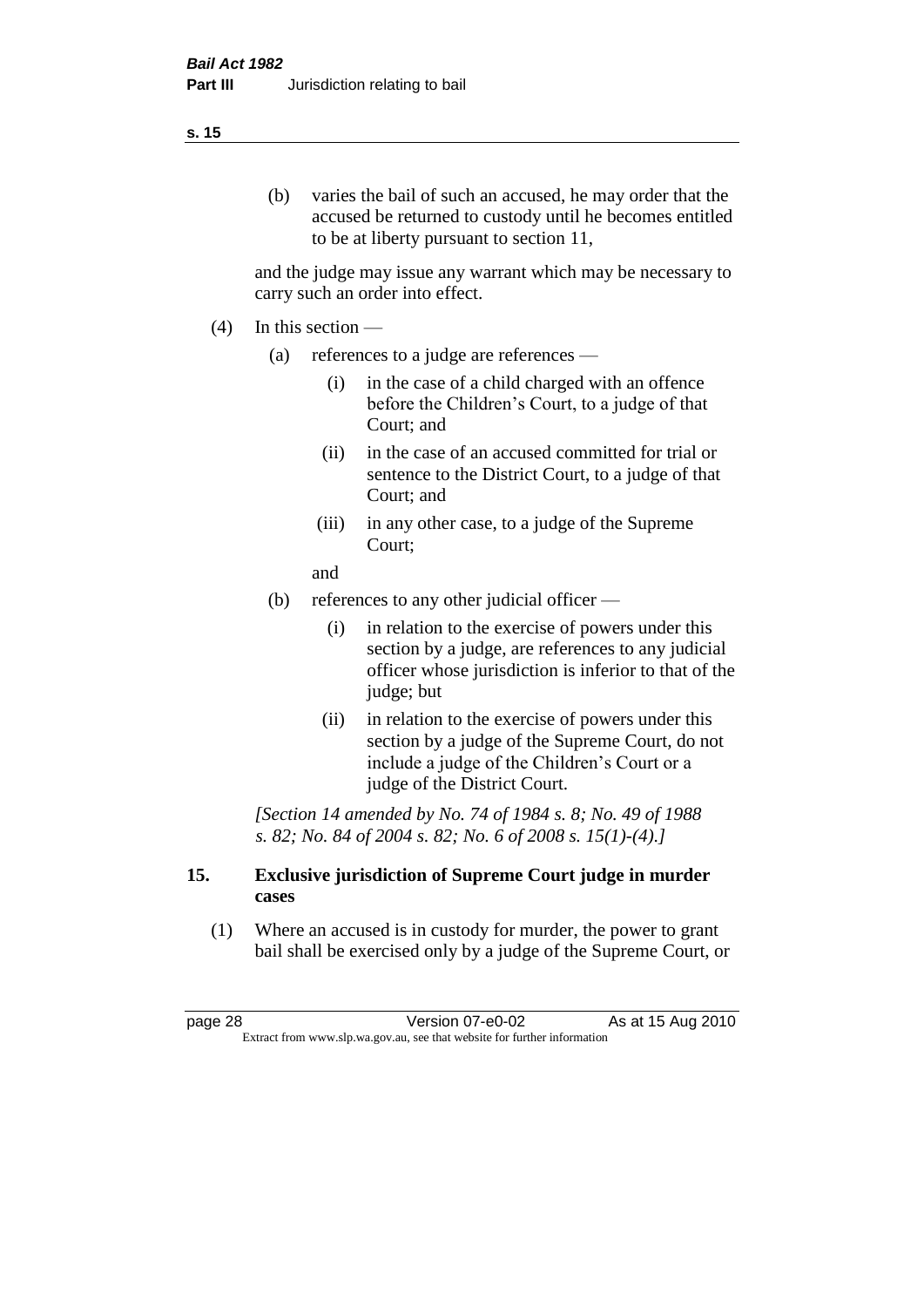#### **s. 15A**

in the case of an accused who is a child by a judge of the Children's Court, except —

- (a) where section  $31(2)(d)$  applies; or
- (b) to the extent that the Court of Appeal exercises its powers under Part A of Schedule 1.
- *[(2) deleted]*

*[Section 15 amended by No. 52 of 1984 s. 35; No. 74 of 1984 s. 9; No. 49 of 1988 s. 83; No. 70 of 1988 s. 45; No. 45 of 1993 s. 12; No. 45 of 2004 s. 28(4); No. 84 of 2004 s. 82; No. 29 of 2008 s. 24(5).]* 

#### **15A. Appeal from decision of judge**

(1) In this section —

*bail decision* means a decision —

- (a) to grant or refuse bail; or
- (b) to vary or revoke bail; or
- (c) to dispense with the requirement for bail; or
- (d) to impose any condition on a grant of bail,

and includes a decision under section 55 or 59A(4).

- (2) The prosecutor or the accused may appeal to the Court of Appeal against a bail decision of —
	- (a) a judge of the Children's Court; or
	- (b) a judge of the District Court; or
	- (c) a judge of the Supreme Court.
- (3) The leave of the Court of Appeal is required for each ground of appeal in an appeal under this section.
- (4) The *Criminal Appeals Act 2004* section 27(2), (3) and (4) apply, with necessary modifications, as if an appeal under this section were an appeal under Part 3 of that Act.

As at 15 Aug 2010 Version 07-e0-02 Page 29 Extract from www.slp.wa.gov.au, see that website for further information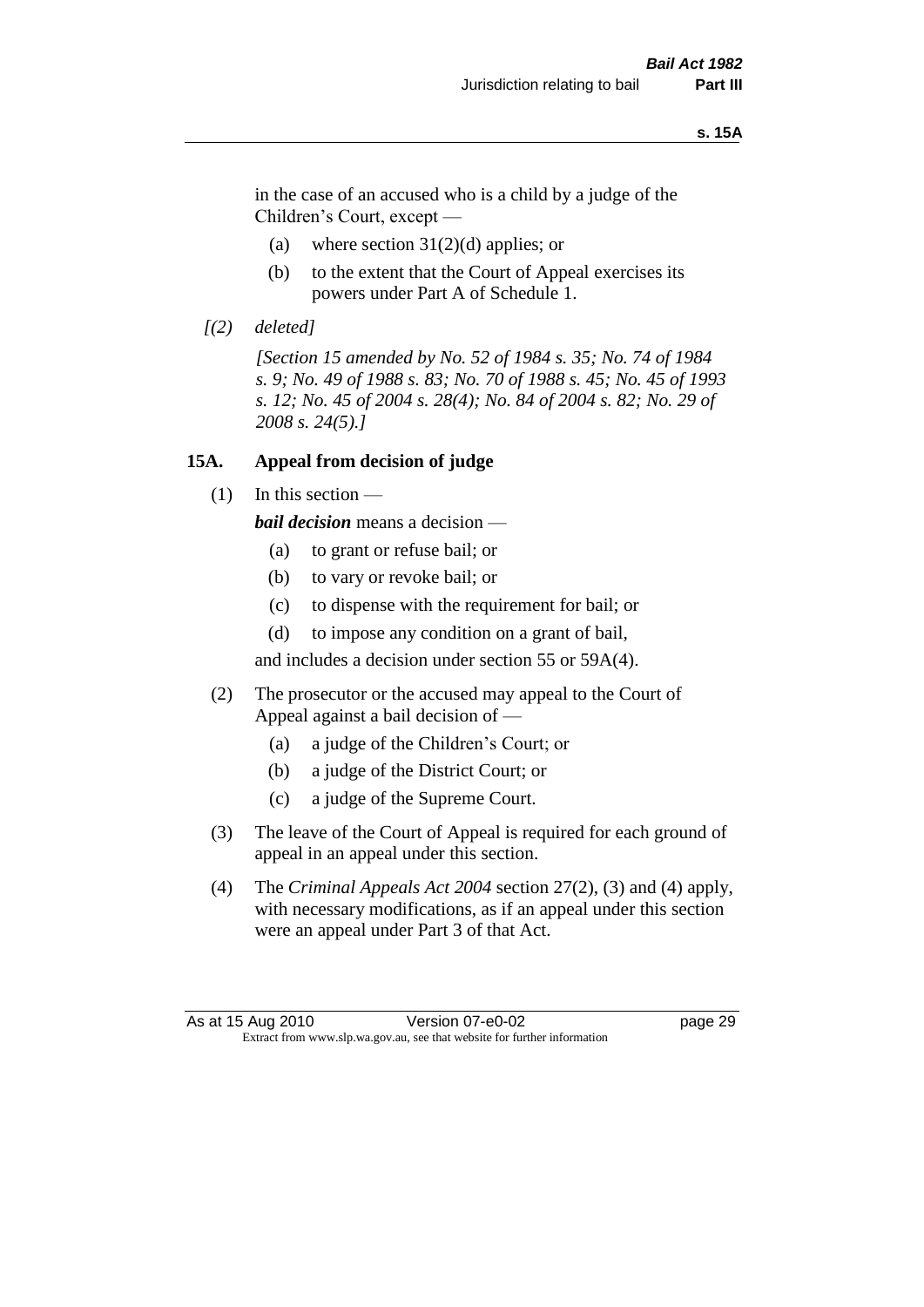- (5) An appeal under this section shall be commenced and conducted in accordance with this section, section 15B and rules of court made by the Supreme Court.
- (6) An appeal under this section shall be commenced by lodging with the Court of Appeal an application for leave to appeal that sets out the grounds of the appeal.
- (7) An appeal under this section cannot be commenced later than 21 days after the date of the bail decision unless the Court of Appeal orders otherwise.
- (8) An accused who is a party to an appeal under this section and who is in custody is entitled to be present at the hearing of the appeal if the accused so requests, and any official responsible for that custody who is informed of such a request shall do what is necessary to give effect to it.
- (9) For the purposes of giving effect to a request referred to in subsection (8), arrangements may be made for the accused to appear before the Court of Appeal by means of a video link or an audio link in accordance with section 66B, unless the Court of Appeal has ordered that the accused appear before it in person.

*[Section 15A inserted by No. 6 of 2008 s. 16(1).]*

#### **15B. Determination of appeal under s. 15A and related provisions**

- (1) The Court of Appeal has jurisdiction to hear and determine an appeal under section 15A.
- (2) The Court of Appeal shall determine an appeal on the material and evidence that was before the judge whose decision is the subject of the appeal.
- (3) Any decision of the Court of Appeal in relation to bail shall be made in accordance with the relevant provisions of sections 13A and 17 and Schedule 1.

page 30 Version 07-e0-02 As at 15 Aug 2010 Extract from www.slp.wa.gov.au, see that website for further information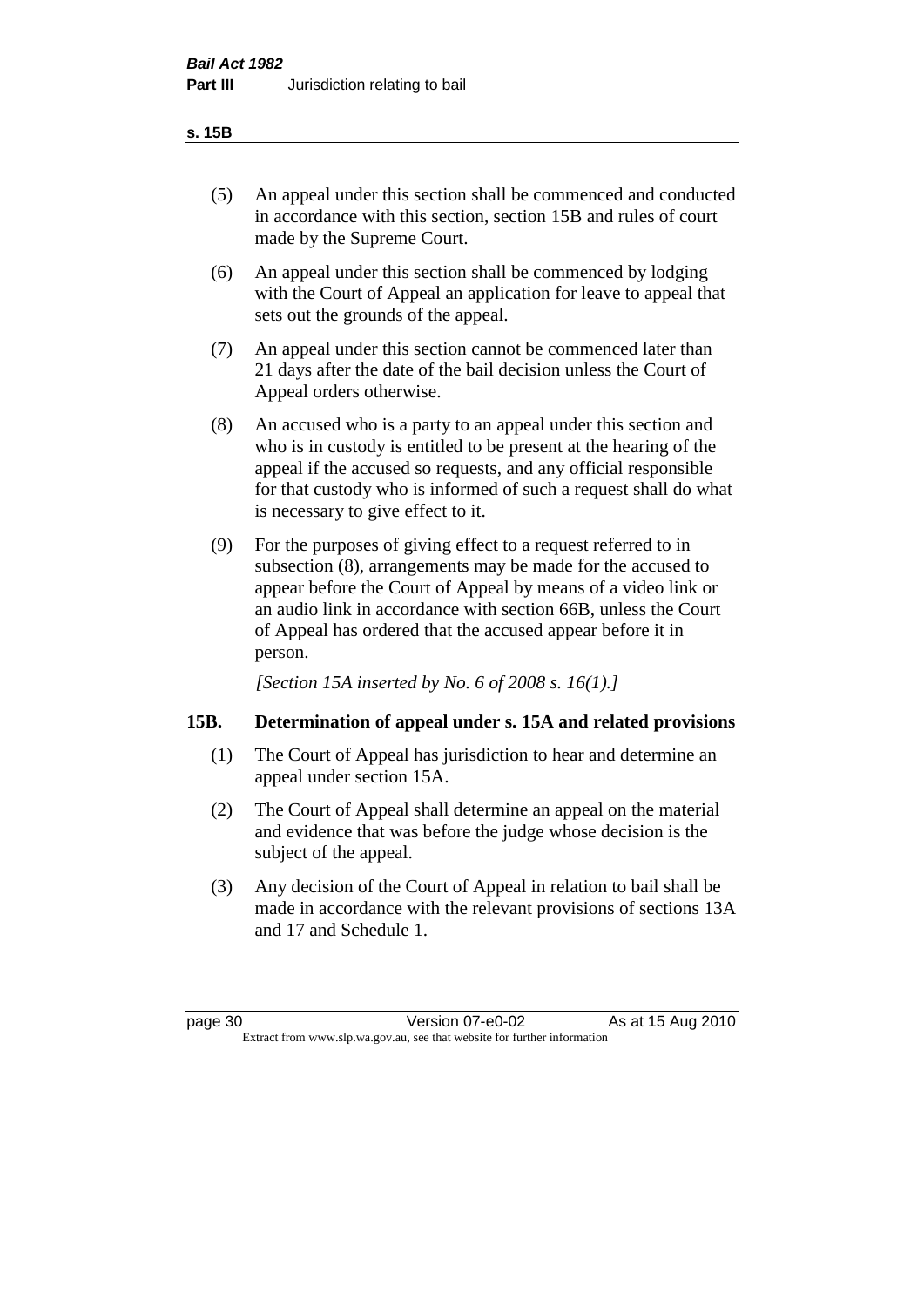- (4) Where in determining an appeal the Court of Appeal revokes the bail of an accused who is at liberty, it may order that the accused be returned to custody to await the appearance for which the bail was granted.
- (5) Where in determining an appeal the Court of Appeal varies the bail of an accused who is at liberty, it may order that the accused be returned to custody until the accused becomes entitled to be again at liberty pursuant to section 11.
- (6) A judge of appeal may issue any warrant that may be necessary to carry into effect an order under subsection (4) or (5).

*[Section 15B inserted by No. 6 of 2008 s. 16(1).]*

#### **16. Bail of person arrested on warrant**

- (1) Subject to sections 14 and 15 where the arrest of an accused for an offence is made pursuant to a warrant he shall not be granted bail before he is brought before a court or judicial officer as commanded by the warrant, except by a justice acting in terms of section 6(9).
- (2) Notwithstanding subsection (1) or any other provision of this Act, an accused who has been arrested pursuant to a warrant —
	- (a) issued under section 59B; or
	- (b) issued under the *Criminal Procedure Act 2004* for an offence against section 51(1) or (2),

shall not have a right to have his case for bail considered, and shall not be granted bail, before he is brought before the court as commanded by the warrant.

*[Section 16 amended by No. 59 of 2004 s. 141; No. 84 of 2004 s. 11 and 82; No. 59 of 2006 s. 4(3); No. 6 of 2008 s. 36(2).]*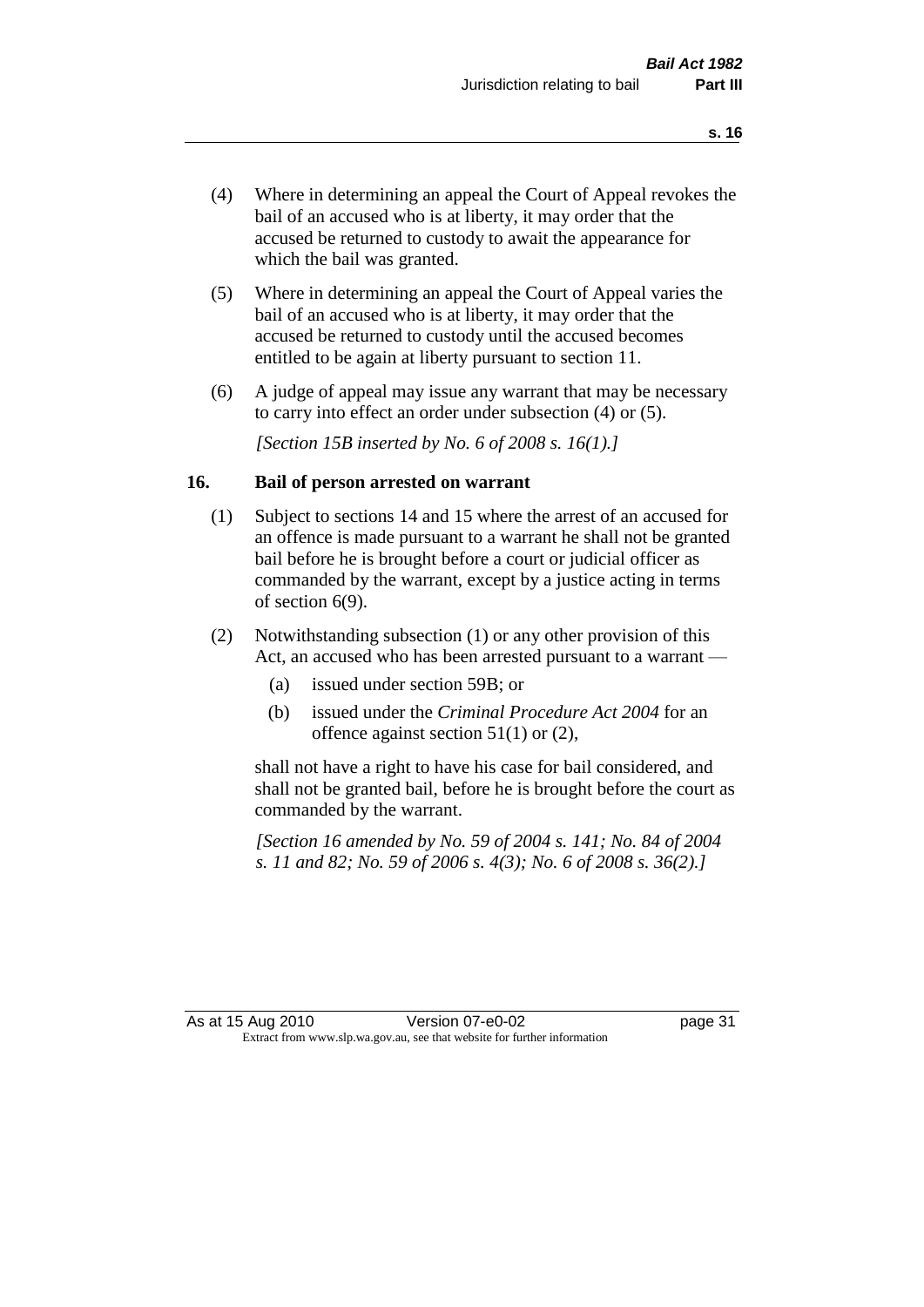| ۰, | ۰. |
|----|----|
|----|----|

#### **16A. Restrictions on powers of authorised officers and justices in certain cases**

- (1) Where this section applies to a person who has been arrested for an offence jurisdiction does not arise under section 13 until the person is brought before —
	- (a) a court constituted by or so as to include a magistrate; or
	- (b) where section 15 applies, a judge of the Supreme Court or a judge of the Children's Court as the case may require.
- (2) This section applies where
	- (a) a person has been arrested in an urban area for a serious offence; and
	- (b) the serious offence is alleged to have been committed while the accused was —
		- (i) on bail for; or
		- (ii) at liberty under an early release order made in respect of,

another serious offence.

- (3) This section also applies where a person has been arrested in an urban area for an offence against section 61(1) of the *Restraining Orders Act 1997* (which creates offences for breaches of violence restraining orders).
- (4) In this section —

*urban area* means —

- (a) the metropolitan region as defined in the *Planning and Development Act 2005* and any prescribed area that adjoins that region; and
- (b) any other prescribed area of the State, being the whole or part of, or an area adjoining, a local government district under the *Local Government Act 1995* that is designated under that Act as a city or a town.

*[Section 16A inserted by No. 54 of 1998 s. 6(1); amended by No. 38 of 2004 s. 59; No. 84 of 2004 s. 82; No. 38 of 2005 s. 15.]*

page 32 Version 07-e0-02 As at 15 Aug 2010 Extract from www.slp.wa.gov.au, see that website for further information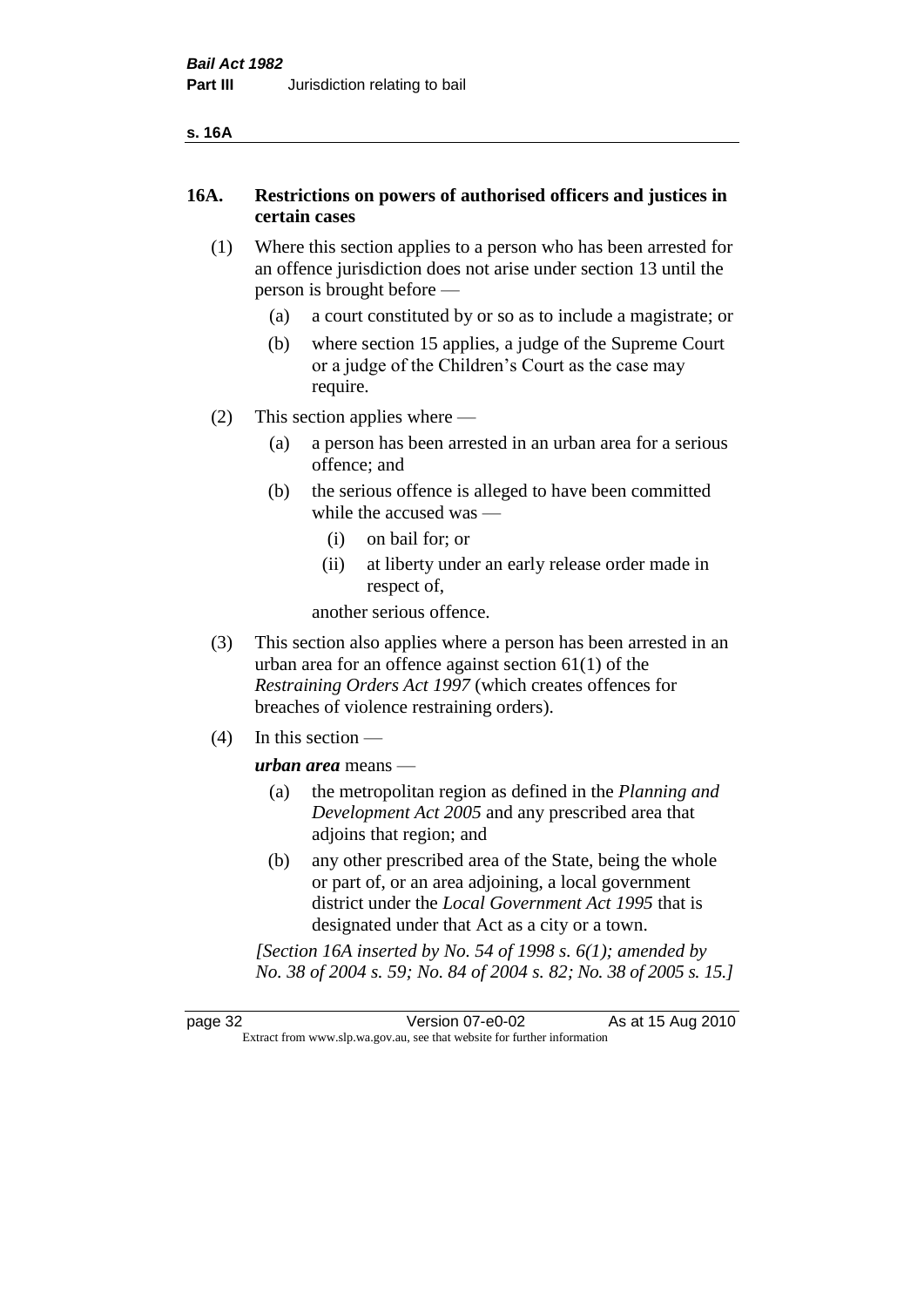#### **17. Conditions which may be imposed**

- (1) A judicial officer or authorised officer may impose conditions on a grant of bail only to the extent that he is authorised to do so by clause 2(3)(c) of Part C and Part D of Schedule 1.
- (2) Conditions imposed on a grant of bail shall not be any more onerous on the accused than the judicial officer or authorised officer considers is required in the public interest having regard to the nature of the offence for which the accused is in custody and the circumstances of the accused.

*[Section 17 amended by No. 45 of 1993 s. 8 and 12; No. 84 of 2004 s. 82.]* 

#### **17A. Further provisions as to responsible person's undertaking (Schedule 1 Part C clause 2)**

- (1) Where this section applies, an authorised police officer may
	- (a) cancel an undertaking of the kind described in clause 2(3)(c) of Part C of Schedule 1;
	- (b) approve of another person as a responsible person within the meaning in that clause; and
	- (c) detain the accused or order his detention until the person so approved enters into an undertaking of the kind mentioned in paragraph (a).
- (2) Subsection (1) applies where
	- (a) a person has entered into an undertaking referred to in paragraph (a) of that subsection;
	- (b) a judicial officer when granting bail ordered that the person may under this section be released from the undertaking by an authorised police officer; and
	- (c) the person wishes to be so released.
- (3) A police officer may, for the purpose of the exercise of the powers in subsection (1), take into custody a child accused who has been released on bail.

| As at 15 Aug 2010 | Version 07-e0-02                                                         | page 33 |
|-------------------|--------------------------------------------------------------------------|---------|
|                   | Extract from www.slp.wa.gov.au, see that website for further information |         |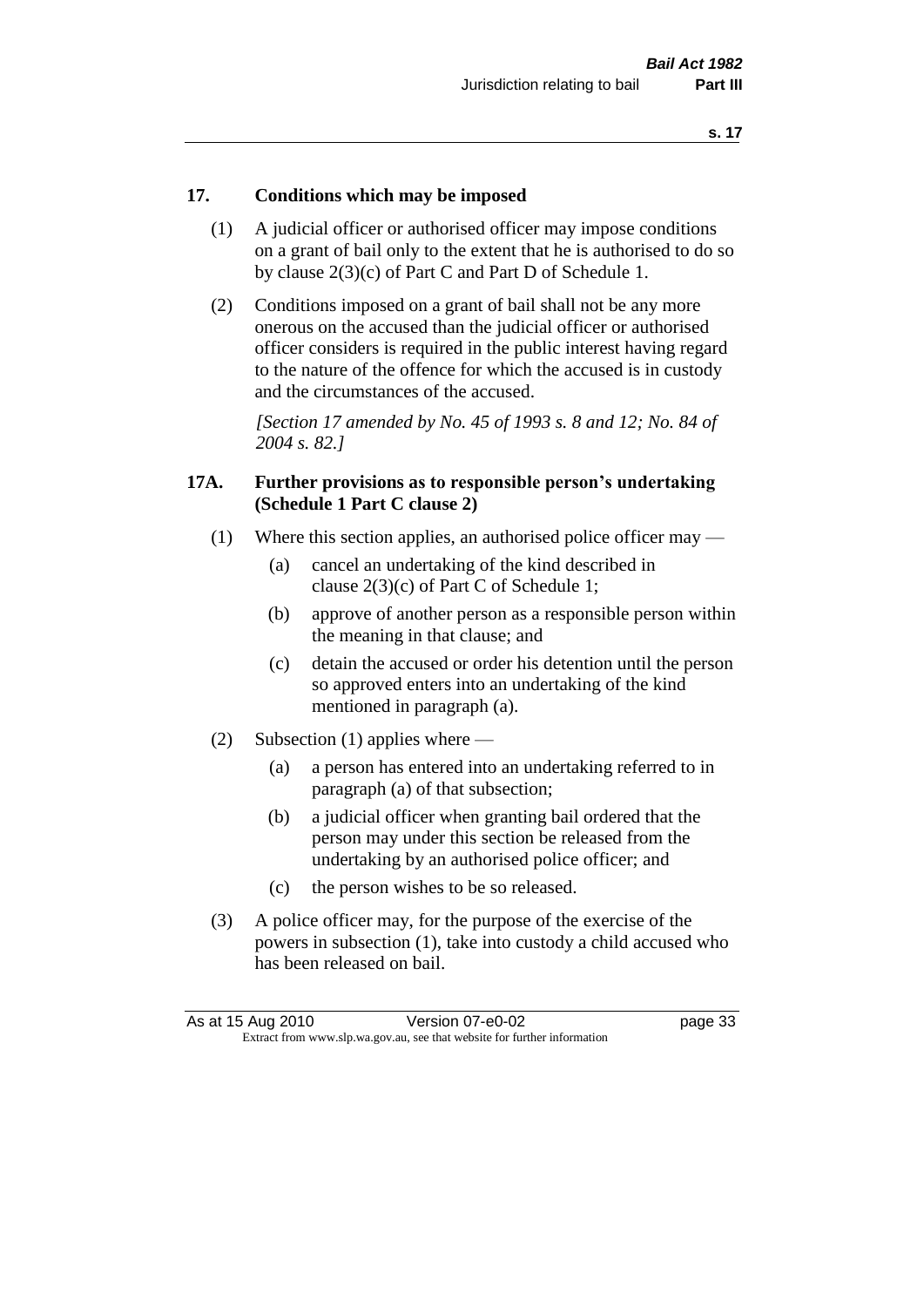#### **s. 17A**

- (4) If the police officer is not an authorised police officer he shall, as soon as is practicable, bring the accused before an authorised police officer for the purpose referred to in subsection (3).
- (5) After an undertaking has been entered into as mentioned in subsection  $(1)(c)$ , the accused, subject to this Act, has a right to be at liberty until he is required to appear before a court.

*[Section 17A inserted by No. 45 of 1993 s. 9; amended by No. 84 of 2004 s. 82.]* 

*[18-19. Deleted by No. 59 of 2006 s. 7(1).]*

page 34 Version 07-e0-02 As at 15 Aug 2010 Extract from www.slp.wa.gov.au, see that website for further information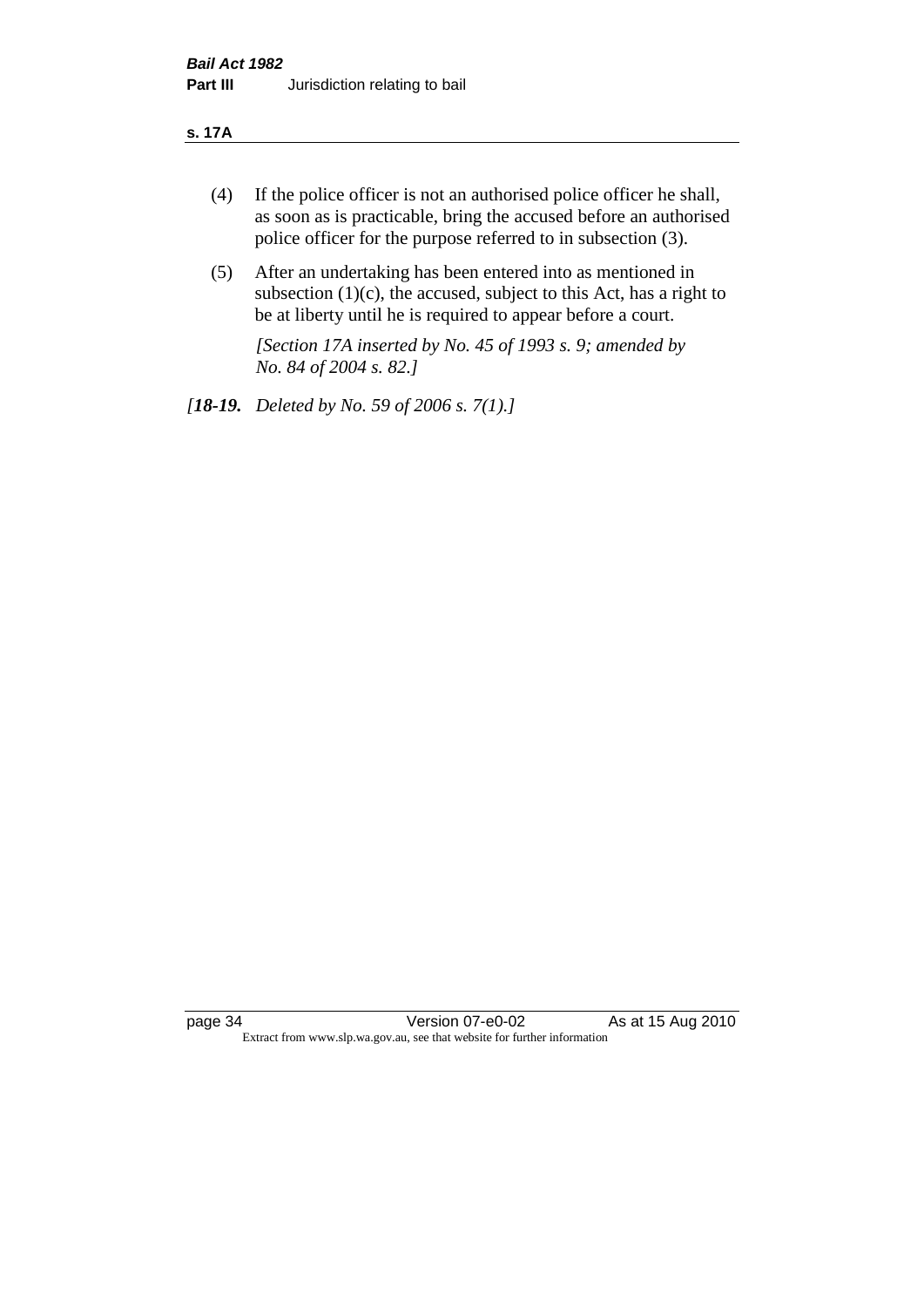## **Part IV — Hearing of case for bail, parties, and evidence**

#### **20. Power to consider bail** *in camera* **and to prohibit publication**

- (1) On the consideration by a judicial officer of a case for bail of an accused who is charged with an offence triable by jury, the judicial officer may, to avoid prejudice to either party, exercise the powers described in subsection (2), but shall only exercise the power in paragraph (b) thereof if he considers that the exercise of the power in paragraph (a) is not, on its own, likely to be sufficient to avoid prejudice.
- (2) The powers referred to in subsection (1) are to order
	- (a) that no report, or summary, of any statement, or of any specified statement, made or furnished at the hearing shall be published by any means;
	- (b) that the bail application be heard *in camera*.
- (3) Where an order is made under subsection (2)(a), no report, or summary, of any statement referred to in that paragraph shall be published by any means —
	- (a) if the offence is one that may be tried on indictment, before a court decides that it is to be tried on indictment;
	- (b) if the accused is discharged from further proceedings upon the prosecution notice or indictment brought against him for the offence, before he is so discharged; or
	- (c) if the accused is tried on indictment for the offence, before the trial is ended.
- (4) A person who, except with lawful excuse, fails to comply with an order made under this section commits an offence.

Penalty: \$1 000.

*[Section 20 amended by No. 50 of 2003 s. 37(2); No. 4 of 2004 s. 58; No. 84 of 2004 s. 11 and 82.]*

As at 15 Aug 2010 Version 07-e0-02 Page 35 Extract from www.slp.wa.gov.au, see that website for further information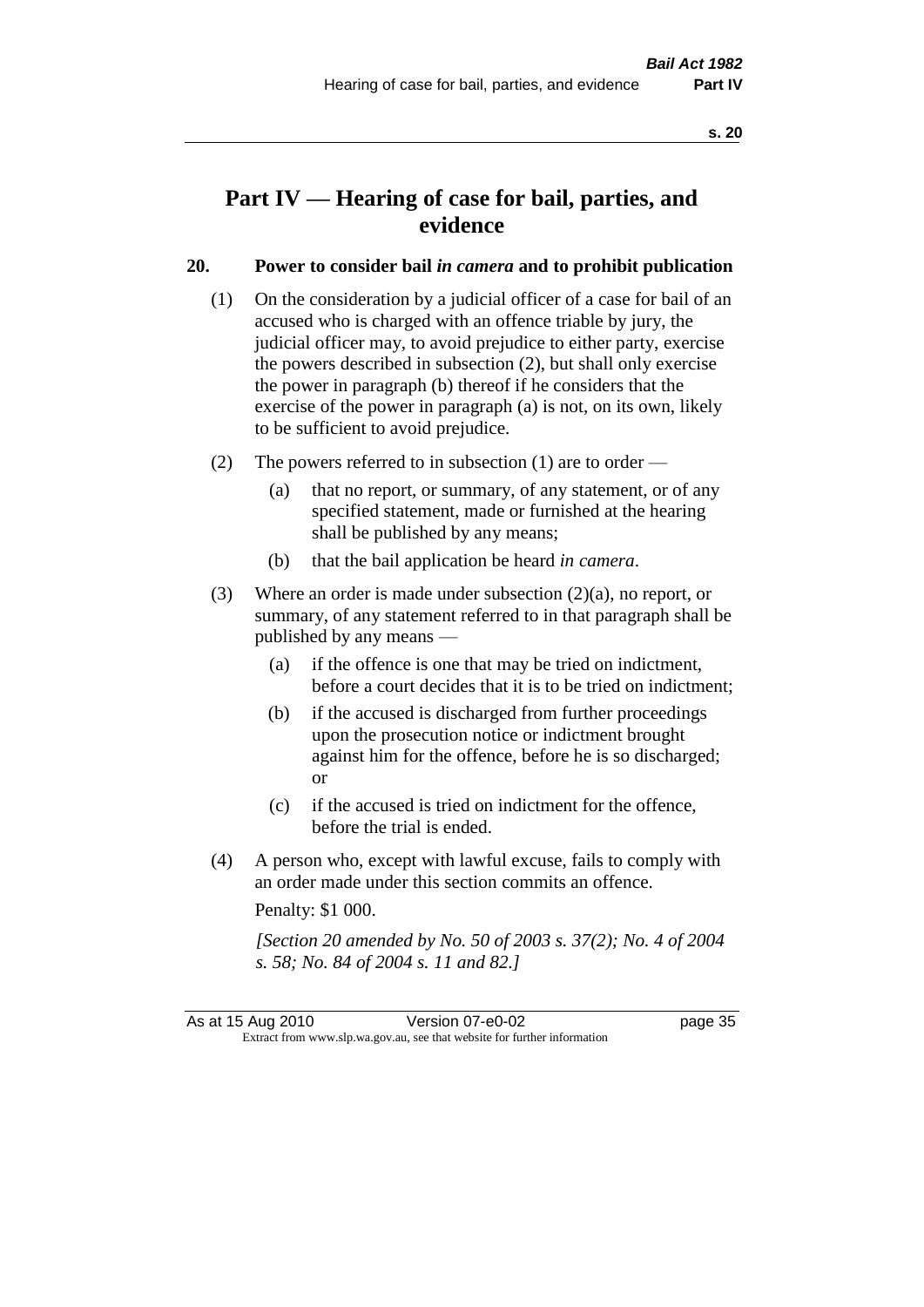#### **s. 21**

#### **21. Parties**

- (1) The parties to proceedings on a case for bail are the prosecutor and the accused and, subject to subsection (2), no other person shall be a party to, or be represented at, the proceedings.
- (2) Nothing in subsection (1) affects the right of
	- (a) the Attorney General to apply for leave, or be an appellant, under Part 2 of the *Criminal Appeals Act 2004*; or
	- (b) the Director of Public Prosecutions or the State Solicitor to receive notice and be heard under section 7F(2); or
	- (c) an officer referred to in section 33 of the *Children's Court of Western Australia Act 1988* to be present at and participate in proceedings concerning a child under that section.

*[Section 21 amended by No. 15 of 1988 s. 9; No. 49 of 1988 s. 84; No. 33 of 1989 s. 18; No. 31 of 1993 s. 7; No. 65 of 2003 s. 88(3); No. 59 of 2004 s. 141; No. 84 of 2004 s. 11 and 82; No. 6 of 2008 s. 9(3).]* 

#### **22. Evidence**

A judicial officer or authorised person may in considering any case for bail receive and take into account such information as he thinks fit whether or not the same would normally be admissible in a court of law.

#### **23. Accused not bound to supply information**

An accused is not obliged to complete, or furnish information for, the form referred to in section  $8(1)(b)$ , or for any revision thereof, or to furnish any information, whether on oath or otherwise, for the purpose of having his case for bail considered.

*[Section 23 amended by No. 84 of 2004 s. 82; No. 6 of 2008 s. 43(2).]*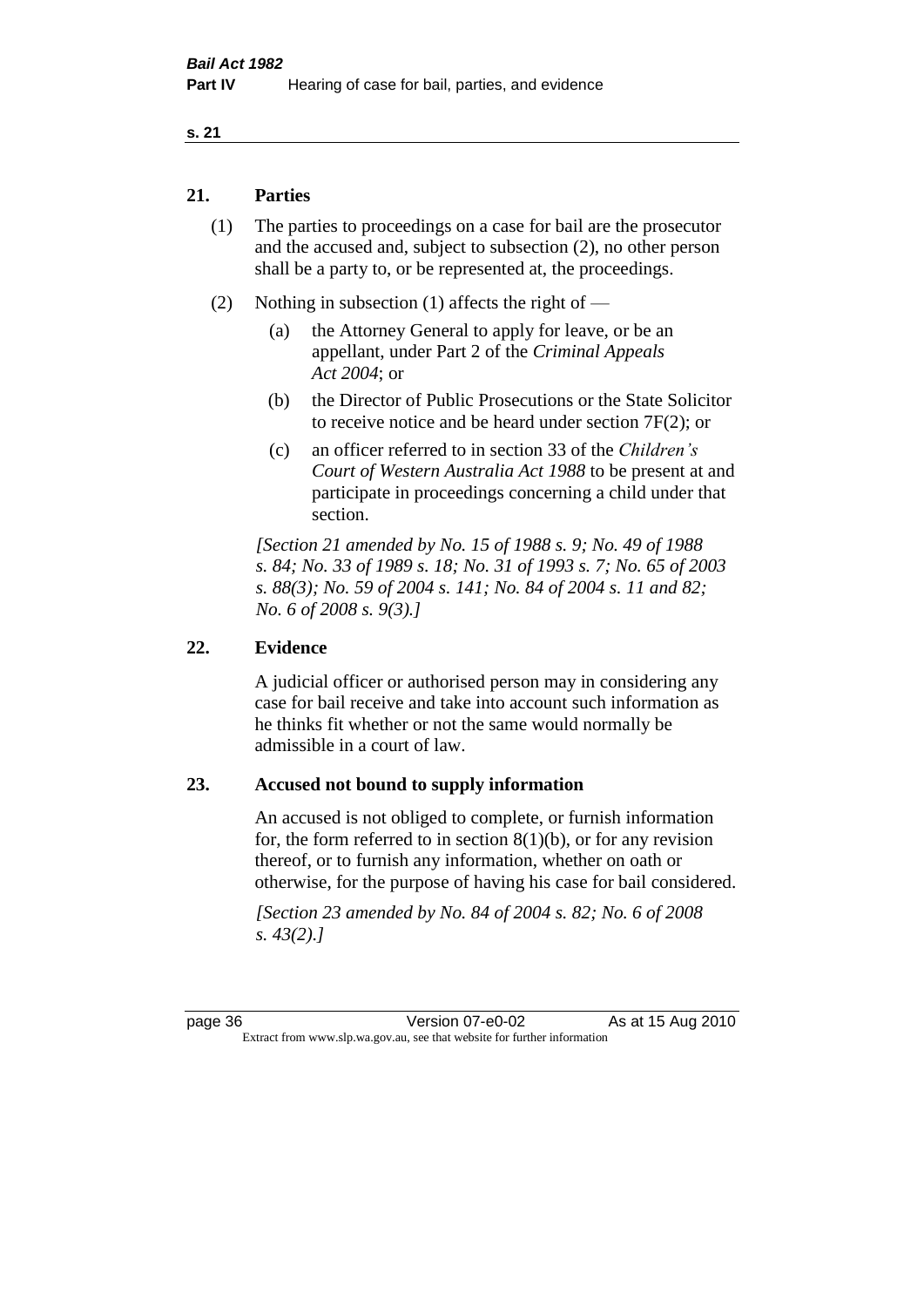#### **24. Information may be referred to police officer for verification or for report**

- (1) A judicial officer or authorised officer who is called upon to consider a case for bail may —
	- (a) request that any information placed before the judicial officer or authorised officer by the accused for the purposes of the case be verified by a police officer, and to that end may refer to a police officer the form mentioned in section 8(1)(b), after it has been completed or revised;
	- (b) request that a report on any matter mentioned in Part C of Schedule 1, so far as it applies to an accused whose case is being or to be considered, be made by a police officer.
- (2) Where a reference or request is made under subsection (1) a police officer shall, as soon as is practicable —
	- (a) make a report to the judicial officer or the authorised officer accordingly; and
	- (b) furnish a copy of the report to the accused or his solicitor or counsel.

*[Section 24 inserted by No. 61 of 1990 s. 6; amended by No. 45 of 1993 s. 12; No. 84 of 2004 s. 82; No. 6 of 2008 s. 43(2).]* 

#### **24A. Information may be referred to community corrections officer for verification or for report**

- (1) A judicial officer who is called upon to consider a case for bail may refer to a community corrections officer any matter referred to in section 24(1) and may request a community corrections officer to do any matter referred to in that section.
- (2) A judicial officer who is called upon to consider a case for bail and who desires to impose a home detention condition as a condition on a grant of bail, shall request that a report be made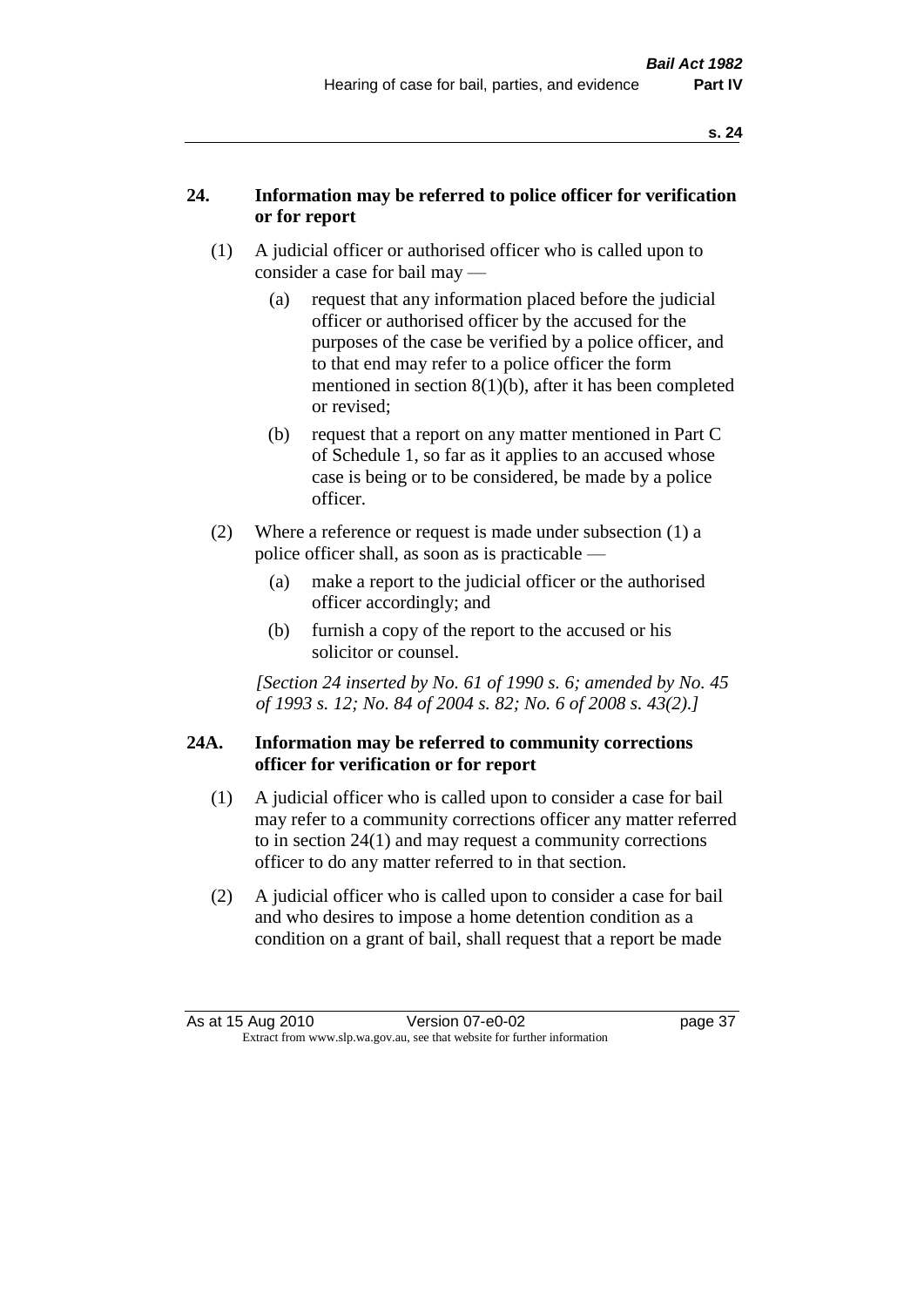**s. 25**

by a community corrections officer about the suitability of the accused to be subject to a home detention condition.

- (3) Where a reference or a request is made under subsection (1) or a report is requested under subsection (2) a community corrections officer shall, as soon as is practicable, make a report to the judicial officer and, at the discretion of the judicial officer, copies may be made available to the prosecution or to the accused or his solicitor or counsel.
- (4) Where a community corrections officer makes a report that an accused is suitable to be subject to a home detention condition, the officer shall annex to the report and provide to the accused or his solicitor or counsel, a list of those conditions in rules made under section 50L that may be applied to the accused by the CEO (corrections) while the accused is subject to the home detention condition.

*[Section 24A inserted by No. 61 of 1990 s. 7; amended by No. 31 of 1993 s. 9; No. 84 of 2004 s. 82; No. 65 of 2006 s. 53.]* 

### **25. Protection of accused as to information given for bail purposes**

A statement made by an accused to a judicial officer or authorised officer for the purpose of a decision whether bail should be granted to him for any appearance in court for an offence shall not be admissible in evidence against him at his trial for that offence.

*[Section 25 amended by No. 84 of 2004 s. 82.]* 

#### **26. Record of decision and reasons**

- (1) A bail record form shall be completed by an authorised officer or a justice if he —
	- (a) refuses to grant bail to an accused; or
	- (b) grants bail to an accused in the circumstances referred to in clause 3 of Part B of Schedule 1; or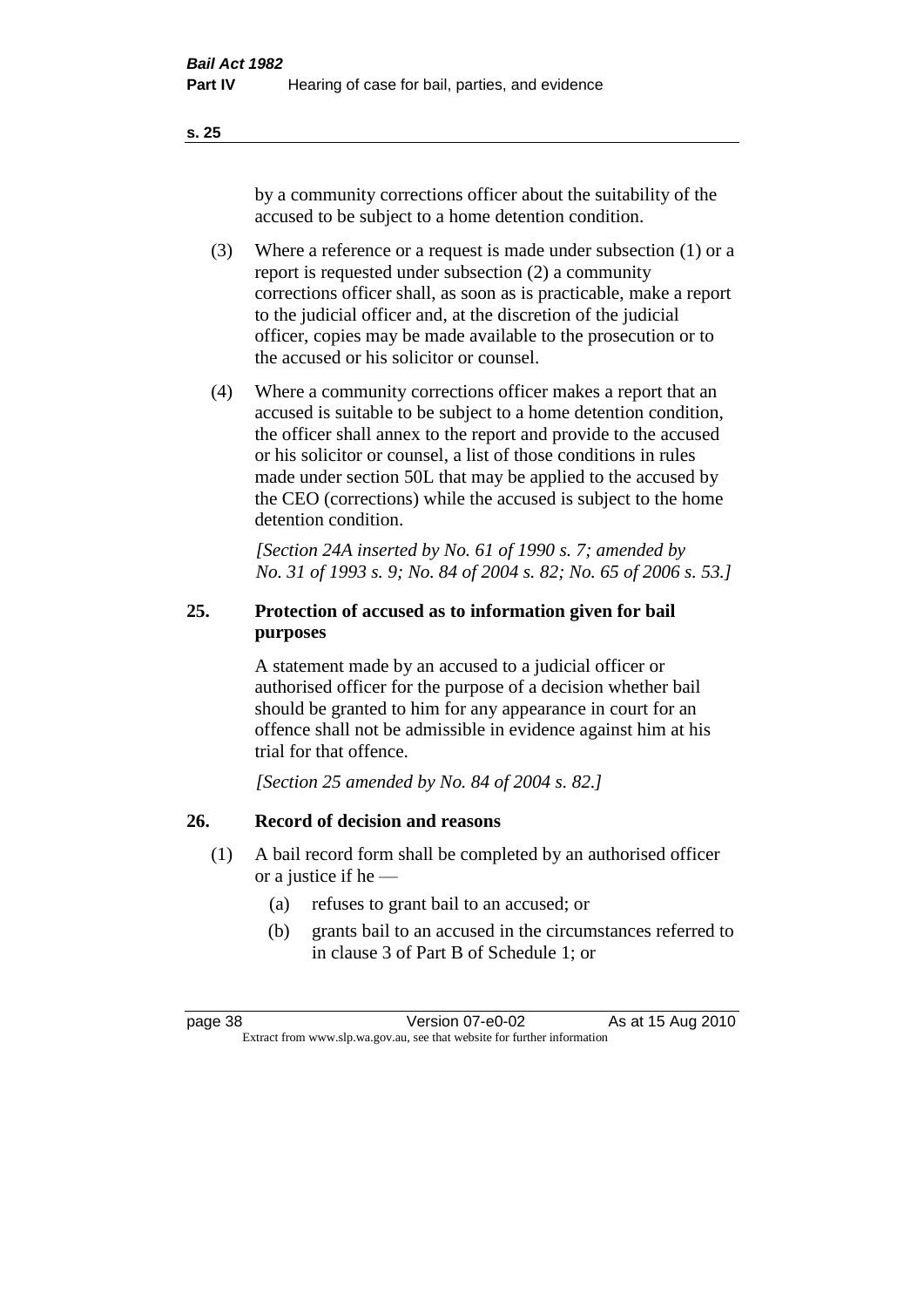- (ba) grants bail to an accused for a serious offence to which Schedule 1 Part C clause 3A applies; or
- (c) imposes any condition on a grant of bail and it appears to him that the accused is dissatisfied with the condition.
- (2) Where a judicial officer, other than a justice
	- (a) refuses to grant bail to an accused; or
	- (aa) grants bail to an accused for a serious offence to which Schedule 1 Part C clause 3A applies; or
	- (b) imposes any condition on a grant of bail and it appears to him that the accused is dissatisfied with the condition,

a record of the decision and of the reasons therefor shall be made.

- (3) The accused, the prosecutor or an intending prosecutor shall be entitled, upon request, to be furnished with a copy of the bail record form or, where subsection (2) applies, of the record made.
- (4) For the purposes of this section
	- (a) references to a justice do not include a magistrate or a judge of the District Court or the Supreme Court or the Children's Court who is a justice; and
	- (b) a bail record form is an approved form designed to contain a summary of the matters relevant to the decision as to the bail of an accused, including those matters set out in Part C of Schedule 1, the decision made, and the reasons for the decision.

*[Section 26 inserted by No. 15 of 1988 s. 10; amended by No. 49 of 1988 s. 85; No. 45 of 1993 s. 12; No. 59 of 2004 s. 141; No. 84 of 2004 s. 82; No. 6 of 2008 s. 17 and 43(1).]* 

#### **27. Transmission of relevant papers to court**

(1) An authorised officer and a judicial officer who consider an accused's case for bail for an appearance for an offence and a

As at 15 Aug 2010 Version 07-e0-02 Page 39 Extract from www.slp.wa.gov.au, see that website for further information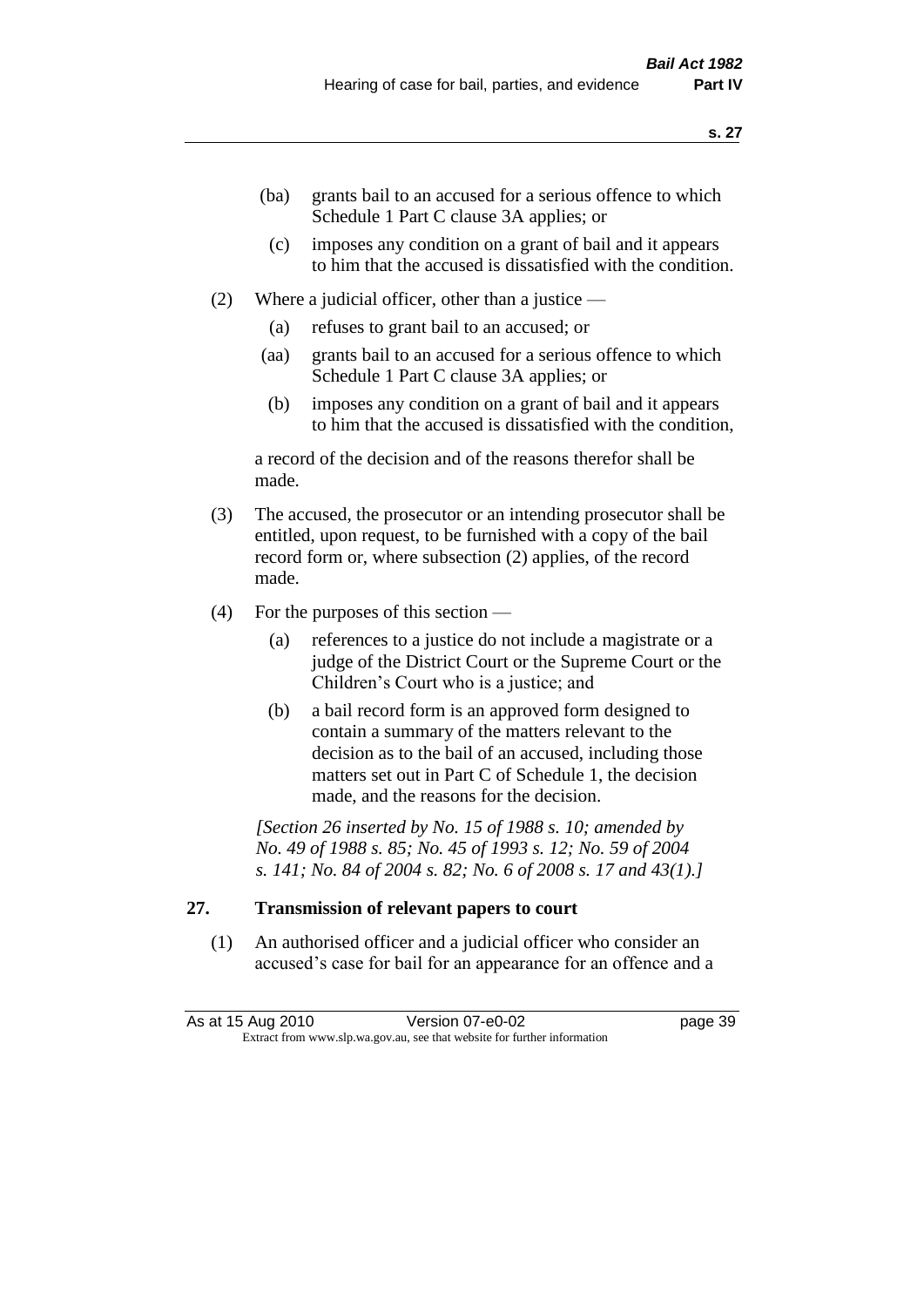**s. 27A**

person before whom a bail undertaking or a surety undertaking is entered into shall ensure that the relevant papers are sent as soon as is practicable, to the court before which the accused is required to appear.

(2) In subsection (1) *the relevant papers* in relation to any particular officer or person means such papers as are prescribed to be sent by that officer or person.

*[Section 27 amended by No. 84 of 2004 s. 82; No. 59 of 2006 s. 7(2).]* 

#### **27A. Transmission of papers to CEO (corrections)**

A judicial officer who grants bail subject to a home detention condition shall ensure that a copy of the bail record form and of the bail undertaking are sent as soon as is practicable to the CEO (corrections).

*[Section 27A inserted by No. 61 of 1990 s. 8; amended by No. 31 of 1993 s. 9; No. 65 of 2006 s. 53.]*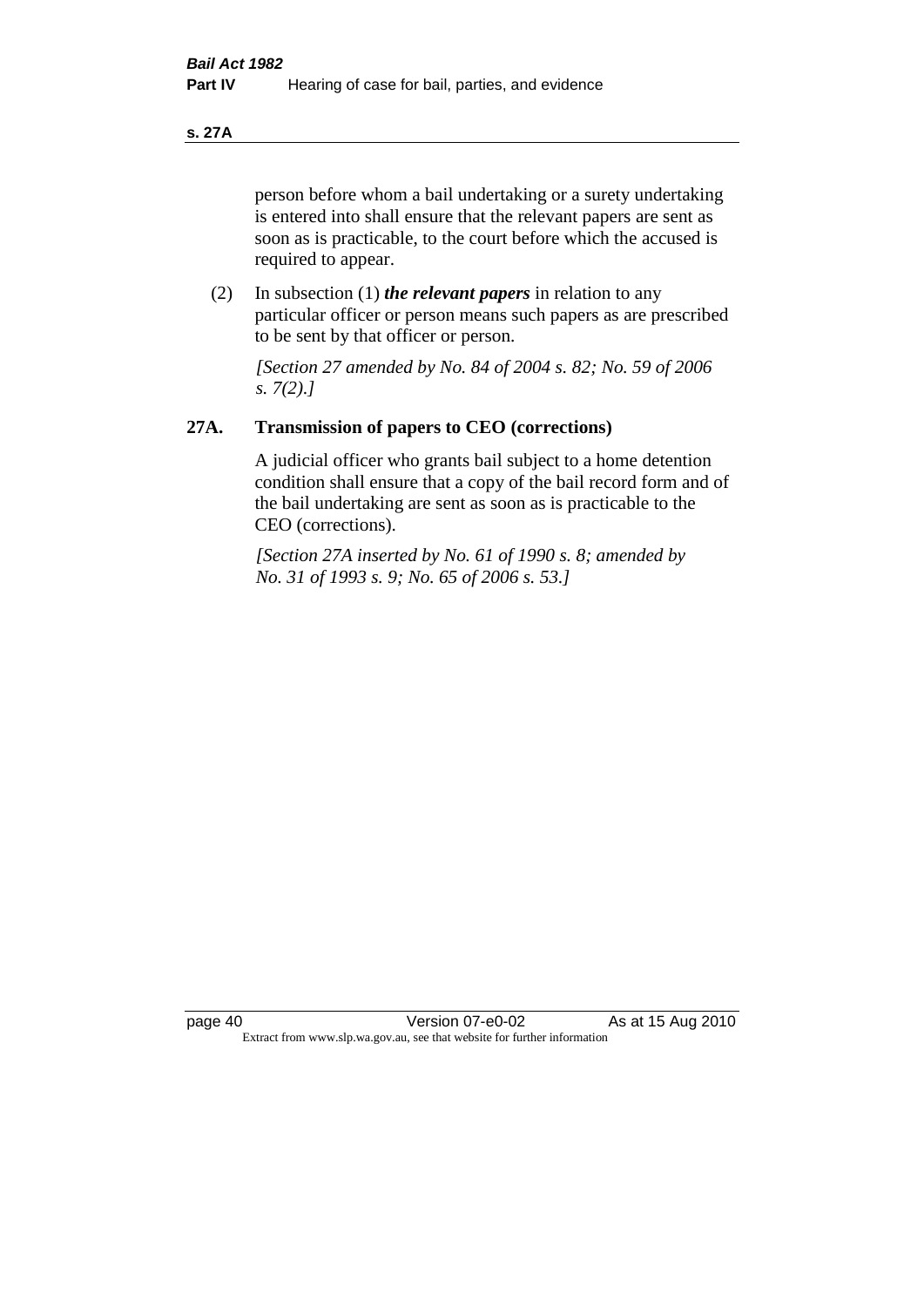# **Part V — Bail undertakings**

#### **28. Bail undertaking**

- (1) A person shall not be released on bail for an appearance in court unless he has entered into a bail undertaking for that appearance or is deemed to have done so under section 31(3).
- (2) A bail undertaking is an undertaking in writing by an accused in the prescribed form —
	- (a) that he will appear at a time and place specified, or deemed by section 31(3) to be specified, in the undertaking; and
	- (b) that if the accused fails to appear at that time and place the accused will, as soon as is practicable, appear at the court at which the accused was required to appear, when that court is sitting; and
	- (c) that he will comply with such conditions as may be imposed on him under clause 2 of Part D of Schedule 1; and
	- (d) that he will comply with any home detention condition which may be imposed as a condition on a grant of bail to him pursuant to clause 3 of Part D of Schedule 1,

and containing any agreement as to forfeiture of money by the accused which may be required pursuant to clause 1 of that Part.

- (3) A bail undertaking for any appearance may be entered into in respect of more than one offence.
- (4) The undertakings mentioned in subsection  $(2)(a)$  and  $(b)$  are, subject to section 34, enforceable under sections 51, 57 and 58.

*[Section 28 amended by No. 61 of 1990 s. 9; No. 45 of 1993 s. 12; No. 59 of 2004 s. 141; No. 84 of 2004 s. 82; No. 6 of 2008 s. 18(1).]*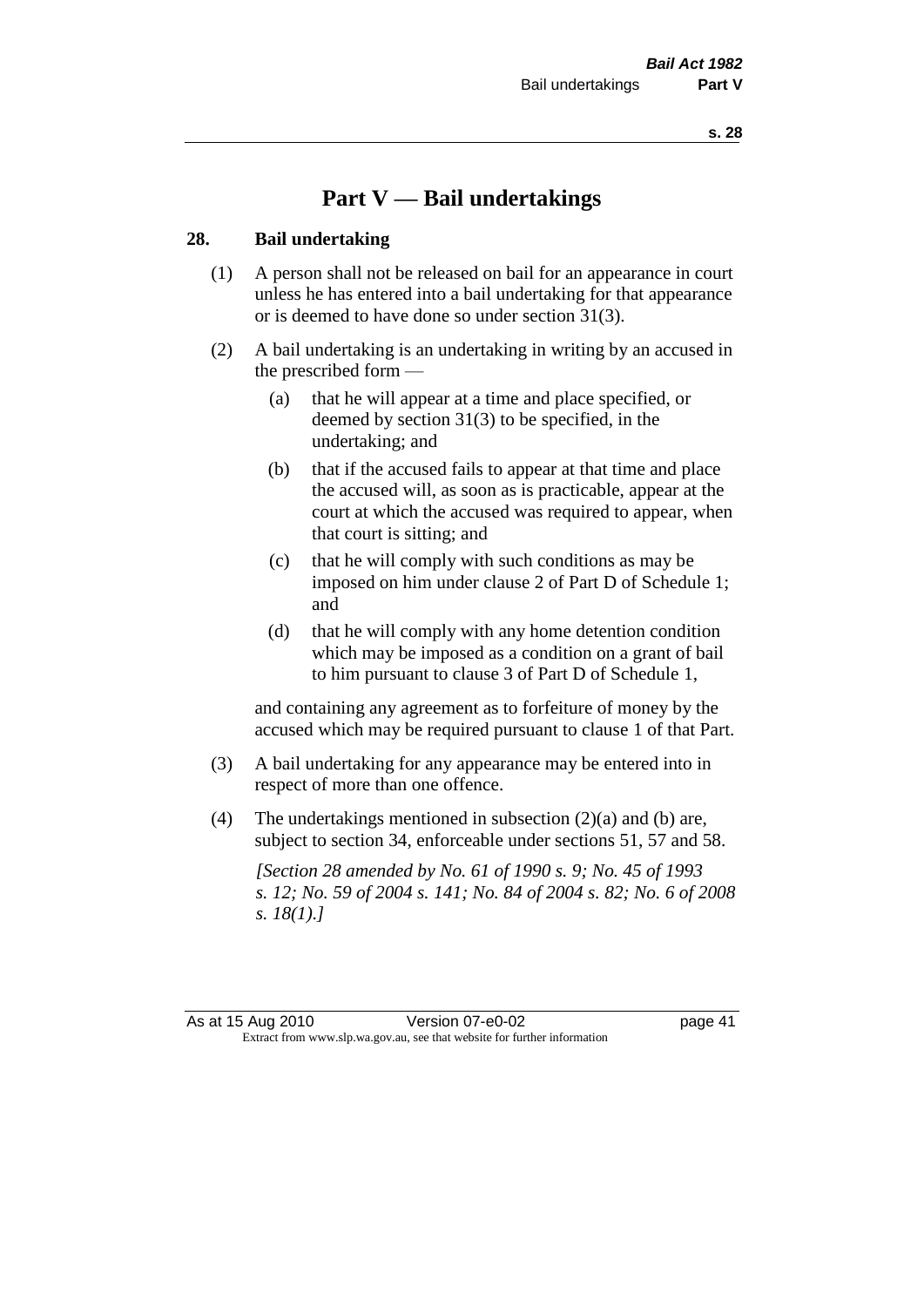# **29. Before whom bail undertaking may be entered into**

A bail undertaking need not be entered into before the judicial officer or authorised officer who granted bail but may be entered into before any of the following persons —

- (a) a judicial officer;
- (b) a registrar of a court, other than a deputy registrar of the Magistrates Court or the Children's Court;
- (c) an authorised police officer;
- (d) an associate of a judge of the Supreme Court, the District Court or the Children's Court;
- (e) where the accused is in a lock-up or prison, any person for the time being in charge of the lock-up or prison;
- (f) where the accused is in a court custody centre, any person for the time being in charge of the centre who is approved for the purposes of this paragraph by the chief executive officer of the department of the Public Service principally assisting in the administration of the *Court Security and Custodial Services Act 1999*;
- (g) where the accused is a child, any authorised community services officer.

*[Section 29 amended by No. 15 of 1988 s. 11; No. 49 of 1988 s. 86; No. 2 of 1996 s. 61; No. 59 of 2004 s. 141; No. 84 of 2004 s. 82; No. 6 of 2008 s. 19.]* 

#### **30. Duties of person before whom bail undertaking is entered into**

- (1) The person before whom a bail undertaking is to be entered into by an accused shall before it is entered into —
	- $(a)$  either
		- (i) read it to the accused; or
		- (ii) be informed by the accused that the accused has read it; or
		- (iii) if necessary, have it translated to the accused; and

page 42 Version 07-e0-02 As at 15 Aug 2010 Extract from www.slp.wa.gov.au, see that website for further information

**s. 29**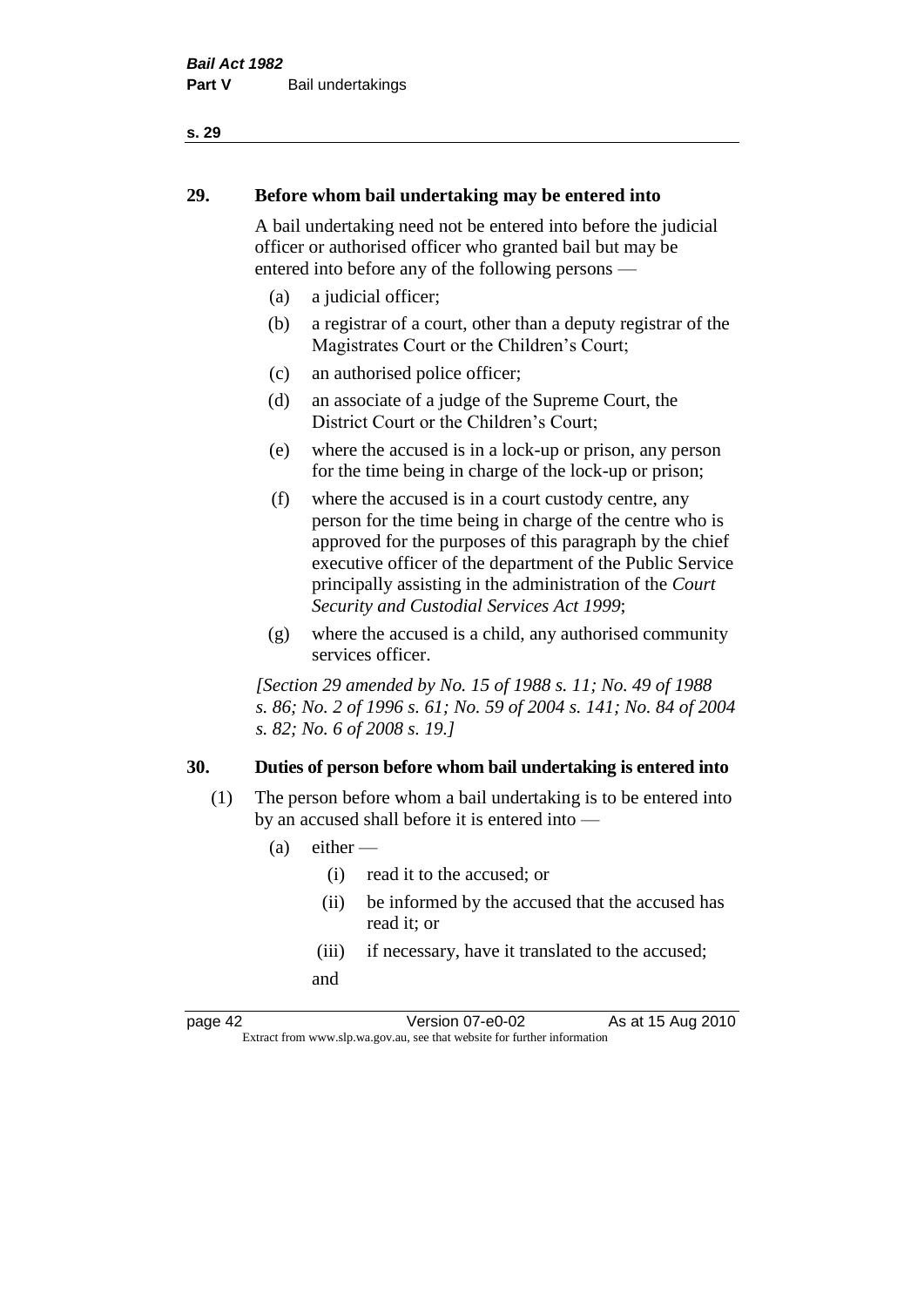- (b) ensure that all conditions which are to be complied with before the release of the accused have been complied with.
- (2) The person before whom a bail undertaking is entered into by an accused shall give to him, or cause to be given to him —
	- (a) a copy of the bail undertaking as duly completed; and
	- (b) a notice in writing in the approved form showing
		- (i) his obligations pursuant to the undertaking; and
		- (ii) the consequences of his failure to comply with them.
- (3) The person before whom a bail undertaking is entered into by an accused shall enquire of the accused whether he requires the notice referred to in subsection (2)(b) to be read or translated to him and shall take such steps as are necessary to comply with any such requirement of the accused.

*[Section 30 inserted by No. 15 of 1988 s. 12; amended by No. 84 of 2004 s. 82; No. 6 of 2008 s. 20 and 43(3).]* 

#### **31. Different time and place for appearance may be substituted**

- (1) A different time or a different time and place may be substituted in accordance with this section for the time and place for appearance specified, or deemed by this section to be specified, in a bail undertaking.
- (2) A different time, or a different time and place, for the appearance by the accused may be substituted as mentioned in subsection  $(1)$  —
	- (a) upon an adjournment of proceedings at which the accused is present, by the judicial officer, if he has power to grant bail for that appearance, fixing a time and place for the resumed proceedings and notifying the accused orally thereof;
	- (b) upon an adjournment of proceedings from which the accused is absent for reasonable cause, by the judicial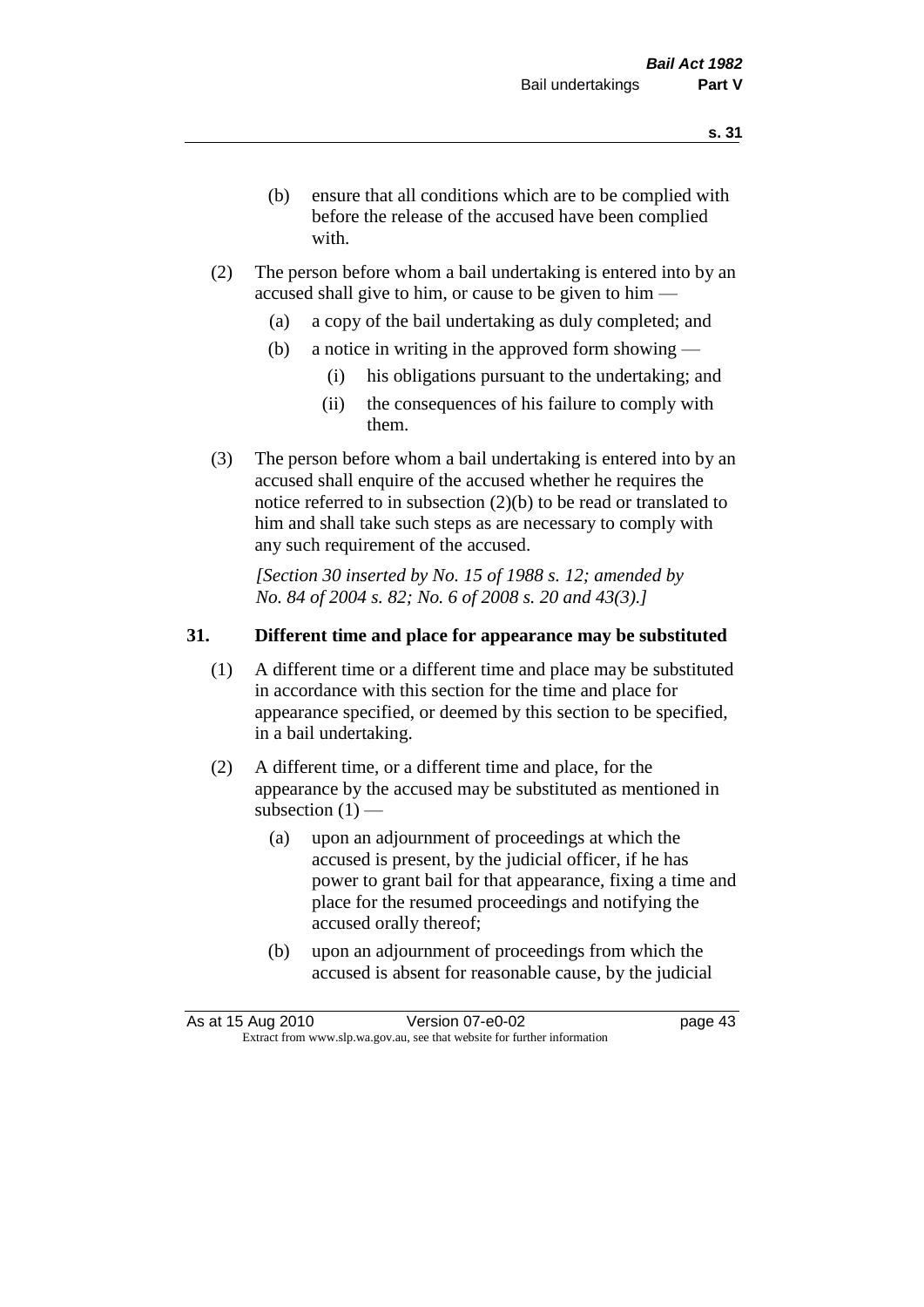officer, if he has power to grant bail for that appearance, fixing a time and place for the resumed proceedings and directing the registrar of the court to cause written notice of the time and place to be given to the accused;

- $(c)$  where
	- (i) a judge of the Supreme Court or a judge of the Children's Court has granted bail to an accused under section 15; and
	- (ii) a judicial officer, other than such a judge, has committed the accused to the Supreme Court,

by a judge of the Supreme Court or a judge of the Children's Court, as the case may require, notifying the accused orally, or directing the registrar of the court to cause written notice to be given to the accused of the time or time and place for the proceedings;

- $(d)$  where
	- (i) a judge of the Supreme Court or a judge of the Children's Court has granted bail to an accused under section 15;
	- *[(ii) deleted]*
	- (iii) the judicial officer is satisfied that there has been no material change in the facts or circumstances which applied on the grant of bail,

by the judicial officer notifying the accused orally, or directing the registrar of the court to cause written notice to be given to the accused, of the time or time and place for the resumed proceedings;

(e) upon a committal to the Supreme Court or District Court, by a judicial officer, if he has power to grant bail for that appearance, fixing a specified day in a specified sitting or session of that court and directing the registrar of the court to cause written notice of the day to be given to the accused;

**s. 31**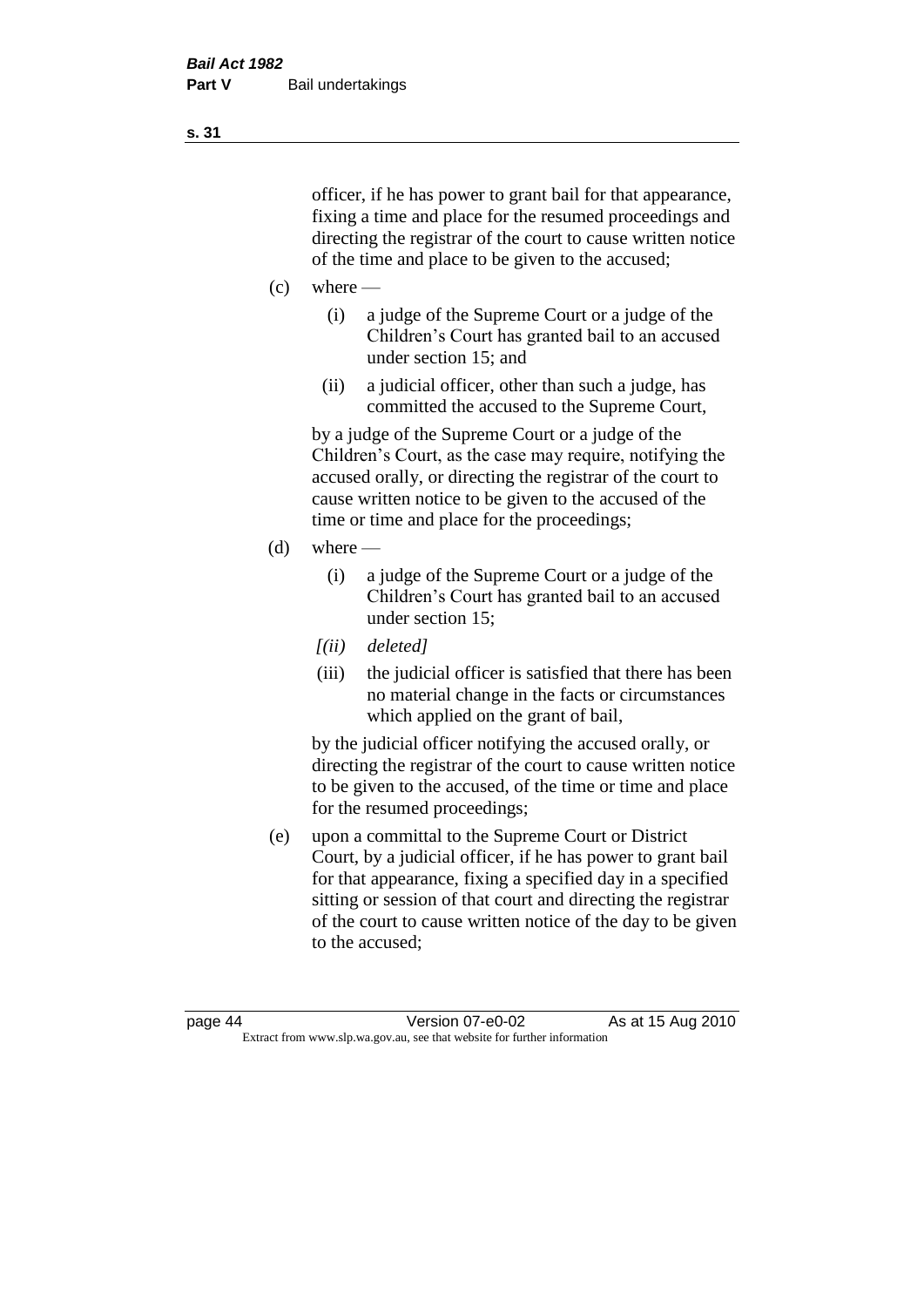- (f) where an accused has been committed for trial in the Supreme Court or the District Court in a specified sitting or session thereof or on a specified day in a specified sitting or session thereof, by an officer of the court, or a person authorised under subsection (5), fixing a time for the trial in that sitting or session and causing written notice of the time to be given to the accused;
- (g) if the parties agree to a different time or a different time and place for the proceedings, by an officer of the court giving written notice thereof to the accused.
- (3) Where a different time or a different time and place is notified to an accused pursuant to subsection (2) the bail undertaking shall be deemed to be amended to specify that time or that time and place for appearance, and the terms and conditions thereof shall continue to apply as so amended as if the accused had entered into the bail undertaking in that form.
- (4) Where the power in subsection (2)(b) is exercised upon an adjournment of proceedings the right of the accused to be at liberty under section 11(1) does not lapse by reason only that there is an interval between the adjournment of the proceedings and the time when he is notified of the time and place for the resumed proceedings.
- (5) The Chief Justice, in respect of committals to the Supreme Court, and the Chief Judge, in respect of committals to the District Court, may authorise a person or persons, by name or office, to perform the functions referred to in subsection (2)(f).

*[Section 31 amended by No. 15 of 1988 s. 13; No. 49 of 1988 s. 87; No. 27 of 2002 s. 21; No. 59 of 2004 s. 141; No. 84 of 2004 s. 82; No. 6 of 2008 s. 21(1) and (2).]* 

#### **31A. Amendment of conditions during trial**

(1) In this section —

*amendment* means an addition, variation or cancellation under subsection (2);

As at 15 Aug 2010 Version 07-e0-02 page 45 Extract from www.slp.wa.gov.au, see that website for further information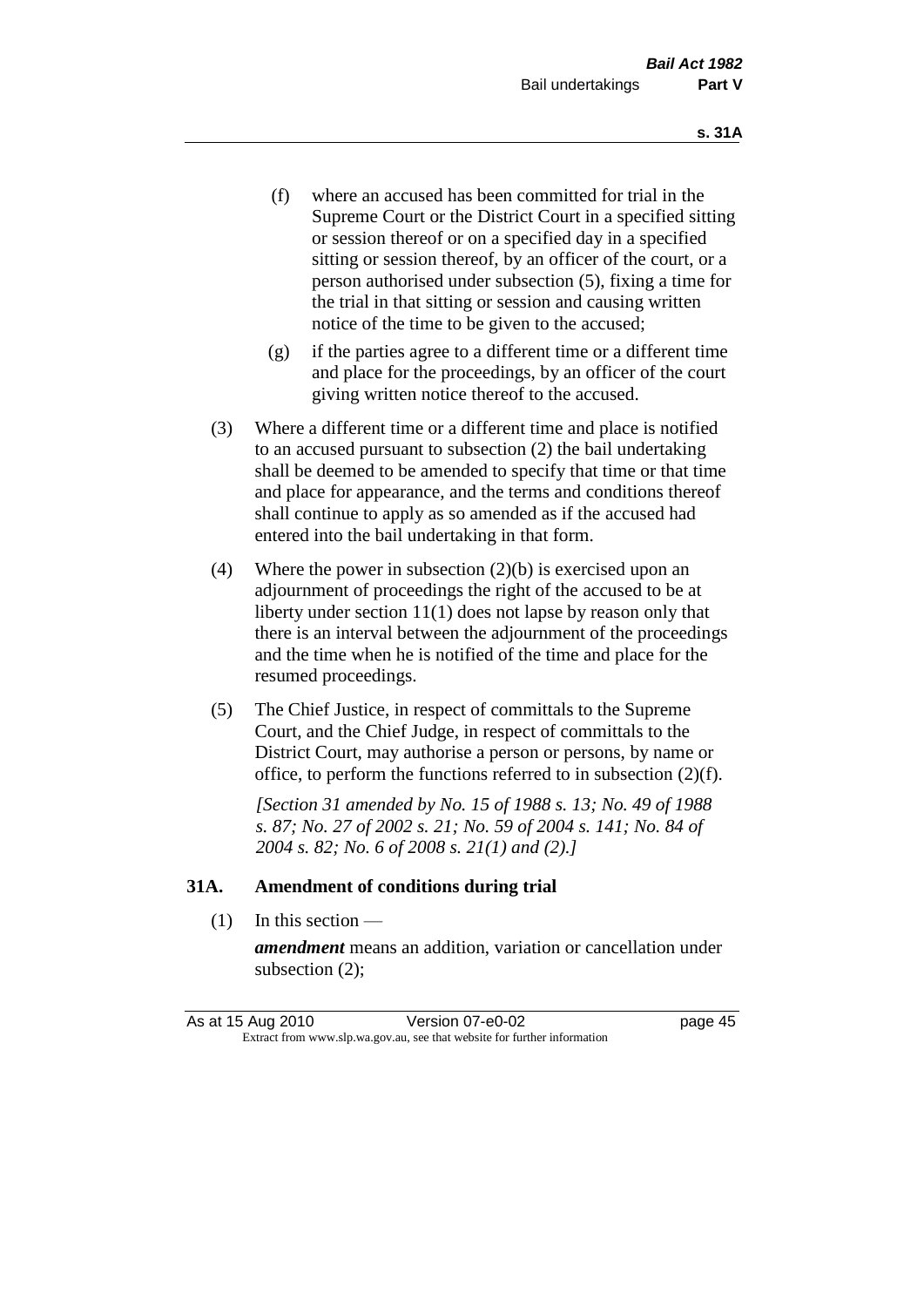#### **s. 31A**

*trial* means that part of proceedings for an offence when evidence is being received by the court in respect of the offence and also extends to any time when —

- (a) legal argument is being heard; or
- (b) a judicial officer or a jury is deliberating.

#### $(2)$  Where —

- (a) an accused has been granted bail for the accused's appearance for trial for an offence; and
- (b) the trial extends beyond one day,

a judicial officer who grants bail for the next appearance by exercising the power in section  $31(2)(a)$  may also do one or more of the following —

- (c) add any condition to the extent that is authorised by clause 2 or 3 of Part D of Schedule 1;
- (d) vary a condition to that extent;
- (e) cancel a condition.
- (3) A judicial officer who adds, varies or cancels a condition under subsection (2) shall cause an officer of the court —
	- (a) to endorse the amendment on the accused's copy of the bail undertaking or, if that copy is not available for endorsement, to give written notice of the amendment to the accused; and
	- (b) to endorse on a file copy of the undertaking a certificate as to the amendment and the action taken under paragraph (a).
- (4) If the judicial officer considers that the amendment is of a minor nature, the judicial officer may, for the purposes of section 44(4), cause the officer of the court to include a statement to that effect in the endorsement or notice under subsection (3)(a) and the certificate under subsection (3)(b).

page 46 Version 07-e0-02 As at 15 Aug 2010 Extract from www.slp.wa.gov.au, see that website for further information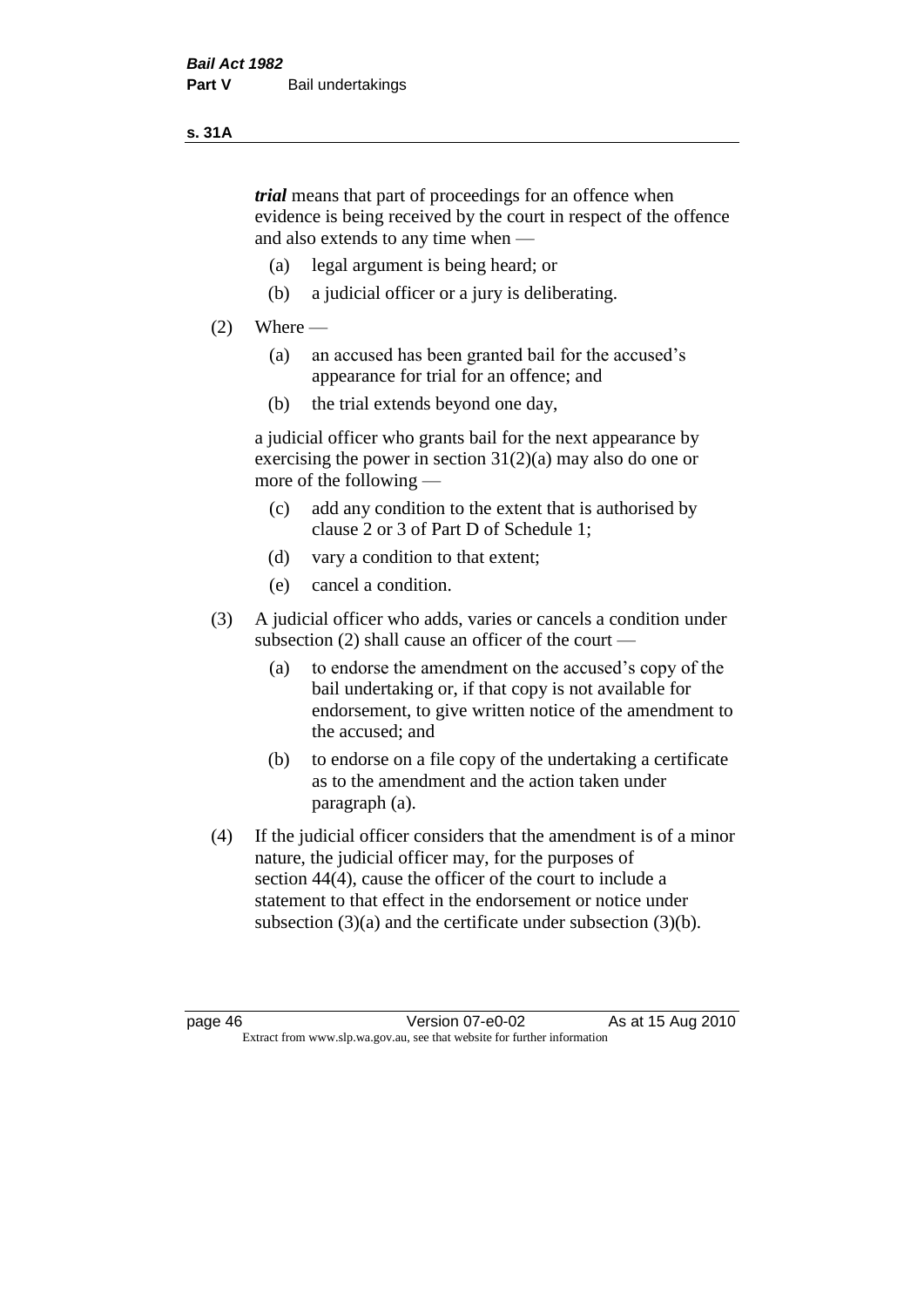- (5) When action is taken under subsection  $(3)(a)$ 
	- (a) the bail undertaking is to be regarded as having been amended as provided in the endorsement or notice, as the case requires; and
	- (b) the terms and conditions of the bail undertaking continue to apply as so amended as if the accused had entered into the bail undertaking in that form.
- (6) In any proceedings an endorsement on a copy of a bail undertaking referred to in subsection (3)(b) purporting to be a certificate referred to in that paragraph is evidence of the matters appearing in it without proof of the signature of the person who made the endorsement.

*[Section 31A inserted by No. 6 of 2008 s. 22(1).]*

#### **32. Giving and proof of notices under s. 31**

- (1) A written notice to an accused under section  $31(2)$ 
	- (a) shall be given to the accused personally; or
	- (b) shall be sent to the accused by post to the accused's address appearing in the records of the court; or
	- (c) in urgent cases or with the accused's consent, shall be sent to the accused by electronic communication.
- (2) A person who gives or sends a notice in accordance with subsection (1) shall endorse on a file copy of the notice a certificate showing —
	- (a) that the person has done so; and
	- (b) the time of doing so.
- (3) If a notice is sent by post under subsection  $(1)(b)$ , the notice is to be presumed, unless the contrary is shown, to have been received at the time when, in the ordinary course of events, it would have been delivered.
- (4) The judicial officer who under section  $31(2)(a)$  notifies an accused of the time and place for resumed proceedings shall

As at 15 Aug 2010 Version 07-e0-02 Page 47 Extract from www.slp.wa.gov.au, see that website for further information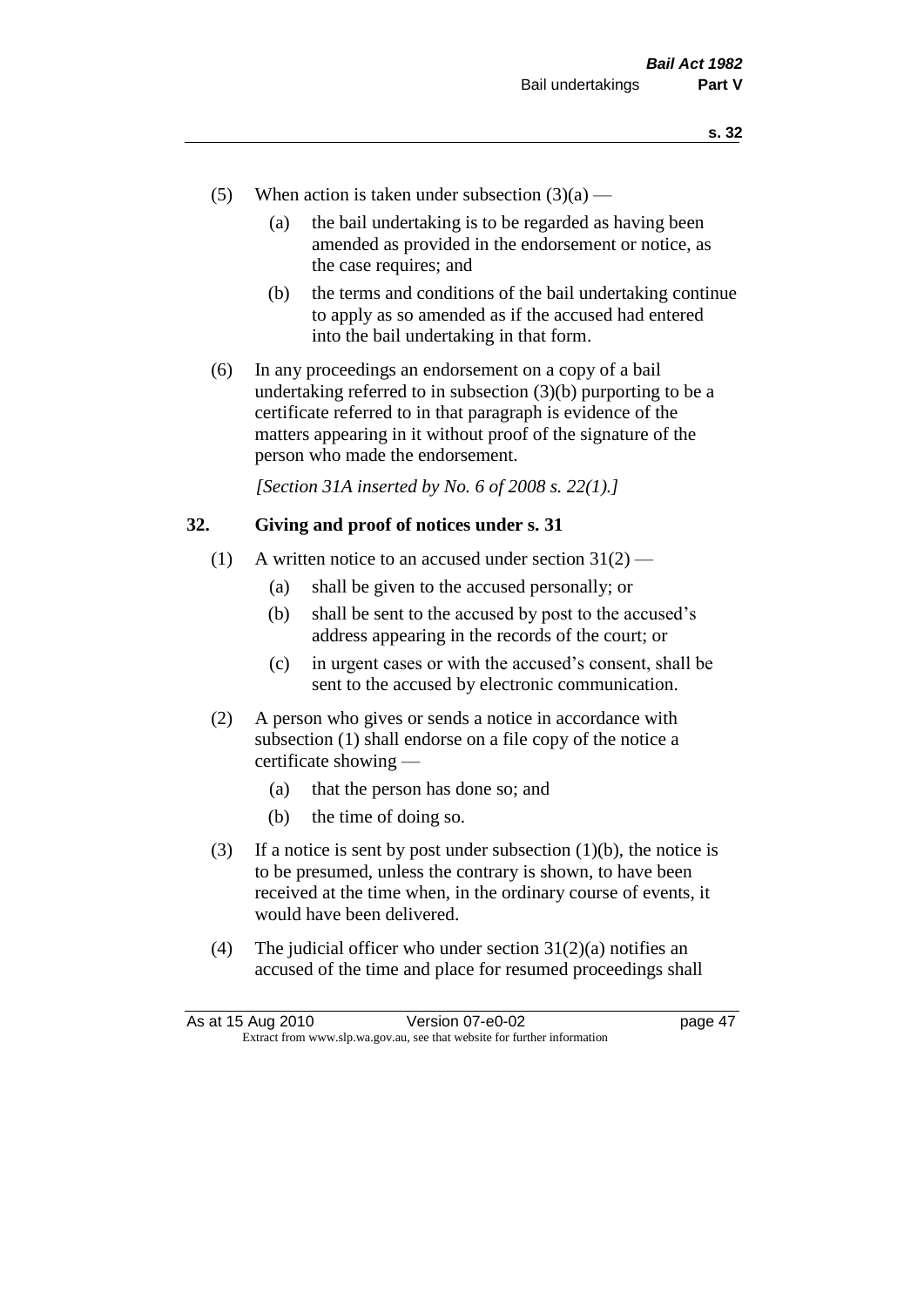cause to be endorsed on the accused's bail undertaking a certificate showing details of such time and place and that the accused has been notified of them.

- (5) In any proceedings
	- (a) a document purporting to be a copy of a notice referred to in subsection (1) shall be evidence of the terms of the notice; and
	- (b) an endorsement
		- (i) on a copy of a notice referred to in subsection (2); or
		- (ii) on a bail undertaking,

purporting to be a certificate referred to in subsection (2) or (4) is evidence of the matters appearing in it without proof of the signature of the person who made the endorsement.

*[Section 32 amended by No. 74 of 1984 s. 12; No. 84 of 2004 s. 82; No. 6 of 2008 s. 23(1)-(3).]* 

#### **33. Judicial officer may order accused to enter into bail undertaking**

- (1) Where bail is granted to an accused by a judicial officer, whether with or without any condition being attached thereto, and the accused fails or refuses to enter into a bail undertaking in terms of the grant, the judicial officer who granted bail may, subject to subsection (3), order that the accused enter into the bail undertaking within such time as he may specify.
- (2) If an accused does not comply with an order under subsection (1), the judicial officer may, subject to subsection (3), further order that a bail undertaking, in such form as the judicial officer may approve, shall be deemed to have been entered into by the accused on the date of such further order, and thereupon that undertaking shall be treated as if it had been duly entered into by the accused for the purposes of this Act.

page 48 Version 07-e0-02 As at 15 Aug 2010 Extract from www.slp.wa.gov.au, see that website for further information

**s. 33**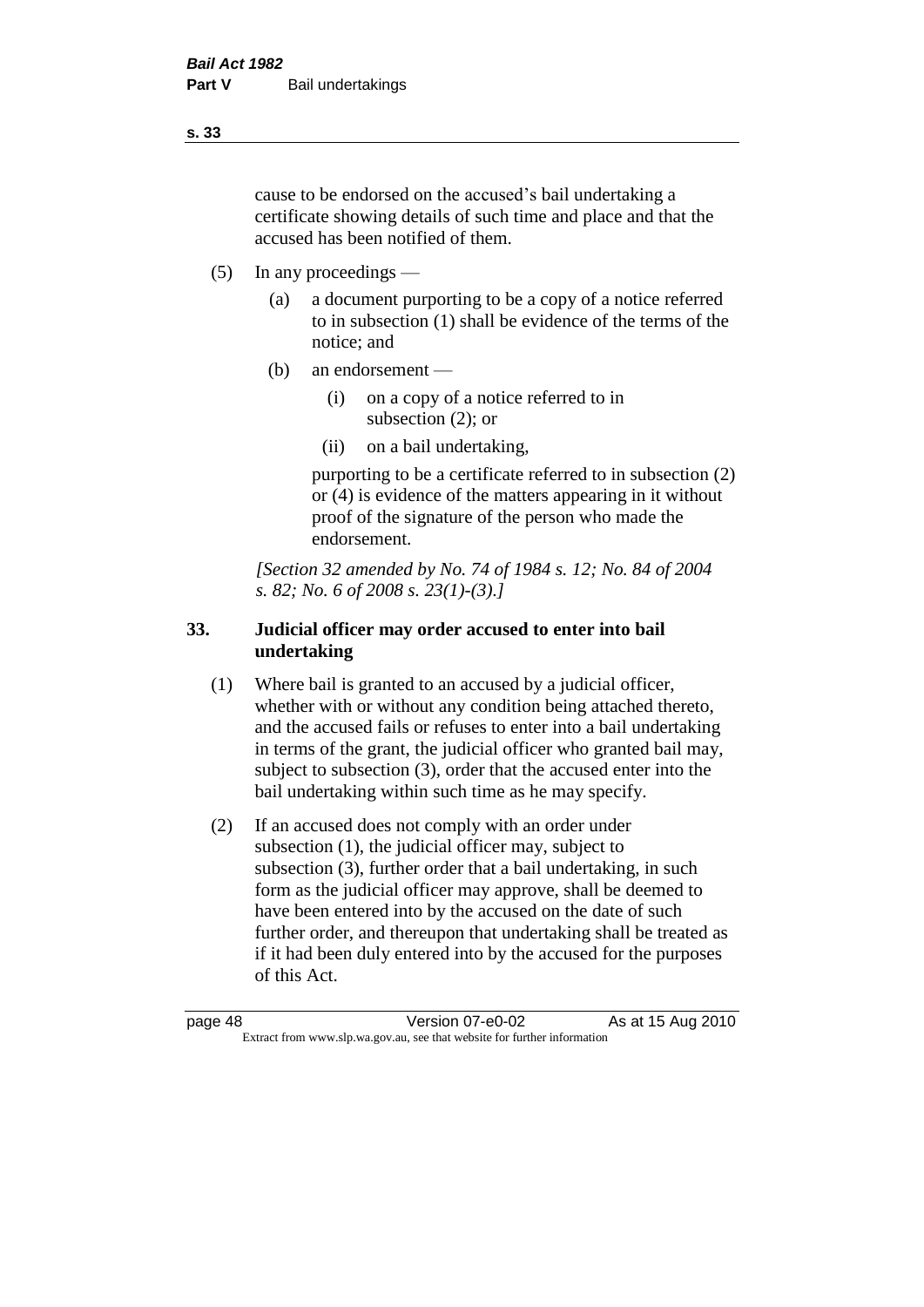- (3) A judicial officer shall not
	- (a) make an order under subsection (2) unless he has personally informed the accused of the terms and effect of the order made under subsection (1);
	- (b) exercise any of the powers conferred on him by this section unless he is satisfied that the accused has the capacity to enter into and comply with the undertaking.

*[Section 33 amended by No. 84 of 2004 s. 82.]* 

#### **34. Cessation and suspension of bail undertaking**

A bail undertaking ceases to have effect —

- (a) upon the revocation of bail under section 55;
- (b) upon the death of the accused, but only if no order has been made under section 57;
- (c) subject to section 31, upon the appearance in court by the accused as required by his bail undertaking;
- (d) upon the discharge of the accused according to law from any further proceedings for the offence, or all of the offences, to which the bail undertaking relates;
- (e) during any period before the time at which the accused is required to appear in court when he is in custody for any other offence or reason.

*[Section 34 amended by No. 84 of 2004 s. 82.]*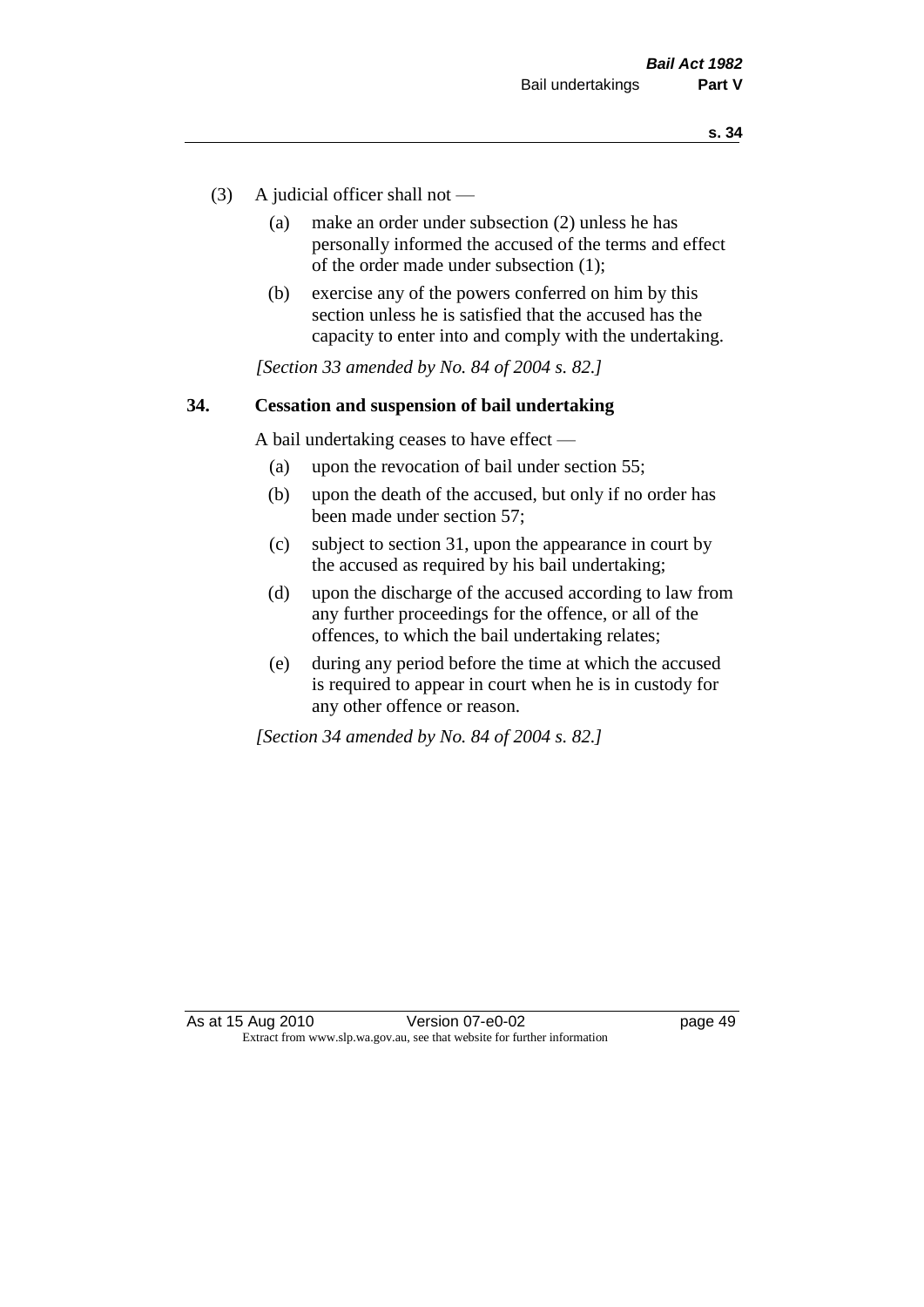**s. 35**

# **Part VI — Sureties and surety undertakings**

#### **35. Surety and surety undertaking**

- (1) A surety is a person who, as a condition of the grant of bail to an accused, enters into a surety undertaking, that is to say, undertakes in writing that he will, subject to this Act, forfeit a specified amount of money if the accused fails to comply with any requirement of his bail undertaking mentioned in section  $28(2)(a)$  and (b).
- (2) A surety is required to be approved under section 40.
- (3) A forfeiture of money by a surety as mentioned in subsection (1) is enforceable as provided in section 49 but not otherwise.

*[Section 35 amended by No. 84 of 2004 s. 82; No. 6 of 2008 s. 18(3).]* 

#### **36. Authority to approve sureties**

- (1) The decision whether an applicant should be approved as a surety in any case is to be made —
	- (a) by a person referred to in section 29(a) to (d); or
	- (b) where the accused to whom bail has been granted is in prison, by a person for the time being in charge of the prison; or
	- (c) where the accused to whom bail has been granted is a child, by an authorised community services officer.
- (2) A judicial officer when granting bail to an accused subject to a requirement for a surety or sureties may make an order as to —
	- (a) the giving of notice to the prosecutor of an application for approval of any surety; or
	- (b) the person or persons who are to, or may, approve any surety,

and subsection (1) has effect subject to any such order. *[Section 36 inserted by No. 6 of 2008 s. 24(1).]*

page 50 Version 07-e0-02 As at 15 Aug 2010 Extract from www.slp.wa.gov.au, see that website for further information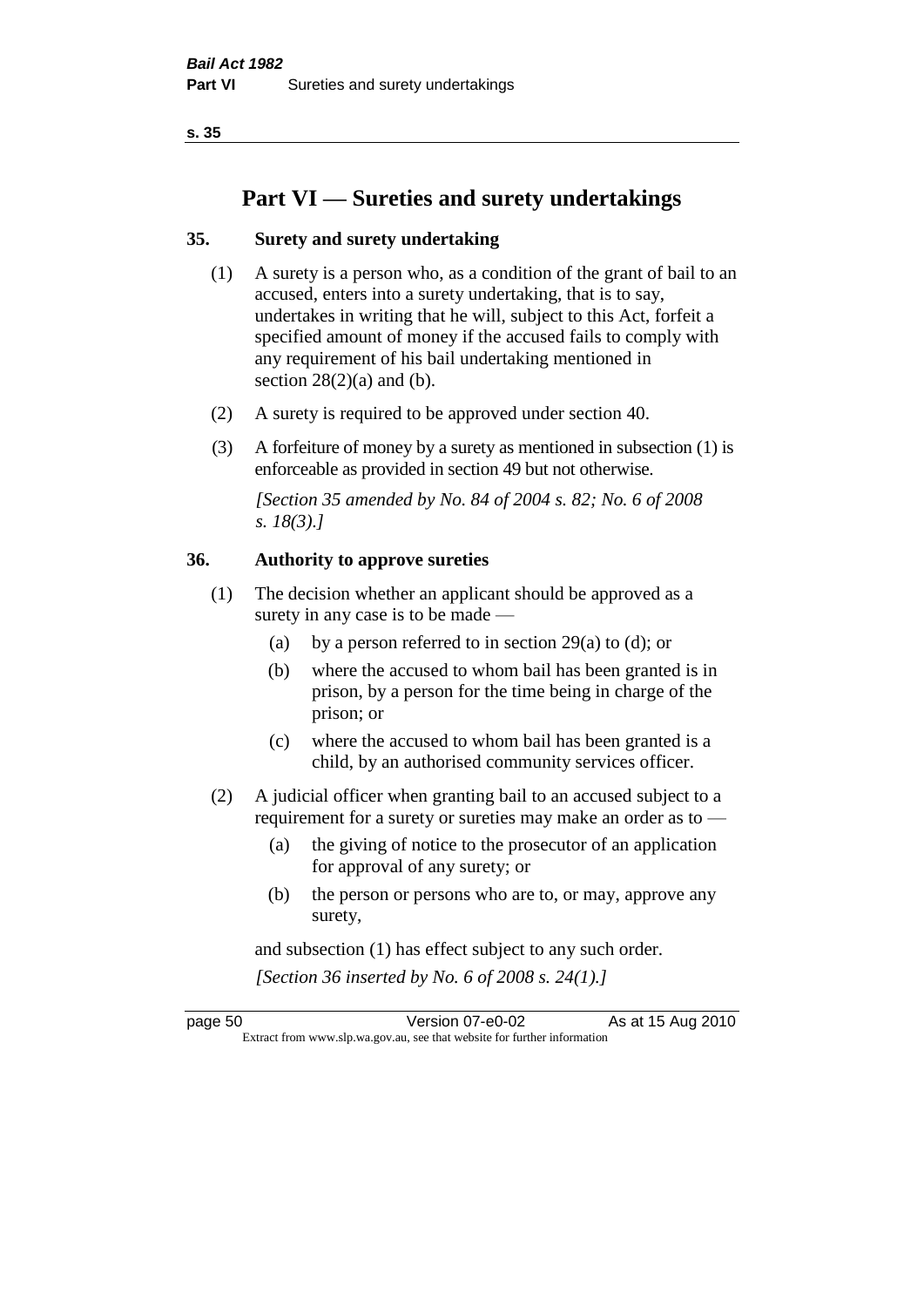#### **37. Proposed surety to receive certain information and prescribed form for completion**

- (1) Whenever a surety approval officer is called upon to decide whether an applicant should be approved as a surety, he shall ensure that the applicant is, or has been, given -
	- (a) a duly completed notice in the prescribed form showing details of the terms and conditions on which bail has been granted to the accused in whose case the surety is required;
	- (b) such information in writing as to the effect of this Act in relation to the rights, obligations and liabilities of sureties as is prescribed for the purposes of this paragraph; and
	- (c) a prescribed form of declaration for completion designed to disclose to the surety approval officer all information relevant to the decision.
- (2) Before he makes his decision, the surety approval officer shall ensure that the applicant furnishes to him the declaration referred to in subsection (1)(c) duly completed.
- (3) For the purposes of this section it is sufficient if  $-$ 
	- (a) the notice, information and declaration referred to in subsection (1) are sent by electronic communication to an electronic address provided by the applicant; and
	- (b) the declaration referred to in subsection  $(1)(c)$  duly completed is sent by electronic communication to an electronic address provided by the surety approval officer.

*[Section 37 amended by No. 84 of 2004 s. 82; No. 6 of 2008 s. 24(4), (5) and 25.]* 

#### **38. Persons disqualified from being sureties**

- (1) A person is not qualified to be approved as a surety if  $-$ 
	- (a) he is under 18 years of age; or

| As at 15 Aug 2010 | Version 07-e0-02                                                         | page 51 |
|-------------------|--------------------------------------------------------------------------|---------|
|                   | Extract from www.slp.wa.gov.au, see that website for further information |         |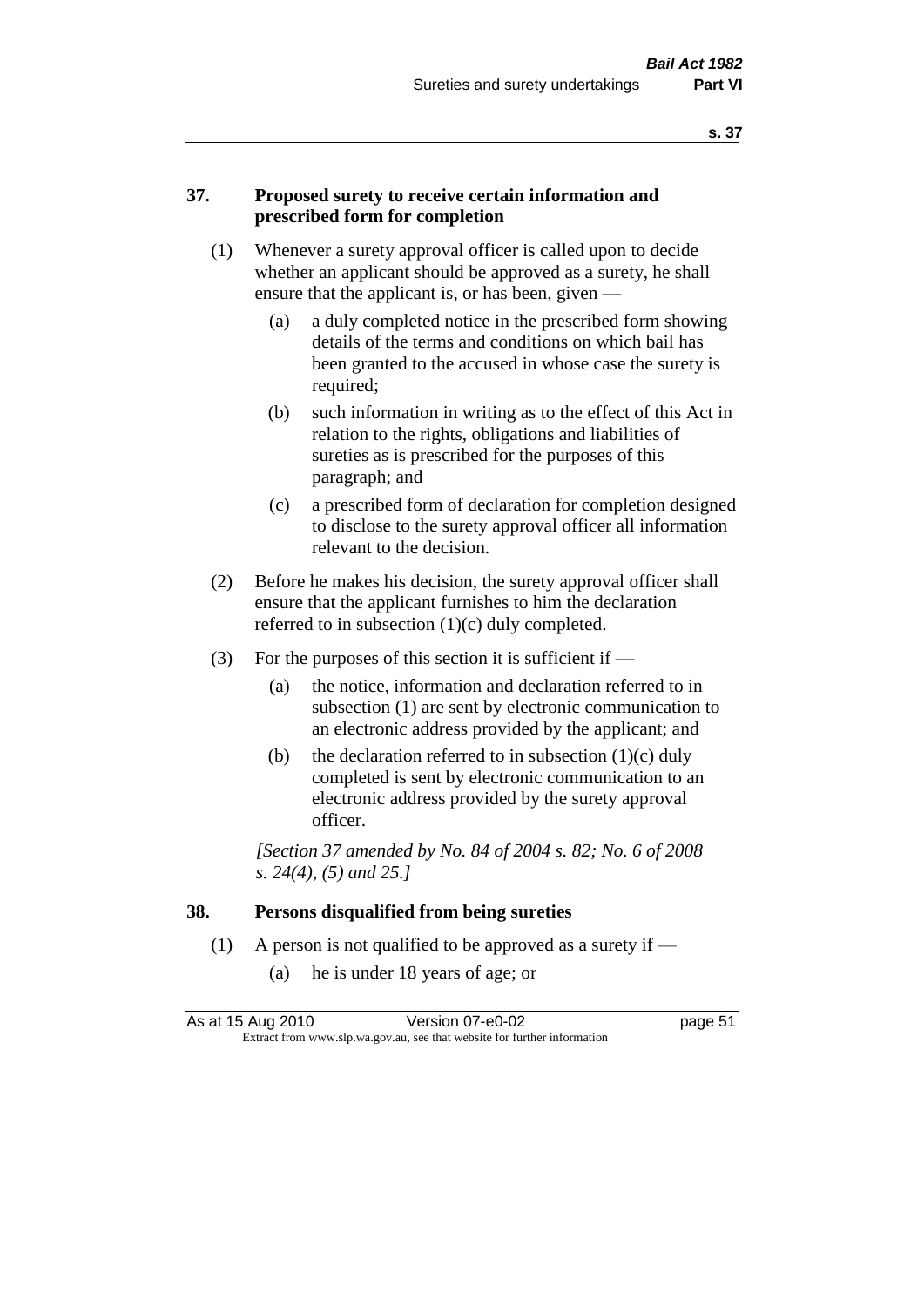(b) subject to subsection (2), the value of his assets, after provision is made for his debts and liabilities, is less than the amount which he might become liable to forfeit under his proposed surety undertaking; or

- (c) there are reasonable grounds for believing that he has been, or will be, indemnified by any person against any forfeiture referred to in paragraph (b).
- (2) Subsection (1)(b) does not apply where the applicant for approval is required to give security sufficient to cover the amount which he might become liable to forfeit.

#### **39. Matters relevant to approval of sureties**

In determining whether an applicant is suitable to be a surety a surety approval officer shall have regard to all matters which appear to him to be relevant including, as well as any others, the following —

- (a) the character and antecedents of the applicant;
- (b) his proximity to or connection with the accused, whether by kinship, place of residence or otherwise; and
- (c) his ability to pay, or give security for, the amount which he might become liable to forfeit under his proposed surety undertaking, without excessive hardship to himself or his dependants.

*[Section 39 amended by No. 84 of 2004 s. 82; No. 6 of 2008 s. 24(4).]* 

#### **40. Decision on application by proposed surety**

- (1) Upon receipt of the duly completed declaration referred to in section  $37(1)(c)$ , the surety approval officer shall, after making any enquiries which he thinks desirable, make a decision, as soon as is practicable, either to approve or not to approve of the applicant as a surety in that case.
- (2) If the surety approval officer does not approve of the applicant as a surety he shall record the reasons for his doing so and

page 52 Version 07-e0-02 As at 15 Aug 2010 Extract from www.slp.wa.gov.au, see that website for further information

#### **s. 39**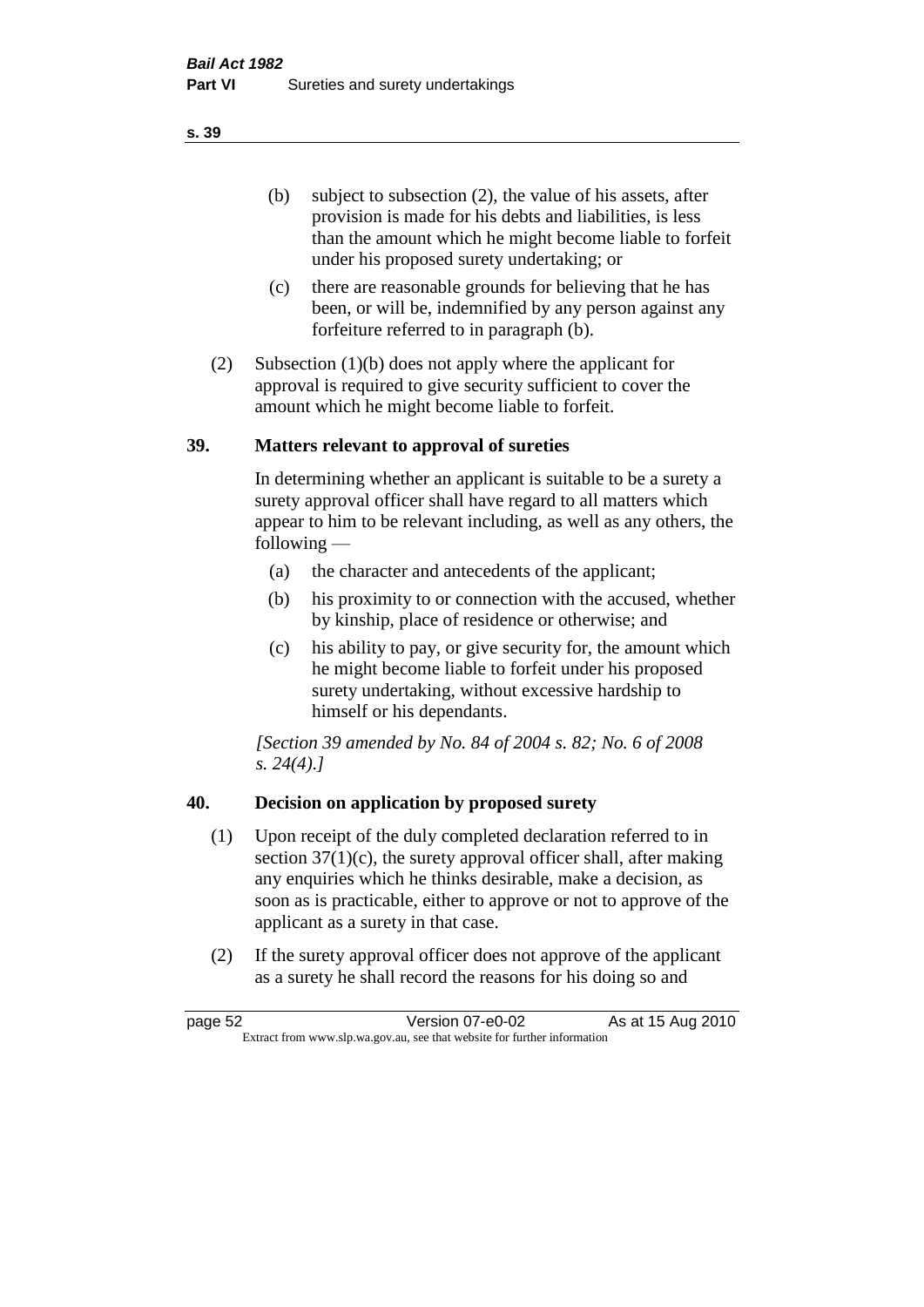inform the applicant and the accused thereof, or cause them to be so informed.

*[Section 40 amended by No. 15 of 1988 s. 15; No. 84 of 2004 s. 82; No. 6 of 2008 s. 24(5).]* 

#### **41. Finality of decision to refuse approval**

- (1) A decision by a surety approval officer not to approve of the applicant as a surety is final unless the applicant becomes entitled to re-apply under subsection (2).
- (2) An applicant who is refused approval as a surety may re-apply for approval to the surety approval officer who made that decision, or if that officer is absent or unavailable to another surety approval officer, on the ground that —
	- (a) new facts have been discovered, new circumstances have arisen or the circumstances have changed since he was refused approval; or
	- (b) he failed to adequately present his case for approval on his previous application,

and the provisions of this Act, except section 37, shall, with necessary modifications, apply to any such further application and the decision thereon.

*[Section 41 amended by No. 6 of 2008 s. 24(3) and (4).]*

#### **42. Before whom surety undertaking may be entered into**

A surety undertaking need not be entered into before the surety approval officer who approved the surety but may be entered into before any person before whom the accused for whose appearance the surety is approved might enter into his bail undertaking under section 29.

*[Section 42 amended by No. 84 of 2004 s. 82; No. 6 of 2008 s. 24(5).]* 

As at 15 Aug 2010 Version 07-e0-02 page 53 Extract from www.slp.wa.gov.au, see that website for further information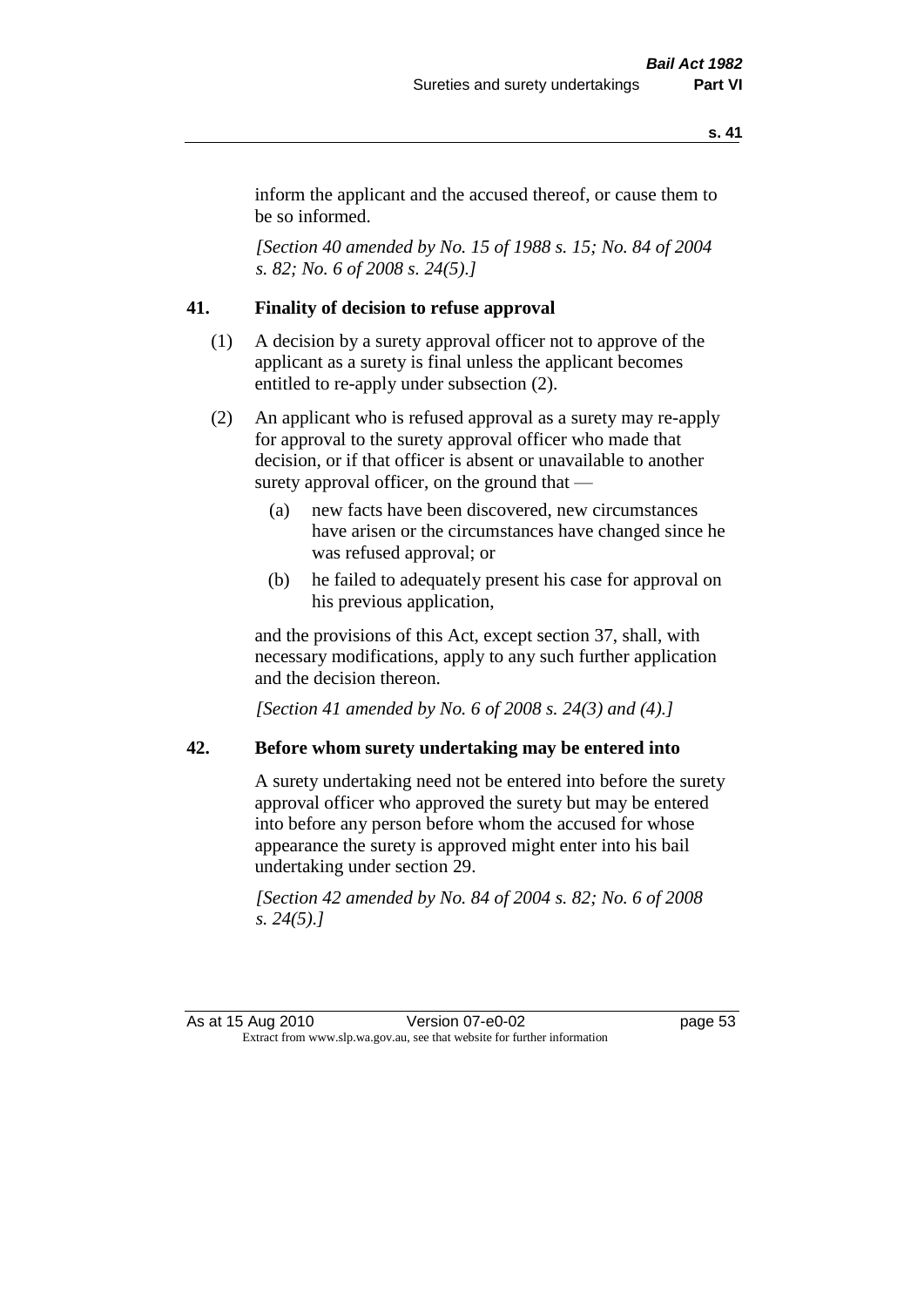#### **s. 43**

#### **43. Duties of persons before whom surety undertaking is entered into**

A person before whom a surety undertaking is to be entered into —

- $(a)$  shall
	- (i) read to the surety;
	- (ii) be informed by the surety that he has read; or
	- (iii) if necessary, have translated to the surety,

the documents described in section  $37(1)(a)$  and (b), and the surety undertaking, before the surety enters into the undertaking;

- (b) shall ensure that all conditions which are to be complied with by the surety have been complied with before the surety enters into his undertaking; and
- (c) shall give to the surety a copy of his surety undertaking as duly completed.

*[Section 43 amended by No. 74 of 1984 s. 13.]* 

#### **43A. Use of video link and electronic communication where proposed surety is interstate**

 $(1)$  In this section —

*proposed surety* means a person who is to enter into a surety undertaking;

*relevant official* means the person before whom the surety undertaking is to be entered into or was entered into, as the case requires;

*video link* means facilities (including closed circuit television) that enable, at the same time —

- (a) the relevant official to see and hear the proposed surety; and
- (b) the proposed surety to see and hear the relevant official.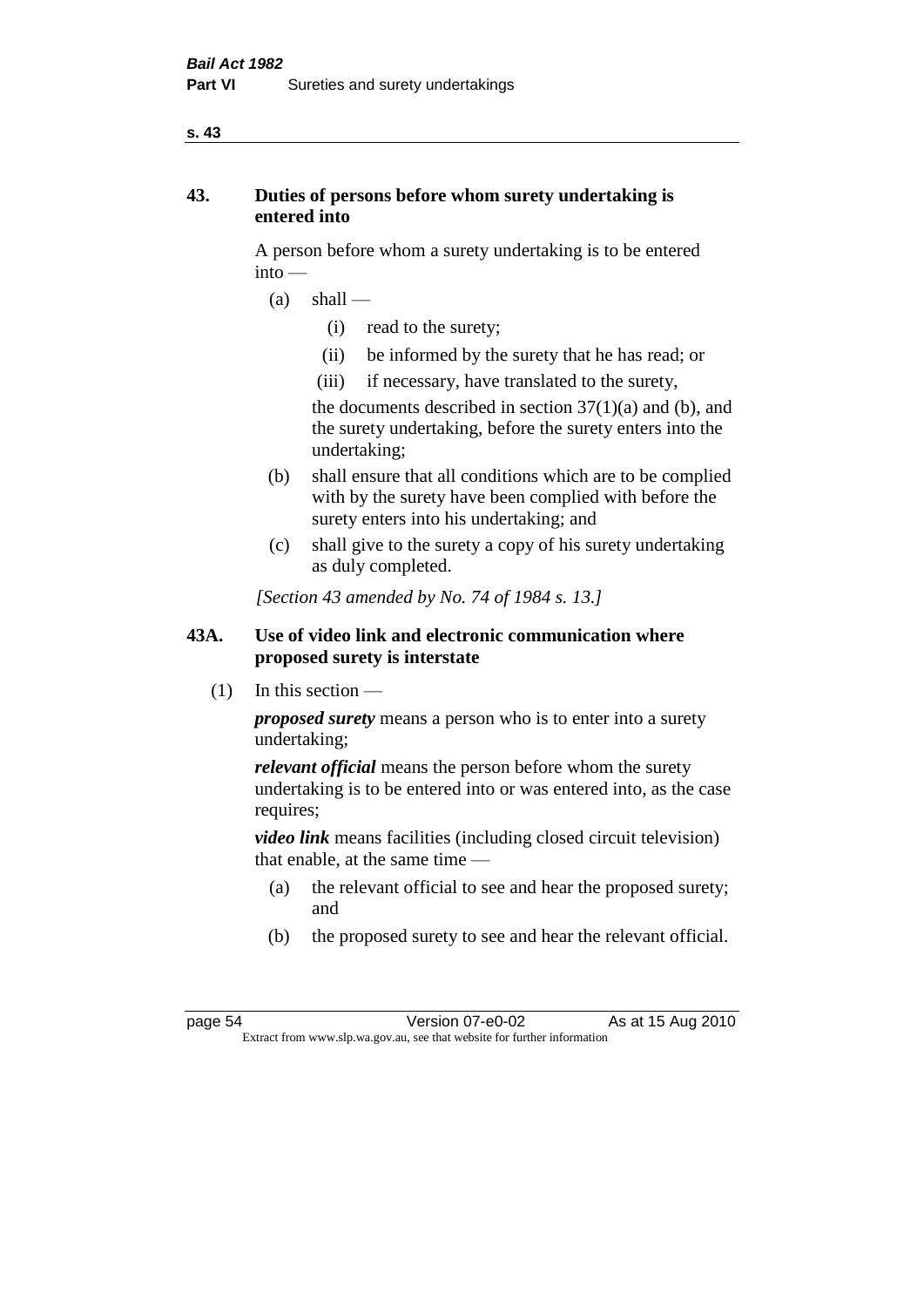- (2) This section applies if a proposed surety is in another State or a Territory.
- (3) The relevant official may comply with section  $43(a)$  and (b) by means of a video link.
- (4) The relevant official may send the surety undertaking to the proposed surety by electronic communication for completion.
- (5) The proposed surety may enter into the surety undertaking by sending the completed surety undertaking to the relevant official by electronic communication.
- (6) If the surety undertaking is sent by electronic communication under subsection (4) or (5), any requirement for the proposed surety or the relevant official to sign it is to be taken to have been complied with if the full name of the proposed surety or the relevant official, as the case requires, appears in the appropriate place in the undertaking.
- (7) The relevant official may comply with section  $43(c)$  by sending a copy of the surety undertaking as duly completed to the surety by electronic communication.
- (8) A surety undertaking that is entered into in accordance with this section is to be taken to have been entered into before the relevant official.
- (9) In any proceedings a document purporting to be a copy of a surety undertaking and purporting to be certified by the relevant official to be a copy of a surety undertaking entered into in accordance with this section is evidence of the surety undertaking without proof of the signature of the relevant official.
- (10) A reference in this section to sending a surety undertaking or copy of a surety undertaking to a person by electronic communication is a reference to sending the undertaking or copy by electronic communication to an electronic address provided by the person.

*[Section 43A inserted by No. 6 of 2008 s. 26.]*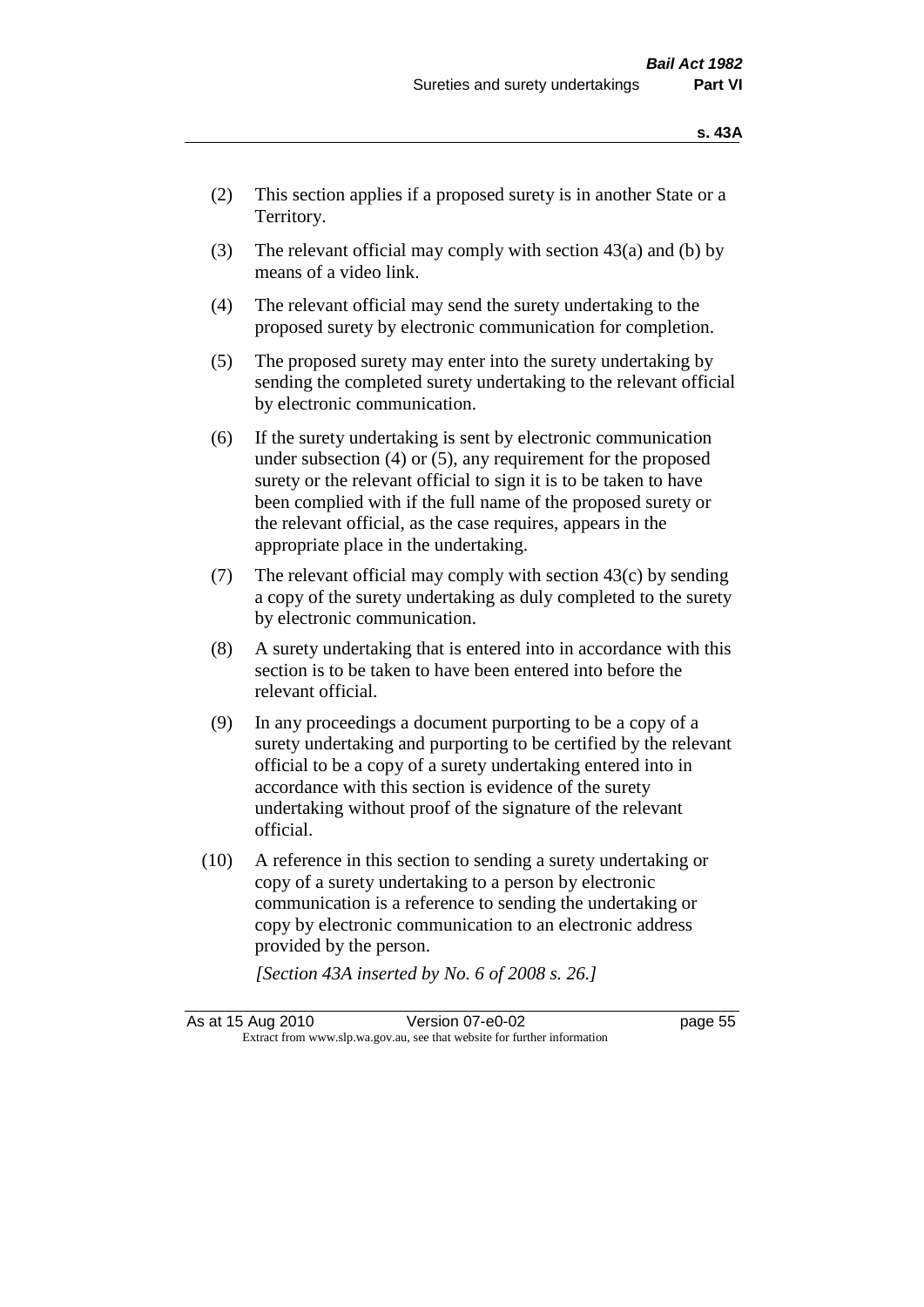#### **s. 44**

#### **44. When surety undertaking extends to different time or different time and place substituted under s. 31**

- (1) A surety undertaking does not extend to the failure by the accused to appear at a different time or a different time and place substituted pursuant to section 31 unless —
	- (a) the surety undertaking contains a provision stating that it does so extend and, where applicable under subsection (5), the surety has received notice as mentioned in that subsection; or
	- (b) subsection (2) applies.
- (2) A surety undertaking extends to the failure by the accused to appear at a different time substituted pursuant to section 31 during a trial if, at the option of the surety, the undertaking contains a provision stating —
	- (a) that it does so extend; and
	- (b) the effect of subsection (4).
- (3) In subsection  $(2)$  —

*trial* means that part of proceedings for an offence when evidence is being received by the court in respect of the offence and also extends to any time when —

- (a) legal argument is being heard; or
- (b) a judicial officer or a jury is deliberating.
- (4) Subsection (2) applies despite any amendment as defined in section 31A(1) if the endorsement or notice under section 31A(3)(a) in respect of the amendment includes a statement referred to in section 31A(4).
- (5) A surety undertaking may, at the option of the surety, also contain a provision stating that where —
	- (a) a different time or a different time and place for the accused's appearance is substituted pursuant to section 31; and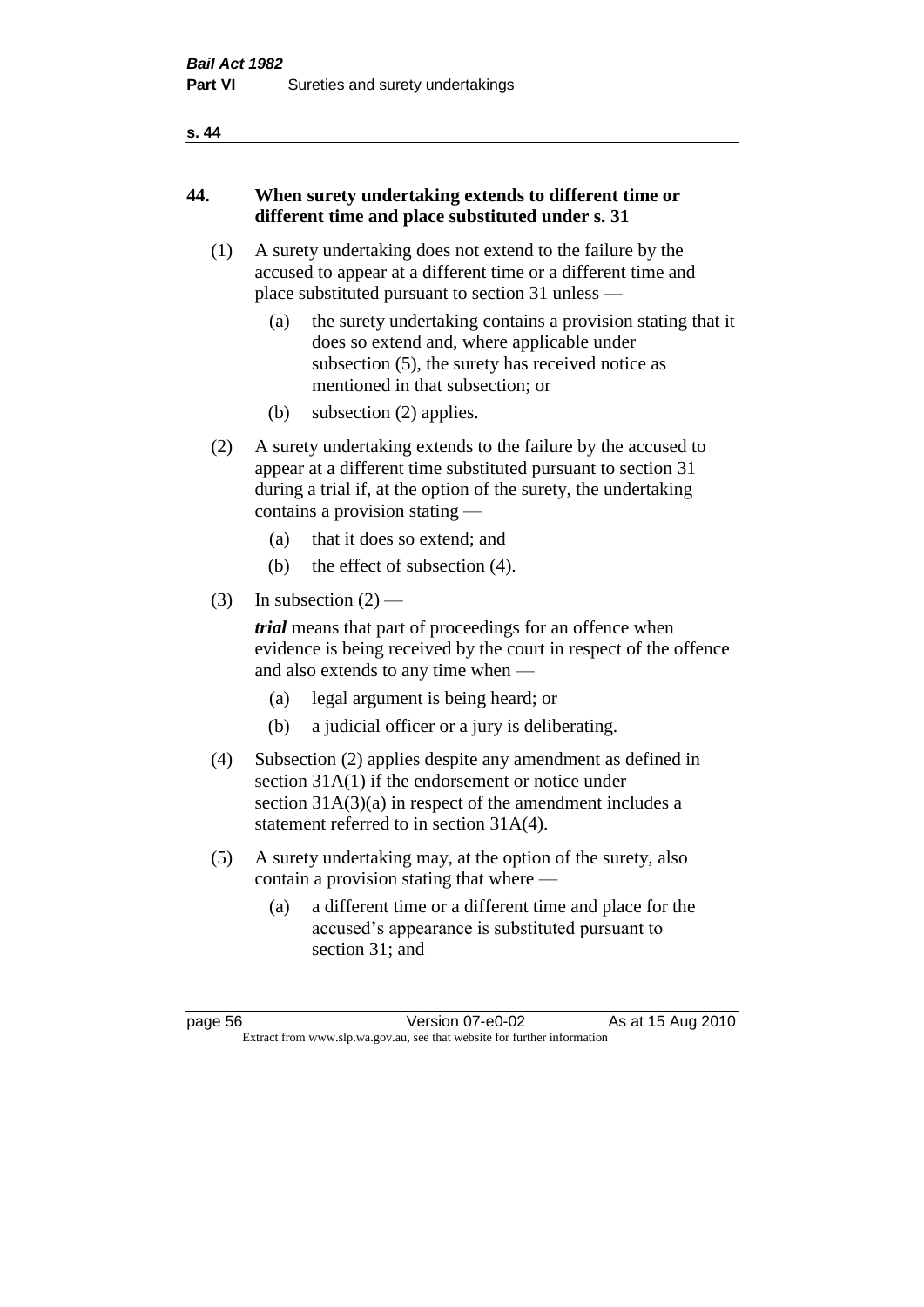(b) subsection (2) does not apply,

the surety's liability only arises if the surety is given notice, as soon as is practicable, of the different time or the different time and place.

(6) Where, by operation of this section, a surety undertaking would extend to the failure by the accused to appear at a different time or a different time and place substituted pursuant to section 31, that extension is not affected by a reduction in the number of offences to which the accused's bail undertaking relates.

*[Section 44 inserted by No. 6 of 2008 s. 27(1).]*

#### **45. Giving and proof of notices under s. 44**

- (1) For the purposes of section 44(5) notice to a surety may be  $given -$ 
	- (a) orally to the surety by the judicial officer when he fixes a time and place for the proceedings or the resumed proceedings; or
	- (b) in the approved form to the surety personally; or
	- (c) by a person authorised under subsection (5) sending or causing to be sent the approved form to the surety —
		- (i) by post to the surety's address appearing in the records of the court; or
		- (ii) in urgent cases or with the surety's consent, by electronic communication.
- (2) A person who gives a notice in accordance with subsection (1)(b) or (c) shall endorse on a file copy of the notice a certificate showing —
	- (a) that the person has done so; and
	- (b) the time of doing so.
- (2a) If a notice is sent by post under subsection  $(1)(c)$ , the notice is to be presumed, unless the contrary is shown, to have been

| As at 15 Aug 2010 | Version 07-e0-02                                                         | page 57 |
|-------------------|--------------------------------------------------------------------------|---------|
|                   | Extract from www.slp.wa.gov.au, see that website for further information |         |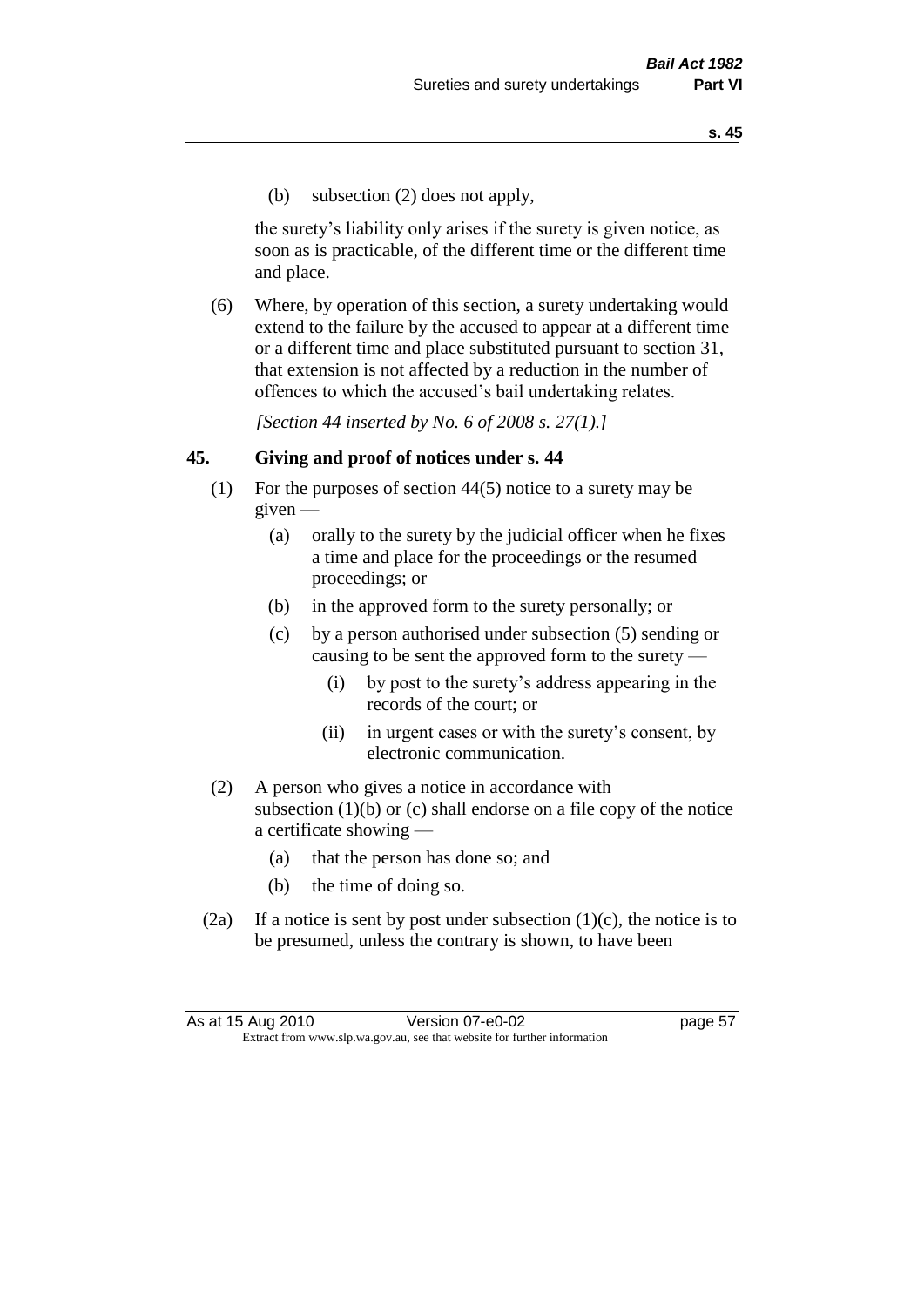received at the time when, in the ordinary course of events, it would have been delivered.

- (3) A judicial officer who, under subsection  $(1)(a)$ , notifies a surety of the time and place for the proceedings or the resumed proceedings shall cause to be endorsed on a file copy of the surety's undertaking a certificate showing details of such time and place and that the surety has been notified of them.
- (4) In any proceedings
	- (a) a document purporting to be a copy of a notice referred to in section 44(5) shall be evidence of the terms of the notice; and
	- (b) an endorsement
		- (i) on a file copy of a notice given under subsection  $(1)(b)$  or  $(c)$  purporting to be a certificate referred to in subsection (2); or
		- (ii) on a file copy of a surety undertaking purporting to be a certificate referred to in subsection (3),

is evidence of the matters appearing in the certificate without proof of the signature of the person who made the endorsement.

- (5) A registrar of the court, other than a deputy registrar of the Magistrates Court or the Children's Court, is an authorised person for the purposes of subsection (1)(c) and in addition —
	- (a) in respect of committals to the Supreme Court, the Chief Justice; and
	- (b) in respect of committals to the District Court, the Chief Judge,

may authorise a person or persons, by name or office, to perform the function referred to in subsection (1)(c).

*[Section 45 amended by No. 74 of 1984 s. 15; No. 59 of 2004 s. 141; No. 6 of 2008 s. 28(1)-(5).]* 

page 58 Version 07-e0-02 As at 15 Aug 2010 Extract from www.slp.wa.gov.au, see that website for further information

**s. 45**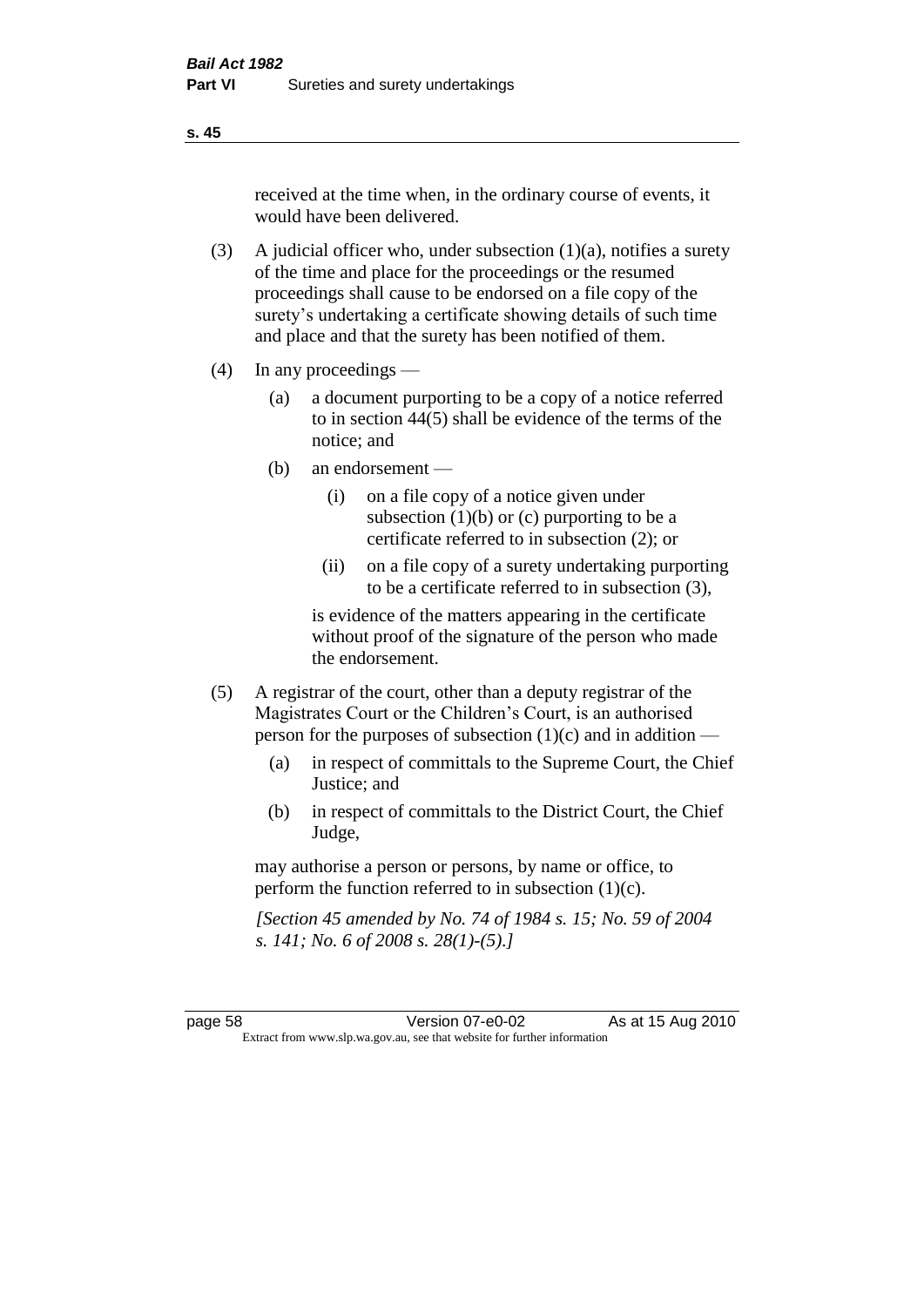#### **46. Power of surety to apprehend accused**

- (1) A surety may arrest an accused for whose appearance in court he has entered into a surety undertaking if the surety has reasonable grounds to believe that —
	- (a) the accused
		- (i) is not likely to comply with the requirements of his bail undertaking mentioned in section  $28(2)(a)$  or (b):
		- (ii) is, or has been, in breach of any condition of his bail undertaking mentioned in section 28(2)(c); or
		- (iii) is, or has been, in breach of a home detention condition mentioned in section 28(2)(d);

and

- (b) it is not expedient to invoke the assistance of the relevant officer under section 54(1) because the delay occasioned by doing so would defeat the purpose of that section.
- (2) A surety who arrests an accused under subsection (1) shall, as soon as is practicable, deliver him into the custody of a police officer and thereafter he shall be dealt with under section 54(4) and section 55, and those provisions shall apply, as if he had been arrested by a police officer under section 54(2).

*[Section 46 amended by No. 74 of 1984 s. 16; No. 61 of 1990 s. 10; No. 84 of 2004 s. 82; No. 6 of 2008 s. 33(5).]* 

#### **47. Cessation and suspension of surety undertaking**

A surety undertaking ceases to have effect —

- (a) upon the revocation of bail under section 55(1);
- (b) upon the release of an accused under section 55(2) if the surety does not consent to the continuance in force of his surety undertaking;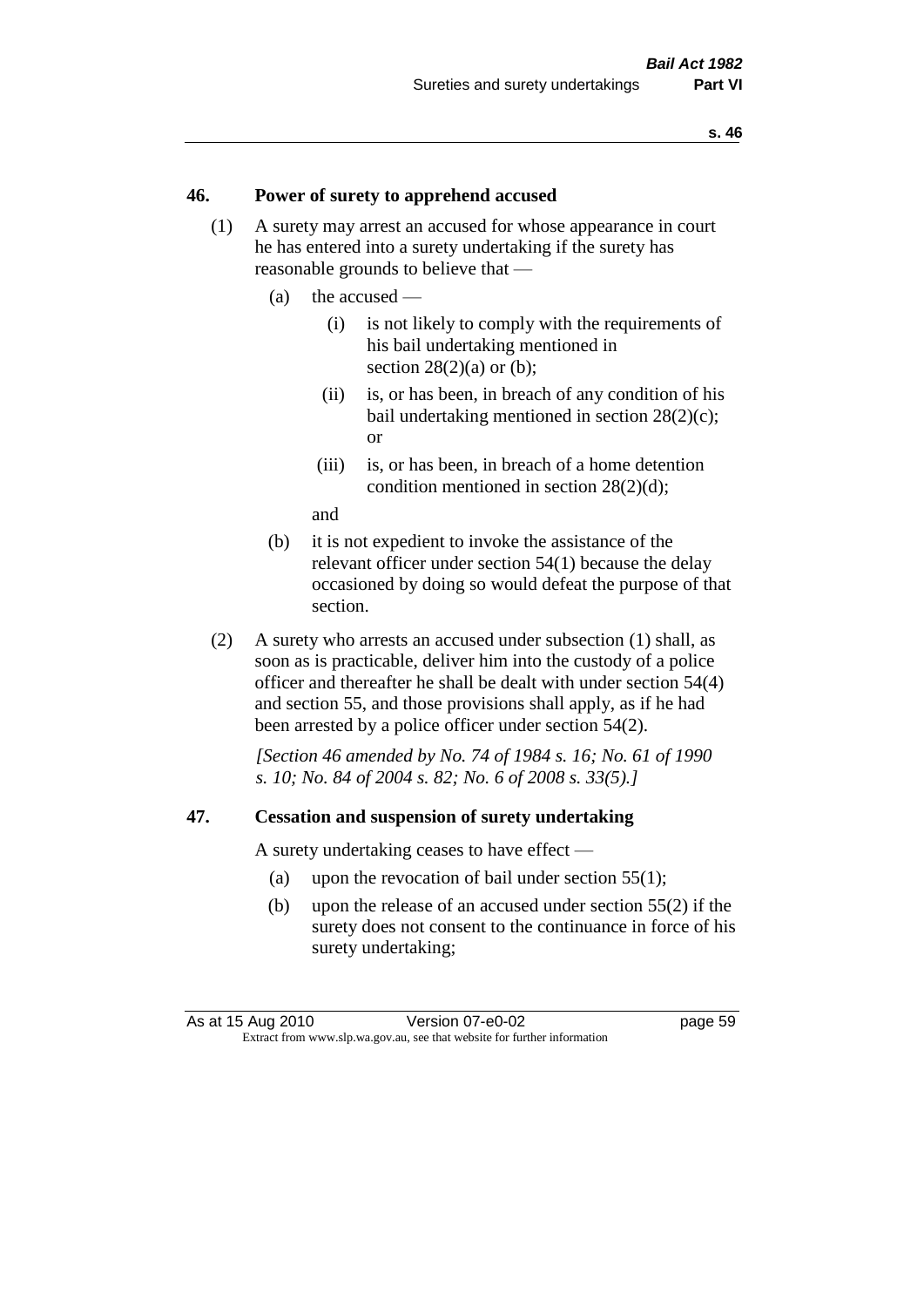- (d) upon the death of the surety, but only if no order under section 49(1) has been made before then;
- (e) subject to sections 31 and 44, upon the appearance in court by the accused as required by his bail undertaking;
- (f) upon the discharge of the accused according to law from any further proceedings for the offence, or all of the offences, to which the surety undertaking relates; or
- (g) during any period before the time at which the accused is required to appear in court when he is in custody for any other offence or reason.

*[Section 47 amended by No. 84 of 2004 s. 82.]* 

#### **48. Surety may apply for cancellation of his undertaking**

- (1) A surety may apply to an appropriate judicial officer for cancellation of his undertaking.
- (2) An application under subsection (1) may be made at any time before that specified, or deemed by section 31(3) to be specified, in the accused's bail undertaking for his appearance in court.
- (3) Upon an application being made under subsection (1) an appropriate judicial officer shall cause the accused to appear before him or another such officer and may issue a warrant or summons for that purpose.
- (4) Upon the appearance of the accused before the time mentioned in subsection (2) an appropriate judicial officer shall —
	- (a) cancel the surety undertaking; and
	- (b) exercise one of the powers set out in section  $55(1)(d)$ or (e).

**s. 48**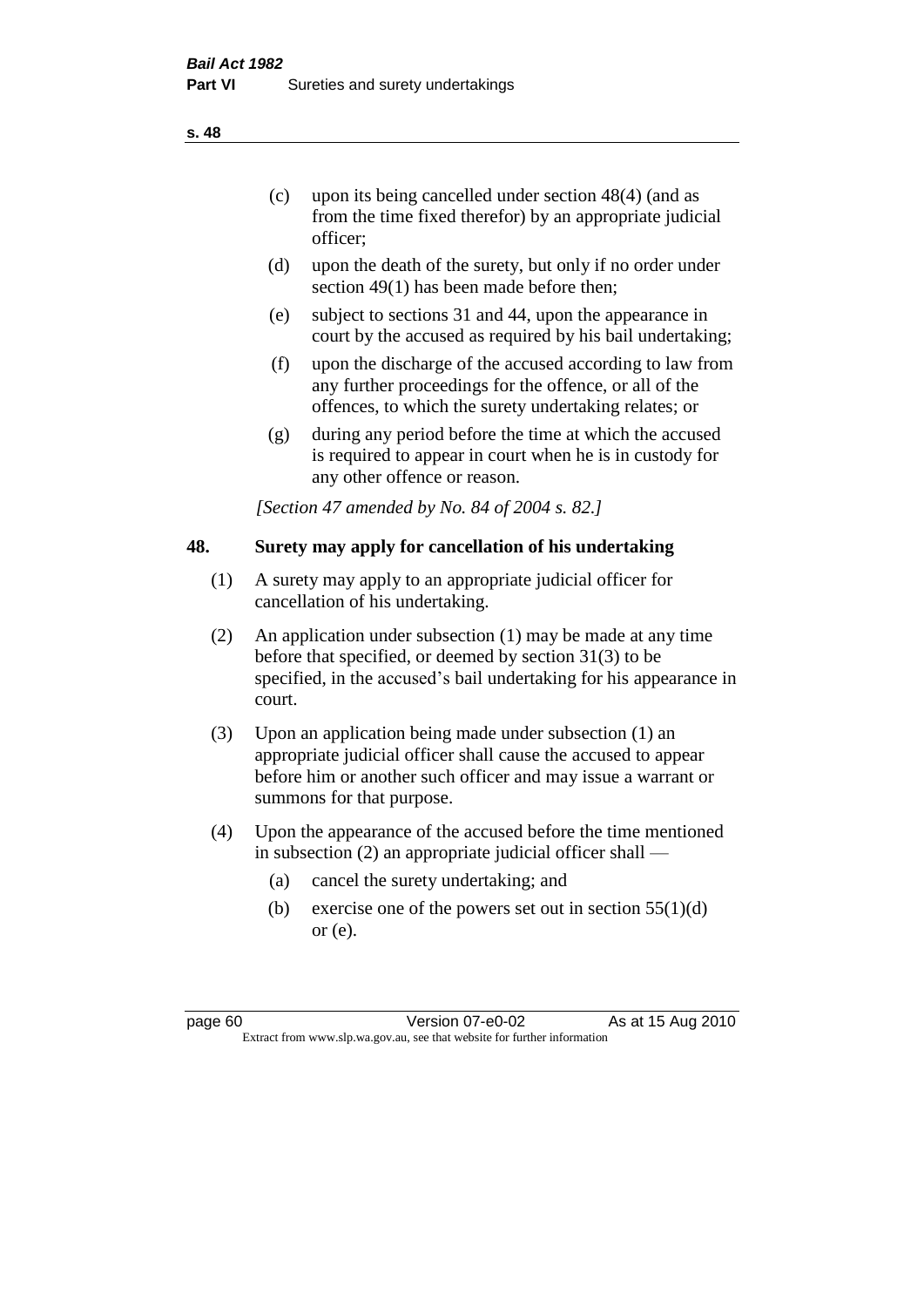- (5) An application under subsection (1) must be made, and proceedings on it are to be conducted —
	- (a) in a court of summary jurisdiction in accordance with the regulations;
	- (b) in the Supreme Court or the District Court  $-\text{in}$ accordance with rules of court.

*[Section 48 amended by No. 59 of 2004 s. 141; No. 84 of 2004 s. 7 and 82; No. 6 of 2008 s. 29.]* 

#### **49. Forfeiture of money under surety's undertaking**

- (1) Where an accused has failed to comply with any requirement of his bail undertaking mentioned in section 28(2)(a) or (b) the following provisions of this section apply for the purpose of enforcing payment to the State of any sum thereupon payable by a surety in terms of his surety undertaking —
	- (a) an application for an order that the sum be paid may be made to an appropriate judicial officer —
		- (i) by the Director of Public Prosecutions where the court before which the accused failed to appear was -
			- (I) the District Court, the Supreme Court or the Court of Appeal; or
			- (II) another court, if the Director of Public Prosecutions is the prosecutor in that court of the case against the accused;
			- or
		- (ii) in other cases, by the State Solicitor or the registrar of the court before which the accused failed to appear;
	- *[(b) deleted]*
	- (c) on the hearing of the application and upon proof of the surety's liability in terms of his undertaking, the judicial officer shall order forfeiture of the full amount specified

As at 15 Aug 2010 Version 07-e0-02 page 61 Extract from www.slp.wa.gov.au, see that website for further information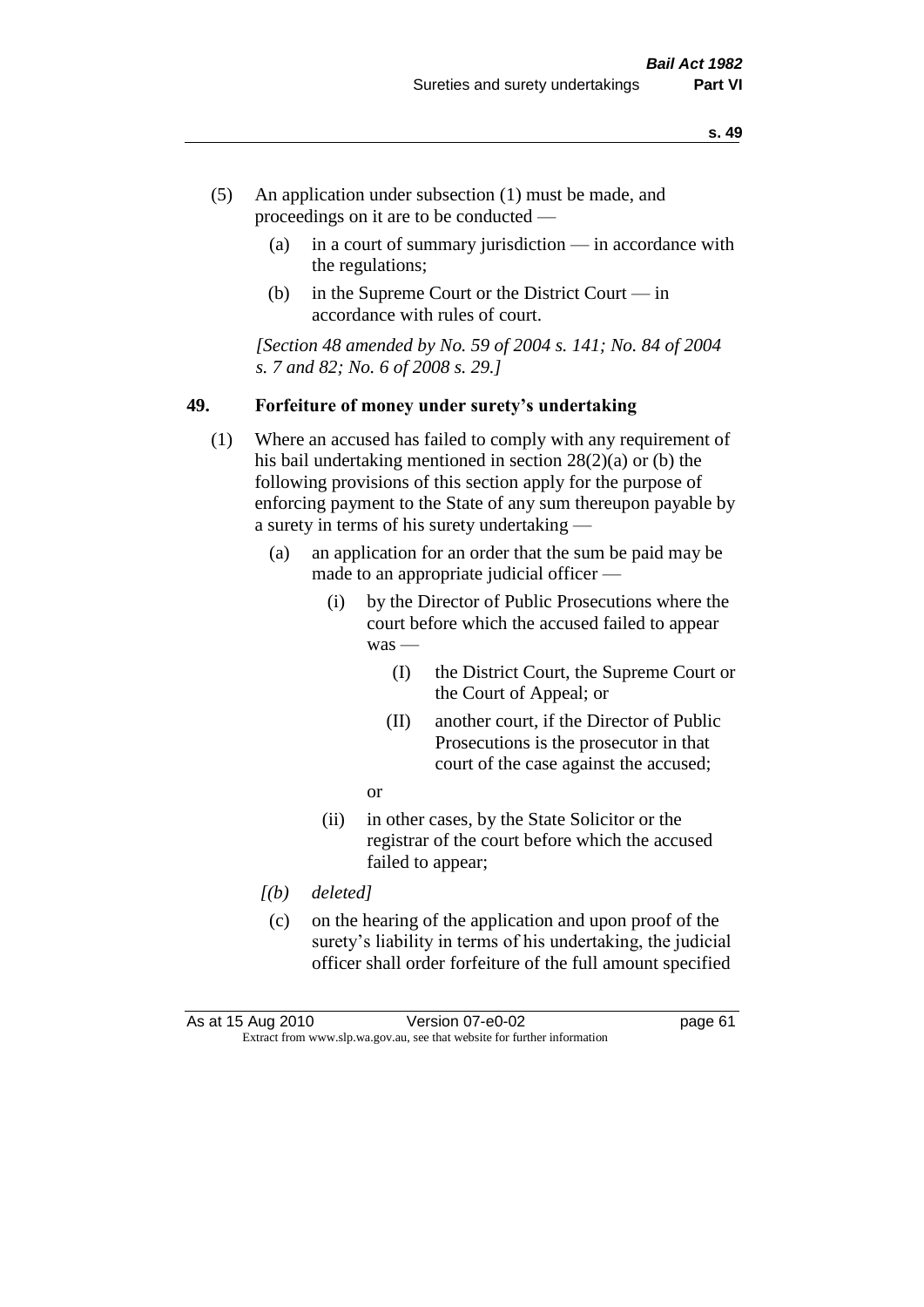in the undertaking unless the surety attends at the hearing and shows to the satisfaction of the judicial officer that there was reasonable cause for the failure of the accused to comply with the requirement to which the application relates;

- (d) notwithstanding paragraph (c), the judicial officer may decline to make an order under that paragraph or may order forfeiture in part only where the surety attends and shows to the satisfaction of the judicial officer —
	- (i) that, by reason of a change of circumstances since the undertaking was entered into, an order for forfeiture, or for forfeiture in full (as the case may be), would cause excessive hardship to the surety or his dependants; and
	- (ii) that such hardship would not be relieved by the exercise of one or more of the powers conferred by section 59;
- (e) an order may be made under this section whether or not the accused has been convicted of an offence against section 51(1) or (2) but if, after an order has been made, the surety satisfies the Governor that new facts have been discovered or new circumstances have arisen which show that there was reasonable cause for the failure of the accused as mentioned in paragraph (c), the Governor may exercise the power in section 139 of the *Sentencing Act 1995* as if the forfeiture were one to which that section applied.
- (2) An application under subsection (1) must be made, and proceedings on it are to be conducted —
	- (a) in a court of summary jurisdiction in accordance with the regulations;
	- (b) in the Supreme Court or the District Court in accordance with rules of court.

page 62 Version 07-e0-02 As at 15 Aug 2010 Extract from www.slp.wa.gov.au, see that website for further information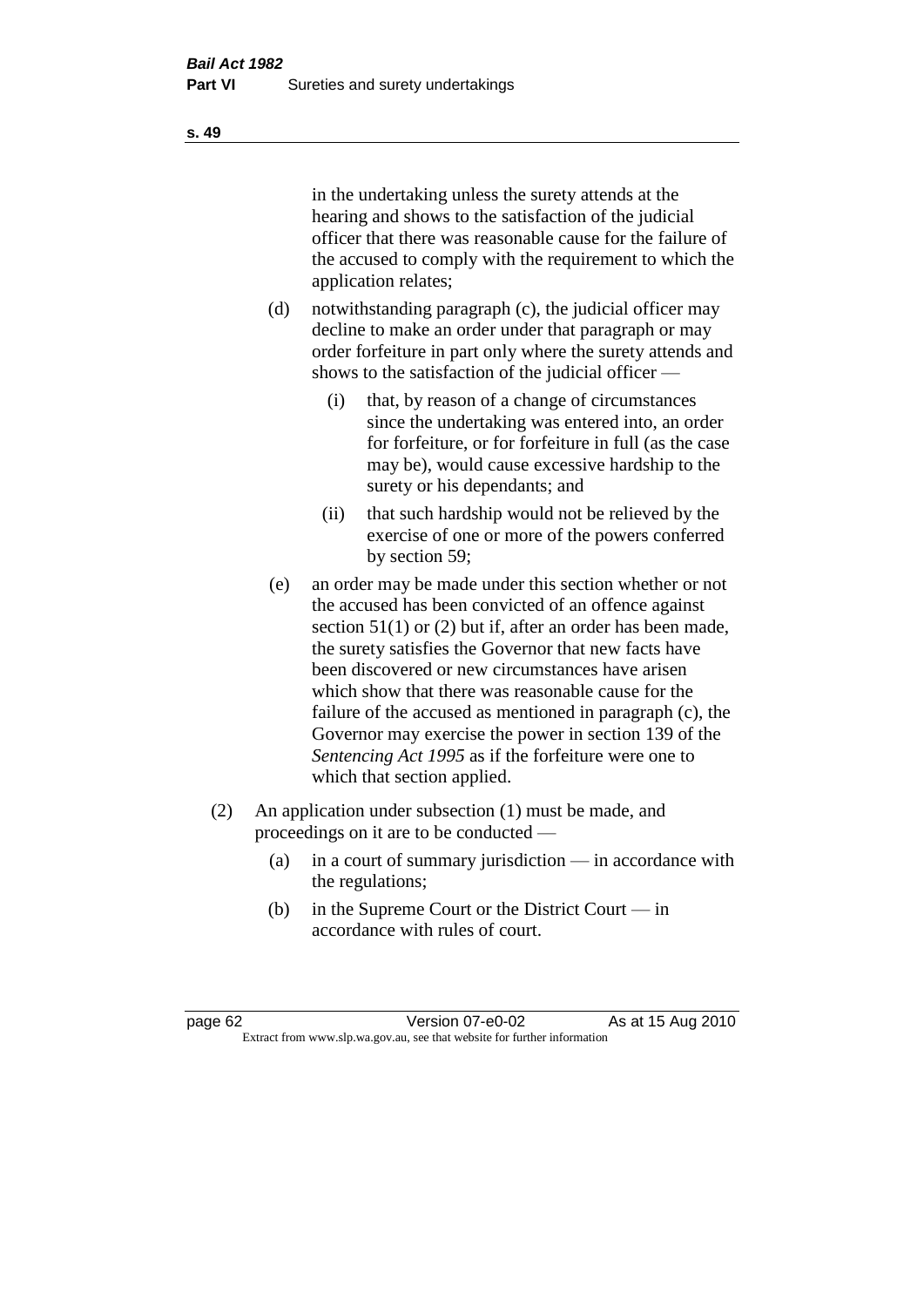- (3) Without prejudice to the recovery of such an amount as a civil debt due to the State, any amount to be paid under an order made under this section is to be paid, and its payment may be enforced under Part 5 of the *Fines, Penalties and Infringement Notices Enforcement Act 1994*, unless an order has been made under subsection (4).
- (4) If under this section the Supreme Court or the District Court makes an order requiring the payment of money, the court may make an order under section 59 of the *Sentencing Act 1995* in respect of the amount payable and for that purpose that section, with any necessary changes, applies as if the amount were a fine imposed on the surety.

*[Section 49 amended by No. 74 of 1984 s. 17; No. 92 of 1994 s. 5; No. 78 of 1995 s. 8; No. 65 of 2003 s. 121(3); No. 74 of 2003 s. 29; No. 59 of 2004 s. 141; No. 84 of 2004 s. 8, 11 and 82; No. 6 of 2008 s. 18(2) and 30(1) and (2).]* 

#### **50. Offence to indemnify surety**

(1) If a person indemnifies, or agrees to indemnify, a surety or proposed surety against any liability which the surety or proposed surety may incur under this Act (including this section) he and the surety or proposed surety and any person with whom he agrees as aforesaid each commits an offence.

Penalty: \$1 000 or imprisonment for 12 months or both.

- (2) An offence is committed under subsection  $(1)$ 
	- (a) whether the agreement is made before or after the surety undertaking is entered into and whether or not a proposed surety actually becomes a surety; and
	- (b) whether the compensation is to be in money or in money's worth.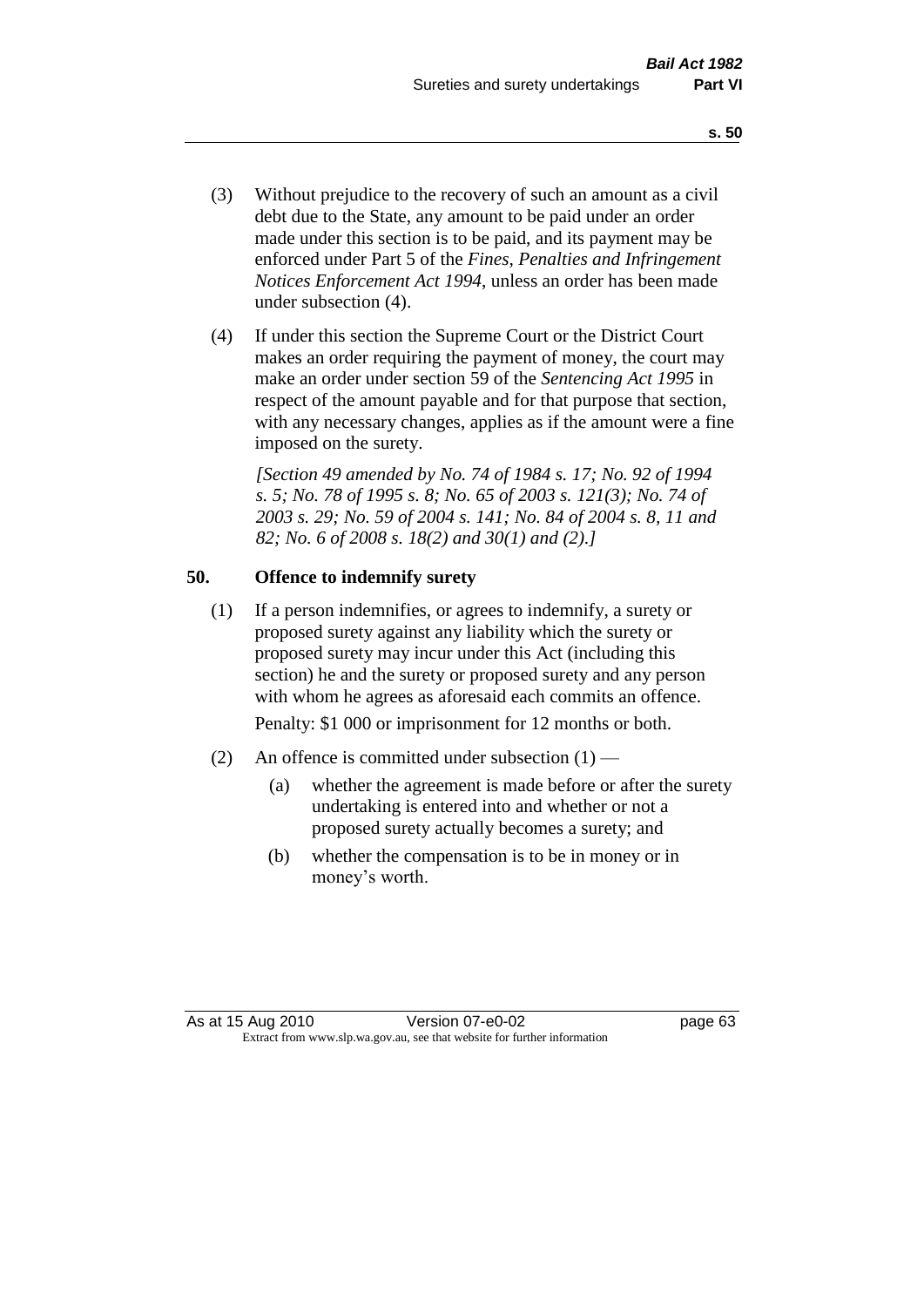| ÷<br>×<br>I<br>. .<br>×<br>۰.<br>×<br>۰.<br>v |
|-----------------------------------------------|
|-----------------------------------------------|

- (3) An offence is not committed under subsection (1) by a surety or proposed surety if he shows —
	- (a) that he had no knowledge of an agreement within the meaning of subsection  $(1)$  proposed to be entered into between 2 other persons; or
	- (b) that having such knowledge he took all steps reasonably available to him to prevent the agreement being entered into.

*[Section 50 amended by No. 74 of 1984 s. 18.]*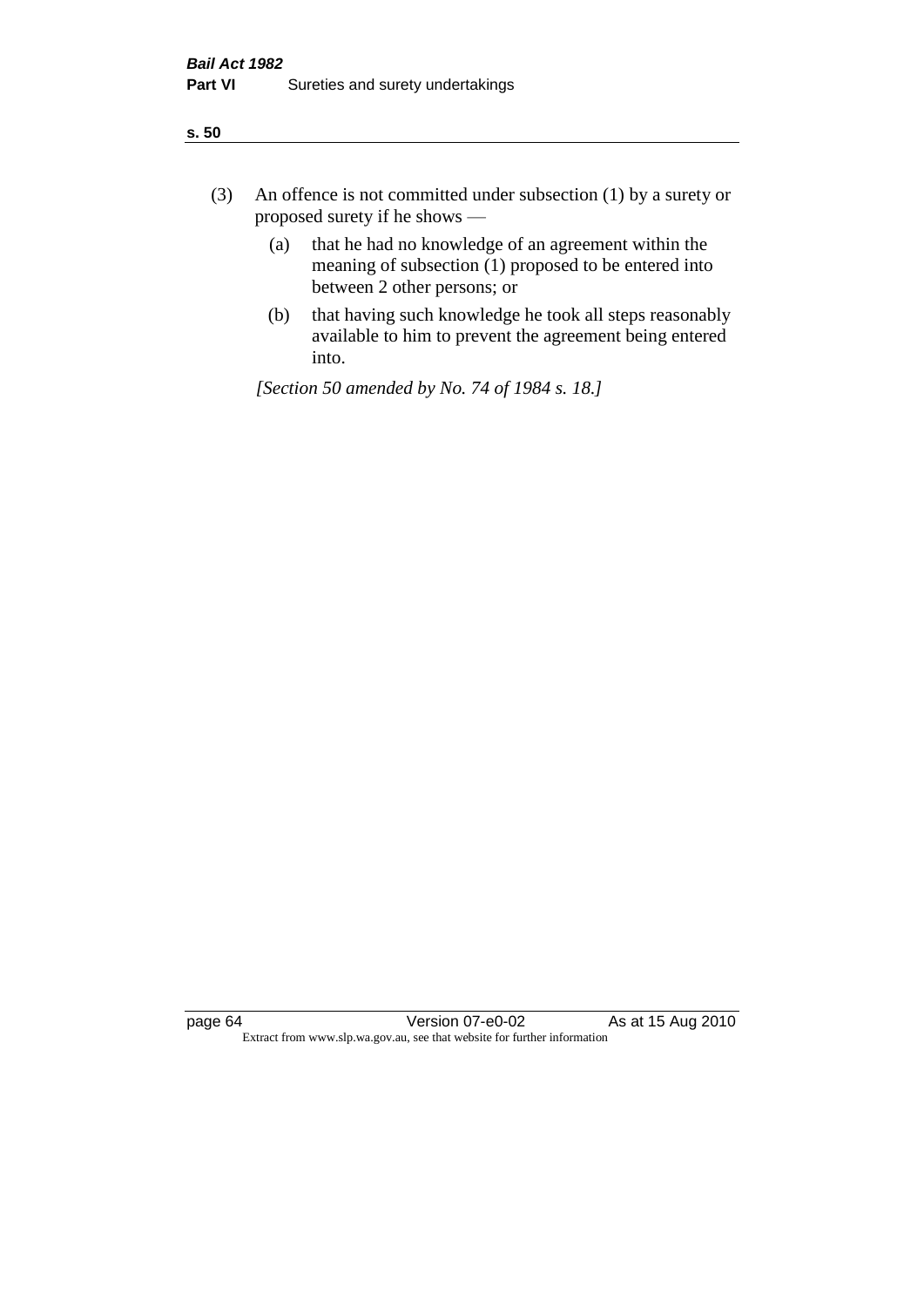#### **s. 50A**

# **Part VIA — Administration of home detention conditions**

*[Heading inserted by No. 61 of 1990 s. 11.]* 

#### **50A. Powers of CEO (corrections)**

The CEO (corrections) has all of the powers conferred under this Act on a community corrections officer and may review, vary, or rescind a direction given by a community corrections officer.

*[Section 50A inserted by No. 61 of 1990 s. 11; amended by No. 31 of 1993 s. 9; No. 65 of 2006 s. 53.]* 

*[50B. Deleted by No. 78 of 1995 s. 8.]* 

### **50C. Powers and duties of community corrections officers**

- (1) A community corrections officer may give such reasonable directions to an accused subject to a home detention condition as are necessary for the proper administration of the condition and any other condition imposed on the grant of bail to the accused including, without limiting the generality of the foregoing, directions as to —
	- (a) when the accused may leave the place where he is required by the home detention condition to remain;
	- (b) the period of any authorised absence from the place where he is required by the home detention condition to remain;
	- (c) when the accused shall return to the place where he is required by the home detention condition to remain;
	- (d) the method of travel to be used by the accused during any absence from the place where he is required by the home detention condition to remain; and
	- (e) the manner in which the accused shall report his whereabouts.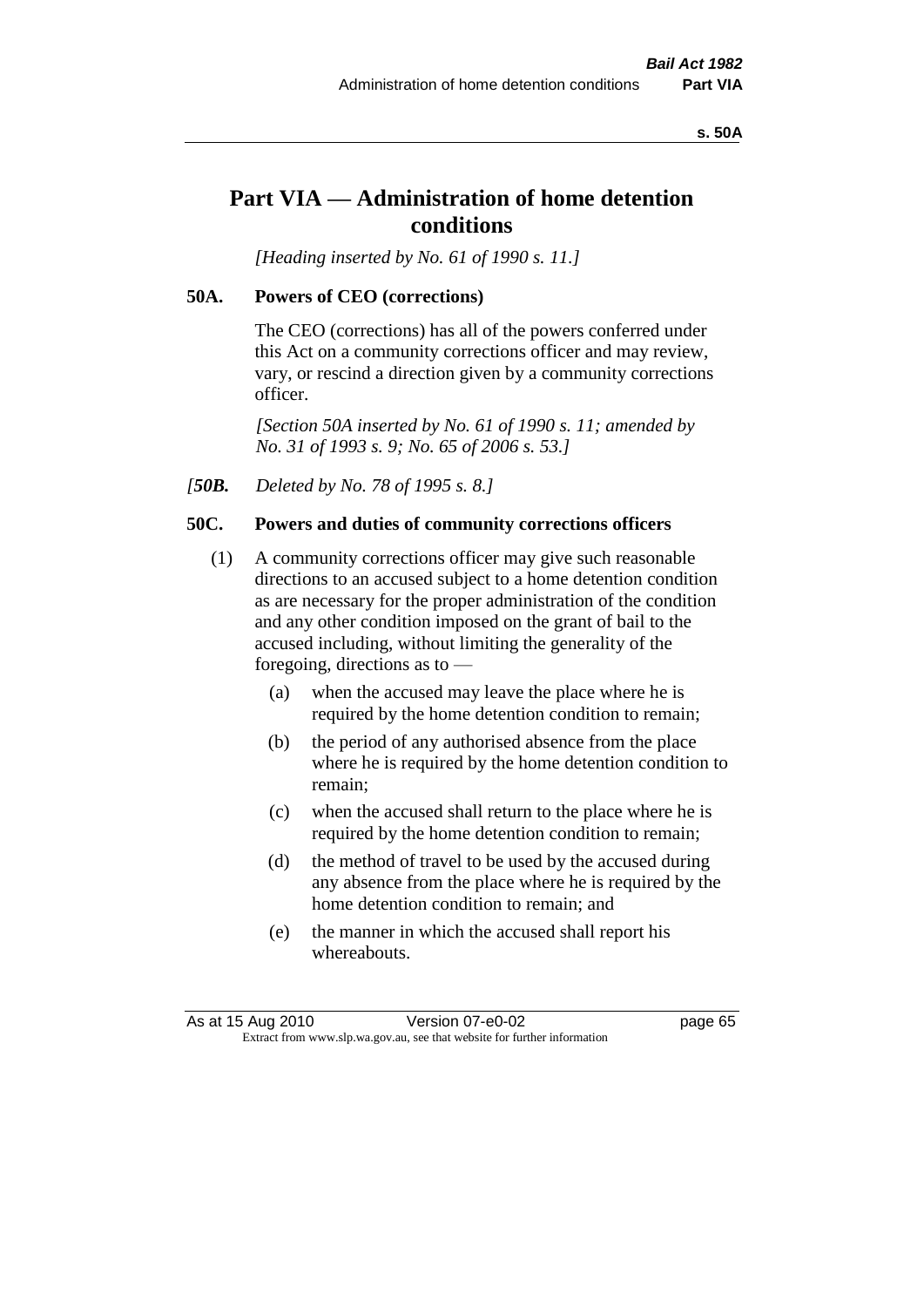**s. 50C**

| (2)     |     | For the purpose of ascertaining whether or not an accused is<br>complying with a home detention condition or any direction<br>given pursuant to subsection (1), a community corrections<br>officer may, at any time — |
|---------|-----|-----------------------------------------------------------------------------------------------------------------------------------------------------------------------------------------------------------------------|
|         | (a) | enter or telephone the place where the accused is<br>required by a home detention condition to remain;                                                                                                                |
|         | (b) | enter or telephone the accused's place of employment or<br>any other place where the accused is permitted or<br>required to attend; or                                                                                |
|         | (c) | question any person at any place referred to in<br>paragraph $(a)$ or $(b)$ .                                                                                                                                         |
| (3)     |     | A person who $-$                                                                                                                                                                                                      |
|         | (a) | hinders a person exercising powers under subsection (2);<br><sub>or</sub>                                                                                                                                             |
|         | (b) | fails to answer a question put pursuant to<br>subsection $(2)(c)$ or gives an answer that the person<br>knows is false or misleading in a material particular,                                                        |
|         |     | commits an offence.                                                                                                                                                                                                   |
|         |     | Penalty: \$2 000 and imprisonment for 12 months.                                                                                                                                                                      |
| (4)     |     | A community corrections officer -                                                                                                                                                                                     |
|         | (a) | shall keep such records and make such returns and<br>reports in relation to accused persons subject to home<br>detention conditions as the CEO (corrections) directs;<br>and                                          |
|         | (b) | shall make any records relating to an accused subject to<br>a home detention condition available on the request of<br>the CEO (corrections) to him.                                                                   |
|         |     | [Section 50C inserted by No. 61 of 1990 s. 11; amended by<br>No. 31 of 1993 s. 9; No. 50 of 2003 s. 37(3); No. 84 of 2004<br>s. 82 and 83(3); No. 65 of 2006 s. 53; No. 2 of 2008 s. 56(2).]                          |
|         |     |                                                                                                                                                                                                                       |
| page 66 |     | Version 07-e0-02<br>As at 15 Aug 2010<br>Extract from www.slp.wa.gov.au, see that website for further information                                                                                                     |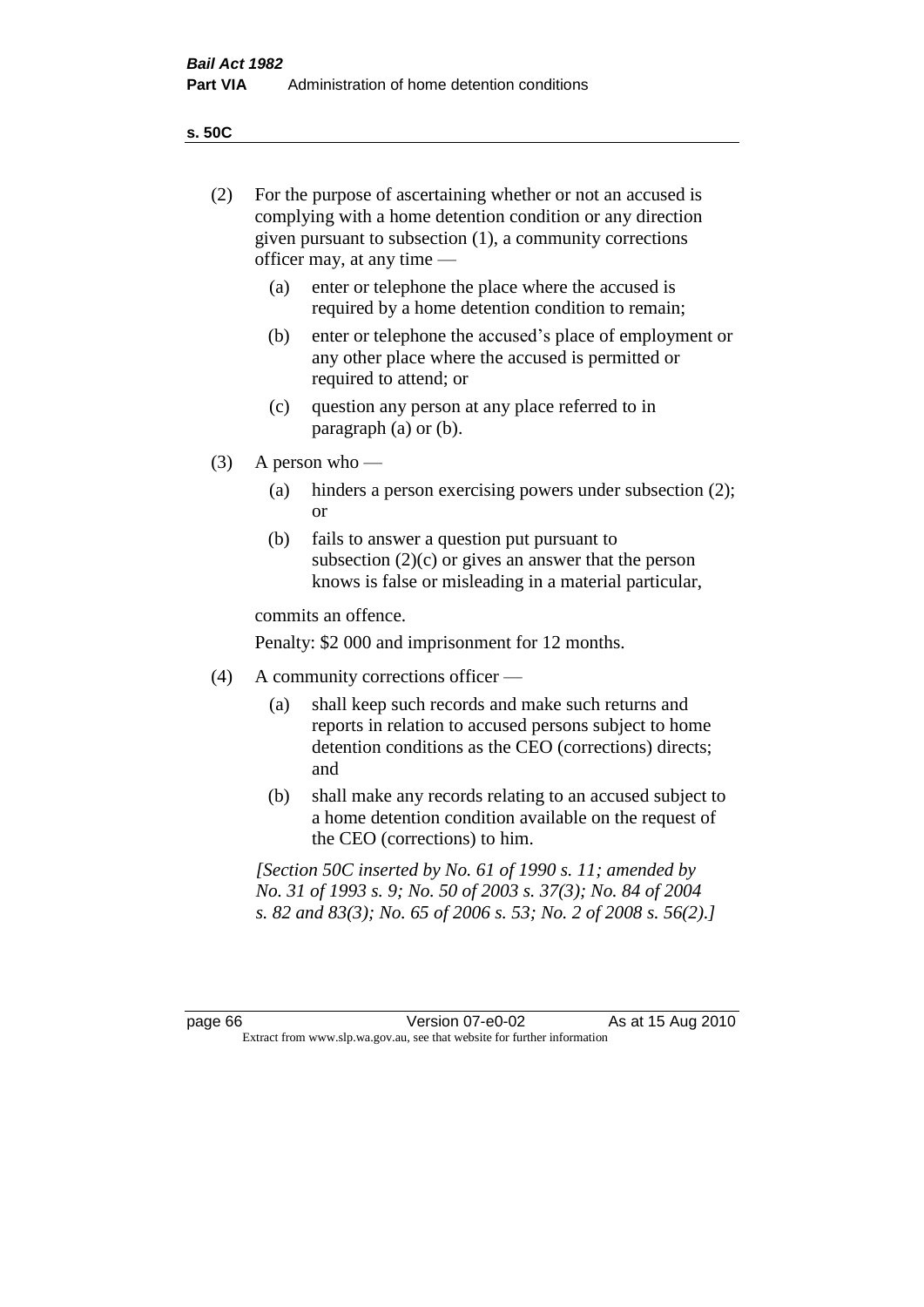### **50D. Powers of members of the Police Force**

- (1) For the purpose of ascertaining whether or not an accused is complying with a home detention condition, a member of the Police Force may —
	- (a) require the accused to produce a copy of his bail undertaking and any notice by the CEO (corrections) under section 50E(a) for inspection; and
	- (b) require the accused to explain why he is absent from the place where he is required by the home detention condition to remain.
- (2) An accused who fails to comply with subsection  $(1)(a)$  or who fails to explain when required to do so under subsection  $(1)(b)$ or who gives an explanation that the accused knows is false or misleading in a material particular, commits an offence.

Penalty: \$2 000.

*[Section 50D inserted by No. 61 of 1990 s. 11; amended by No. 31 of 1993 s. 9; No. 50 of 2003 s. 37(4); No. 84 of 2004 s. 82; No. 65 of 2006 s. 53.]* 

# **50E. CEO (corrections) may substitute a different place of detention and apply conditions**

The CEO (corrections) may, at any time, by notice in writing given to an accused granted bail subject to a home detention condition —

- (a) substitute a different place for the place where an accused is required by a home detention condition to remain;
- (b) require the accused to comply with such of the conditions specified in the list provided to the accused under section 24A(4) as are specified in the notice.

*[Section 50E inserted by No. 61 of 1990 s. 11; amended by No. 31 of 1993 s. 9; No. 84 of 2004 s. 82; No. 65 of 2006 s. 53.]*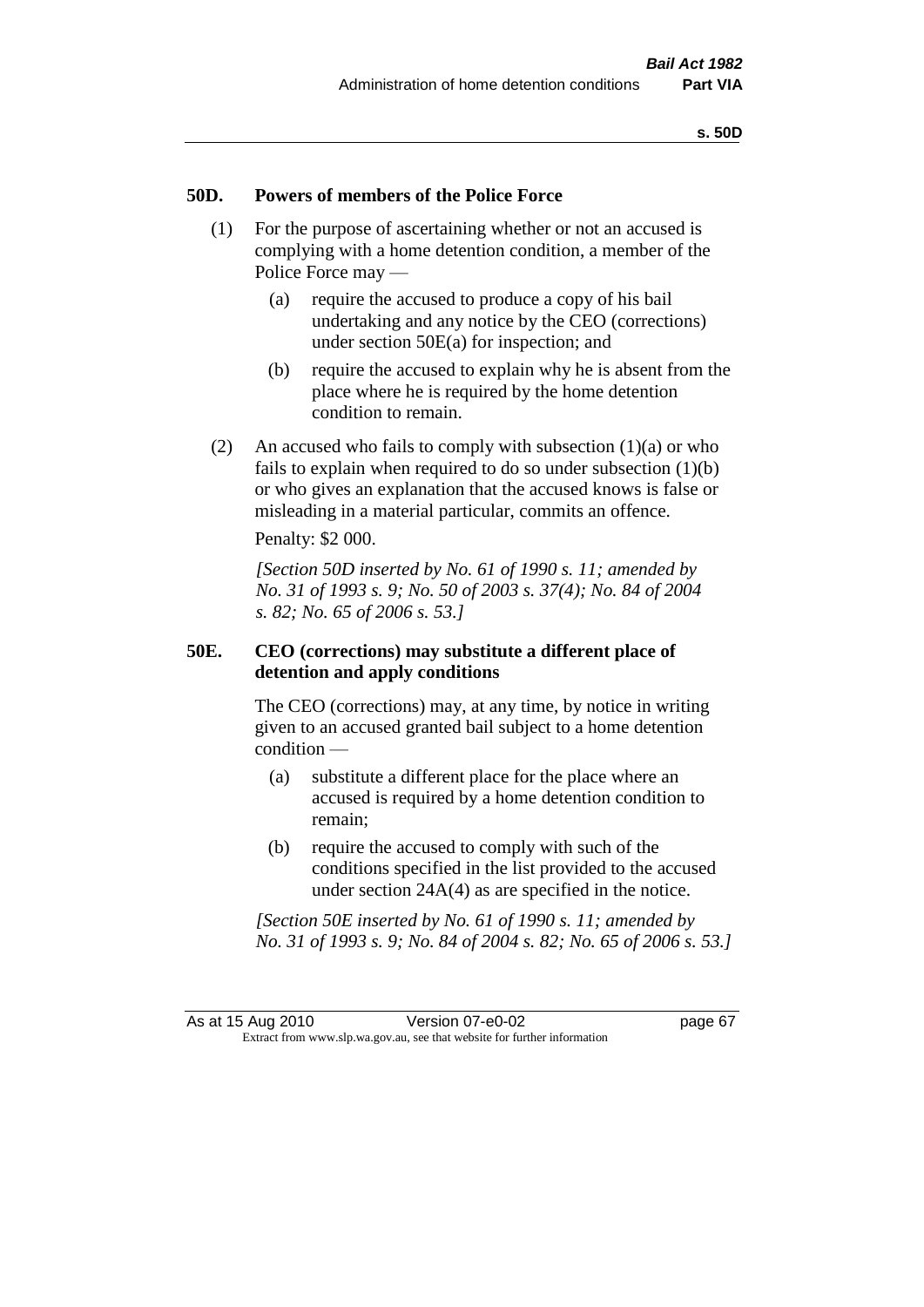| ۰.<br>×<br>-<br>۰.<br>× |  |
|-------------------------|--|
|-------------------------|--|

### **50F. CEO (corrections) may revoke bail**

- (1) Where a home detention condition has been imposed as a condition on a grant of bail to an accused the CEO (corrections) may, in his absolute discretion, by instrument signed by him and if practicable, given to the accused, revoke the bail.
- (2) Without limiting the generality of subsection (1), the power to revoke bail may be exercised where the accused —
	- (a) is not likely to comply with any requirement of his bail undertaking mentioned in section  $28(2)(a)$  or (b); or
	- (b) is, or has been, or is likely to be in breach of any condition of his bail undertaking mentioned in section  $28(2)(c)$ .
- (3) Subject to subsection (4), where the CEO (corrections) revokes bail he shall include a statement of his reasons for the cancellation in the instrument cancelling the bail.
- (4) Where the CEO (corrections) is of the opinion that it would be in the interest of the accused or any other person, or the public, to withhold from the accused any or all of the reasons referred to in subsection (3), the CEO (corrections) may so withhold the reason or reasons.
- (5) Where the CEO (corrections) revokes bail, he may, whenever necessary, issue a warrant directed to all members of the Police Force to have the accused arrested and brought before an appropriate judicial officer.

*[Section 50F inserted by No. 61 of 1990 s. 11; amended by No. 31 of 1993 s. 9; No. 84 of 2004 s. 82; No. 65 of 2006 s. 53.]* 

#### **50G. Procedure on arrest after revocation of bail**

(1) An accused arrested pursuant to a warrant issued under section 50F shall be taken as soon as is practicable before an appropriate judicial officer unless he is arrested less than 24 hours before the time at which he is due to appear in

page 68 Version 07-e0-02 As at 15 Aug 2010 Extract from www.slp.wa.gov.au, see that website for further information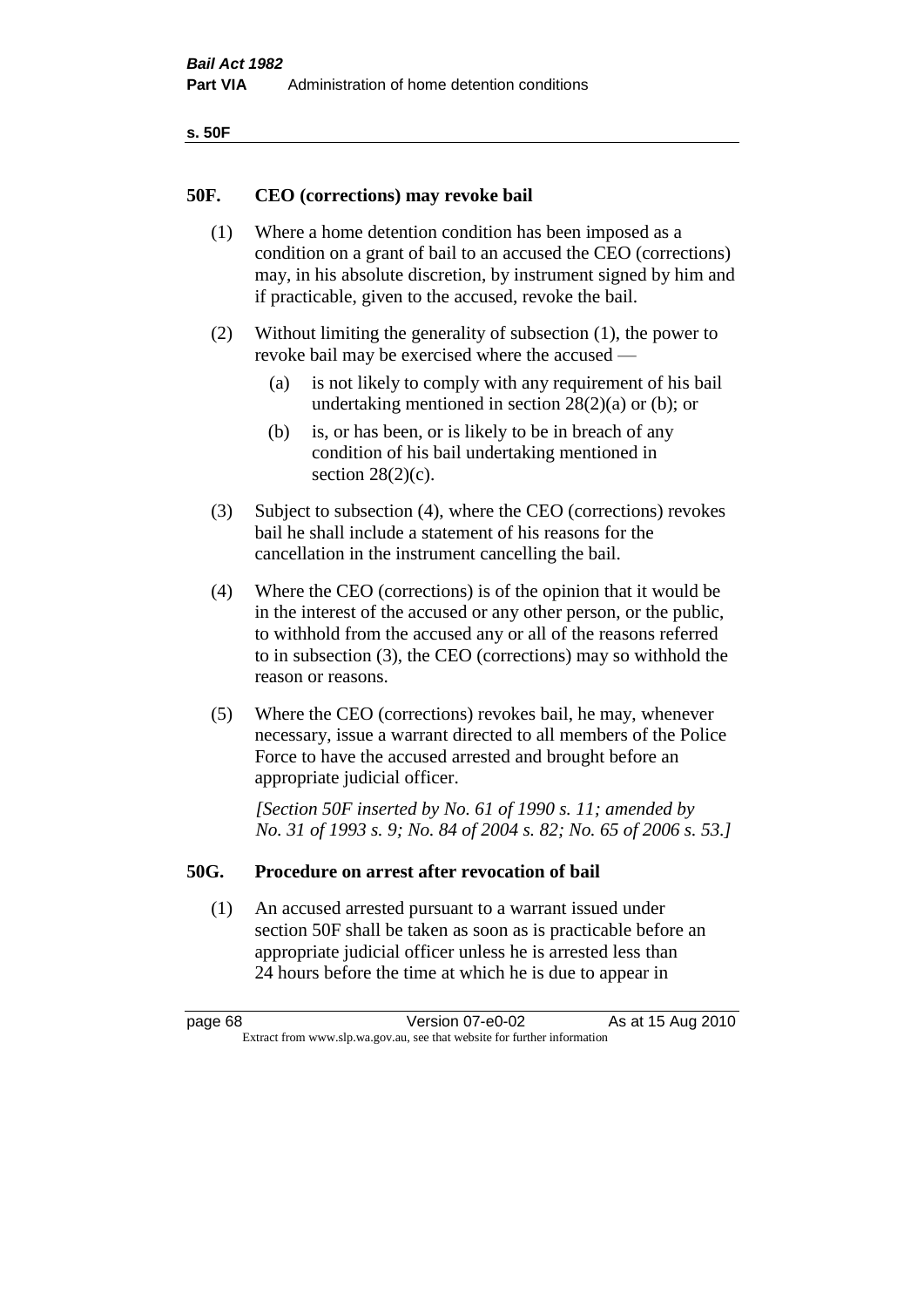accordance with his bail undertaking, in which case he shall be held in custody and brought before an appropriate judicial officer at that time.

- (2) The judicial officer before whom an accused appears under this section may —
	- (a) remand the accused in custody to appear at the time and place specified, or deemed by section 31(3) to be specified, in his bail undertaking; or
	- (b) grant fresh bail to the accused in accordance with this Act, other than clause 2 of Part B of Schedule 1.

*[Section 50G inserted by No. 61 of 1990 s. 11; amended by No. 45 of 1993 s. 12; No. 84 of 2004 s. 82.]* 

# **50H. Exclusion of the rules of natural justice**

The rules known as the rules of natural justice (including any duty of procedural fairness) do not apply to or in relation to the doing or omission of any act, matter or thing under this Part by the CEO (corrections).

*[Section 50H inserted by No. 61 of 1990 s. 11; amended by No. 31 of 1993 s. 9; No. 65 of 2006 s. 53.]* 

# **50J. Delegation by CEO (corrections)**

The CEO (corrections) may, either generally or as otherwise provided by the instrument of delegation, by writing signed by him, delegate to any person any power or duty under this Part, other than this power of delegation.

*[Section 50J inserted by No. 61 of 1990 s. 11; amended by No. 31 of 1993 s. 9; No. 65 of 2006 s. 53.]* 

# **50K. Retrieval of monitoring equipment**

If under rules made under section 50L any device or equipment has been installed at the place where an accused is required by a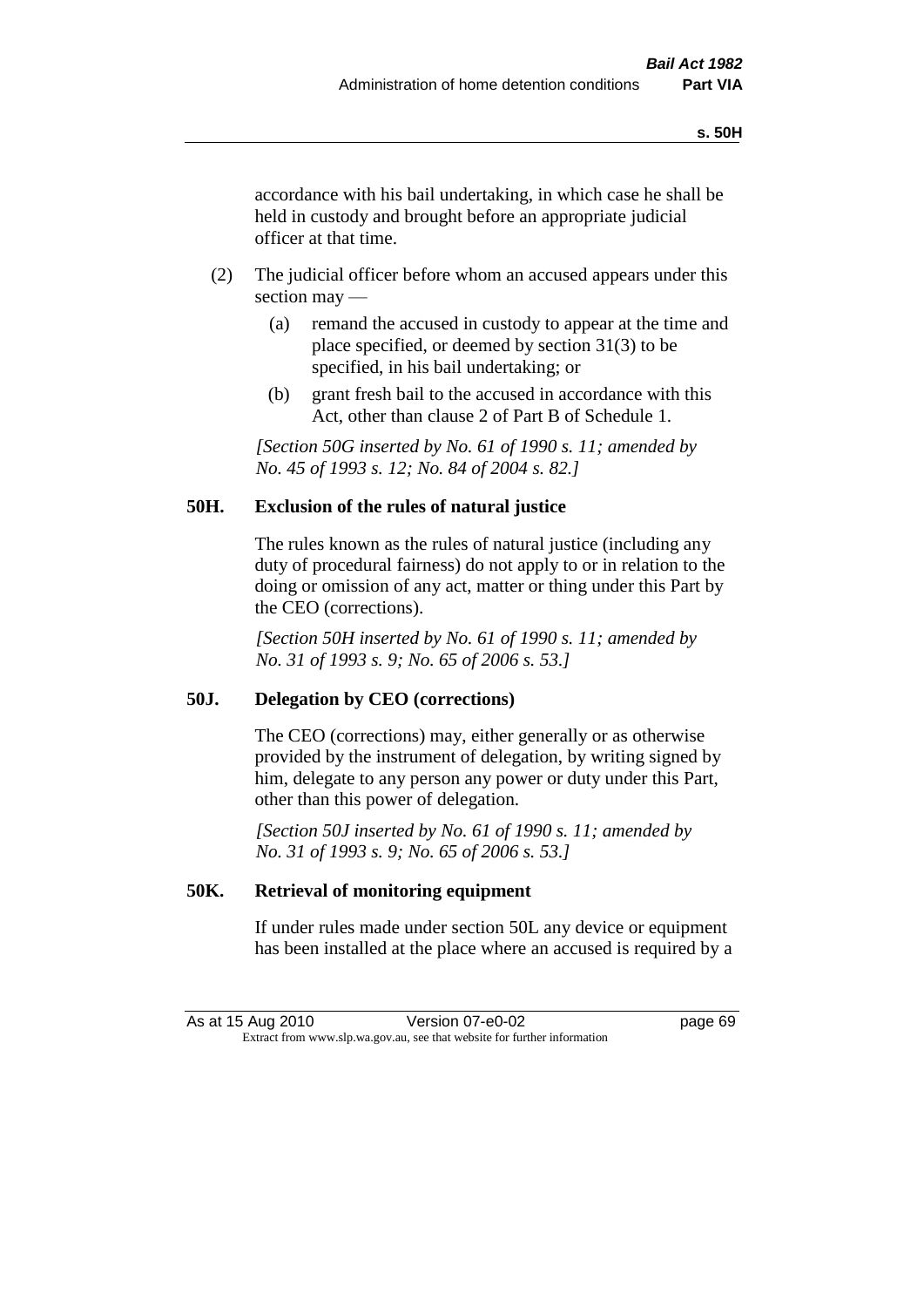#### **s. 50L**

home detention condition to remain, section 118 of the *Sentence Administration Act 2003* applies.

*[Section 50K inserted by No. 78 of 1995 s. 8; amended by No. 50 of 2003 s. 29(3); No. 84 of 2004 s. 82.]* 

# **50L. Rules**

- (1) The CEO (corrections) may, with the approval of the Minister, make rules for the purposes of this Part which may provide for the manner of ensuring that accused persons are complying with home detention conditions and for conditions to be applied to accused persons granted bail subject to home detention conditions including conditions —
	- (a) requiring an accused to wear any device;
	- (b) requiring an accused to permit the CEO (corrections) to install any device or equipment at the place where the accused is required by a home detention condition to remain.
- (2) Rules made under this section may confer a discretionary authority on any person or class of persons.
- (3) Sections 41 and 42 of the *Interpretation Act 1984* do not apply to rules made under this section.

*[Section 50L inserted by No. 61 of 1990 s. 11; amended by No. 31 of 1993 s. 9; No. 84 of 2004 s. 82 and 83(3); No. 65 of 2006 s. 53; No. 2 of 2008 s. 56(3) and (4).]*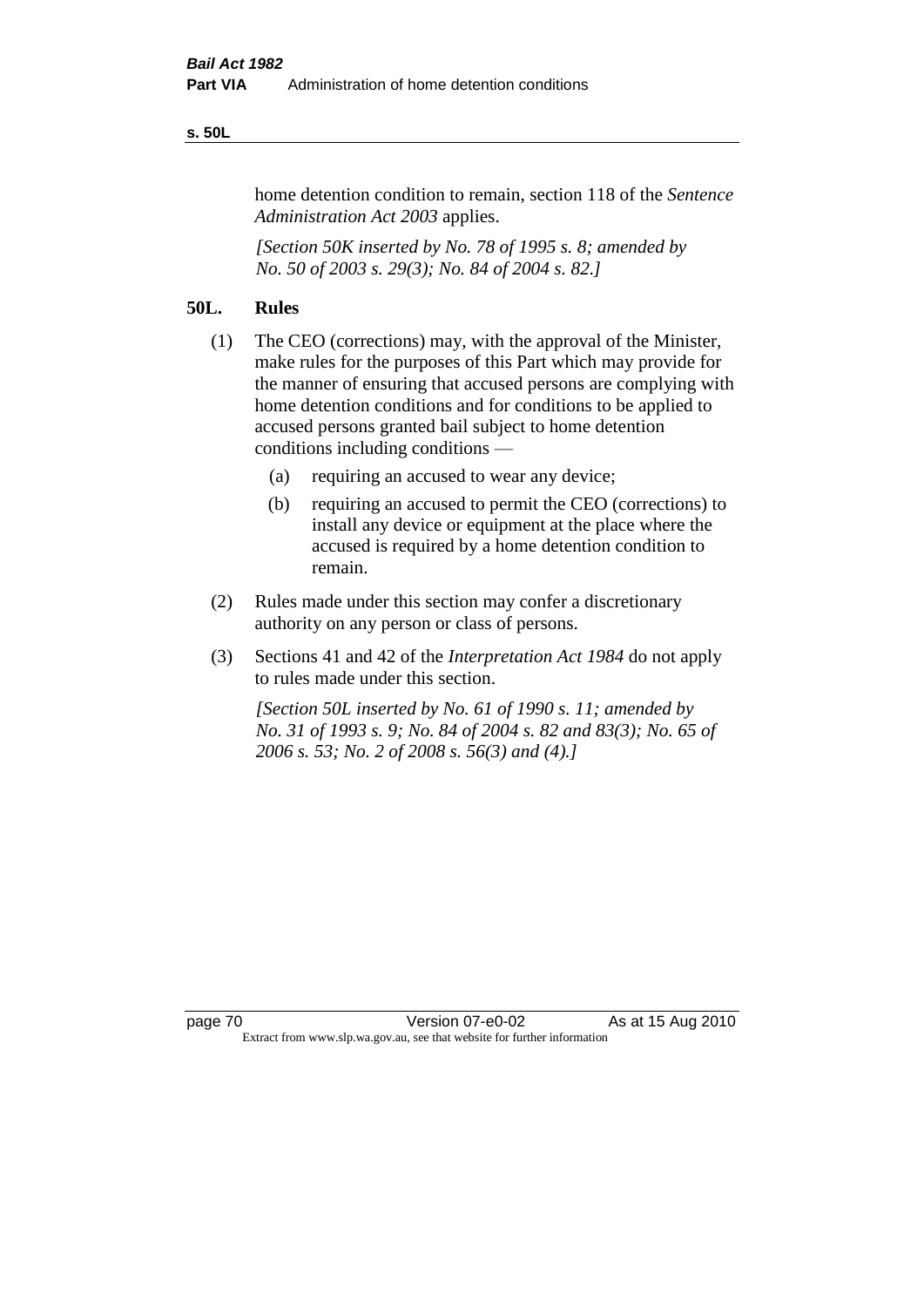# **Part VII — Enforcement of bail undertakings**

# **51. Offence to fail to comply with bail undertaking**

- (1) An accused who, without reasonable cause, fails to comply with the requirement of his bail undertaking mentioned in section 28(2)(a) commits an offence.
- (2) An accused who fails to comply with the requirement of his bail undertaking mentioned in section 28(2)(b) commits an offence.
- $(2a)$  An accused
	- (a) whose bail undertaking includes any condition imposed for a purpose mentioned in clause  $2(2)(c)$  or (d) of Part D of Schedule 1; and
	- (b) who fails to comply with the condition,

commits an offence.

- (3) An accused shall not be convicted in his absence of an offence against this section.
- (4) An accused who is charged with an offence against subsection (1) or (2) may be convicted of the other of those offences if that other offence is proved by the evidence.
- (5) A prosecution for an offence against subsection (1), (2) or (2a) may be brought at any time.
- (6) A person who is convicted of an offence against subsection (1), (2) or (2a) is liable to a fine not exceeding \$10 000 or imprisonment for a term not exceeding 3 years, or both.
- (7) A court which convicts an accused of an offence against this section may, in addition to any penalty which it may impose, order that the accused pay such sum as it may fix in or towards defraying the costs and expenses of and consequent upon his apprehension following the failure to comply with his bail undertaking for which he was convicted.

As at 15 Aug 2010 Version 07-e0-02 Page 71 Extract from www.slp.wa.gov.au, see that website for further information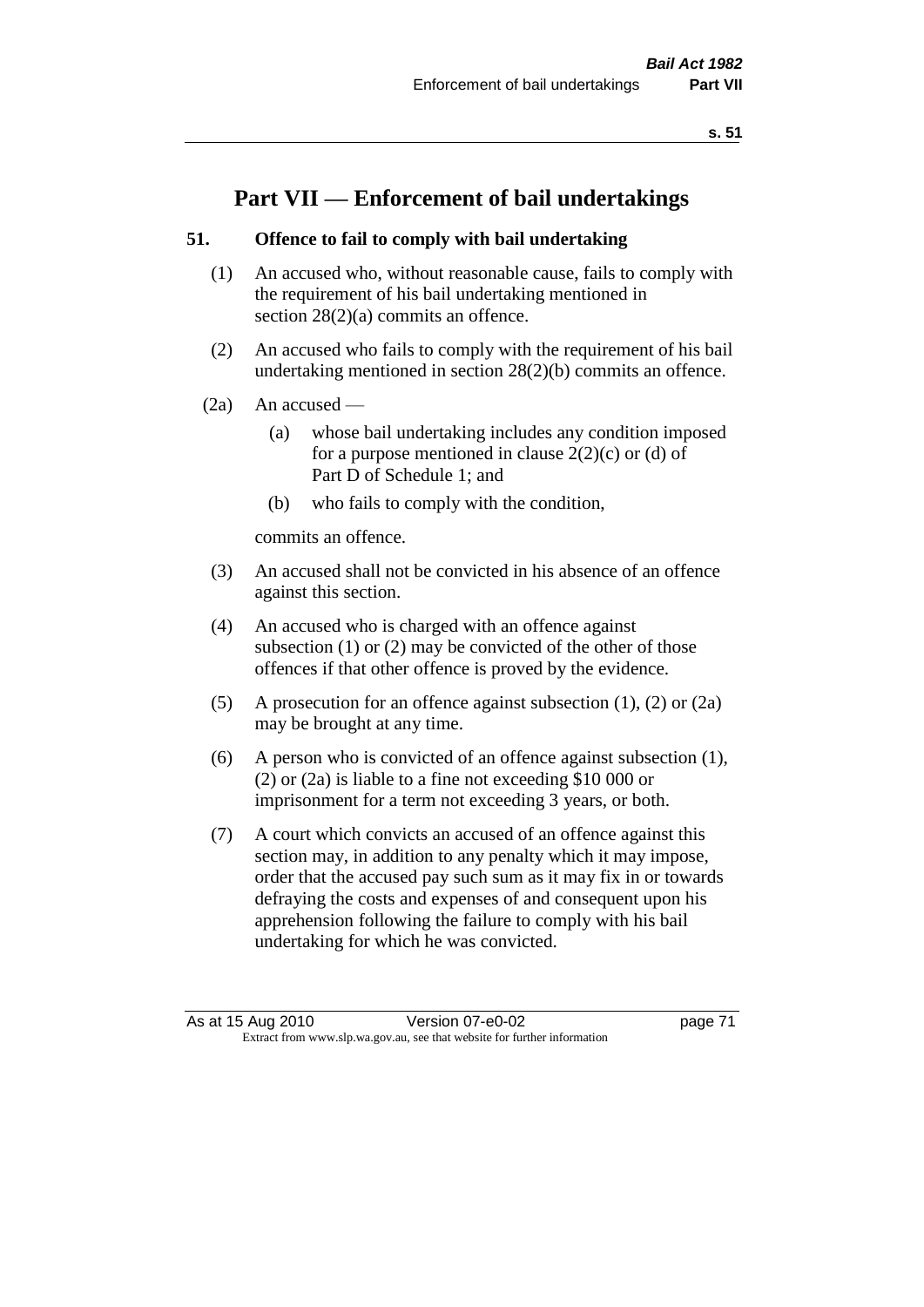#### **s. 51A**

- (8) An order made under subsection (7)
	- (a) shall specify to whom and in what manner the sum shall be paid; and
	- (b) may be enforced as though the sum were a penalty imposed under this section.

*[Section 51 amended by No. 54 of 1998 s. 9; No. 59 of 2004 s. 141; No. 84 of 2004 s. 11 and 82; No. 6 of 2008 s. 18(3).]*

# **51A. Proceedings before courts of summary jurisdiction for an offence under s. 51**

- (1) This section applies for the purpose of prosecuting an offence against section  $51(1)$ ,  $(2)$  or  $(2a)$  where the court before which the accused is bound to appear at the time when the accused fails to comply with the accused's bail undertaking is a court of summary jurisdiction.
- (2) Where this section applies, the prosecution shall be commenced and conducted by the person who was conducting the proceedings in which the accused failed to comply with the accused's bail undertaking or by a police officer.
- (3) Where this section applies, the registrar of the court before which the accused was bound to appear shall cause to be issued to the Commissioner of Police a certificate under section 64 as to the accused's failure to appear.

*[Section 51A inserted by No. 6 of 2008 s. 31(1).]*

# **52. Provisions as to summary proceedings before superior courts for an offence under s. 51**

(1) This section applies, notwithstanding any other Act, for the purpose of prosecuting an offence against section 51(1), (2) or (2a) where the court before which the accused is bound to appear at the time when he fails to comply with his bail undertaking is the Supreme Court or the District Court.

page 72 Version 07-e0-02 As at 15 Aug 2010 Extract from www.slp.wa.gov.au, see that website for further information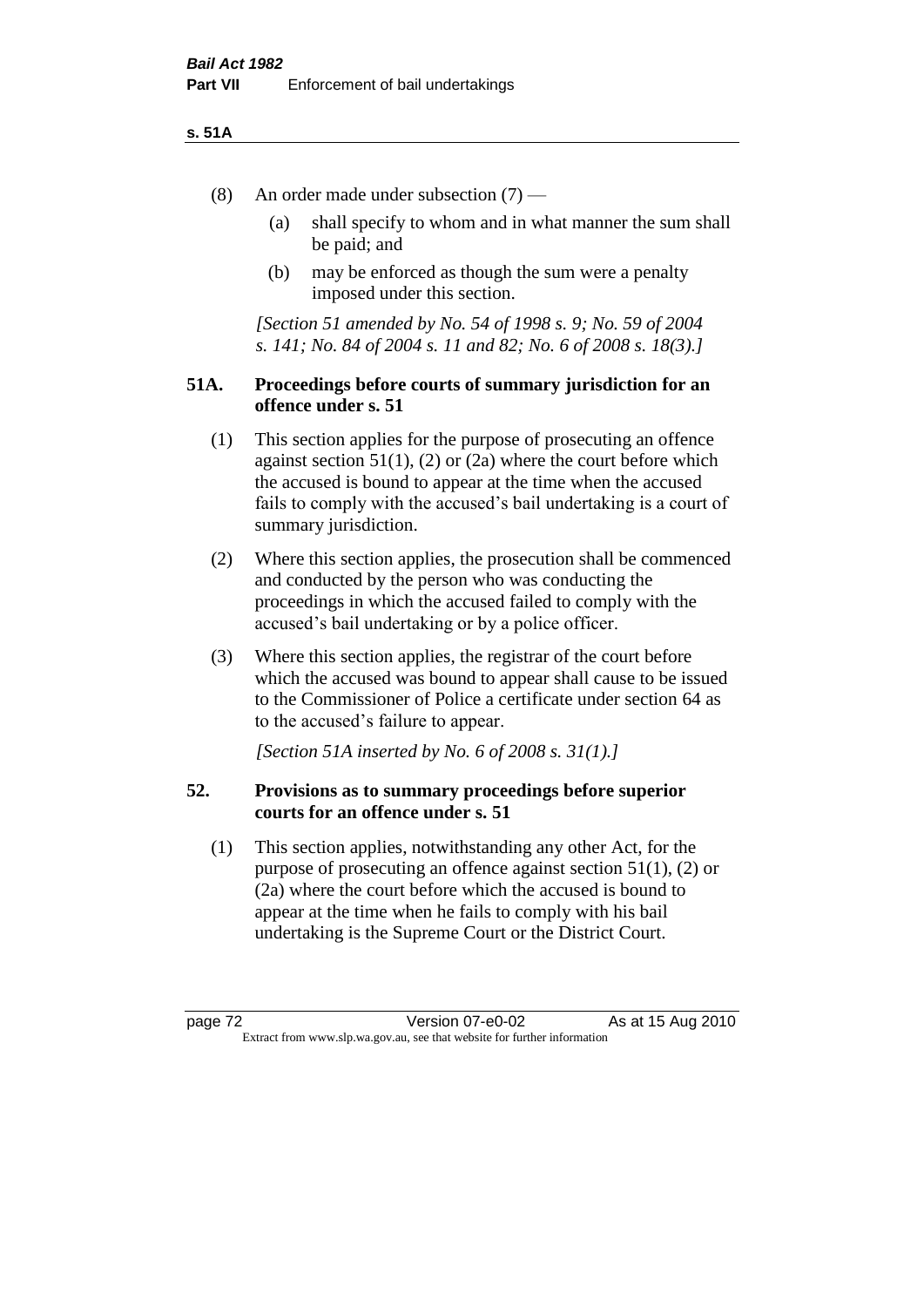- (2) Where this section applies, the accused shall be dealt with summarily for the offence and shall be so dealt with —
	- (a) by a judge of the Supreme Court in any case where the accused was bound to appear before the General Division of the Supreme Court;
	- (ab) by a judge of appeal in any case where the accused was bound to appear before the Court of Appeal;
	- (b) by a judge of the District Court in any case where the accused was bound to appear before that Court.
- (3) A prosecution for an offence which is to be dealt with under this section shall be commenced by the authorised officer (as defined in section 80 of the *Criminal Procedure Act 2004*) who was conducting the proceedings in which the accused failed to comply with his bail undertaking or by a police officer —
	- (a) where subsection  $(2)(a)$  or (ab) applies, in the Supreme Court; and
	- (b) where subsection (2)(b) applies, in the District Court.
- (3a) Where this section applies, a person authorised under subsection (3b) shall cause to be issued to the Commissioner of Police a certificate under section 64 as to the accused's failure to appear.
- (3b) The Chief Justice, in respect of cases where the court before which the accused was bound to appear is the Supreme Court, and the Chief Judge, in respect of cases where the court before which the accused was bound to appear is the District Court, may authorise a person or persons, by name or office, to perform the function referred to in subsection (3a).
- (3c) A prosecution that has been commenced under subsection (3) by a police officer shall be conducted by the Director of Public Prosecutions.
- (4) Subject to section 51(3) and (5), a prosecution for an offence which is to be dealt with under this section is to be commenced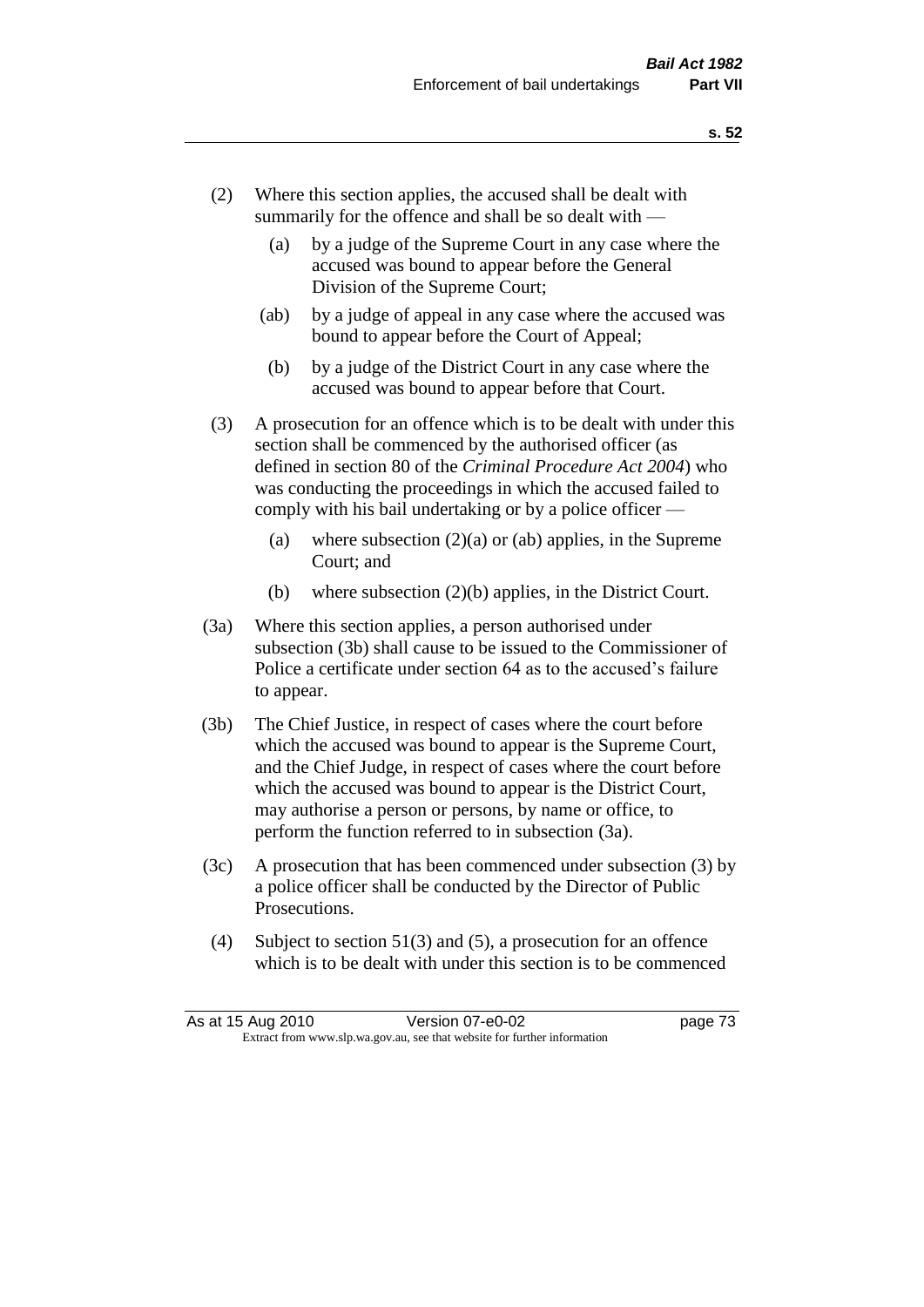and conducted under the *Criminal Procedure Act 2004* as if it were a prosecution of a simple offence in a court of summary jurisdiction, but —

- (a) no fees shall be charged by the Supreme Court or District Court for or in respect of any act or proceeding that relates to the prosecution; and
- (b) the Supreme Court or District Court cannot order a party to the prosecution to pay another party's costs of or relating to the prosecution, except under section 166(2) of the *Criminal Procedure Act 2004*.
- (5) If under section 51(6) or (7) the Supreme Court or the District Court imposes a pecuniary penalty the court may make an order under section 59 of the *Sentencing Act 1995* in respect of the amount payable.

*[Section 52 amended by No. 92 of 1994 s. 6; No. 78 of 1995 s. 8; No. 54 of 1998 s. 10; No. 45 of 2004 s. 28(2) and (4); No. 59 of 2004 s. 141; No. 84 of 2004 s. 11 and 82; No. 2 of 2008 s. 56(5); No. 6 of 2008 s. 32(1) and (2).]* 

# **53. Appeals against decisions made under s. 52**

- (1) A person who is dissatisfied with a decision (as defined in section 6 of the *Criminal Appeals Act 2004*) made under section 52 may, with the leave of the Court of Appeal, appeal against it.
- (2) For the purposes of subsection (1), Part 2 of the *Criminal Appeals Act 2004*, with any necessary changes, applies as if —
	- (a) the decision referred to in subsection (1) were a decision of a court of summary jurisdiction;
	- (b) a reference in that Part to a court of summary jurisdiction were a reference to the court that made the decision referred to in subsection (1); and
	- (c) a reference in that Part to commencing an appeal were a reference to applying for leave to appeal.

#### **s. 53**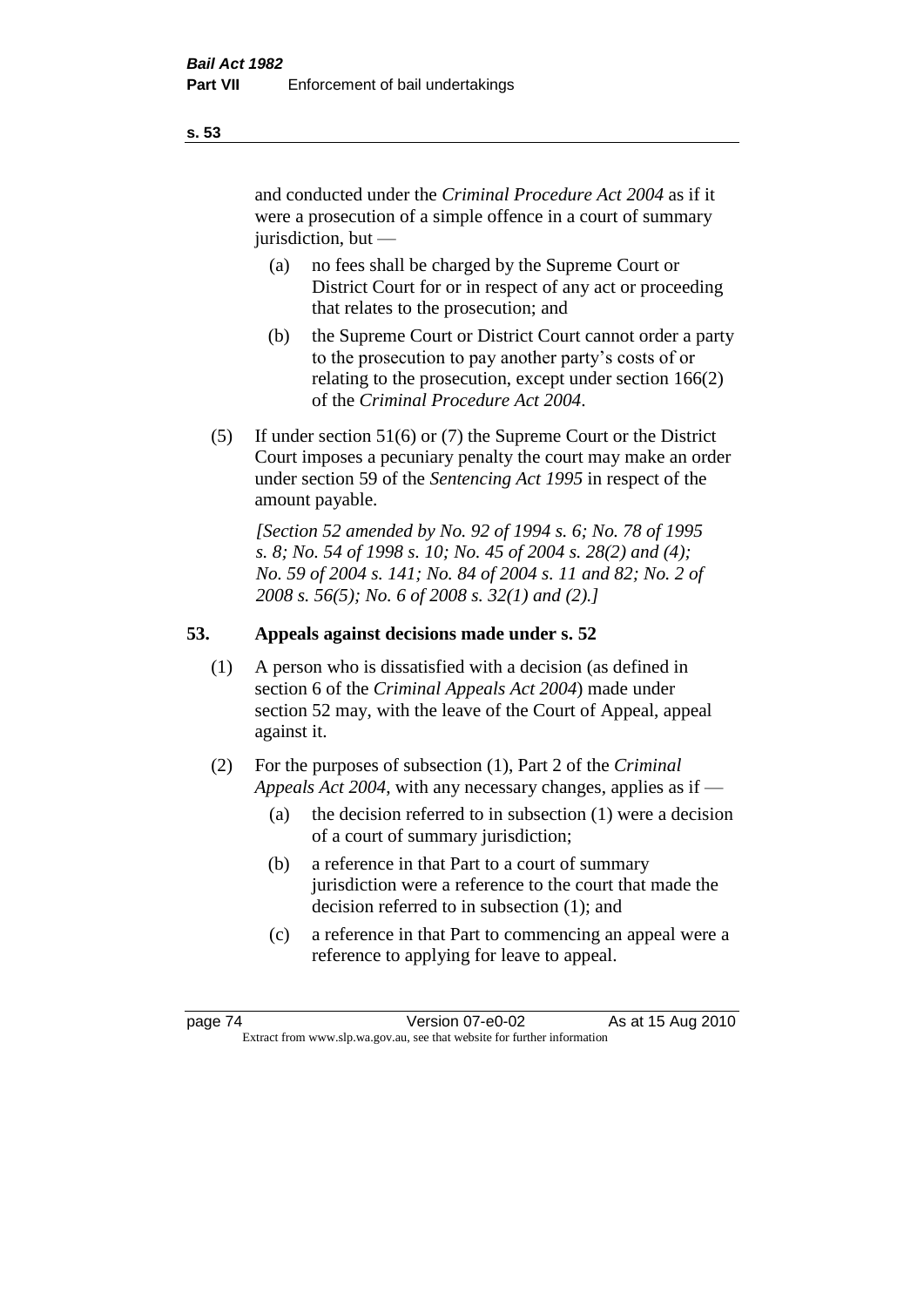(3) Despite section 13(1) of the *Criminal Appeals Act 2004*, the appeal is to be dealt with by the Court of Appeal.

*[Section 53 inserted by No. 45 of 2004 s. 28(3); amended by No. 84 of 2004 s. 11 and 82.]*

# **54. Accused on bail may be taken before a judicial officer for variation or revocation of bail**

(1a) In this section —

*relevant officer* means —

- (a) if the court before which the accused is required to appear is the District Court, the Supreme Court or the Court of Appeal — the prosecutor; or
- (b) in any other case the prosecutor or a police officer.
- (1) Where an accused has been released on bail the relevant officer may cause the accused to appear before an appropriate judicial officer to show cause why the accused's bail should not be varied or revoked if the relevant officer —
	- (a) has reasonable grounds to believe, or is notified in writing by a surety for the accused that the surety has reasonable grounds to believe, that the accused —
		- (i) is not likely to comply with any requirement of his bail undertaking mentioned in section  $28(2)(a)$  or (b);
		- (ii) is, or has been, or is likely to be in breach of any condition of his bail undertaking mentioned in section  $28(2)(c)$ ; or
		- (iii) is, or has been, in breach of a home detention condition mentioned in section 28(2)(d);
	- (b) has reasonable grounds to believe that
		- (i) any surety for the accused's appearance is no longer suitable under section 39 to be a surety, or is dead;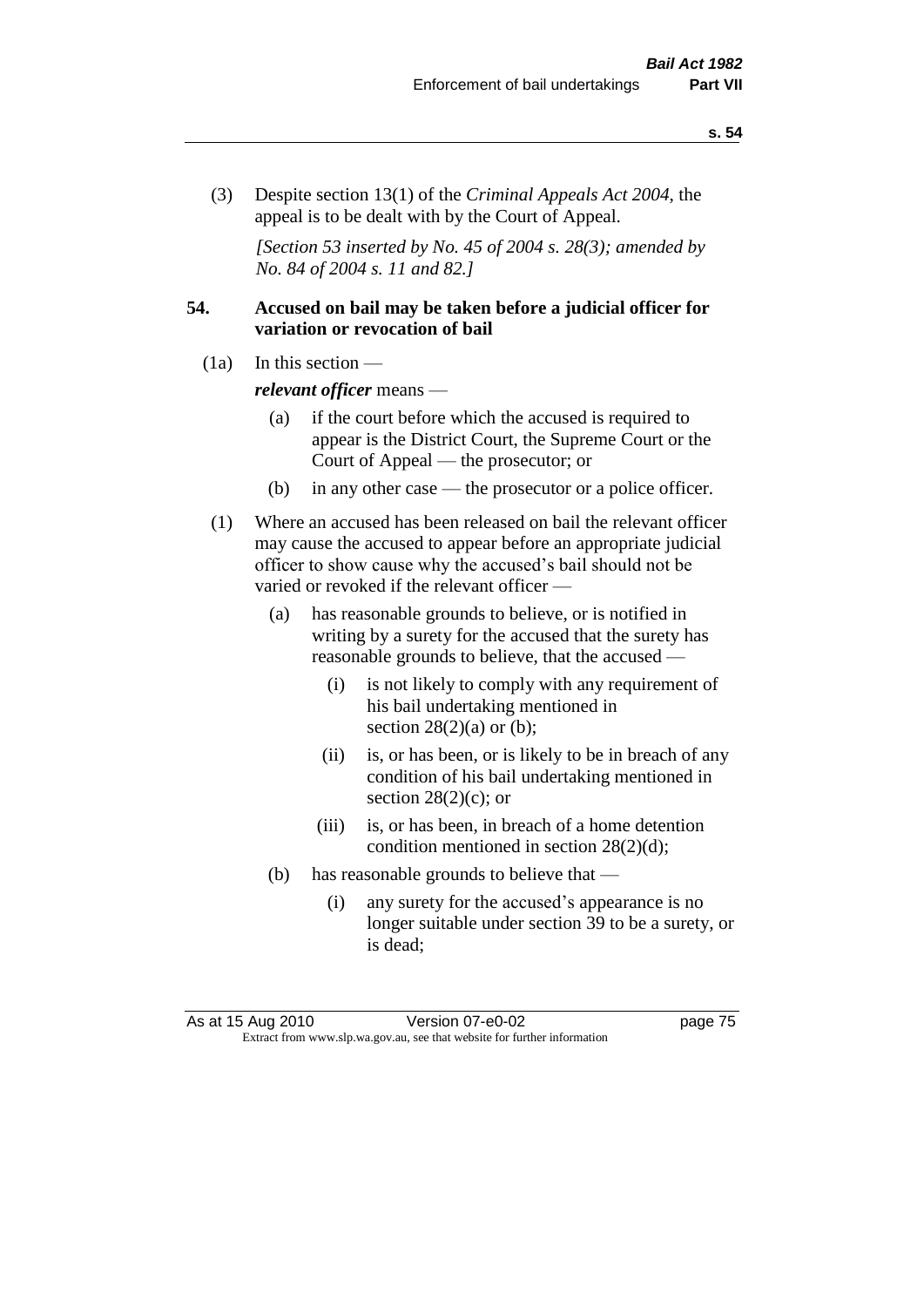| (11)  | for any reason any security required under Part D<br>of Schedule 1 is no longer sufficient; or                                                                                     |
|-------|------------------------------------------------------------------------------------------------------------------------------------------------------------------------------------|
| (111) | in a case where the accused has been granted bail<br>for the purposes of an appeal, the accused has<br>discontinued the appeal or has not prosecuted it<br>with all due diligence. |
|       | For the purposes of causing an accused to appear before an                                                                                                                         |

- appropriate judicial officer as provided in subsection  $(1)$ 
	- (a) a police officer may arrest the accused without warrant and bring the accused before an appropriate judicial officer; or
	- (b) the relevant officer may apply to an appropriate judicial officer for a summons or warrant on any ground specified in subsection  $(1)$ .
- (2a) A police officer shall not exercise the power conferred by subsection (2)(a) unless the police officer is the relevant officer or is requested in writing to do so by the relevant officer.
- (3) An application under subsection (2)(b) must be made, and proceedings on it are to be conducted —
	- (a) in a court of summary jurisdiction in accordance with regulations made under the *Criminal Procedure Act 2004*;
	- (b) in the Supreme Court or the District Court in accordance with rules of court made under the *Criminal Procedure Act 2004*.
- (4) An accused arrested under this section shall be taken as soon as is practicable before an appropriate judicial officer unless he is arrested less than 24 hours before the time at which he is due to appear in accordance with his bail undertaking, in which case he shall be held in custody and brought before an appropriate judicial officer at that time.

**s. 54**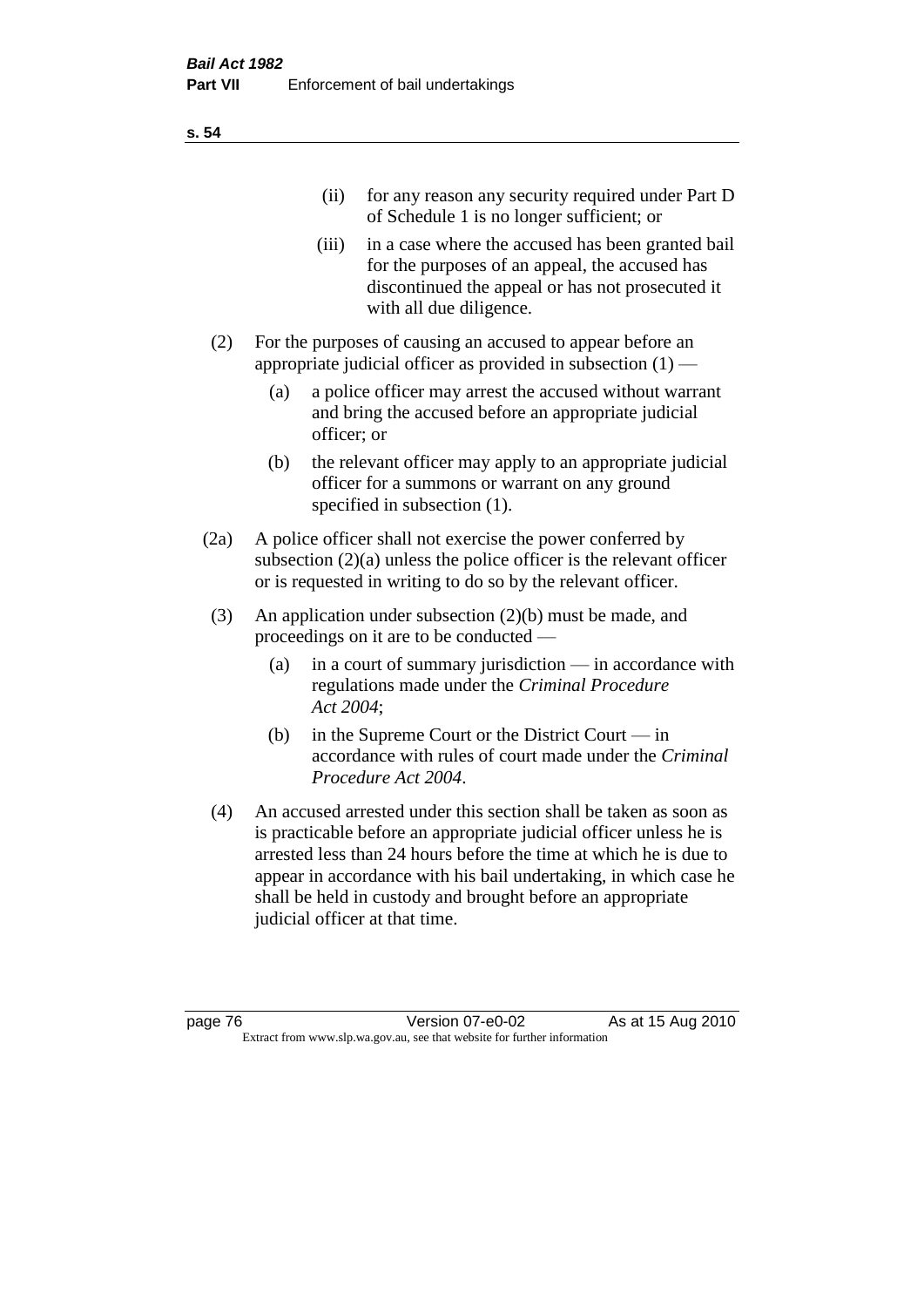- $(5)$  If
	- (a) the court before which the accused is required to appear is the District Court, the Supreme Court or the Court of Appeal; and
	- (b) a police officer is satisfied that because of the urgency of the case it is not practicable for the prosecutor to exercise the power conferred by subsection (1),

the police officer may exercise that power.

(6) If a police officer, acting under subsection (5), exercises the power conferred by subsection (1), the police officer is to be regarded as the relevant officer for the purposes of this section.

*[Section 54 amended by No. 33 of 1989 s. 18; No. 61 of 1990 s. 12; No. 45 of 1993 s. 12; No. 59 of 2004 s. 141; No. 84 of 2004 s. 9, 11 and 82; No. 6 of 2008 s. 33(1)-(4).]* 

# **54A. Accused on committal may be taken before court by which committed**

- (1) This section applies to an accused
	- (a) who has been released on bail following the accused's committal to the District Court or the Supreme Court to be tried (otherwise than for murder) or sentenced or otherwise dealt with; and
	- (b) who has not made an appearance in that court on the committal; and
	- (c) who, in the opinion of the relevant officer under section 54, should be made to show cause in terms of subsection (1) of that section.
- (2) The relevant officer may, under section 54, cause an accused to whom this section applies to appear before a judicial officer who is empowered to exercise jurisdiction in the court in which the committal order was made, instead of before an appropriate judicial officer.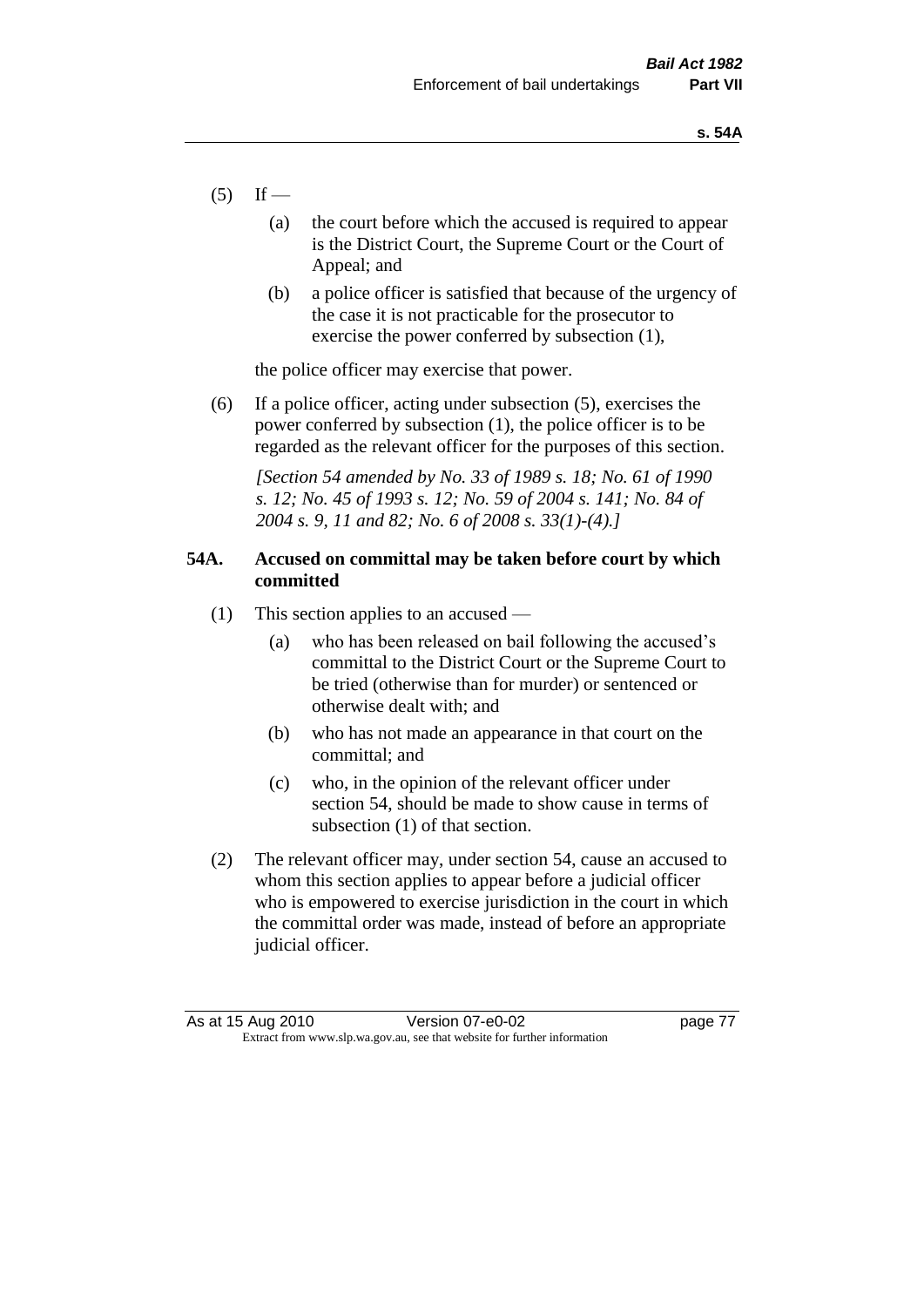# (3) A judicial officer before whom an accused so appears is to be regarded as an appropriate judicial officer for the purposes of section 54(2).

- (4) A judicial officer before whom an accused so appears is not obliged to exercise any power conferred by section 55 but may refuse to do so and direct the relevant officer to cause the accused to appear before an appropriate judicial officer.
- (5) A relevant officer shall comply with a direction given to that officer under subsection (4).

*[Section 54A inserted by No. 6 of 2008 s. 34; amended by No. 29 of 2008 s. 24(6).]*

# **55. Powers of judicial officer to revoke or vary bail**

- (1) If the judicial officer before whom an accused appears under section 54 is satisfied that —
	- (a) the accused is not likely to comply with any requirement of his bail undertaking mentioned in section 28(2)(a) or (b);
	- (b) he is, or has been, or is likely to be, in breach of any condition of his bail undertaking mentioned in section  $28(2)(c)$ ;
	- (ba) he is, or has been, in breach of a home detention condition mentioned in section 28(2)(d); or
		- (c) any of the grounds set out in section  $54(1)(b)$  has been established,

# he may —

- (d) revoke the bail and remand the accused in custody to appear at the time and place specified, or deemed by section 31(3) to be specified, in his bail undertaking; or
- (e) revoke the bail and grant fresh bail to the accused in accordance with this Act, other than clause 2 of Part B of Schedule 1.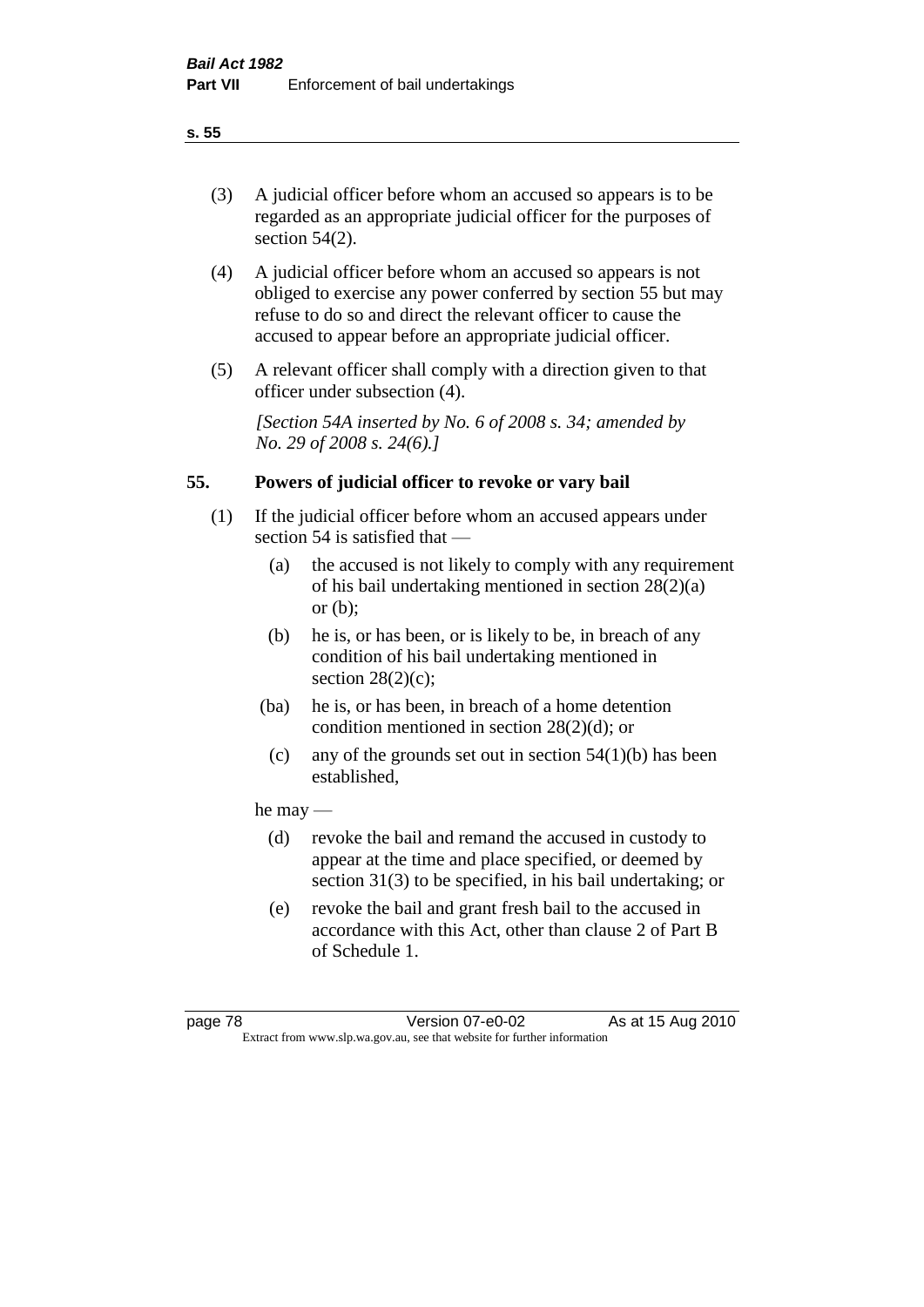(2) If the judicial officer before whom the accused so appears is not satisfied as to any of the matters mentioned in subsection (1)(a), (b), or (c) he shall release the accused on his existing bail undertaking and, with the consent in writing of the surety, on any existing surety undertaking.

*[Section 55 amended by No. 61 of 1990 s. 13; No. 45 of 1993 s. 12; No. 84 of 2004 s. 82.]* 

#### *[56. Deleted by No. 6 of 2008 s. 35.]*

#### **57. Forfeiture of money under bail undertaking**

- (1) Where an accused is convicted of an offence against section  $51(1)$ , (2) or (2a), the court by which he is convicted shall, whether or not an application is made therefor by the prosecutor, order that the full amount agreed to be forfeited, in the accused's bail undertaking, be forfeited to the State.
- (2) Notwithstanding subsection (1), the court may decline to make an order thereunder or may order forfeiture in part only where the accused shows to the satisfaction of the judicial officer —
	- (a) that, by reason of a change of circumstances since the bail undertaking was entered into, an order for forfeiture, or for forfeiture in full (as the case may be), would cause excessive hardship to the accused or his dependants; and
	- (b) that such hardship would not be relieved by the exercise of one of the powers conferred by section 59.
- (3) Without prejudice to the recovery of such an amount as a civil debt due to the State, any amount to be paid under an order made under this section is to be paid, and its payment may be enforced under Part 5 of the *Fines, Penalties and Infringement Notices Enforcement Act 1994*, unless an order has been made under subsection (4).
- (4) If under this section the Supreme Court or the District Court makes an order requiring the payment of money, the court may make an order under section 59 of the *Sentencing Act 1995* in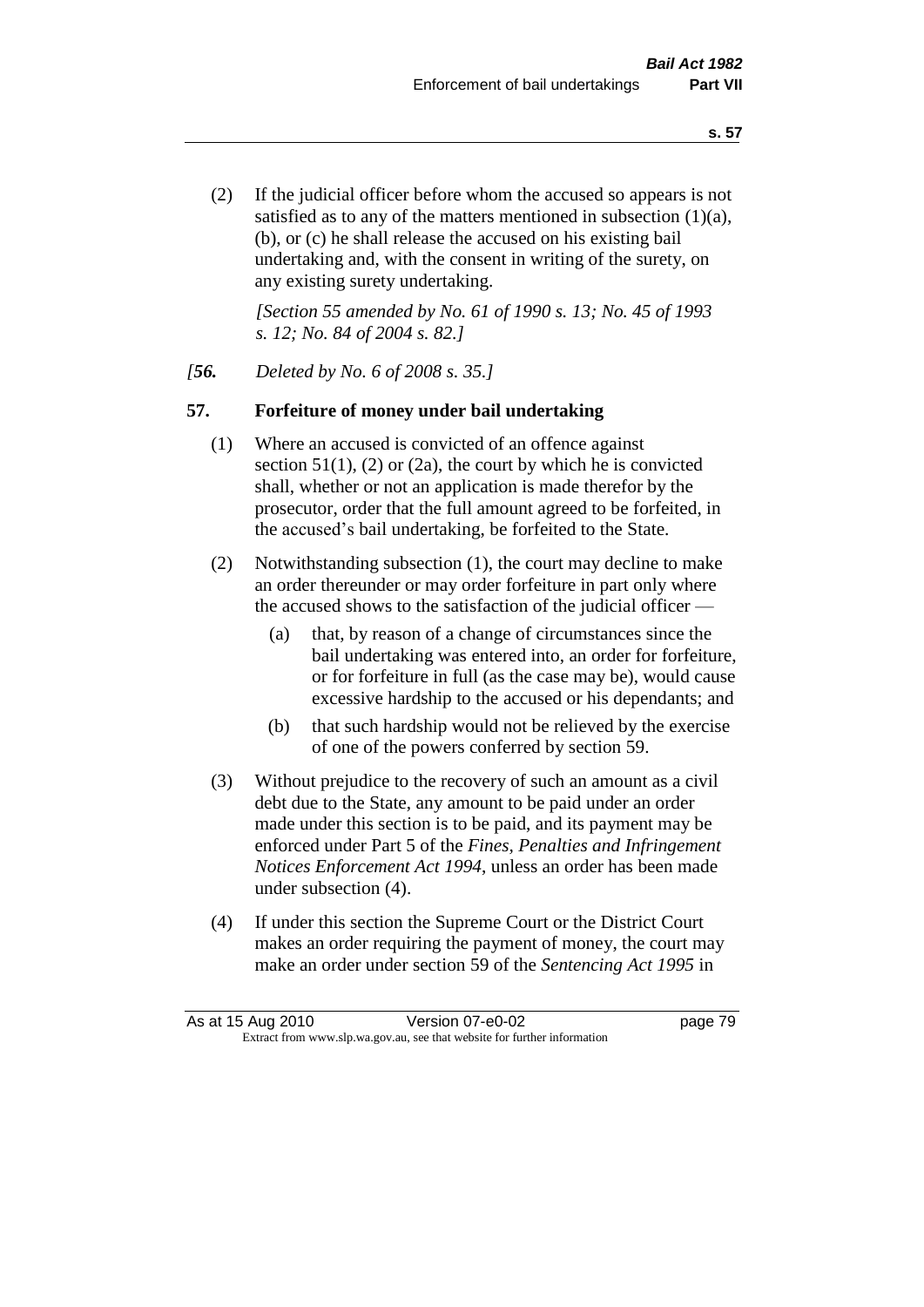respect of the amount payable and for that purpose that section, with any necessary changes, applies as if the amount were a fine imposed on the accused.

*[Section 57 amended by No. 74 of 1984 s. 19; No. 92 of 1994 s. 7; No. 78 of 1995 s. 8; No. 54 of 1998 s. 11; No. 65 of 2003 s. 121(3); No. 84 of 2004 s. 82.]* 

# **58. Automatic forfeiture on expiration of one year after absconding**

- (1) If after the expiration of one year from the day on which the accused is required to appear in court in accordance with the requirement of his bail undertaking mentioned in section  $28(2)(a)$  he has not —
	- (a) been arrested under section 59B; or
	- (b) appeared in court in accordance with the requirement of his bail undertaking mentioned in section 28(2)(b); or
	- (c) otherwise surrendered himself or been taken into custody to be dealt with on the charge or charges for which the bail undertaking was entered into,

the full amount specified in the bail undertaking shall, on the expiration of the said period, be forfeited to the State by virtue of this section without any order of the court or other formality.

(2) Upon the occurrence of a forfeiture under subsection (1) any security given by the accused may be resorted to by the State as if an order of forfeiture had been made under section 57(1).

*[Section 58 amended by No. 65 of 2003 s. 121(3); No. 84 of 2004 s. 82; No. 6 of 2008 s. 18(3) and 36(2).]*

**s. 58**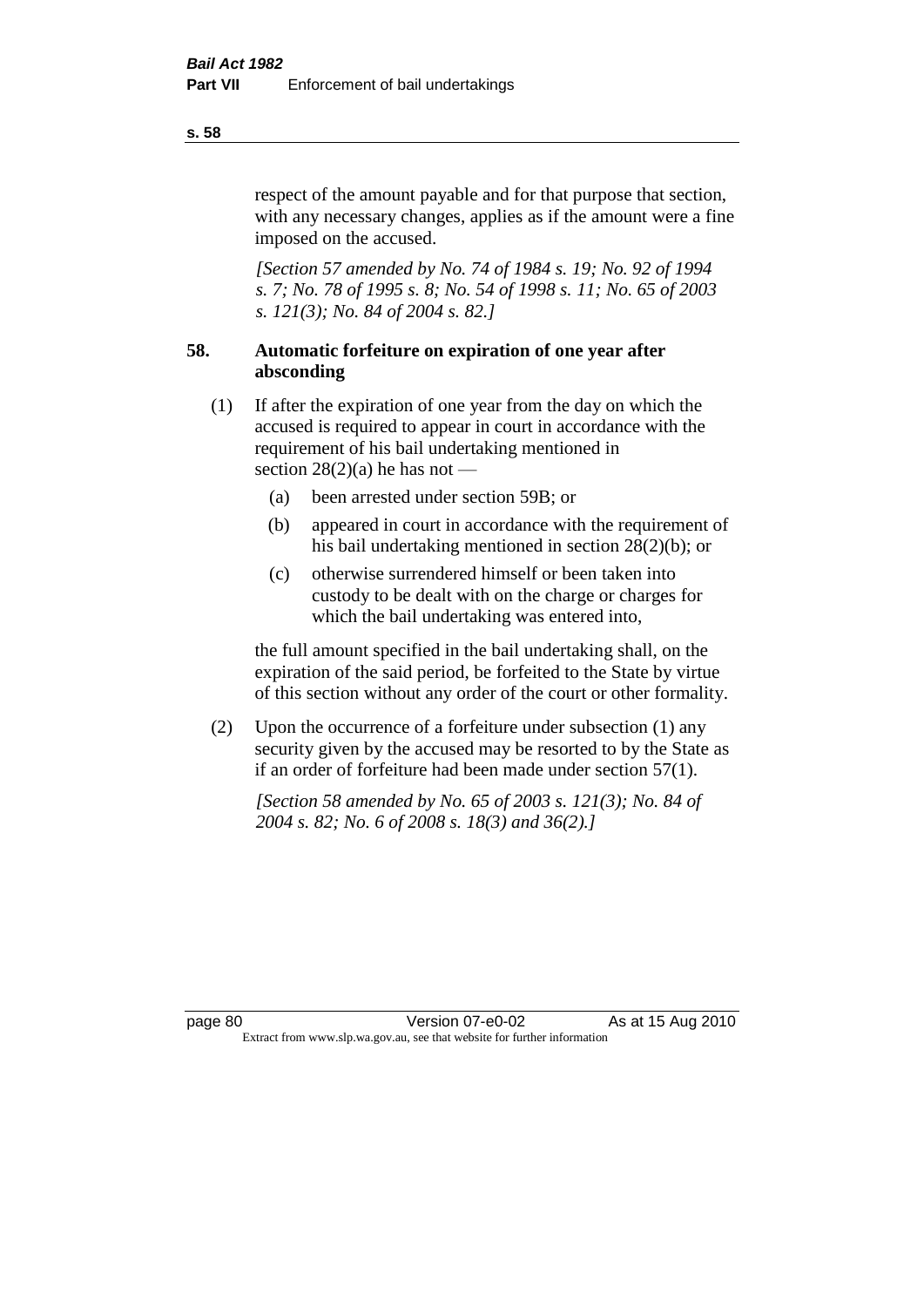# **Part VIII — Miscellaneous**

# **59. Further power of judicial officer in relation to enforcement of undertakings**

A court or an appropriate judicial officer who makes an order for forfeiture under section 49 or 57 may, when doing so, or at any time thereafter, further order —

- (a) that payment of any sum be made by specified instalments or be postponed to a specified date;
- (b) that any security given be applied in or towards payment of the sum forfeited; or
- (c) that the accused or the surety, as the case may be, do all such things and execute all such documents as may be necessary, or as may be specified in the order, for the purpose of vesting any security in the State or enabling the State to realize the same or to resort thereto to recover the sum forfeited,

and the court or an appropriate judicial officer may at any time vary or revoke an order made under paragraph (a), (b), or (c).

*[Section 59 amended by No. 65 of 2003 s. 121(3); No. 84 of 2004 s. 82.]*

# **59A. Where bail dispensed with, accused may be taken before judicial officer for reconsideration of matter**

- $(1)$  In this section *relevant officer* has the meaning given in section 54(1a).
- (2) Where the requirement for bail has been dispensed with for an accused under section 7A, the relevant officer may cause the accused to appear before an appropriate judicial officer for reconsideration of the matter, if the relevant officer has reasonable grounds to believe that the accused is not likely to appear at the time and place specified in a notice under section 13A(3).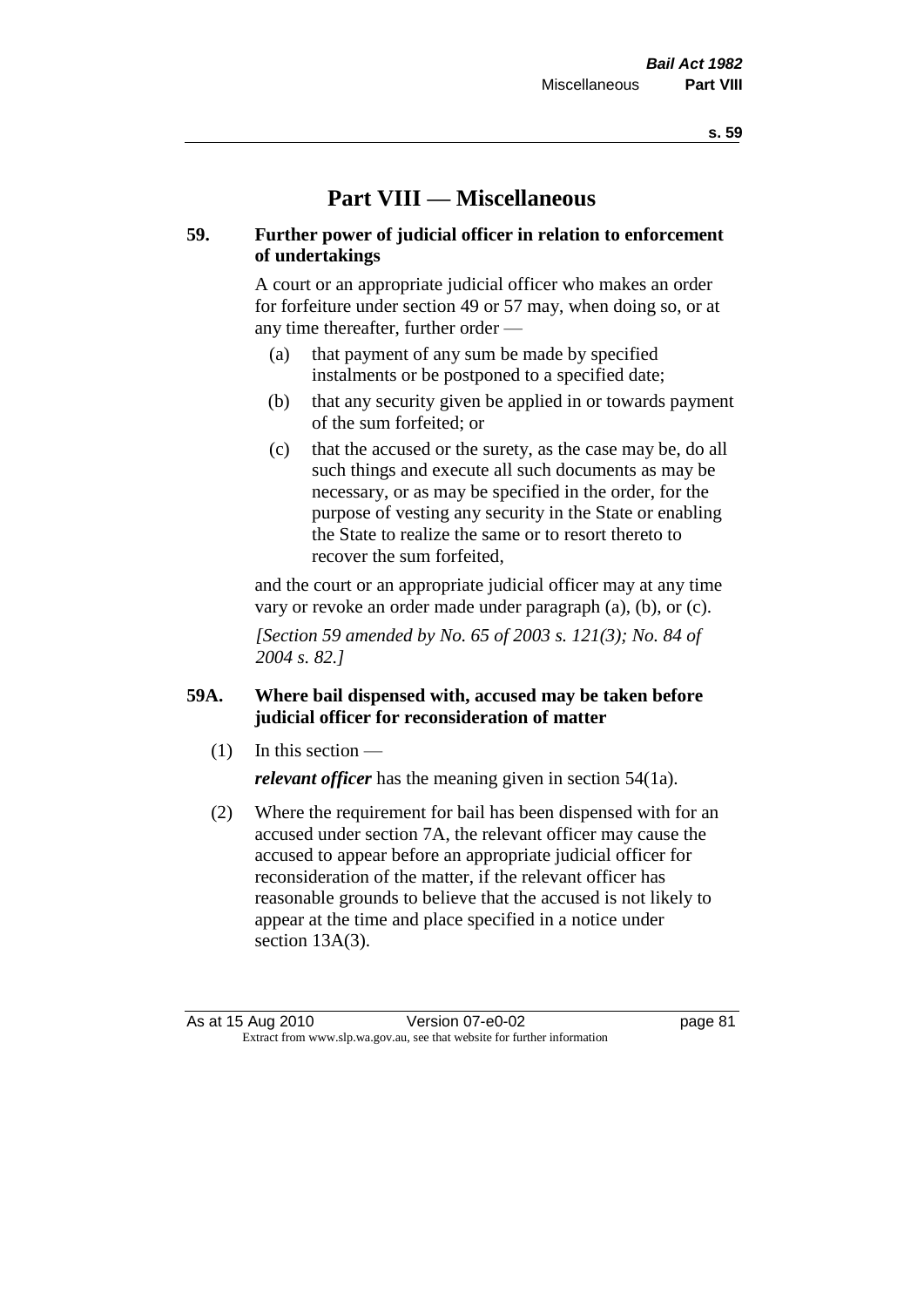- (3) Section 54(2), (2a), (3) and (4) apply, with necessary modifications, for the purposes of subsection (2).
- (4) The judicial officer before whom an accused appears under subsection (2) shall reconsider the accused's case and may, notwithstanding section 13 —
	- (a) again dispense with the requirement for bail; or
	- (b) grant bail; or
	- (c) refuse to grant bail,

in accordance with this Act, for the accused's appearance in court.

- $(5)$  If
	- (a) the court before which the accused is required to appear is the District Court, the Supreme Court or the Court of Appeal; and
	- (b) a police officer is satisfied that because of the urgency of the case it is not practicable for the prosecutor to exercise the power conferred by subsection (2),

the police officer may exercise that power.

(6) If a police officer, acting under subsection (5), exercises the power conferred by subsection (2), the police officer is to be regarded as the relevant officer for the purposes of this section.

*[Section 59A inserted by No. 6 of 2008 s. 36(1).]*

# **59B. Warrant for arrest of absconding accused**

Where —

(a) at any time after that specified in an accused's bail undertaking for an accused's appearance the accused has failed to comply with the requirements of the accused's bail undertaking mentioned in section  $28(2)(a)$  or (b); or

page 82 Version 07-e0-02 As at 15 Aug 2010 Extract from www.slp.wa.gov.au, see that website for further information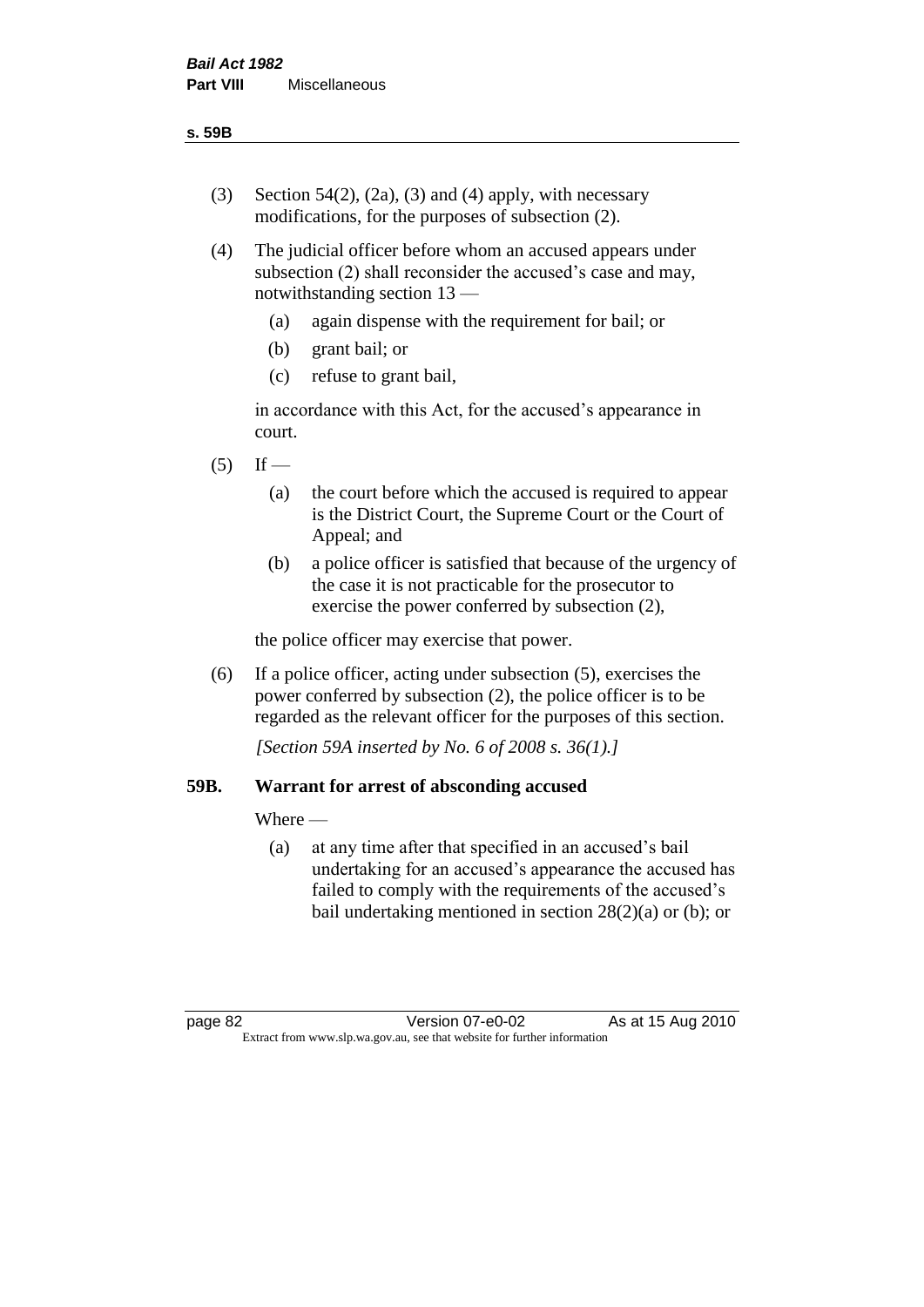(b) an accused has failed to appear at the time and place specified in a notice under section 13A(3).

the court before which the accused was required to appear may issue a warrant to arrest the accused and bring the accused before that court or a court of like jurisdiction.

*[Section 59B inserted by No. 6 of 2008 s. 36(1).]*

#### **60. Accused and surety to notify any change of address**

Where the residential address of —

- (a) an accused who has been released on bail or for whom the requirement for bail has been dispensed with; or
- (b) a surety,

changes from that appearing on his bail undertaking, surety undertaking or notice under section 13A(3), as the case may be, he shall forthwith, in writing, notify details of the change to the registrar of the court before which, at the time when the change occurs, the accused is required to appear, and if without reasonable cause he fails to do so he commits an offence.

#### Penalty: \$1 000.

*[Section 60 amended by No. 50 of 2003 s. 37(5); No. 59 of 2004 s. 141; No. 84 of 2004 s. 82; No. 6 of 2008 s. 37.]*

# **61. Offence of failing to bring arrested person before court or person able to grant bail**

- (1) A person to whom this section applies commits an offence if, having arrested another for an offence, he wilfully and without reasonable excuse fails to take that other person, or cause him to be taken, as soon as is practicable —
	- (a) before an authorised officer or judicial officer empowered by this Act to grant bail for that offence; or
	- (b) before a court.

Penalty: \$1 000 or imprisonment for 12 months or both.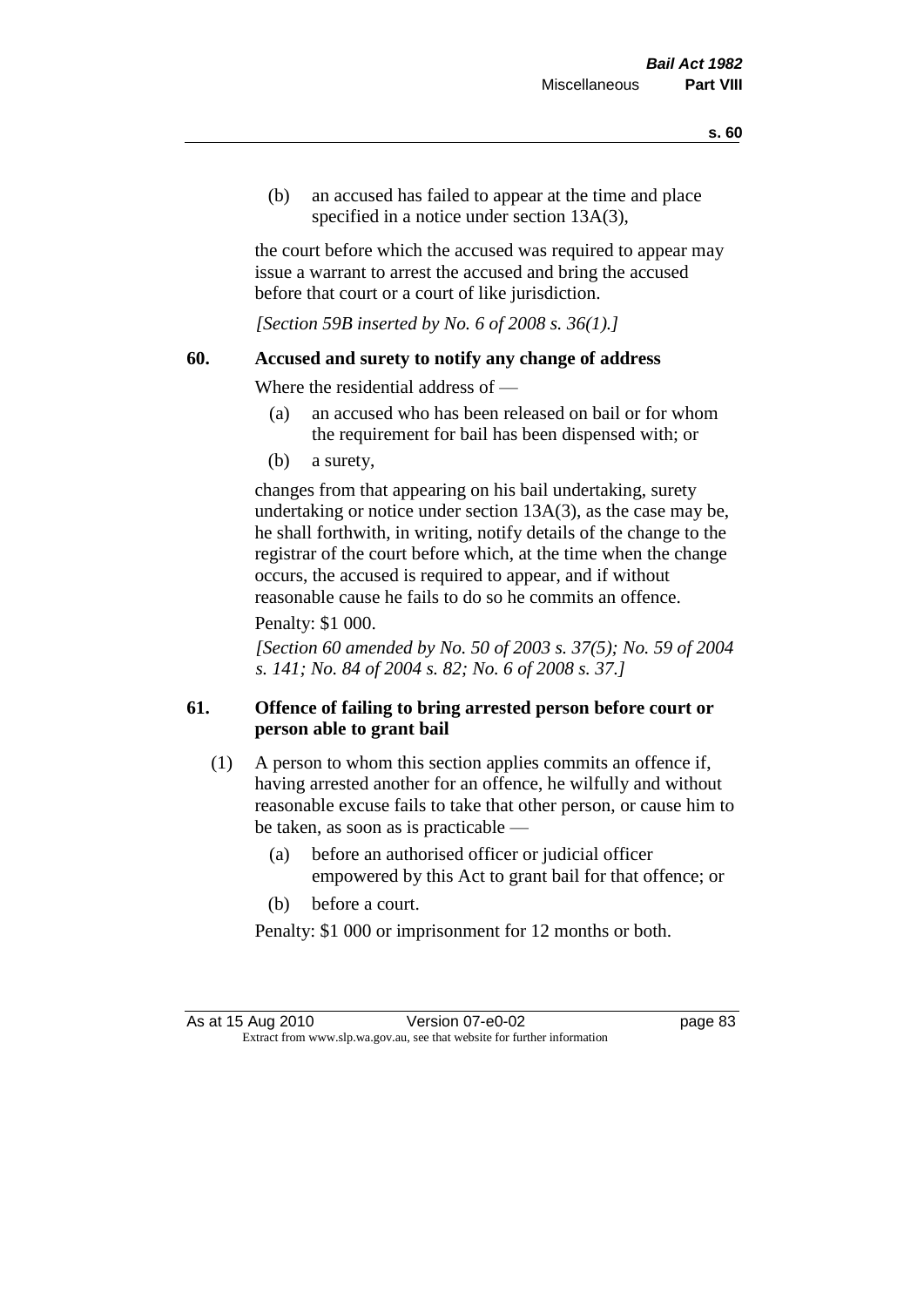#### **s. 62**

- (2) This section applies to a person who
	- (a) is not empowered by this Act to grant bail for the offence; or
	- (b) being so empowered, elects to act under section 6(7).

*[Section 61 amended by No. 15 of 1988 s. 17; No. 59 of 2006 s. 4(4); No. 6 of 2008 s. 38.]* 

# **62. Offence to give false information for bail purposes**

A person who for the purpose of obtaining —

- (a) a grant of bail for himself or a variation of the terms and conditions thereof; or
- (b) approval of himself as a surety,

makes any statement which he knows is false in a material particular, or recklessly makes any statement which is false in a material particular, commits an offence.

Penalty: \$1 000 or imprisonment for 12 months or both.

#### **63. Protection of persons carrying out this Act**

A person shall not be liable in civil proceedings on account of anything done, or omitted to be done, by him in good faith in the course of carrying out any provision of this Act, or purporting to be so done or omitted; but the liability (if any) of any other person (including the State or the Commonwealth) as his employer is not affected by this section and shall be determined as if it had not been passed.

*[Section 63 amended by No. 65 of 2003 s. 121(4).]*

#### **64. Evidence of non-appearance etc. by an accused**

Where it is required for the purposes of this Act to prove —

(a) that an accused did not appear before a particular court, at a particular place, on a particular day, at a particular time or during a particular period; or

page 84 Version 07-e0-02 As at 15 Aug 2010 Extract from www.slp.wa.gov.au, see that website for further information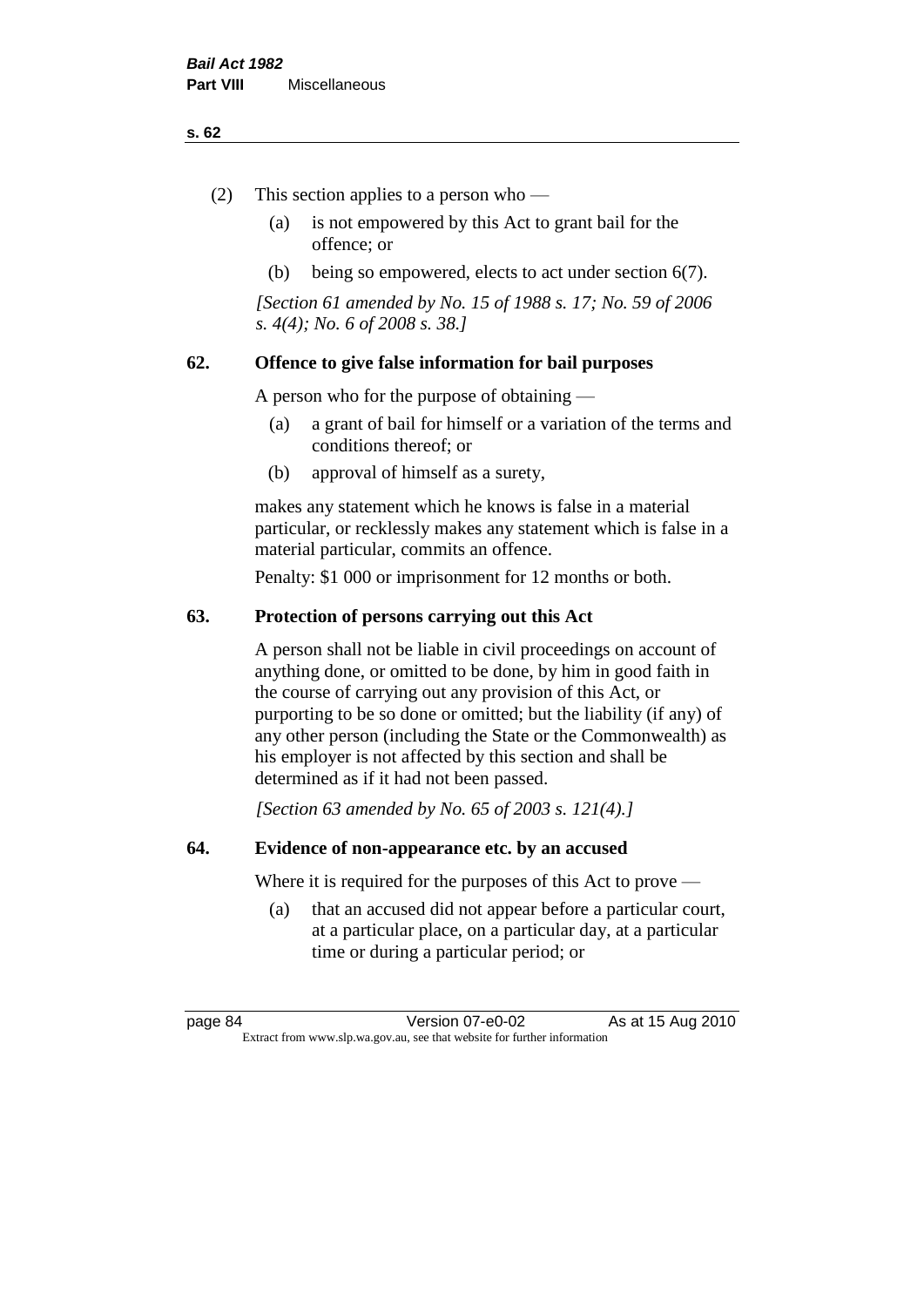(b) the day, time or period when or during which an accused did appear before a particular court at a particular place,

a certificate as to any such matter, purporting to be signed by a judicial officer or registrar of the court before which the accused was required to appear, shall be evidence of the matter so certified.

*[Section 64 amended by No. 59 of 2004 s. 141; No. 84 of 2004 s. 82.]* 

# **65. Bail undertakings by minors**

A bail undertaking entered into by a person who is under the age of 18 years shall bind him as if he were of full age.

#### **66. Abolition of other powers to grant bail**

- (1) Any power or duty that, at the commencement of this Act, exists apart from statute to grant bail to an accused awaiting an appearance in court for an offence, is abolished.
- (2) Subsection (1) has effect notwithstanding anything in section 16 of the *Supreme Court Act 1935*.
- (3) In subsection (1) *statute* means an Act of the Parliament of Western Australia, other than the *Supreme Court Act 1935*.

*[Section 66 amended by No. 84 of 2004 s. 82.]*

#### **66A. Delegation by registrar**

- (1) The registrar of a court may, either generally or as otherwise provided by the instrument of delegation, by instrument signed by him, delegate to an officer of that court any function conferred on him by or under this Act other than —
	- (a) this power of delegation; or
	- (aa) a function conferred by section  $11(3)$  or  $36(1)(a)$ ; or
	- (b) any function that a judicial officer has required him to perform personally.

As at 15 Aug 2010 Version 07-e0-02 page 85 Extract from www.slp.wa.gov.au, see that website for further information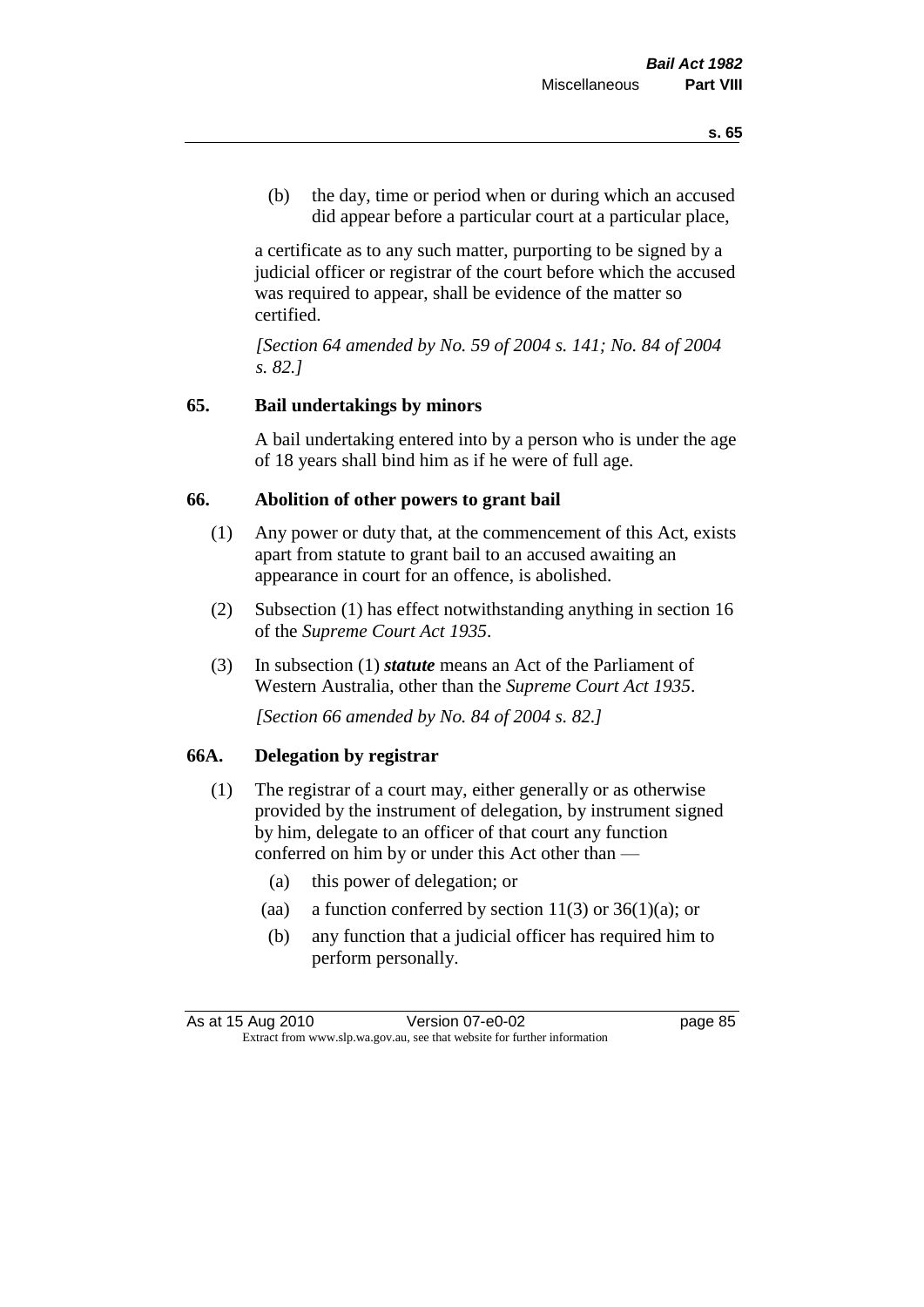**s. 66B**

(2) The superintendent of a detention centre under the *Young Offenders Act 1994* may, either generally or as otherwise provided by the instrument of delegation, by instrument signed by him, delegate to an officer of the Public Sector agency principally assisting the Minister administering that Act in its administration any function conferred on him by or under this Act, other than this power of delegation.

*[Section 66A inserted by No. 15 of 1988 s. 18; amended by No. 49 of 1988 s. 89; No. 31 of 1993 s. 8; No. 59 of 2004 s. 141; No. 65 of 2006 s. 52; No. 6 of 2008 s. 39.]* 

# **66B. Use of video link or audio link**

(1) In this section —

*audio link* means facilities (including telephone) that enable, at the same time, a judicial officer or authorised officer at one place to hear the accused at another place and vice versa;

*bail proceedings* means any proceedings under this Act including —

- (a) proceedings on a case for bail;
- (b) proceedings relating to the variation or revocation of bail;
- (c) proceedings on an application under section 48 or 49;
- (d) proceedings on an appeal under section 15A or 53;

*video link* means facilities (including closed circuit television) that enable, at the same time, a judicial officer or authorised officer at one place to see and hear the accused at another place and vice versa.

- (2) Bail proceedings may be conducted by means of a video link or an audio link.
- (3) Without limiting subsection (2), if a provision of this Act requires or authorises an accused to be brought before, or appear before, a court, judicial officer or authorised officer, the accused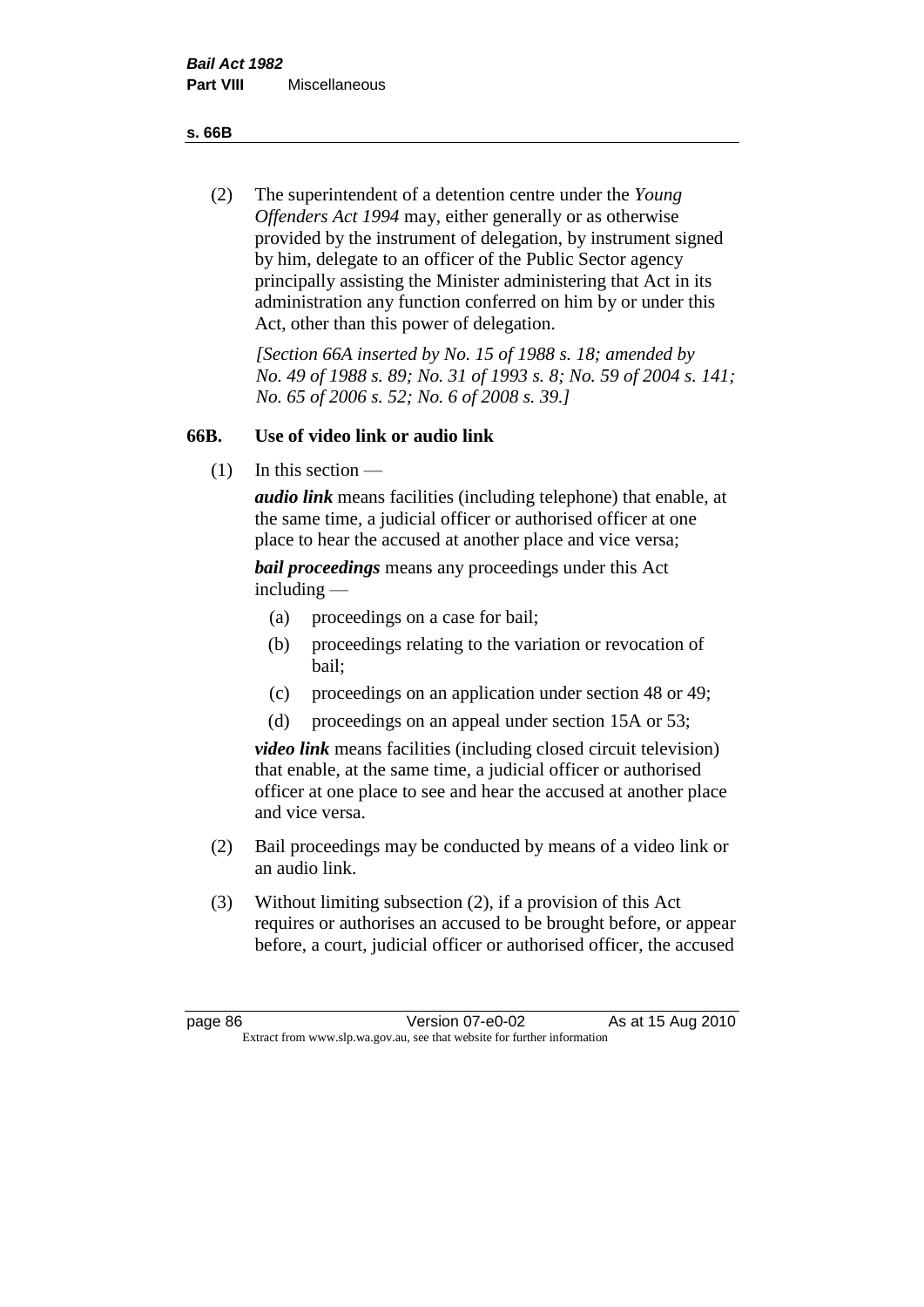may be brought before, or appear before, the court or officer by means of a video link or an audio link.

- (4) An audio link is not to be used under this section unless a video link is not available and cannot reasonably be made available.
- (5) Nothing in this section prevents a court, judicial officer or authorised officer from requiring that an accused be brought before, or appear before, the court or officer in person for the purposes of bail proceedings.

*[Section 66B inserted by No. 6 of 2008 s. 40(1).]*

# **67. Regulations**

- (1) The Governor may make regulations, not inconsistent with this Act, prescribing such things as are required or permitted by this Act to be prescribed or as it is necessary or expedient to prescribe for the purposes thereof.
- (2) Without limiting the generality of subsection (1) regulations  $\text{max}$  —
	- (a) make provision for or with respect to the making of applications —
		- (i) for or in relation to bail;
		- (ii) for the approval of sureties;
		- (iii) for the approval of security to be given by accused persons and sureties;
		- (iv) for the cancellation of a surety undertaking;
		- (v) for an order under section 49,

and for the manner in which such applications are to be made and the procedure to be followed on such applications;

(b) for the purposes of clause 5 of Part A of Schedule 1, prescribe the officer or officers who may grant bail for any prescribed appearance or class of appearance in court by an accused who is in custody;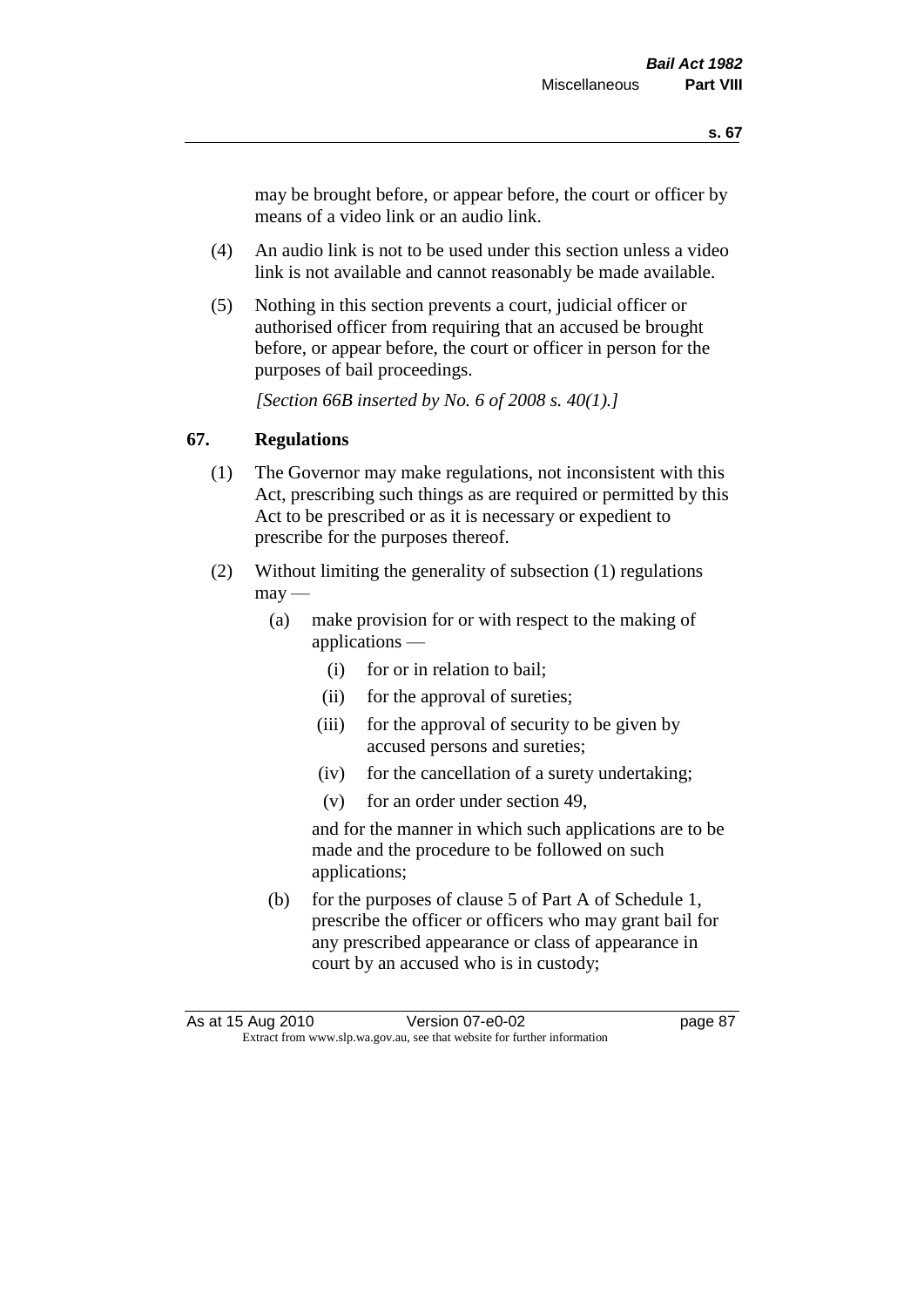**s. 67**

- (c) make provision for, or with respect to the management, control, supervision and good order of premises established for the accommodation of persons to whom bail has been granted.
- (3) Regulations made under this section may provide that a contravention or failure to comply with a regulation constitutes an offence and may provide for penalties not exceeding a fine of \$500 for offences against the regulations.

*[Section 67 amended by No. 45 of 1993 s. 12; No. 84 of 2004 s. 83(3); No. 2 of 2008 s. 56(6); No. 6 of 2008 s. 30(3).]* 

*[68. Omitted under the Reprints Act 1984 s. 7(4)(g).]*

page 88 Version 07-e0-02 As at 15 Aug 2010 Extract from www.slp.wa.gov.au, see that website for further information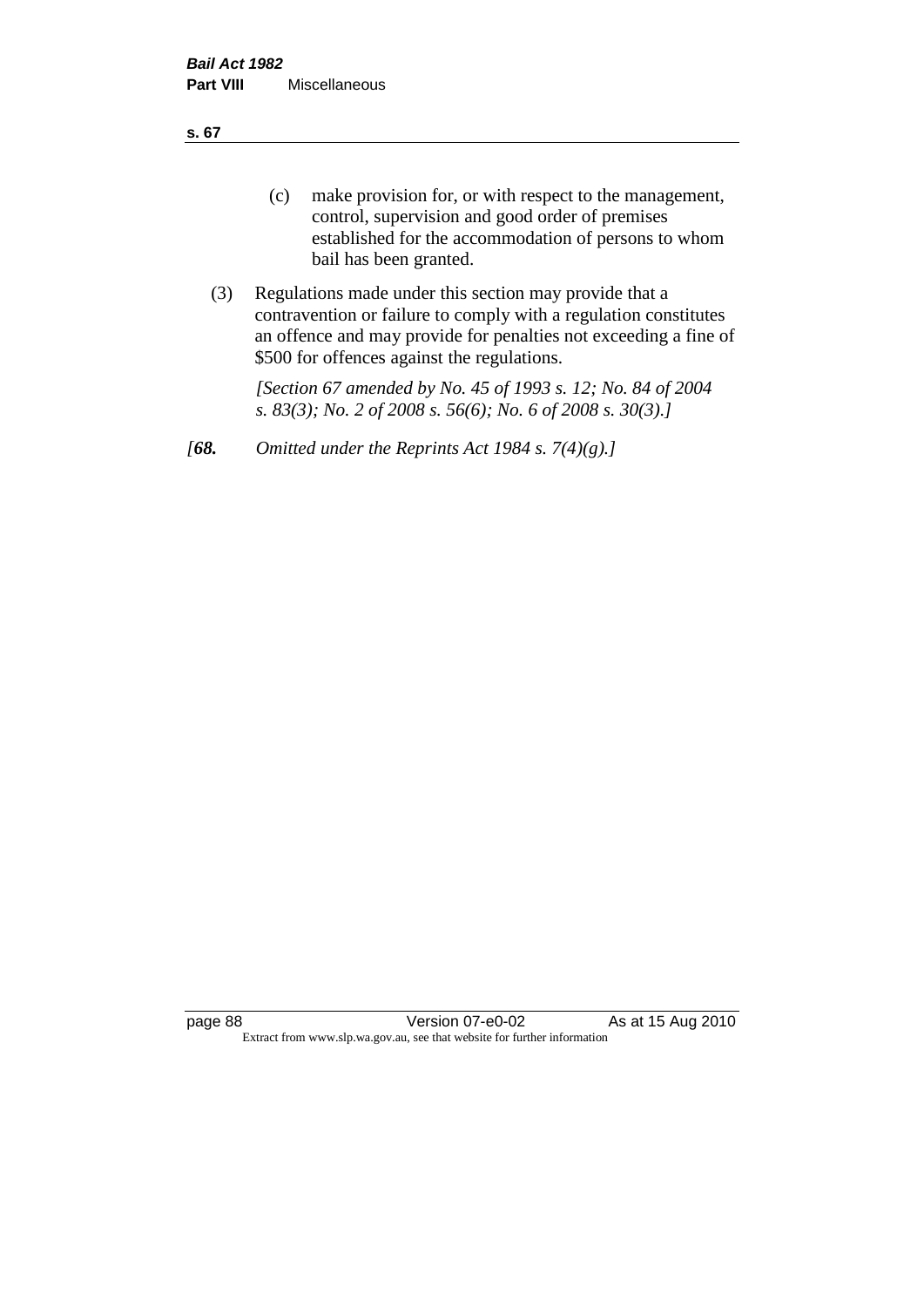# **Schedule 1 — Jurisdiction as to bail and related matters**

[s. 13, 17]

*[Heading inserted by No. 6 of 2008 s. 41(1).]*

# **Part A** — **Jurisdiction relating to bail**

*[Heading inserted by No. 6 of 2008 s. 41(2)(a).]*

**First Column** *Appearances in court* 

#### **Second Column**

*By whom bail may be granted or (where applicable) dispensed with*

*[Heading amended by No. 6 of 2008 s. 41(2)(b) and (c).]*

#### **1. Initial appearance**

| (1) | The initial appearance in a<br>court of summary<br>jurisdiction or the Children's | (a)<br>(b) | In any case $-$<br>a justice; or<br>an authorised police                                             |
|-----|-----------------------------------------------------------------------------------|------------|------------------------------------------------------------------------------------------------------|
|     | Court by an accused in, or in<br>connection with,<br>proceedings for an offence.  |            | officer; and<br>in addition, in the case of a child,<br>an authorised community<br>services officer. |
|     |                                                                                   |            |                                                                                                      |

(2) The initial appearance in the A judge of the District Court or a District Court or the Supreme Court, not being the initial appearance to which clause 3 applies. judge of the Supreme Court, as the case requires.

*[Clause 1 amended by No. 15 of 1988 s. 19; No. 49 of 1988 s. 90(a)(i); No. 59 of 2004 s. 141; No. 84 of 2004 s. 10(1) and 82.]*

**2. Appearance after adjournment** Appearance in any court or before a judicial officer by an accused after any adjournment of proceedings for an offence, not being a committal under clause 3. The judicial officer who orders the adjournment.

*[Clause 2 amended by No. 84 of 2004 s. 82.]*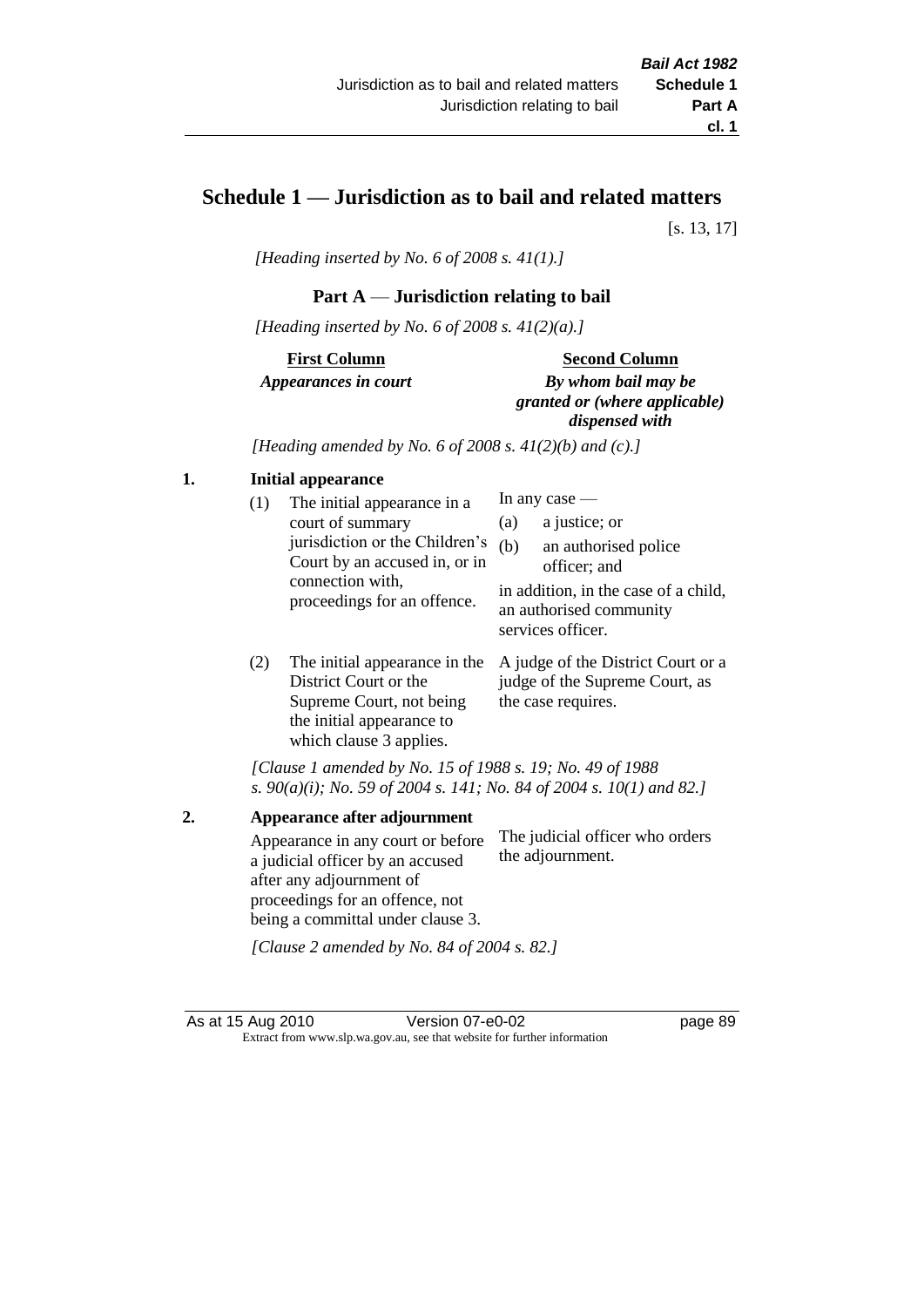|                                                 |     | <b>First Column</b><br>Appearances in court                                                                                                                                                    | <b>Second Column</b><br>By whom bail may be<br>granted or (where applicable)<br>dispensed with                                                               |
|-------------------------------------------------|-----|------------------------------------------------------------------------------------------------------------------------------------------------------------------------------------------------|--------------------------------------------------------------------------------------------------------------------------------------------------------------|
| 3.                                              |     |                                                                                                                                                                                                | Appearance on committal to Supreme Court or District Court                                                                                                   |
|                                                 |     | The initial appearance by an<br>accused in the Supreme Court or<br>District Court after he has been<br>committed thereto under any Act to<br>be tried or sentenced or otherwise<br>dealt with. | The judicial officer who orders<br>the committal.                                                                                                            |
|                                                 |     | [Clause 3 amended by No. 84 of 2004 s. 82.]                                                                                                                                                    |                                                                                                                                                              |
| 4.<br>Appearance in connection with appeal etc. |     |                                                                                                                                                                                                |                                                                                                                                                              |
|                                                 | (1) | Appearance in connection<br>with an application or appeal<br>made under the Criminal<br>Appeals Act 2004 or with<br>any order made in<br>determining the application                           | If the appeal is being determined<br>by a single judge of the Supreme<br>Court, a single judge of the<br>Supreme Court;<br>If the appeal is being determined |
|                                                 |     | or appeal.                                                                                                                                                                                     | by the Court of Appeal, the Court<br>of Appeal or a single judge of<br>appeal.                                                                               |
|                                                 | (2) | Appearance in connection<br>with a rehearing of<br>proceedings ordered under<br>section 28 of the Children's<br>Court of Western Australia<br>Act 1988.                                        | The Children's Court.                                                                                                                                        |
|                                                 | (3) | Appearance in connection<br>with the reconsideration of<br>an order under section 40 of<br>the Children's Court of<br>Western Australia Act 1988.                                              | The Children's Court constituted<br>by the President.                                                                                                        |

*[Clause 4 inserted by No. 84 of 2004 s. 10(2).]*

page 90 Version 07-e0-02 As at 15 Aug 2010 Extract from www.slp.wa.gov.au, see that website for further information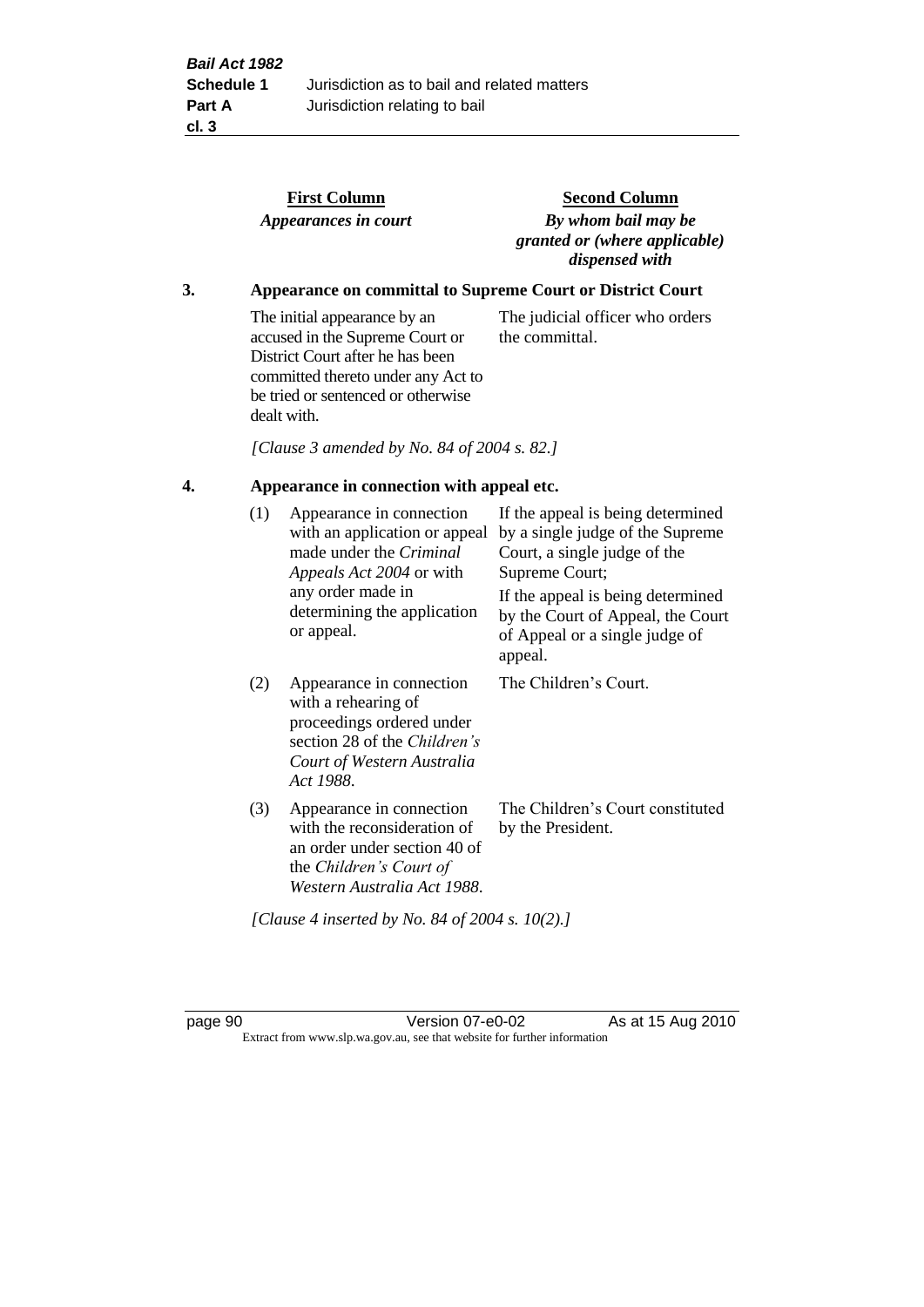| <b>First Column</b>  |  |
|----------------------|--|
| Appearances in court |  |

**Second Column** *By whom bail may be granted or (where applicable) dispensed with*

#### **5. Appearance prescribed by regulation**

Appearance in a court for any other purpose or following any other occurrence prescribed by regulations under this Act. The judicial or other officer prescribed by such regulations.

#### **6. Appearances not otherwise provided for**

Any appearance in a court not otherwise provided for in this Part or by regulations under this Act. The judicial officer who, or court which, orders the appearance.

#### **7. Term used: proceedings for an offence**

In this Part, unless the contrary intention appears —

*proceedings for an offence* in clause 2 (but not in clause 1) includes any of the following proceedings relating to that offence —

- (a) appeal proceedings;
- (b) proceedings on a writ of *habeas corpus*; and
- (c) proceedings on the re-appearance of an offender under section 50 of the *Sentencing Act 1995*.

*[Clause 7 inserted by No. 84 of 2004 s. 10(3).]*

#### **Part B** — **Cessation of powers relating to bail**

*[Heading inserted by No. 6 of 2008 s. 41(3)(a).]*

#### **1. Upon decision by judge, power of other officers ceases**

(1) In this clause —

*judge* means a judge of the Supreme Court, the Children's Court or the District Court.

(2) After a judge has granted or refused bail for an appearance by an accused the power to grant bail for that appearance ceases to be vested  $in -$ 

As at 15 Aug 2010 Version 07-e0-02 Page 91 Extract from www.slp.wa.gov.au, see that website for further information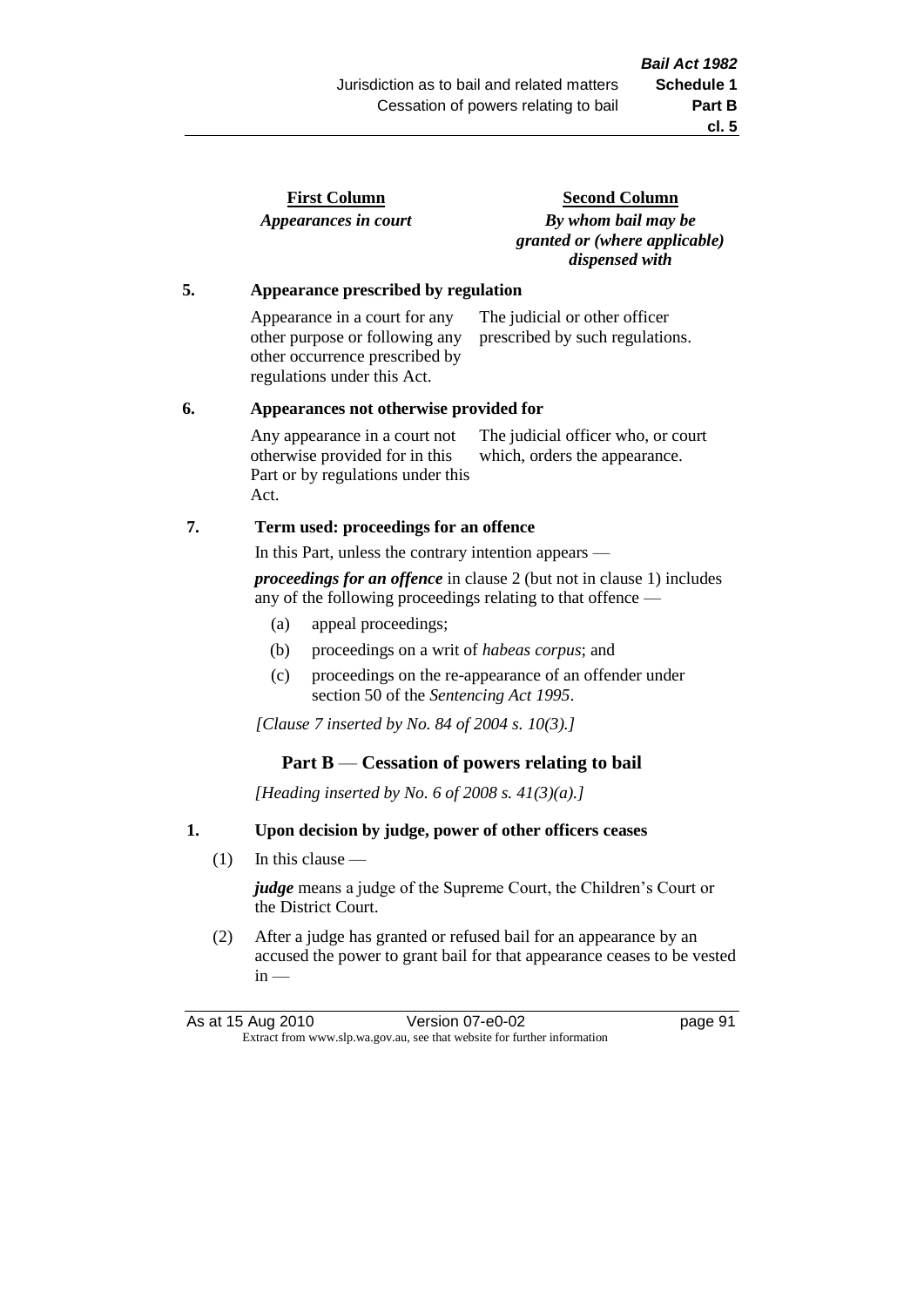- (a) any judicial officer whose jurisdiction is inferior to that of the judge; or
- (b) any authorised officer.
- (3) After a judge has dispensed with the requirement for bail for an appearance by an accused the power to grant or refuse bail for that appearance ceases to be vested in any officer referred to in subclause  $(2)(a)$  or  $(b)$ .

*[Clause 1 inserted by No. 6 of 2008 s. 41(3)(b).]*

#### **1A. Upon decision by Court of Appeal, other powers cease**

After the Court of Appeal on an appeal under section 15A —

- (a) has granted or refused bail for an appearance by an accused, the power to grant or refuse bail for that appearance; or
- (b) has dispensed with the requirement for bail for an appearance by an accused, the power to grant or refuse bail for that appearance,

ceases to be vested in any judicial officer or in any authorised officer.

*[Clause 1A inserted by No. 6 of 2008 s. 41(3)(b).]*

#### **2. Upon decision by judicial officer, his power and that of his peers ceases**

Except where clause 4 applies, the power to grant, refuse or dispense with bail for an appearance by an accused ceases to be vested in any judicial officer (including a judge of the Supreme Court) after he, or another judicial officer whose jurisdiction is co-extensive with his, has granted, refused or dispensed with bail for that appearance.

*[Clause 2 amended by No. 84 of 2004 s. 82; No. 6 of 2008 s. 41(3)(c) and (d).]*

#### **3. Cessation of power upon refusal of bail for initial appearance**

(1) After an authorised officer has refused bail for an initial appearance by an accused, the power to grant bail for that appearance ceases to be vested in another authorised officer, but a justice may nevertheless grant bail for that appearance.

page 92 Version 07-e0-02 As at 15 Aug 2010 Extract from www.slp.wa.gov.au, see that website for further information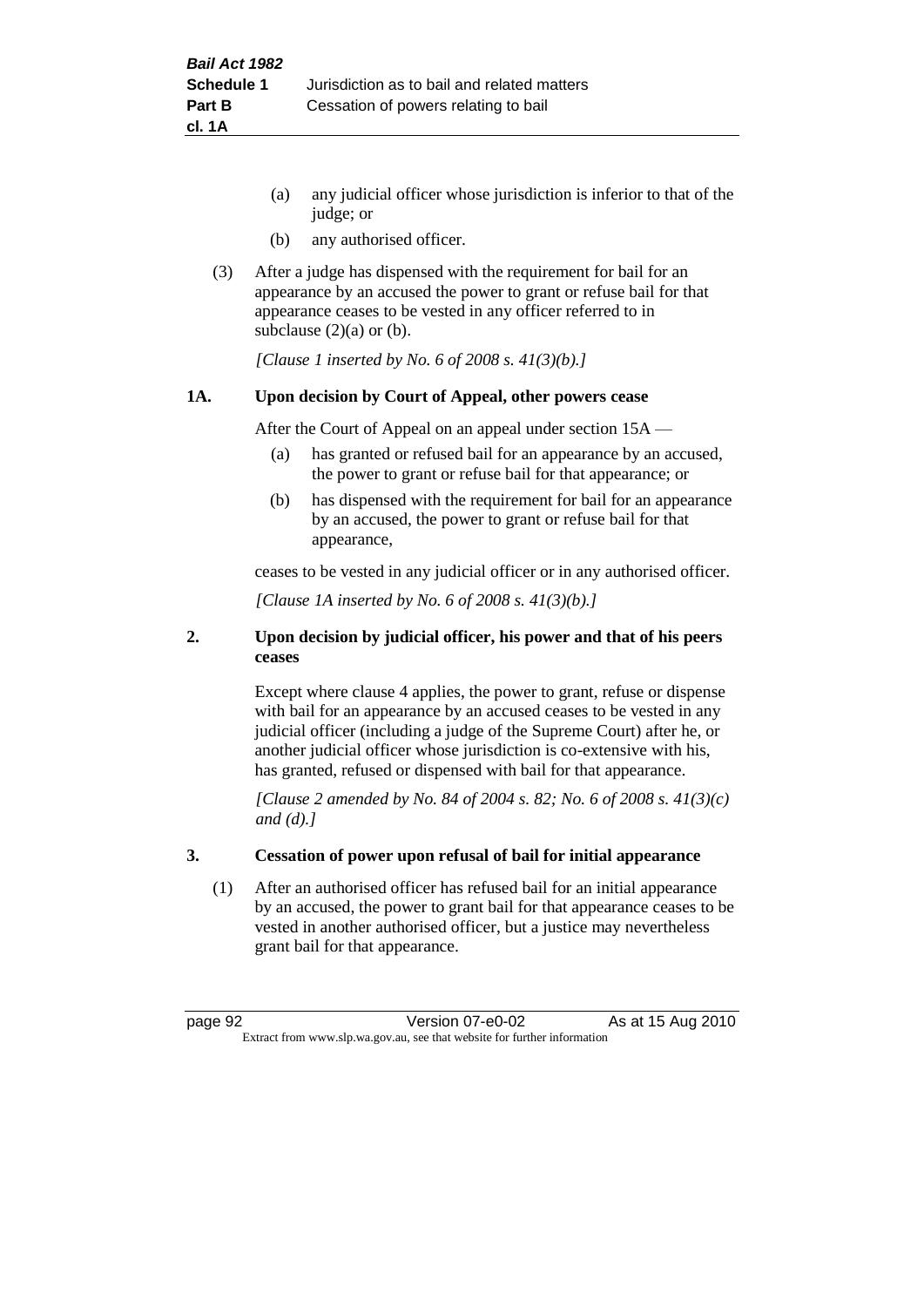**cl. 4**

(2) After a justice has refused bail for an initial appearance by an accused, the power to grant bail for that appearance ceases to be vested in an authorised officer or another justice.

*[Clause 3 inserted by No. 6 of 2008 s. 41(3)(e).]*

#### **4. Judicial officer's powers where accused proves new facts or changed circumstances**

Notwithstanding clause 2, where an accused has been refused bail for an appearance or has been granted bail therefor on terms or conditions with which he is unable or unwilling to comply, the judicial officer who granted or refused bail or another judicial officer whose jurisdiction is co-extensive with his has power to grant bail for that appearance or to vary the terms or conditions of bail previously granted therefor if the accused makes application and satisfies him  $that -$ 

- (a) new facts have been discovered, new circumstances have arisen or the circumstances have changed since bail was previously granted or refused for that appearance;
- (b) he failed to adequately present his case for bail on the previous occasion when it was considered; or
- (c) where bail was granted subject to a home detention condition, he has, since the previous occasion when his case for bail was considered, complied with the home detention condition for a period of one month or more.

*[Clause 4 amended by No. 61 of 1990 s. 14; No. 84 of 2004 s. 82.]*

# **Part C — Manner in which jurisdiction to be exercised**

*[Heading deleted by No. 6 of 2008 s. 41(4)(a).]*

#### **1. Bail before conviction to be at discretion of bail authority, except for a child**

Subject to clauses 3A and 3C, the grant or refusal of bail to an accused, other than a child, who is in custody awaiting an appearance in court before conviction for an offence shall be at the discretion of the judicial officer or authorised officer in whom jurisdiction is vested, and that discretion shall be exercised having regard to the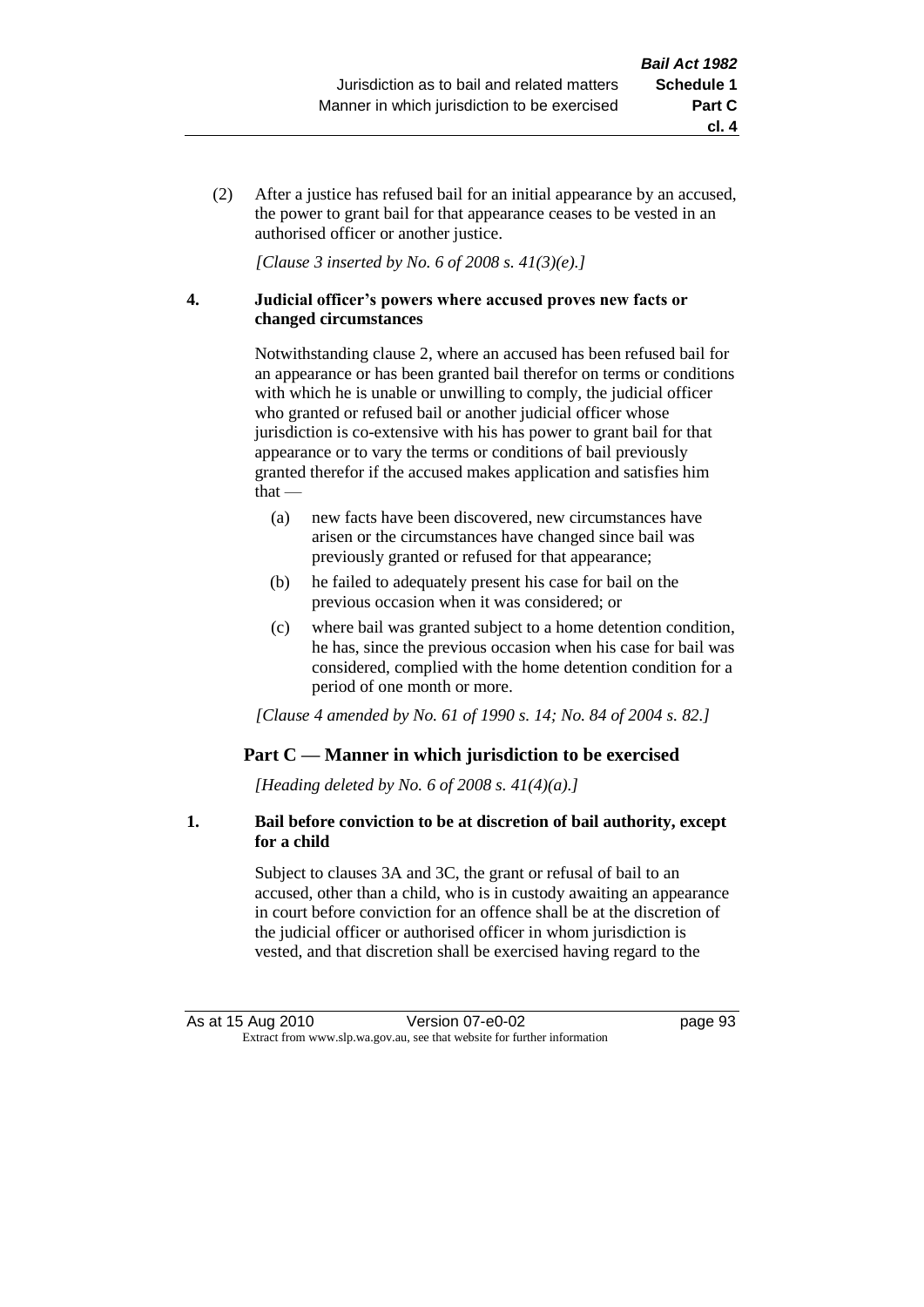following questions as well as to any others which he considers relevant —

- (a) whether, if the accused is not kept in custody, he may
	- (i) fail to appear in court in accordance with his bail undertaking;
	- (ii) commit an offence;
	- (iii) endanger the safety, welfare, or property of any person; or
	- (iv) interfere with witnesses or otherwise obstruct the course of justice, whether in relation to himself or any other person;
- (b) whether the accused needs to be held in custody for his own protection;
- (c) whether the prosecutor has put forward grounds for opposing the grant of bail;
- (d) whether, as regards the period when the accused is on trial, there are grounds for believing that, if he is not kept in custody, the proper conduct of the trial may be prejudiced;
- (e) whether there is any condition which could reasonably be imposed under Part D which would —
	- (i) sufficiently remove the possibility referred to in paragraphs (a) and (d);
	- (ii) obviate the need referred to in paragraph (b); or
	- (iii) remove the grounds for opposition referred to in paragraph (c);
- (f) where the accused is charged with an offence that is alleged to have been committed in respect of a child, whether a condition should be imposed under Part D requiring the accused to reside at a place other than the place where the child resides;
- (g) whether the alleged circumstances of the offence or offences amount to wrongdoing of such a serious nature as to make a grant of bail inappropriate.

*[Clause 1 amended by No. 14 of 1992 s. 11; No. 45 of 1993 s. 10(2)(a); No. 54 of 1998 s. 8(a) and (b); No. 84 of 2004 s. 82; No. 6 of 2008 s. 41(4)(b).]*

| page 94                                                                  | Version 07-e0-02 | As at 15 Aug 2010 |
|--------------------------------------------------------------------------|------------------|-------------------|
| Extract from www.slp.wa.gov.au, see that website for further information |                  |                   |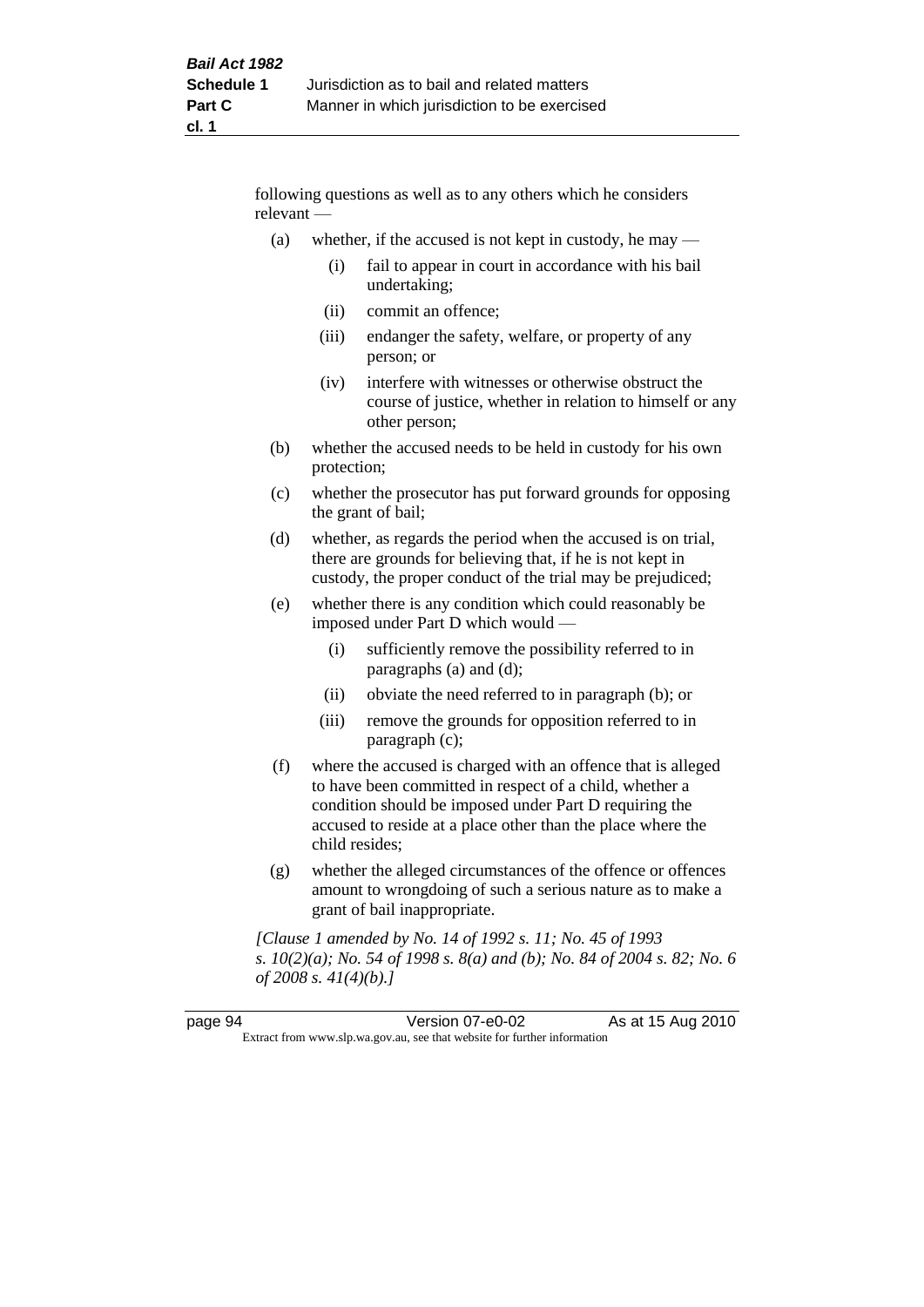#### **2. Child to have qualified right to bail**

(1) In this clause —

*responsible person* means a parent, relative, employer or other person who, in the opinion of the judicial officer or authorised officer, is in a position to both influence the conduct of the child and provide the child with support and direction.

- (2) Subject to subclause (3), a child accused who is in custody awaiting an appearance in court before conviction for an offence has a right to be granted bail unless —
	- (a) in the opinion of the judicial officer or authorised officer in whom jurisdiction is vested —
		- (i) one or more of the questions set out in clause  $1(a)$ , (b), (d) and (g) must be answered in the affirmative; and
		- (ii) there is no condition which he could reasonably impose under Part D which would satisfy the relevant provision of clause 1(e);
		- or
	- (b) there is no responsible person willing to enter into an undertaking of the kind described in subclause  $(3)(c)$ ,

and if the child is refused bail he shall be dealt with in accordance with section 19(2) of the *Young Offenders Act 1994*.

- (3) The right of a child accused under subclause (2) is subject to
	- (a) clauses 3A and 3C; and
	- *[(b) deleted]*
	- (c) there being imposed as a condition on the grant of bail a requirement that before the release of the child on bail a responsible person undertakes in writing in the approved form to ensure that the child complies with any requirement of his bail undertaking mentioned in section  $28(2)(a)$ , (b), (c) and (d).
- (4) Subclauses (2)(b) and (3)(c) do not apply to a child accused if it appears to the judicial officer or authorised officer that the accused —
	- (a) is over the age of 17 years; and

| As at 15 Aug 2010                                                        | Version 07-e0-02 | page 95 |
|--------------------------------------------------------------------------|------------------|---------|
| Extract from www.slp.wa.gov.au, see that website for further information |                  |         |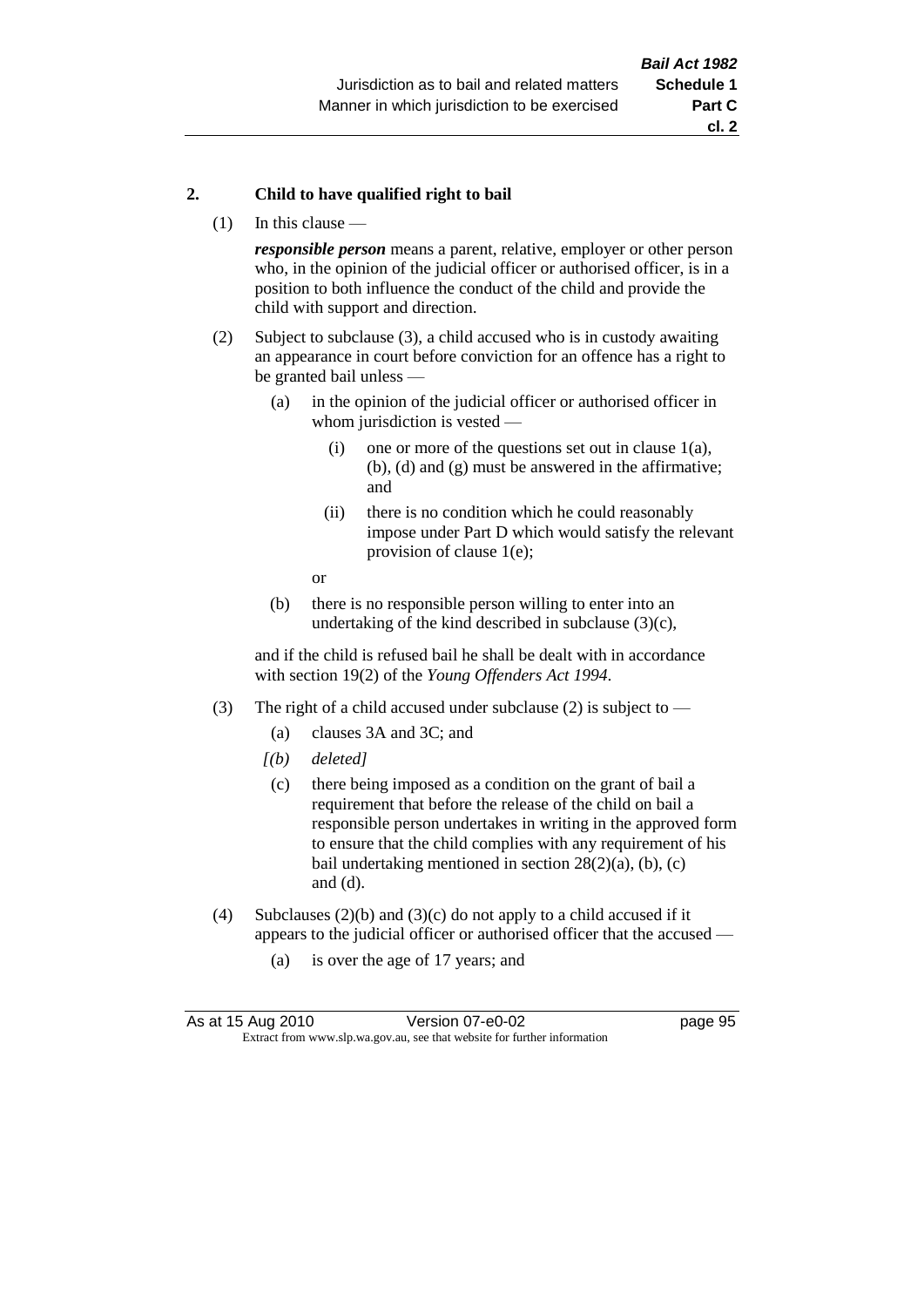- (b) has sufficient maturity to live independently without the guidance or control of a parent or guardian.
- (5) For the purposes of this clause, the provisions of sections 46, 47, 48, 54, 55(2), 60 and  $67(2)(a)(iv)$  apply with all necessary changes as  $if -$ 
	- (a) references in those provisions to a surety and a surety undertaking were references to a responsible person and to an undertaking referred to in subclause (3)(c) respectively; and
	- (b) section  $54(1)(b)(i)$  read as follows
		- <u>، د</u>
- (i) a person who has entered into an undertaking referred to in clause 2(3)(c) of Part C of Schedule 1 should no longer be regarded as a responsible person for the purposes of that clause, or is dead;

".

(6) Where a child accused is released on bail his right to be at liberty is subject to the exercise of the powers in section 17A.

*[Clause 2 inserted by No. 45 of 1993 s. 10(2)(b); amended by No. 57 of 1997 s. 21(3)(a); No. 54 of 1998 s. 8(c); No. 34 of 2004 s. 251; No. 84 of 2004 s. 82; No. 6 of 2008 s. 41(4)(c) and 43(4).]*

# **3. Matters relevant to consideration of clause 1(a)**

In considering whether an accused may do any of the things mentioned in clause 1(a), the judicial officer or authorised officer shall have regard to the following matters, as well as to any others which he considers relevant —

- (a) the nature and seriousness of the offence or offences (including any other offence or offences for which he is awaiting trial) and the probable method of dealing with the accused for it or them, if he is convicted;
- (b) the character, previous convictions, antecedents, associations, home environment, background, place of residence, and financial position of the accused;
- (c) the history of any previous grants of bail to him; and

page 96 Version 07-e0-02 As at 15 Aug 2010 Extract from www.slp.wa.gov.au, see that website for further information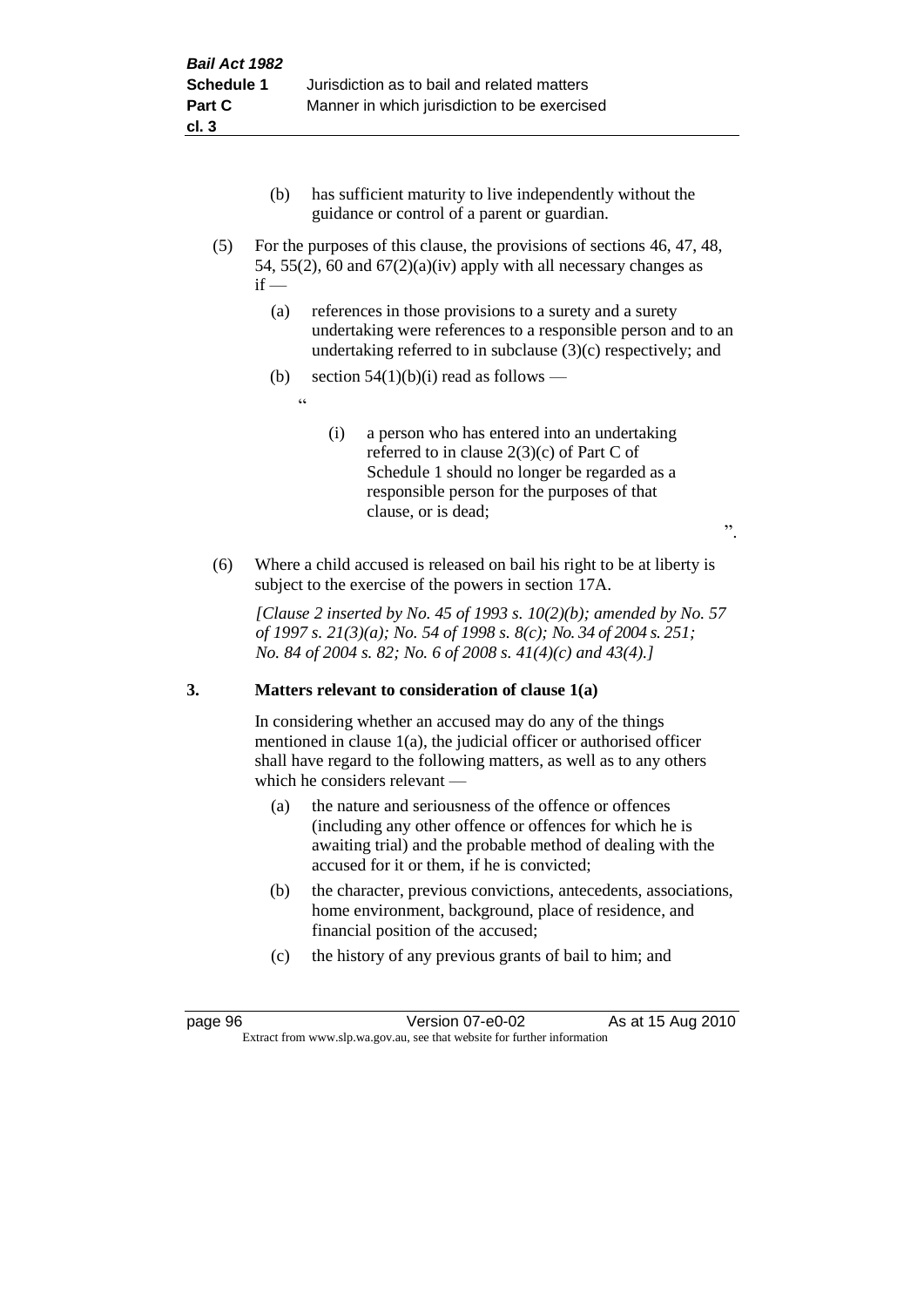(d) the strength of the evidence against him.

*[Clause 3 amended by No. 84 of 2004 s. 82.]*

#### **3A. Bail where serious offence committed while accused on bail for another serious offence**

- (1) Notwithstanding clause 1, 2 or 4 or any other provision of this Act, where —
	- (a) an accused is in custody
		- (i) awaiting an appearance in court before conviction for a serious offence; or
		- (ii) waiting to be sentenced or otherwise dealt with for a serious offence of which the accused has been convicted;

and

- (b) the serious offence is alleged to have been committed while the accused was
	- (i) on bail for; or
	- (ii) at liberty under an early release order made in respect of,

another serious offence,

the judicial officer or (if section 16A does not apply) the authorised officer in whom jurisdiction is vested shall refuse to grant bail for the serious offence referred to in paragraph (a) unless the judicial officer or authorised officer —

- (c) is satisfied that there are exceptional reasons why the accused should not be kept in custody and, if clause 3B applies, is so satisfied only after complying with that clause; and
- (d) is also satisfied that bail may properly be granted having regard to the provisions of clauses 1 and 3 or, in the case of a child accused, clauses 2 and 3.
- (2) Notwithstanding section 7(1), where an accused is refused bail under subclause (1) for an appearance for a serious offence his case for bail need not be considered again under that subsection for an appearance for that offence unless he satisfies the judicial officer who may order his detention that —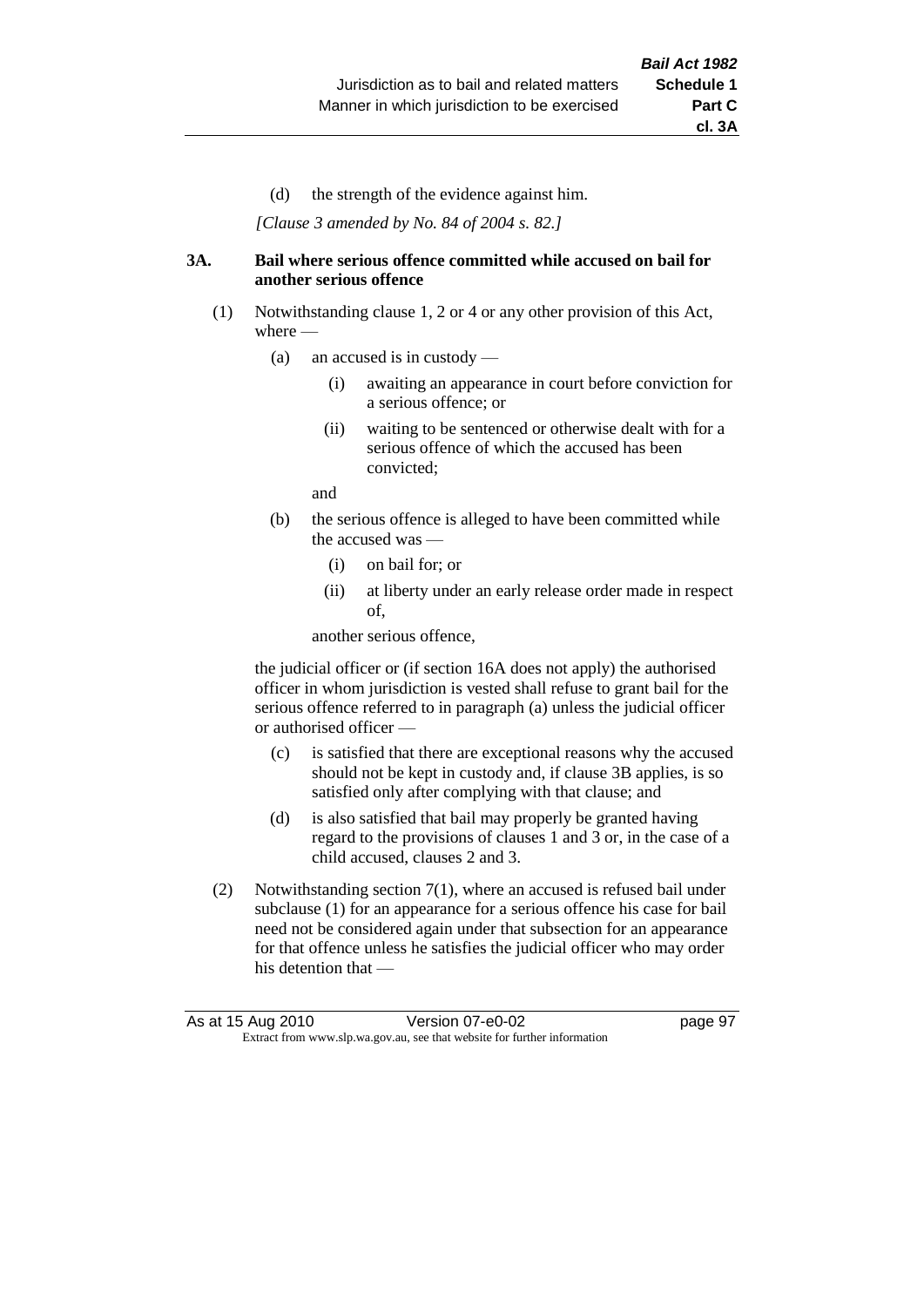- (a) new facts have been discovered, new circumstances have arisen or the circumstances have changed since bail was refused; or
- (b) he failed to adequately present his case for bail on the occasion of that refusal.
- (3) Where a child accused is refused bail under subclause (1) he shall be dealt with in accordance with section 19(2) of the *Young Offenders Act 1994*.

*[Clause 3A inserted by No. 45 of 1993 s. 10(2)(c); amended by No. 57 of 1997 s. 21(3)(b); No. 54 of 1998 s. 7 and 13(1); No. 84 of 2004 s. 82; No. 6 of 2008 s. 41(4)(d).]*

#### **3B. Determination of exceptional reasons under clause 3A(1)**

- (1) This clause applies where it appears to the judicial officer or (if section 16A does not apply) the authorised officer that all or any of the acts alleged to constitute a serious offence referred to in clause 3A(1)(b) would, if proved in the appropriate proceedings, amount to a breach by the accused of a protective condition or order.
- (2) The judicial officer or authorised officer shall, before making a decision that there are exceptional reasons for the purposes of clause  $3A(1)(c)$ , make enquiry, or cause enquiry to be made, whether there has already been —
	- (a) any breach by the accused of the protective condition or order that has been proved in proceedings;
	- (b) any alleged breach by the accused of the protective condition or order that has not been so proved, including an allegation that has not been the subject of a prosecution or any other communication to any relevant official; or
	- (c) any alleged breach by the accused of any other protective condition or order that has been the subject of a prosecution.
- (3) On becoming aware of any such alleged breach, the judicial officer or authorised officer shall give each person for whose protection a protective condition or order referred to in subclause (2) was imposed or made (a *relevant person*) a reasonable opportunity to give evidence by affidavit on matters relating to that protective condition or order.

page 98 Version 07-e0-02 As at 15 Aug 2010 Extract from www.slp.wa.gov.au, see that website for further information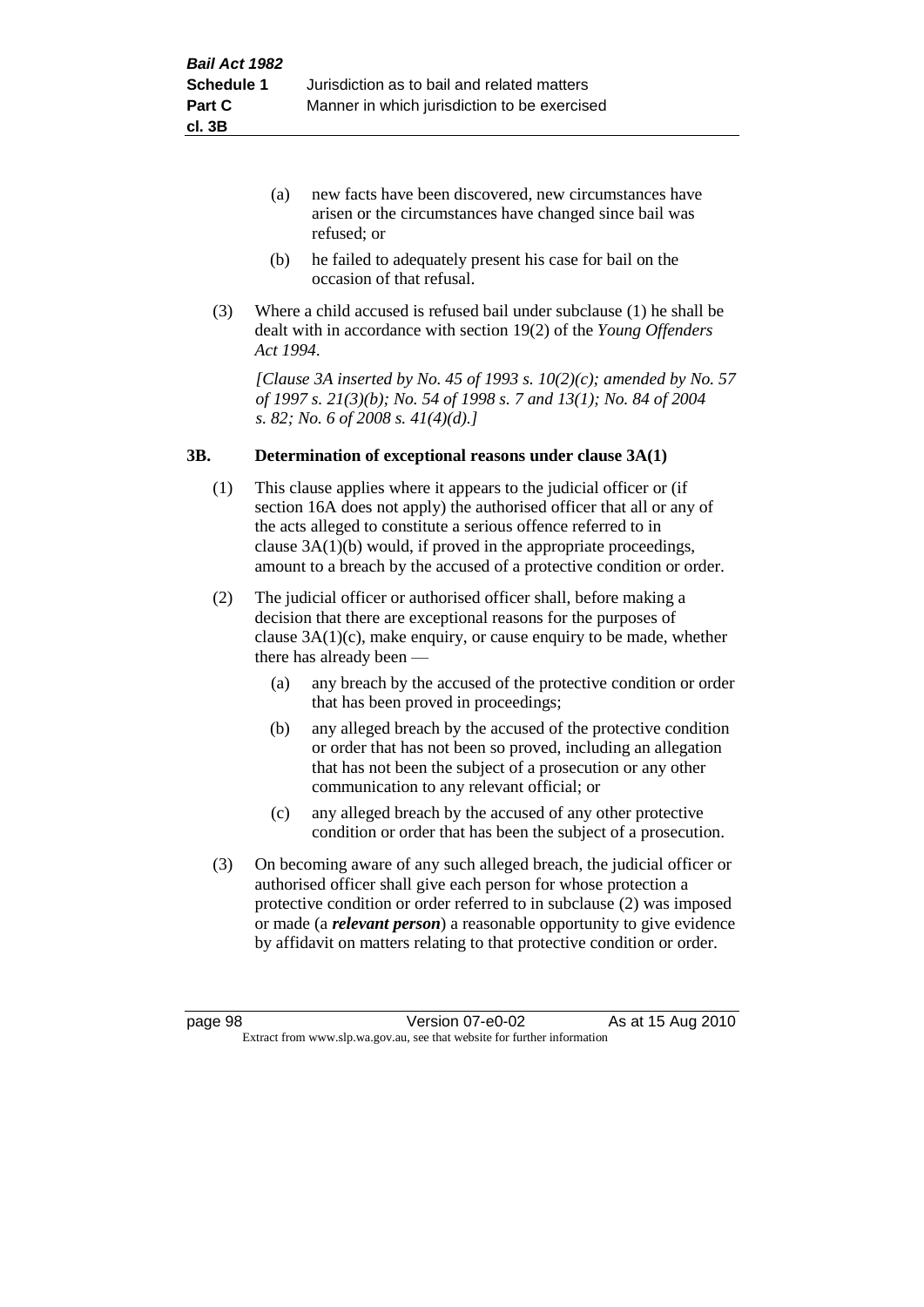- (4) The judicial officer or authorised officer shall in making any decision for the purposes of clause  $3A(1)(c)$  —
	- (a) give due weight to  $-$ 
		- (i) any evidence given under subclause (3);
		- (ii) any adverse effect that a grant of bail to the accused would have on a relevant person; and
		- (iii) any difficulty that a relevant person might have in proving any future breach of a protective condition or order;
	- (b) consider whether it would be appropriate to refuse bail and make a hospital order under section 5 of the *Criminal Law (Mentally Impaired Accused) Act 1996*;
	- (c) in the case of a condition imposed for a purpose mentioned in clause 2(2)(c) or (d) of Part D, treat any alleged breach of the condition as a serious matter even if the conduct alleged to amount to the breach in itself appears to be trivial; and
	- (d) consider whether any alleged breach of a protective condition or order that has occurred shows that the purpose of the condition or order has not been achieved and that the accused should be kept in custody.
- (5) The provisions of this clause do not limit the matters that the judicial officer or authorised officer may take into account for the purposes of clause  $3A(1)(c)$ .
- $(6)$  In this clause —

*protective condition or order* means —

- (a) a condition imposed for a purpose mentioned in clause  $2(2)(c)$  or (d) of Part D;
- (b) a violence restraining order or a police order under the *Restraining Orders Act 1997*; or
- (c) a Part VII order under the *Justices Act 1902* <sup>3</sup>
	- (i) that under section 86 of the *Restraining Orders Act 1997* is taken to be a misconduct restraining order under that Act; and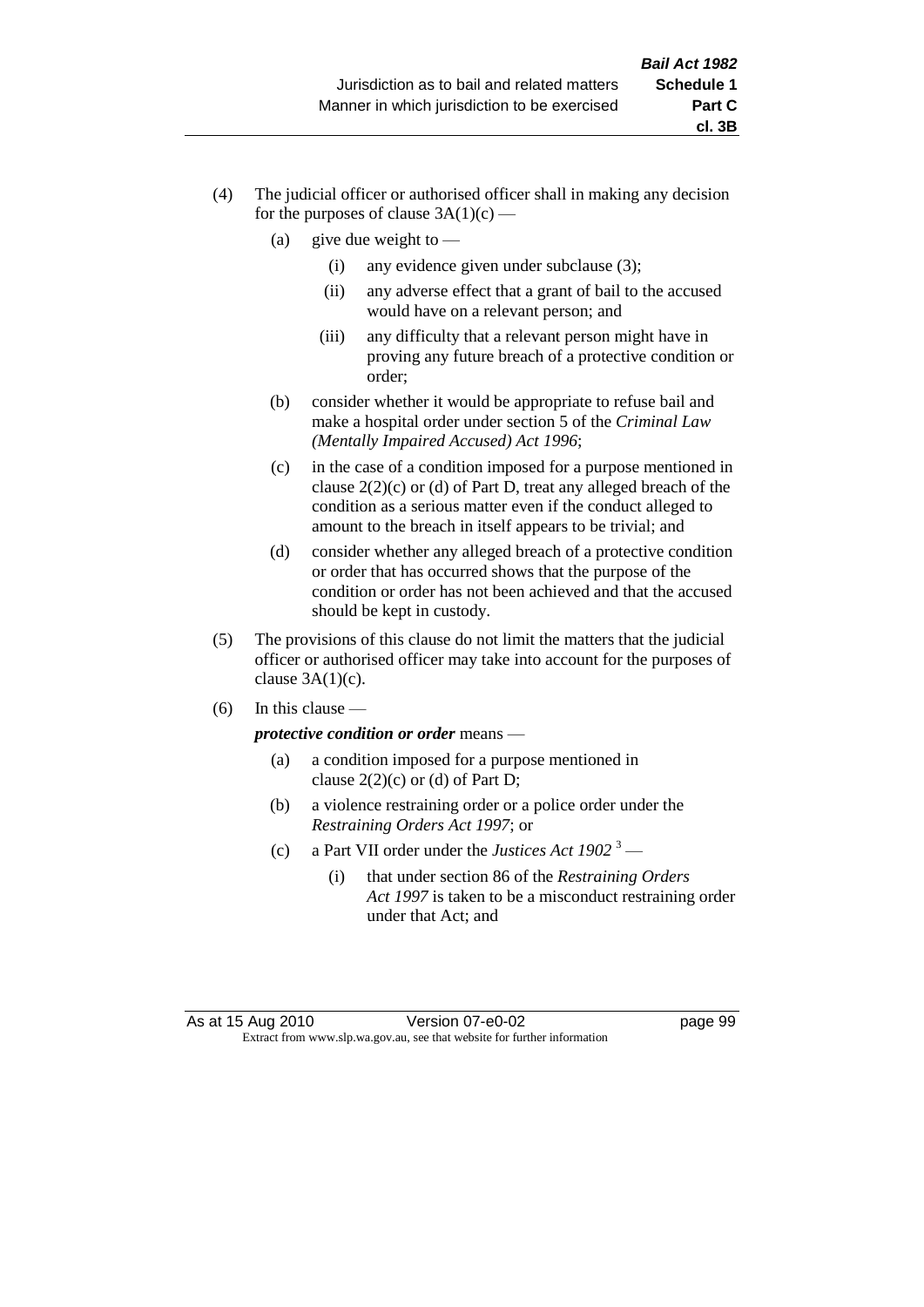(ii) that shows on the face of the order that the causing or threatening of personal injury by the accused was a ground for the making of the order.

*[Clause 3B inserted by No. 54 of 1998 s. 13(2); amended by No. 38 of 2004 s. 60; No. 59 of 2004 s. 141; No. 84 of 2004 s. 11 and 82.]*

#### **3C. Bail in murder cases**

Notwithstanding clause 1, 2 or 4 or any other provision of this Act, where an accused is in custody —

- (a) awaiting an appearance in court before conviction for an offence of murder; or
- (b) waiting to be sentenced or otherwise dealt with for an offence of murder of which the accused has been convicted,

the judicial officer in whom jurisdiction is vested shall refuse to grant bail for the offence unless the judicial officer is satisfied that —

- (c) there are exceptional reasons why the accused should not be kept in custody; and
- (d) bail may properly be granted having regard to the provisions of clauses 1 and 3 or, in the case of a child, clauses 2 and 3.

*[Clause 3C inserted by No. 6 of 2008 s. 41(4)(e); amended by No. 29 of 2008 s. 24(7).]*

#### **4. Bail after conviction: accused awaiting sentence**

- (1) Subject to clauses 3A and 3C, the grant or refusal of bail to an accused, other than a child, who is in custody waiting to be sentenced or otherwise dealt with for an offence of which the accused has been convicted shall be at the discretion of the judicial officer in whom jurisdiction is vested, and that discretion shall be exercised having regard to the questions set out in clause 1 as well as to any others which the judicial officer considers relevant.
- (2) A child accused who is in custody waiting to be sentenced or otherwise dealt with for an offence of which the child accused has been convicted has the same right to be granted bail as a child accused referred to in clause 2(2), and the provisions of clause 2 apply accordingly.

*[Clause 4 inserted by No. 6 of 2008 s. 41(4)(f).]*

page 100 Version 07-e0-02 As at 15 Aug 2010 Extract from www.slp.wa.gov.au, see that website for further information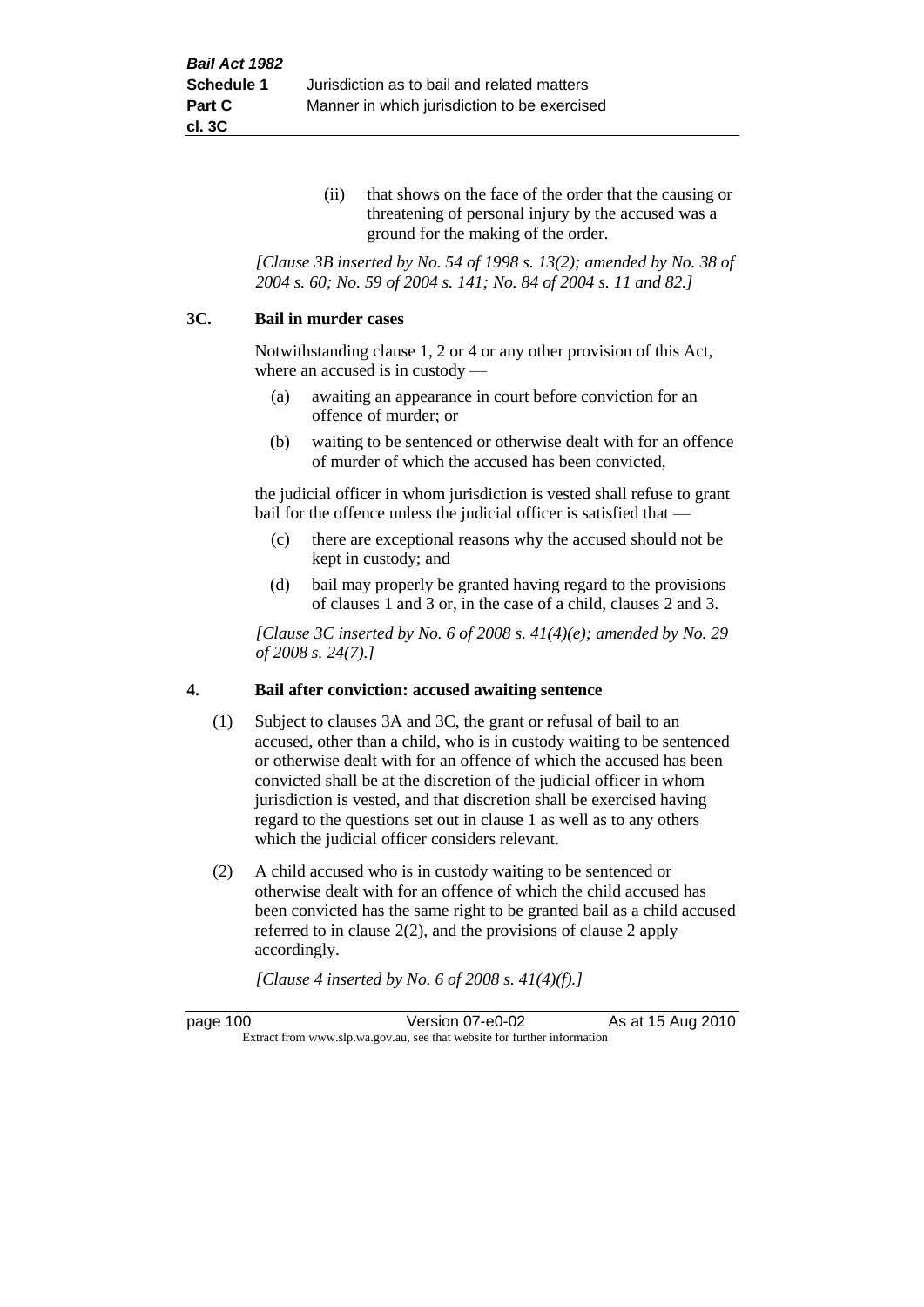# **4A. Bail after conviction: accused awaiting disposal of appeal**

In deciding whether or not to grant bail to an accused who is in custody waiting for the disposal of appeal proceedings, the judicial officer shall consider whether there are exceptional reasons why the accused should not be kept in custody, and shall only grant bail to the accused if satisfied that —

- (a) exceptional reasons exist; and
- (b) it is proper to do so having regard to the provisions of clauses 1 and 3 or, in the case of a child, clauses 2 and 3.

*[Clause 4A inserted by No. 6 of 2008 s. 41(4)(f).]*

## **5. Exception for bail for an appeal under the** *Criminal Appeals Act 2004* **Part 2**

Clause 4A does not apply to the bail of a person who is awaiting the disposal of appeal proceedings under Part 2 of the *Criminal Appeals Act 2004*; such a person shall be deemed for the purposes of this Part to be awaiting an appearance in court before conviction for an offence.

*[Clause 5 inserted by No. 33 of 1989 s. 18; amended by No. 59 of 2004 s. 141; No. 84 of 2004 s. 11; No. 6 of 2008 s. 41(4)(g).]*

#### **6. Bail of people on community orders etc.**

For the purpose of determining whether clause 4 applies, a person in custody —

- (a) under section 50, 79, 84E, 128, 129 or 132 of the *Sentencing Act 1995* in connection with a possible breach of a conditional release order, a sentence of suspended imprisonment or conditional suspended imprisonment or a community order imposed under that Act; or
- (b) under section 43 of the *Young Offenders Act 1994* in respect of an alleged breach of a youth community based order, an intensive youth supervision order or a conditional release order made under that Act,

is to be taken as not having been convicted of the offence for which the sentence was imposed.

As at 15 Aug 2010 Version 07-e0-02 Page 101 Extract from www.slp.wa.gov.au, see that website for further information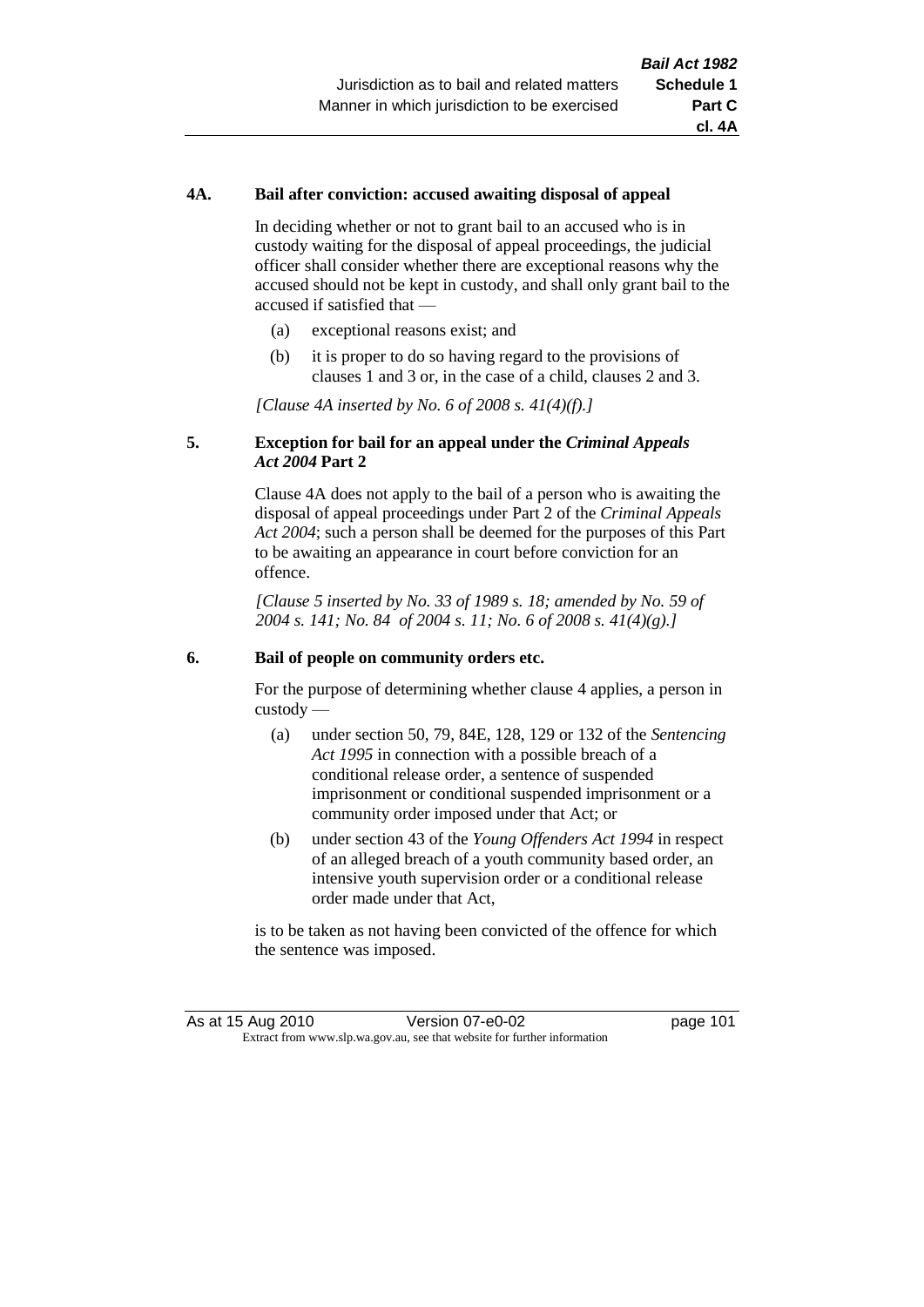*[Clause 6 inserted by No. 78 of 1995 s. 8; amended by No. 27 of 2004 s. 13(3).]*

*[Heading deleted by No. 6 of 2008 s. 41(4)(h).]*

# **7. Bail for initial appearance to be for not more than 30 days**

In fixing the terms of bail of an accused for his initial appearance in court for an offence, a justice or an authorised officer shall require him to make the appearance within the period of 30 days commencing on and including the day on which the accused was arrested for the offence.

*[Clause 7 amended by No. 84 of 2004 s. 82; No. 6 of 2008 s. 41(4)(i).]*

# **8. Bail on adjournment in court of summary jurisdiction to be for not more than 30 days except by consent**

In fixing the terms of bail of an accused for an appearance in court after an adjournment of proceedings for an offence, a judicial officer sitting as a court of summary jurisdiction shall require him to make the appearance within the period of 30 days commencing on and including the day on which the proceedings are adjourned, unless the accused consents to appear on a later day.

*[Clause 8 amended by No. 49 of 1988 s. 90(c); No. 59 of 2004 s. 141; No. 84 of 2004 s. 82.]*

# **9. Provision as to calculation of time**

The periods specified in clauses 7 and 8 shall be calculated to include any Sunday or public holiday.

# **Part D — Conditions which may be imposed on a grant of bail**

# **1. Conditions as to forfeiture and giving security may be imposed on the accused and sureties**

(1) A judicial officer or authorised officer, on a grant of bail, may impose conditions under this clause if he considers that it is desirable to do so to ensure the performance of the accused's bail undertaking.

page 102 Version 07-e0-02 As at 15 Aug 2010 Extract from www.slp.wa.gov.au, see that website for further information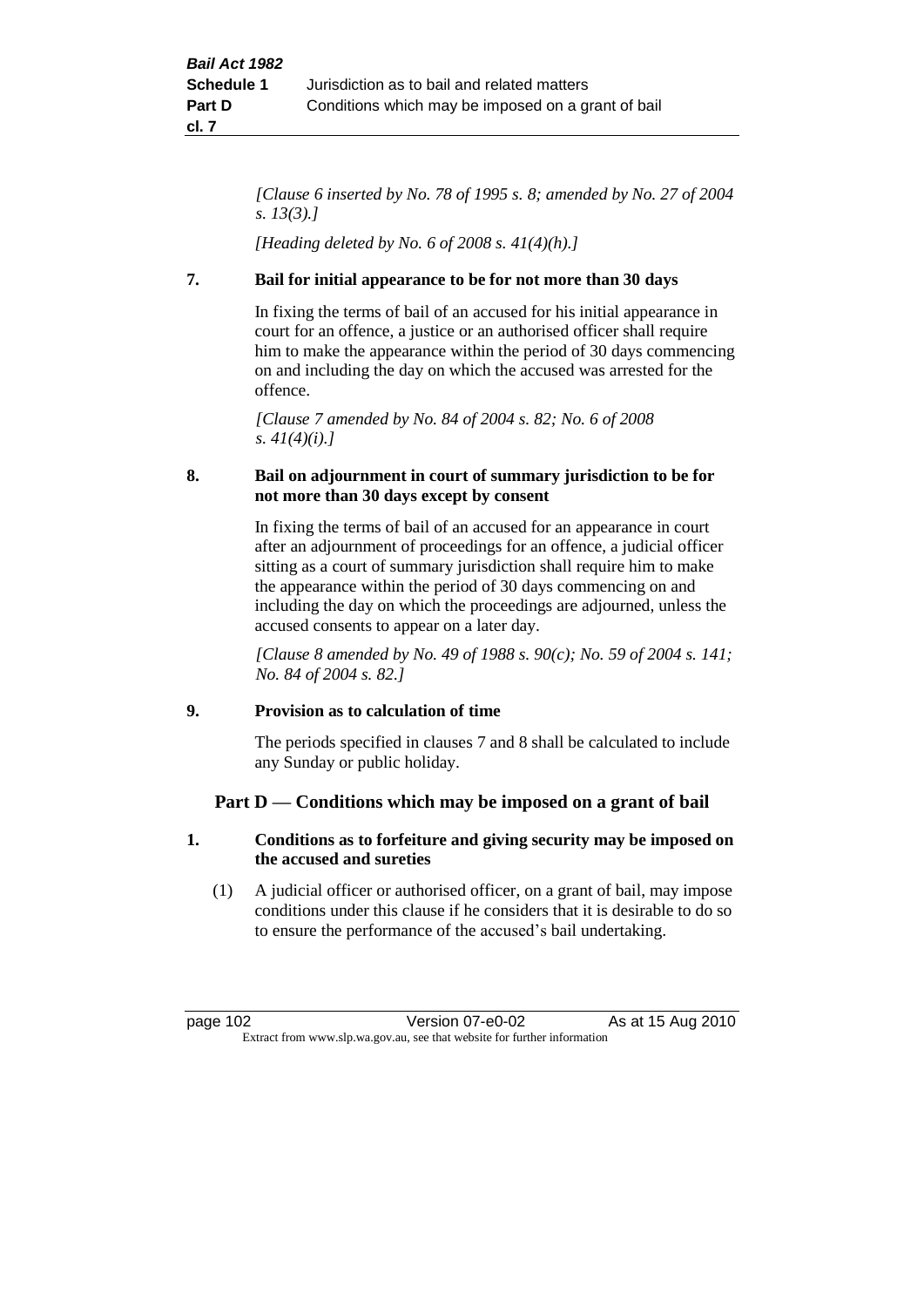- (2) If a judicial officer or authorised officer considers that it is desirable as mentioned in subclause (1), he may in addition to releasing the accused on his bail undertaking impose any one or more of the following conditions —
	- (a) that the accused in his bail undertaking agree to forfeit a specified amount of money if he fails to comply with any requirement of his bail undertaking mentioned in section  $28(2)(a)$  or (b);
	- (b) that a surety or a specified number of sureties enter into a surety undertaking or surety undertakings whereby he or they agree to forfeit a specified amount or specified amounts of money if the accused fails to comply with any requirement of his bail undertaking mentioned in section 28(2)(a) or (b);
	- (c) that any of them the accused and the surety or sureties give security of a specified value, including the deposit of a specified amount of cash, for the performance of their respective obligations;
	- (d) that any of them the accused and the surety or sureties deposit with a specified officer any specified passbook or document relating to the title to, or ownership of, any account or other asset offered as security for the performance of their respective obligations; or
	- (e) that any of them the accused and the surety or sureties, at his or their own expense or otherwise, enter into such mortgage, charge, assignment or other transaction, or take such other step, as may be required, including completion of the necessary documents, to render any security effective and enforceable by the State.
- (3) The nature and sufficiency of any security, and the documentation therefor, required under subclause (2) shall be determined by the judicial officer or authorised officer who imposed the condition or, if no determination is so made —
	- (a) by the person before whom the bail undertaking is entered into, where the security is to be given by the accused; and
	- (b) where the security is to be given by a surety, by any person authorised under section 36 to approve the surety or before whom the surety undertaking is entered into.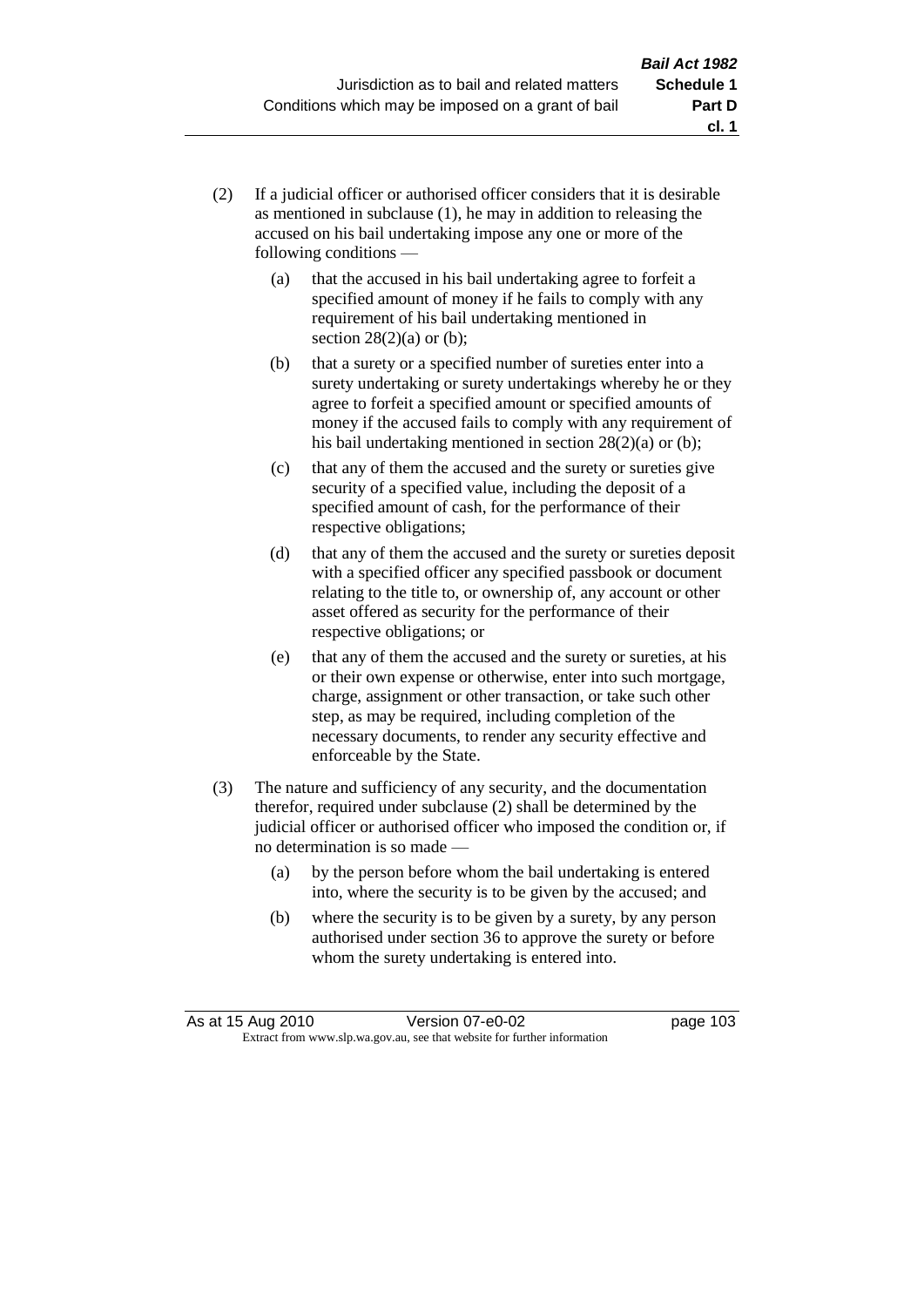- (4) When a bail undertaking ceases to have effect as provided in section 34(a) to (d), or upon an accused being acquitted of a charge under section  $51(1)$  or  $(2)$  or discharged from further proceedings therefor, each of them the accused, or where section  $34(b)$  applies his personal representative, and any surety is entitled to have returned to him any security given under subclause  $(2)$ .
- (5) When a surety undertaking ceases to have effect as provided in section 47(a) to (f), a surety is entitled to have returned to him any security given under subclause  $(2)$ .

*[Clause 1 amended by No. 65 of 2003 s. 121(3); No. 84 of 2004 s. 82; No. 6 of 2008 s. 18(3).]*

## **2. Other conditions which may be imposed**

- (1) A judicial officer or authorised officer, on a grant of bail, may impose conditions —
	- (a) to be complied with before the accused is released on bail or while the accused is on bail;
	- (b) as to the accused's conduct while on bail; or
	- (c) as to where the accused shall reside while on bail,

if he considers that it is desirable for any purpose mentioned in subclause (2), (2b), (3) or (4).

- (1a) Without limiting subclause (1), a judicial officer or authorised officer shall, on a grant of bail to a child accused, consider whether it is desirable for any purpose mentioned in subclause (2) to impose a condition as to —
	- (a) any period in each day during which the child is to remain at a particular place;
	- (b) any person with whom the child is not to associate or communicate;
	- (c) any place that the child is not to frequent;
	- (d) the attendance by the child at a school or other educational institution; or
	- (e) any other matter,

and the judicial officer or authorised officer may impose any such condition.

| page 104 | Version 07-e0-02                                                         | As at 15 Aug 2010 |
|----------|--------------------------------------------------------------------------|-------------------|
|          | Extract from www.slp.wa.gov.au, see that website for further information |                   |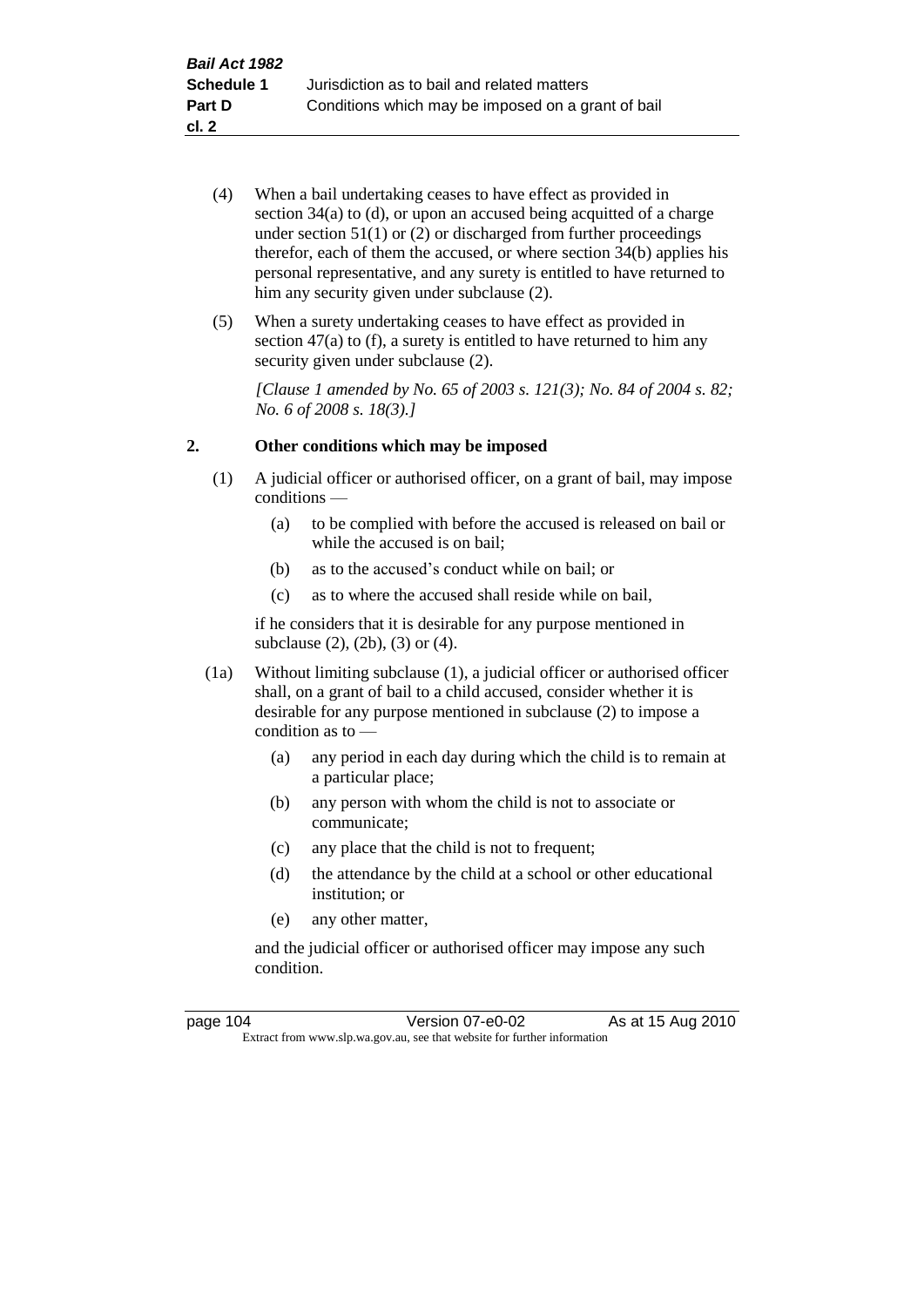- (2) Any condition may be imposed under subclause (1) or (1a) to ensure that an accused —
	- (a) appears in court in accordance with his bail undertaking;
	- (b) does not while on bail commit an offence;
	- (c) does not endanger the safety, welfare or property of any person;
	- (d) does not interfere with witnesses or otherwise obstruct the course of justice, whether in relation to himself or any other person; or
	- (e) as regards the period when the accused is on trial, does not prejudice the proper conduct of the trial.
- (2a) Before imposing a condition on a grant of bail for a purpose mentioned in subclause (2)(c) or (d) a judicial officer or authorised officer is to consider whether that purpose would be better served, or could be better assisted, by a restraining order made under the *Restraining Orders Act 1997* and whether, in the case of a judicial officer, to exercise the power in section 63 of that Act or, in the case of an authorised officer, to make a telephone application under that Act.
- (2b) Where a judicial officer is of the opinion that the accused should while on bail —
	- (a) be counselled for a behavioural problem; or
	- (b) attend a course or programme that may assist with such a problem,

the judicial officer may under subclause (1) impose a condition for that purpose that requires the accused to —

- (c) attend a prescribed person to be counselled; or
- (d) attend a prescribed course or programme,

that is specified by the judicial officer in the condition.

(3) Where a judicial officer who grants bail to an accused is of the opinion that the accused's physical condition ought to be examined the officer may, under subclause (1), impose any condition which the officer considers desirable for the purpose of ensuring that the accused is examined by a medical practitioner.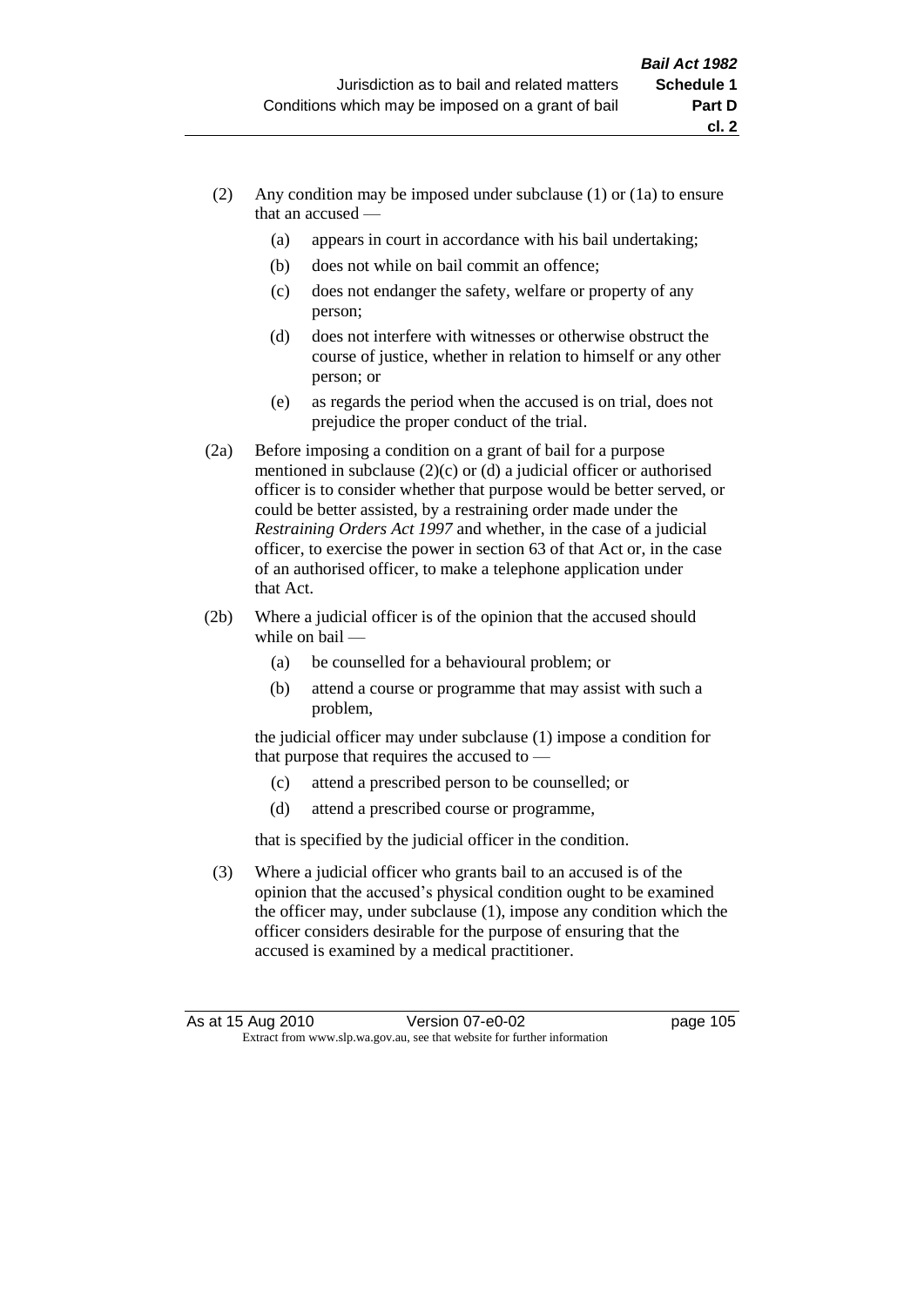- (3a) Where a judicial officer who grants bail to an accused is of the opinion that the accused's mental condition ought to be examined the officer may, under subclause (1), impose any condition which the officer considers desirable for the purpose of ensuring that the accused's mental condition is examined including a condition —
	- (a) that the accused be examined by a medical practitioner or an authorised mental health practitioner (as defined in the *Mental Health Act 1996*) for the purpose of deciding whether to make a referral under section 29 of that Act;
	- (b) that the accused be admitted to an authorised hospital (as defined in the *Mental Health Act 1996*);
	- (c) that the accused be examined by a psychiatrist.
- (4) Where a judicial officer is of the opinion that an accused is suffering from alcohol or drug abuse and is in need of care or treatment either on that account, or to enable him to be prepared for his trial, the judicial officer may, under subclause (1), impose any condition which he considers desirable for the purpose of ensuring that the accused receives such care or treatment, including that he lives in, or from time to time attends at, a specified institution or place in order to receive such care or treatment.
- (5) Where a judicial officer imposes a condition for a purpose mentioned in subclause (2b), (3), (3a) or (4), the judicial officer shall cause to be sent to the person who is to counsel or examine the accused, or the place at which the accused is to attend, a statement of the reasons for imposing the condition.
- (6) Where a condition is imposed under this clause that an accused shall reside in premises established for the accommodation of persons to whom bail has been granted, that condition shall be deemed to include a further condition that the accused shall comply with such rules as are for the time being laid down for the maintenance of the good order of those premises, whether such rules are made under section 67 or by the authority responsible for the good order of the premises.
- (7) In this clause —

*medical practitioner* has the meaning given to that term in the *Medical Practitioners Act 2008* section 4; and

page 106 **Version 07-e0-02** As at 15 Aug 2010 Extract from www.slp.wa.gov.au, see that website for further information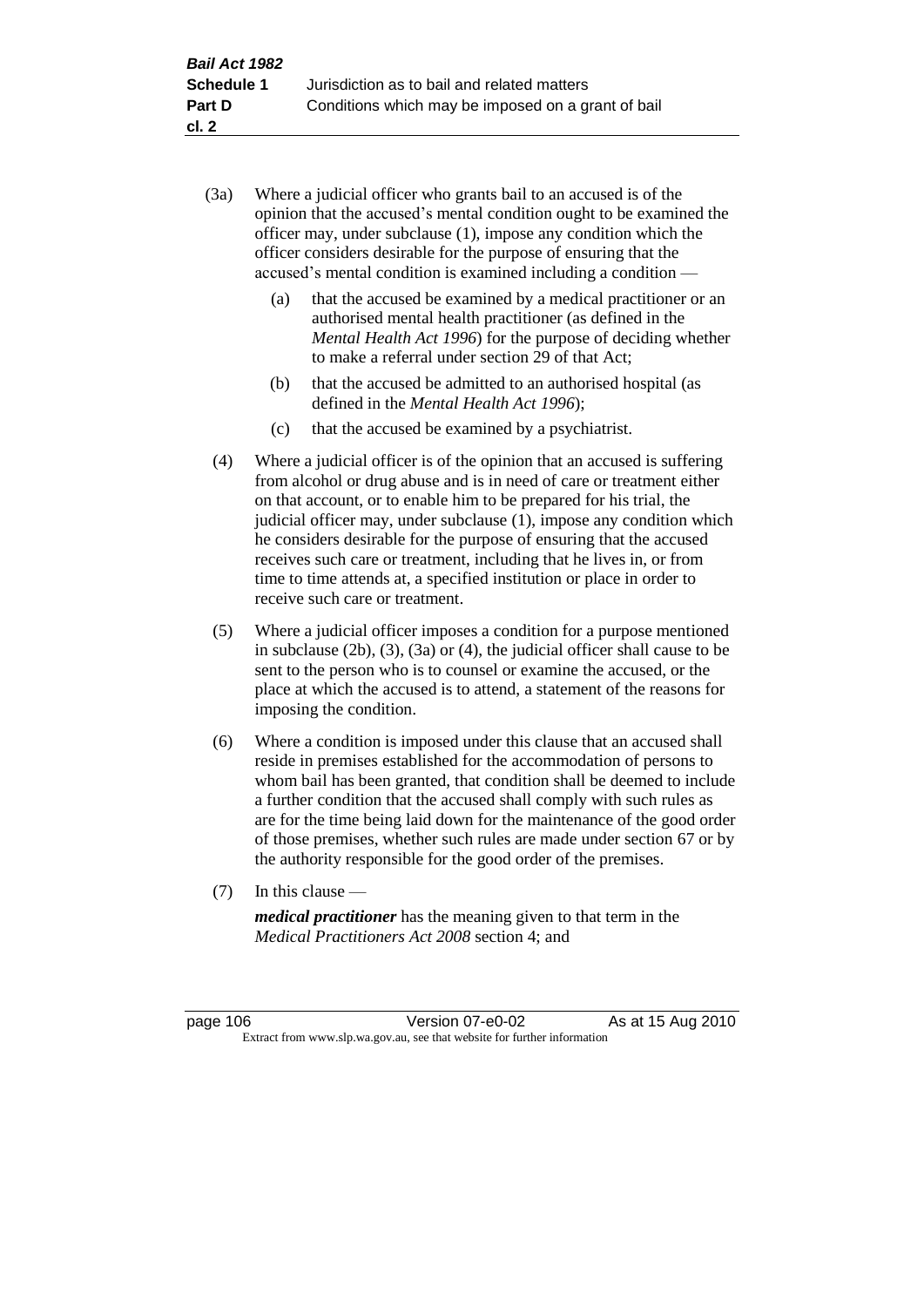*psychiatrist* has the same meaning as it has in the *Mental Health Act 1996*.

*[Clause 2 amended by No. 45 of 1993 s. 10(3); No. 69 of 1996 s. 3; No. 54 of 1998 s. 12; No. 84 of 2004 s. 82; No. 22 of 2008 Sch. 3 cl. 4.]*

*[Clause 2. Modifications to be applied in order to give effect to Cross-border Justice Act 2008: clause altered 1 Nov 2009. See endnote 1M.]*

## **3. Home detention condition may be imposed**

- (1) A judicial officer may, subject to this clause, impose a home detention condition as a condition on a grant of bail.
- (2) A home detention condition shall not be imposed unless the accused is over the age of 17 years and the judicial officer is satisfied —
	- (a) after considering a report from a community corrections officer about the accused and his circumstances, that the accused is suitable to be subject to a home detention condition;
	- (b) that the place where it is proposed the accused will remain while subject to the home detention condition is a suitable place; and
	- (c) that unless a home detention condition is imposed, the accused will not be released on bail.
- (3) A home detention condition is a condition that while the accused is on bail the accused shall —
	- (a) remain at and not leave the place specified in the bail record form and in the bail undertaking (or in a notice under section 50E) until the time specified, or deemed by section 31(3) to be specified, in the bail undertaking except —
		- (i) to work in gainful employment approved by a community corrections officer;
		- (ii) with the approval of a community corrections officer, to seek gainful employment;
		- (iii) to obtain urgent medical or dental treatment for the accused;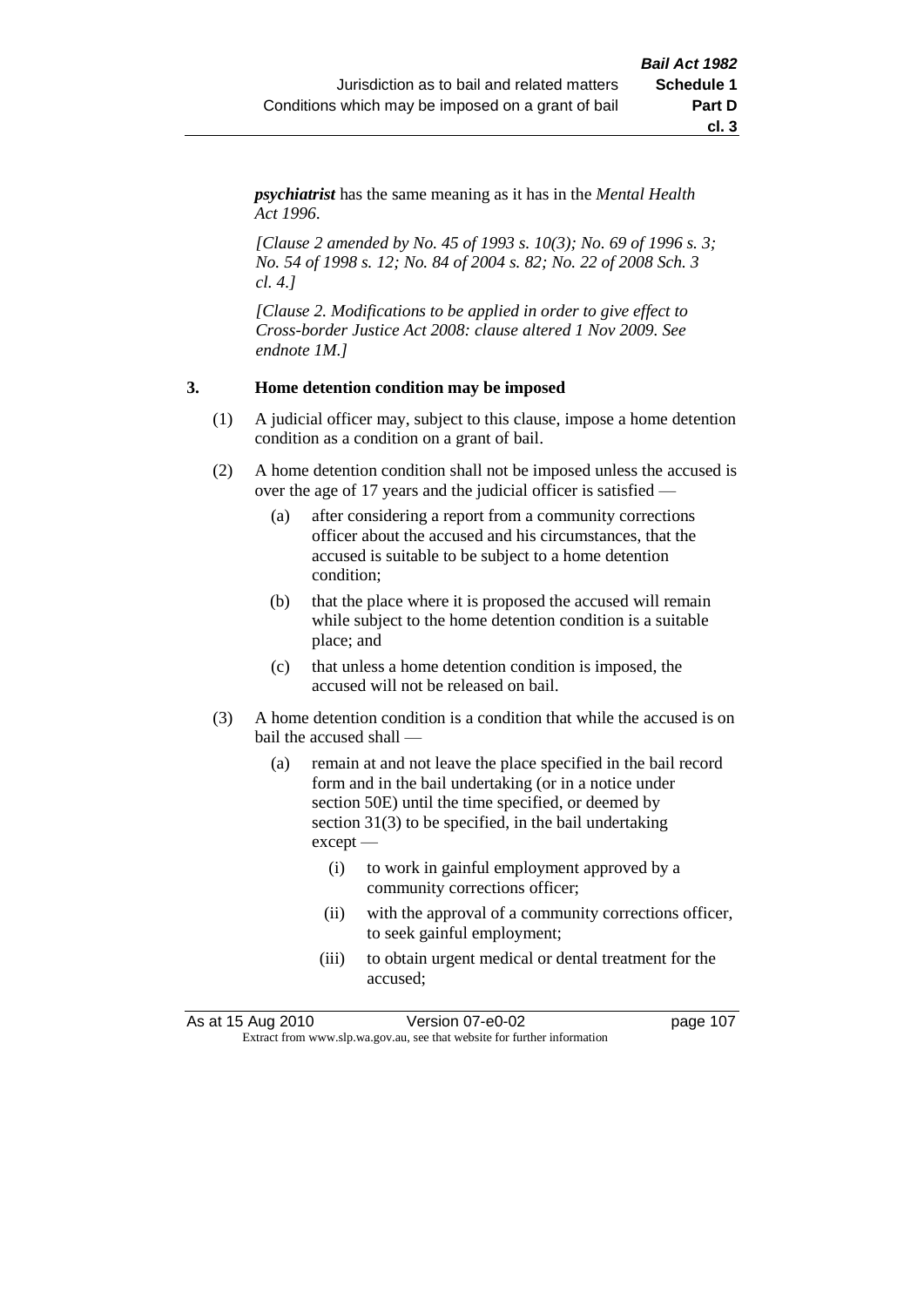|     | (iv)              | for the purpose of averting or minimizing a serious<br>risk of death or injury to the accused or to another<br>person; |
|-----|-------------------|------------------------------------------------------------------------------------------------------------------------|
|     | (v)               | to obey an order issued under a written law (such as a<br>summons) requiring the accused's presence<br>elsewhere:      |
|     | (v <sub>i</sub> ) | for a purpose approved of by a community<br>corrections officer; or                                                    |
|     | (vii)             | on the direction of a community corrections officer;                                                                   |
| (b) |                   | not leave the State;                                                                                                   |

- (c) comply with every reasonable direction of a community corrections officer;
- (d) comply with such of the conditions specified in the list provided under section 24A(4) as may be specified in a notice given under section 50E(b); and
- (e) when requested to do so, produce a copy of his bail undertaking and any notice by the CEO (corrections) under section 50E for inspection by a community corrections officer or a member of the Police Force.

*[Clause 3 inserted by No. 61 of 1990 s. 15; amended by No. 31 of 1993 s. 9; No. 84 of 2004 s. 82; No. 65 of 2006 s. 53.]*

*[Clause 3. Modifications to be applied in order to give effect to Cross-border Justice Act 2008: clause altered 1 Nov 2009. See endnote 1M.]*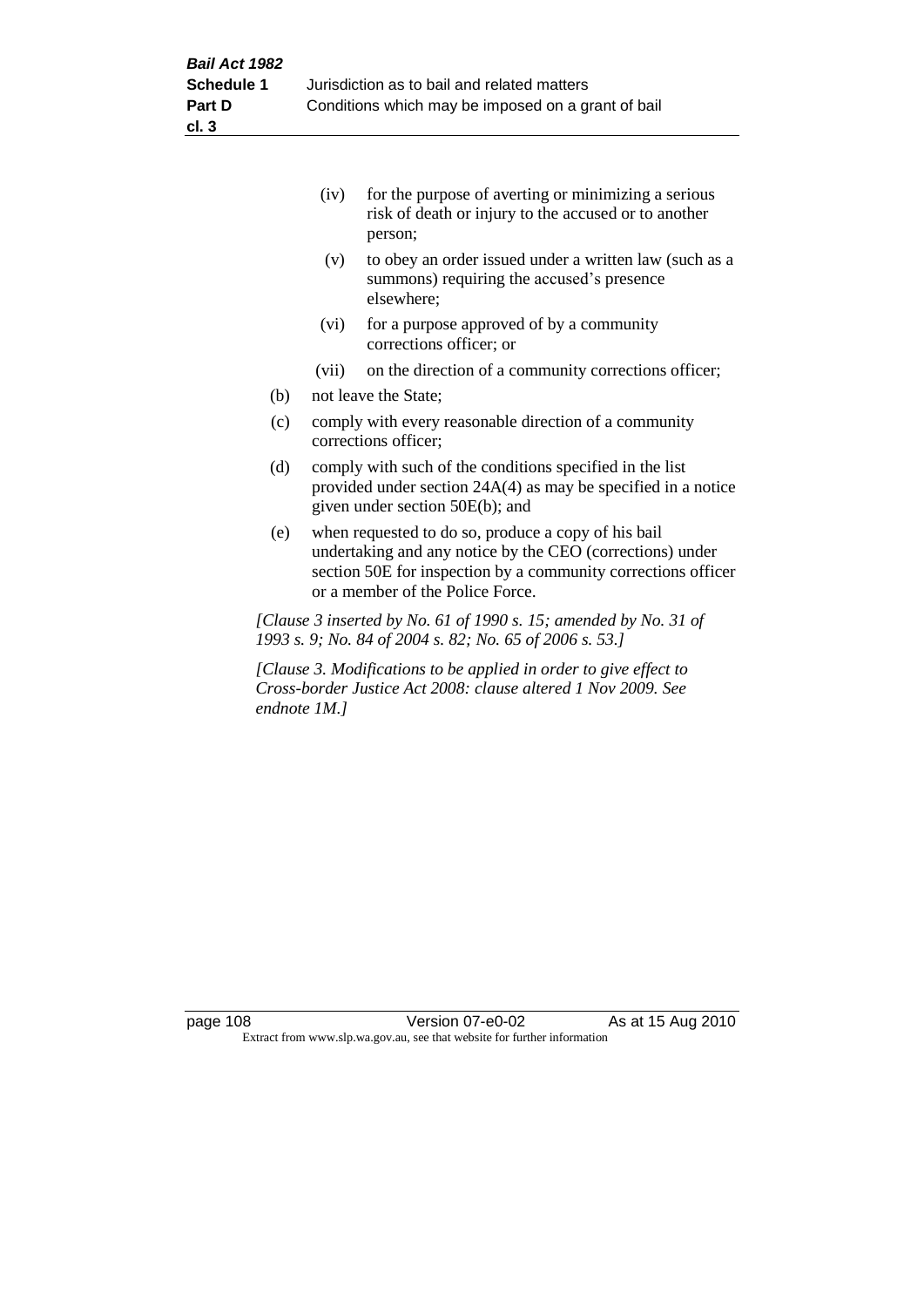**cl. 1**

# **Schedule 2 — Serious offences**

 $[s. 3(1)]$ 

*[Heading inserted by No. 6 of 2008 s. 42(1).]*

|    | <b>Enactment</b>         | <b>Description of offence</b>                                                    |
|----|--------------------------|----------------------------------------------------------------------------------|
| 1. | <b>The Criminal Code</b> |                                                                                  |
|    | s. 279                   | Murder                                                                           |
|    | s. 280                   | Manslaughter                                                                     |
|    | s. 283                   | Attempt to murder                                                                |
|    | s. 281                   | Unlawful assault causing death                                                   |
|    | s. 292                   | Disabling in order to commit<br>indictable offence                               |
|    | s. 294                   | Acts intended to cause grievous<br>bodily harm or to resist or prevent<br>arrest |
|    | s. 297                   | Grievous bodily harm                                                             |
|    | s. 301                   | Wounding and similar acts                                                        |
|    | s. $304(2)$              | Acts or omissions, with intent to<br>harm, causing bodily harm or<br>danger      |
|    | s. 317                   | Assault occasioning bodily harm                                                  |
|    | s. $317A(a)$             | Assault with intent to commit or<br>facilitate a crime                           |
|    | s. $317A(b)$             | Assault with intent to do grievous<br>bodily harm                                |
|    | s. 318                   | Serious assaults                                                                 |
|    | s. 323                   | Indecent assault                                                                 |
|    | s. 324                   | Aggravated indecent assault                                                      |
|    | s. 325                   | Sexual penetration without consent                                               |
|    | s. 326                   | Aggravated sexual penetration<br>without consent                                 |
|    |                          |                                                                                  |

As at 15 Aug 2010 **Version 07-e0-02 page 109 page 109** Extract from www.slp.wa.gov.au, see that website for further information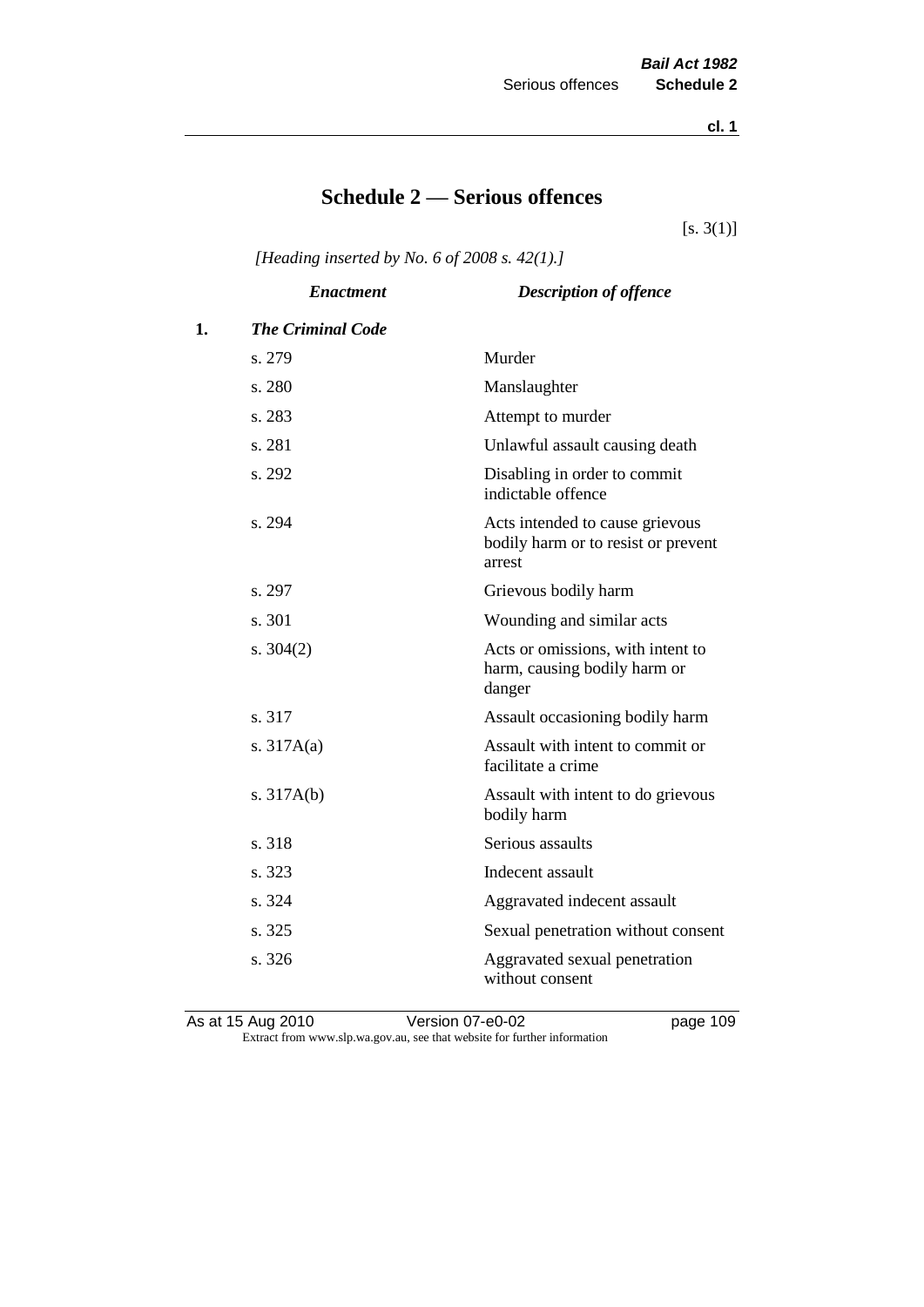**cl. 2**

|     | <b>Enactment</b>                | <b>Description of offence</b>                                                                                                                      |
|-----|---------------------------------|----------------------------------------------------------------------------------------------------------------------------------------------------|
|     | s. 331B                         | Sexual servitude                                                                                                                                   |
|     | s. 331C                         | Conducting business involving<br>sexual servitude                                                                                                  |
|     | s. 331D                         | Deceptive recruiting for<br>commercial sexual services                                                                                             |
|     | s. 332                          | Kidnapping                                                                                                                                         |
|     | s. 333                          | Deprivation of liberty                                                                                                                             |
|     | s. 338E                         | Stalking                                                                                                                                           |
|     | s. 378                          | Stealing a motor vehicle                                                                                                                           |
|     | s. 392                          | Robbery                                                                                                                                            |
|     | s. 393                          | Assault with intent to rob                                                                                                                         |
|     | s. 401                          | <b>Burglary</b>                                                                                                                                    |
|     | s.444                           | Criminal damage, if the property is<br>destroyed or damaged by fire                                                                                |
| 2.  | <b>Bush Fires Act 1954</b>      |                                                                                                                                                    |
|     | s. 32                           | Wilfully lighting a fire or causing a<br>fire to be lit under such<br>circumstances as to be likely to<br>injure or damage a person or<br>property |
| 2a. | <b>Misuse of Drugs Act 1981</b> |                                                                                                                                                    |
|     | s. $6(1)$                       | Offences concerned with<br>prohibited drugs generally                                                                                              |
|     | s. $7(1)$                       | Offences concerned with<br>prohibited plants generally                                                                                             |
|     | s. $33(1)(a)$                   | Attempting to commit an offence<br>under section $6(1)$ or $7(1)$                                                                                  |
|     | s. $33(2)(a)$                   | Conspiracy to commit an offence<br>under s. $6(1)$ or $7(1)$                                                                                       |

page 110 **Denotive Stratege 110** Version 07-e0-02 As at 15 Aug 2010 Extract from www.slp.wa.gov.au, see that website for further information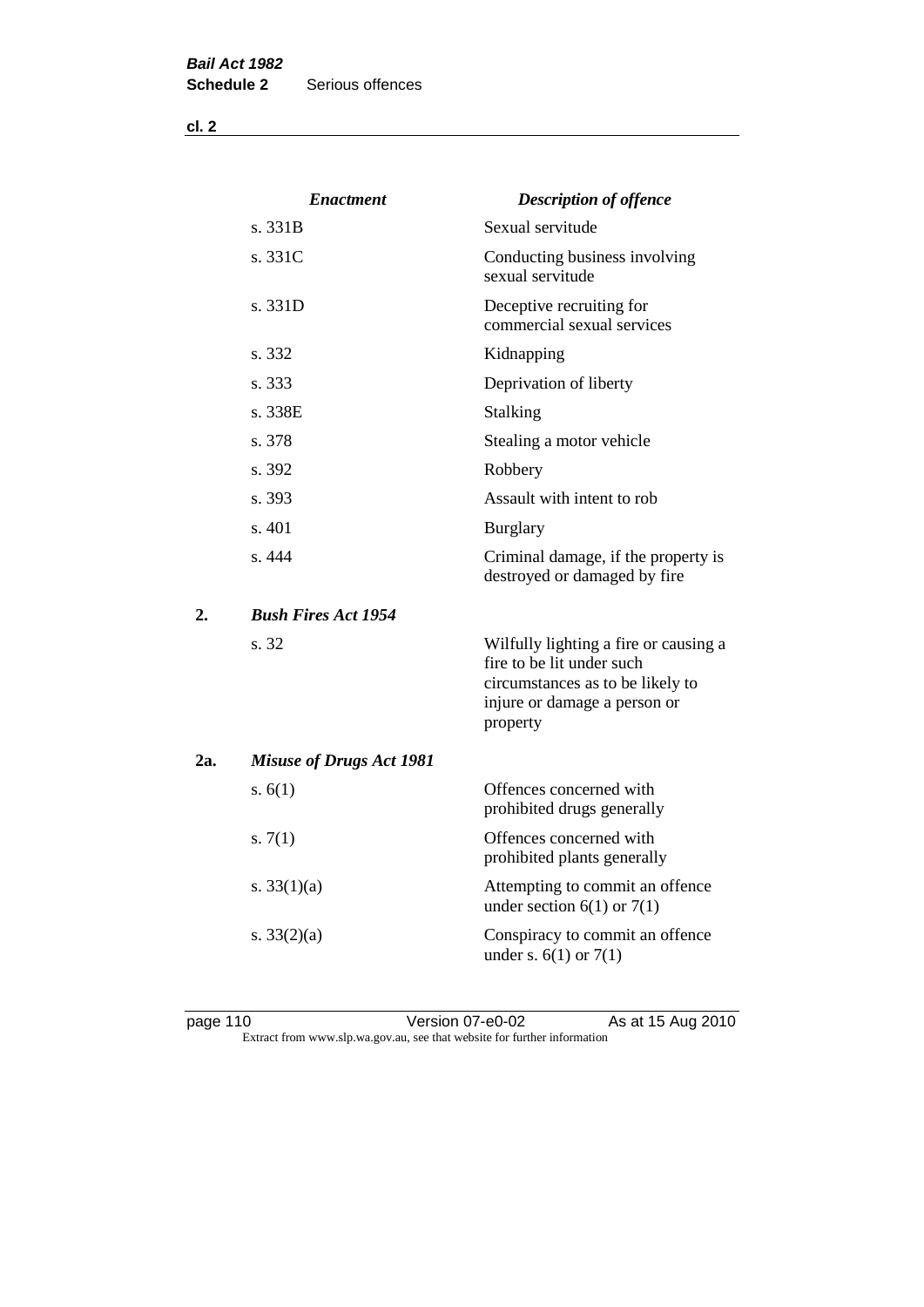**cl. 2b**

|     | <b>Enactment</b>                   | <b>Description of offence</b>                                            |                                                                                                                                                                |  |
|-----|------------------------------------|--------------------------------------------------------------------------|----------------------------------------------------------------------------------------------------------------------------------------------------------------|--|
| 2b. | <b>Restraining Orders Act 1997</b> |                                                                          |                                                                                                                                                                |  |
|     | s. $61(1)$                         | order                                                                    | Breach of a violence restraining                                                                                                                               |  |
|     | s. $61(2a)$                        |                                                                          | Breach of a police order                                                                                                                                       |  |
|     | s. $86(2)$                         | Breach of a Part VII order under<br>the Justices Act 1902 <sup>3</sup> — |                                                                                                                                                                |  |
|     |                                    | (a)                                                                      | that under section 86 of the<br><b>Restraining Orders Act 1997</b><br>is taken to be a misconduct<br>restraining order under that<br>Act; and                  |  |
|     |                                    | (b)                                                                      | that shows on the face of the<br>order that the causing or<br>threatening of personal<br>injury by the accused was a<br>ground for the making of the<br>order. |  |
| 3.  | <b>Road Traffic Act 1974</b>       |                                                                          |                                                                                                                                                                |  |
|     | s. 59                              |                                                                          | Dangerous driving causing death,<br>injury, etc.                                                                                                               |  |
|     | s.59A                              | harm                                                                     | Dangerous driving causing bodily                                                                                                                               |  |

*[Schedule 2 inserted by No. 45 of 1993 s. 11; amended by No. 82 of 1994 s. 13; No. 38 of 1998 s. 4(2); No. 54 of 1998 s. 15; No. 23 of 2001 s. 10(1); No. 4 of 2004 s. 24 and 26; No. 38 of 2004 s. 61; No. 62 of 2004 s. 9(1); No. 84 of 2004 s. 82; No. 6 of 2008 s. 42(2); No. 29 of 2008 s. 24(8).]* 

#### As at 15 Aug 2010 Version 07-e0-02 Page 111 Extract from www.slp.wa.gov.au, see that website for further information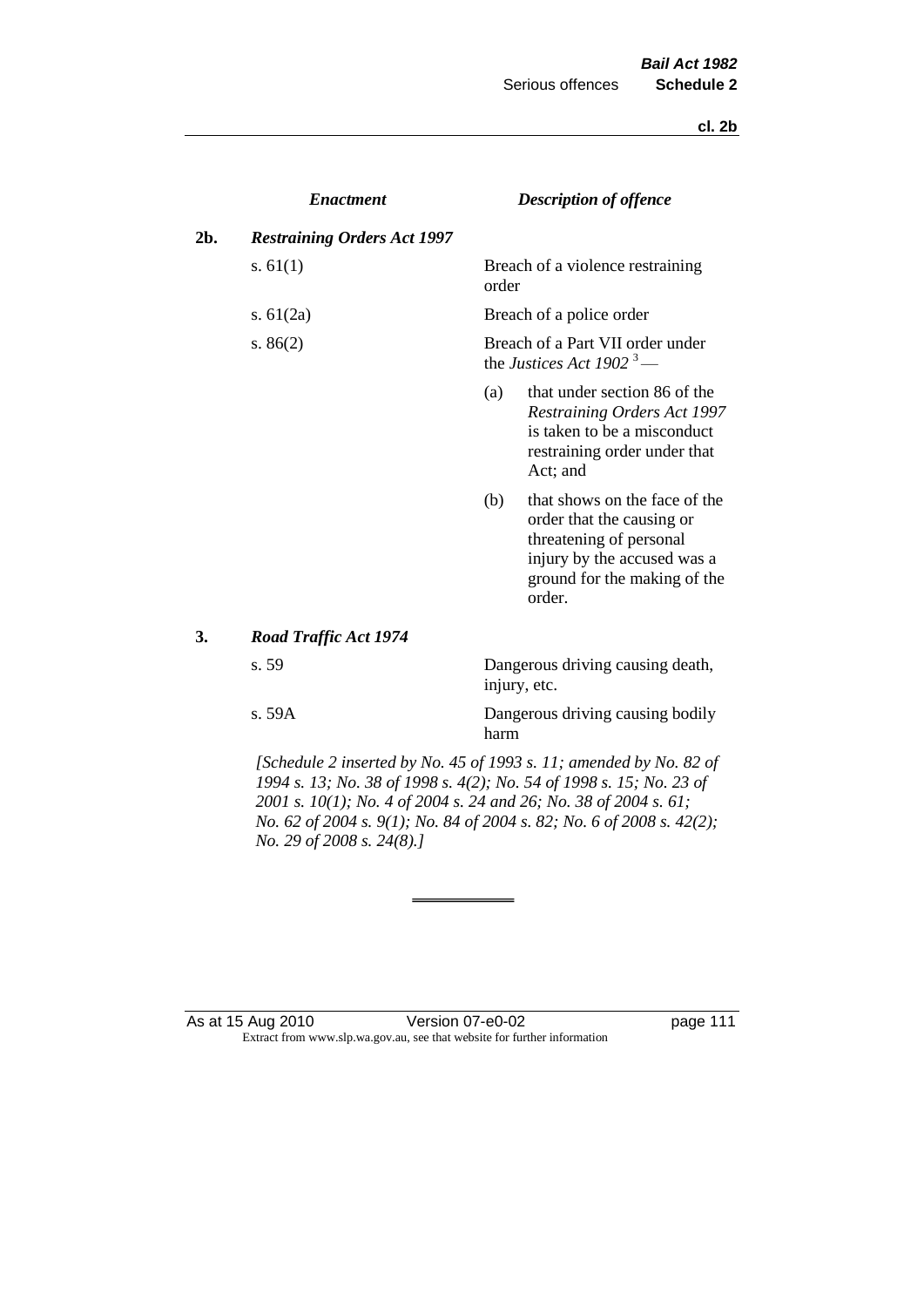# **Notes**

<sup>1</sup> This is a compilation of the *Bail Act 1982* and includes the amendments made by the other written laws referred to in the following table  $^{1M, 1a, 4}$ . The table also contains information about any reprint.

# **Compilation table**

| <b>Short title</b>                                                                                                                                          | <b>Number</b><br>and year | Assent     | Commencement                                                               |
|-------------------------------------------------------------------------------------------------------------------------------------------------------------|---------------------------|------------|----------------------------------------------------------------------------|
| Bail Act 1982                                                                                                                                               | 86 of 1982                |            | 18 Nov 1982 6 Feb 1989 (see s. 2 and<br><i>Gazette</i> 27 Jan 1989 p. 263) |
| Acts Amendment<br>(Abolition of Capital)<br>Punishment) Act 1984<br>Pt. III                                                                                 | 52 of 1984                | 5 Sep 1984 | 3 Oct 1984                                                                 |
| Bail Amendment<br>Act 1984 <sup>5</sup>                                                                                                                     | 74 of 1984                |            | 29 Nov 1984 6 Feb 1989 (see s. 2 and<br><i>Gazette</i> 27 Jan 1989 p. 263) |
| <b>Bail Amendment</b><br>Act 1988                                                                                                                           | 15 of 1988                | 6 Sep 1988 | 6 Feb 1989 (see s. 2 and<br><i>Gazette</i> 27 Jan 1989 p. 263)             |
| Reprint of the Bail Act 1982 under the Reprints Act 1984 and s. 21 of the Bail<br><b>Amendment Act 1988</b> <sup>6</sup> (includes amendments listed above) |                           |            |                                                                            |
| Criminal Law                                                                                                                                                | 70 of 1988                |            | 15 Dec 1988 6 Feb 1989 (see s. 2(2)(b) and                                 |

| Children Law<br>Amendment Act 1988<br>Pt.4                                        | 10.011200  |             | $1.9$ DCC 1700 - 0.1 CO 1707 (SCC 3. $2(270)$ and<br><i>Gazette</i> 27 Jan 1989 p. 263) |
|-----------------------------------------------------------------------------------|------------|-------------|-----------------------------------------------------------------------------------------|
| Acts Amendment<br>(Children's Court)<br>Act 1988 Pt. 13                           | 49 of 1988 |             | 22 Dec 1988 1 Dec 1989 (see s. 2 and<br><i>Gazette</i> 24 Nov 1989 p. 4327)             |
| Justices Amendment<br>Act 1989 s. 18                                              | 33 of 1989 | 22 Dec 1989 | 1 Jun 1991 (see s. 2 and<br><i>Gazette</i> 17 May 1991 p. 2455)                         |
| <b>Community Corrections</b><br><b>Legislation Amendment</b><br>Act 1990 Pt. 2    | 61 of 1990 | 17 Dec 1990 | 3 Apr 1991 (see s. 2 and<br>Gazette 22 Mar 1991 p. 1209)                                |
| Child Welfare<br>Amendment Act<br>$(No. 2)$ 1990 s. 15                            | 83 of 1990 | 22 Dec 1990 | 1 Aug 1991 (see s. 2 and<br><i>Gazette</i> 1 Aug 1991 p. 3983)                          |
| Children's Court of<br>Western Australia<br>Amendment Act<br>$(No. 2)$ 1991 s. 21 | 15 of 1991 | 21 Jun 1991 | 9 Aug 1991 (see s. 2(2) and<br>Gazette 9 Aug 1991 p. 4101)                              |

**Reprint of the** *Bail Act 1982* **as at 17 Oct 1991** (includes amendments listed above)

page 112 Version 07-e0-02 As at 15 Aug 2010 Extract from www.slp.wa.gov.au, see that website for further information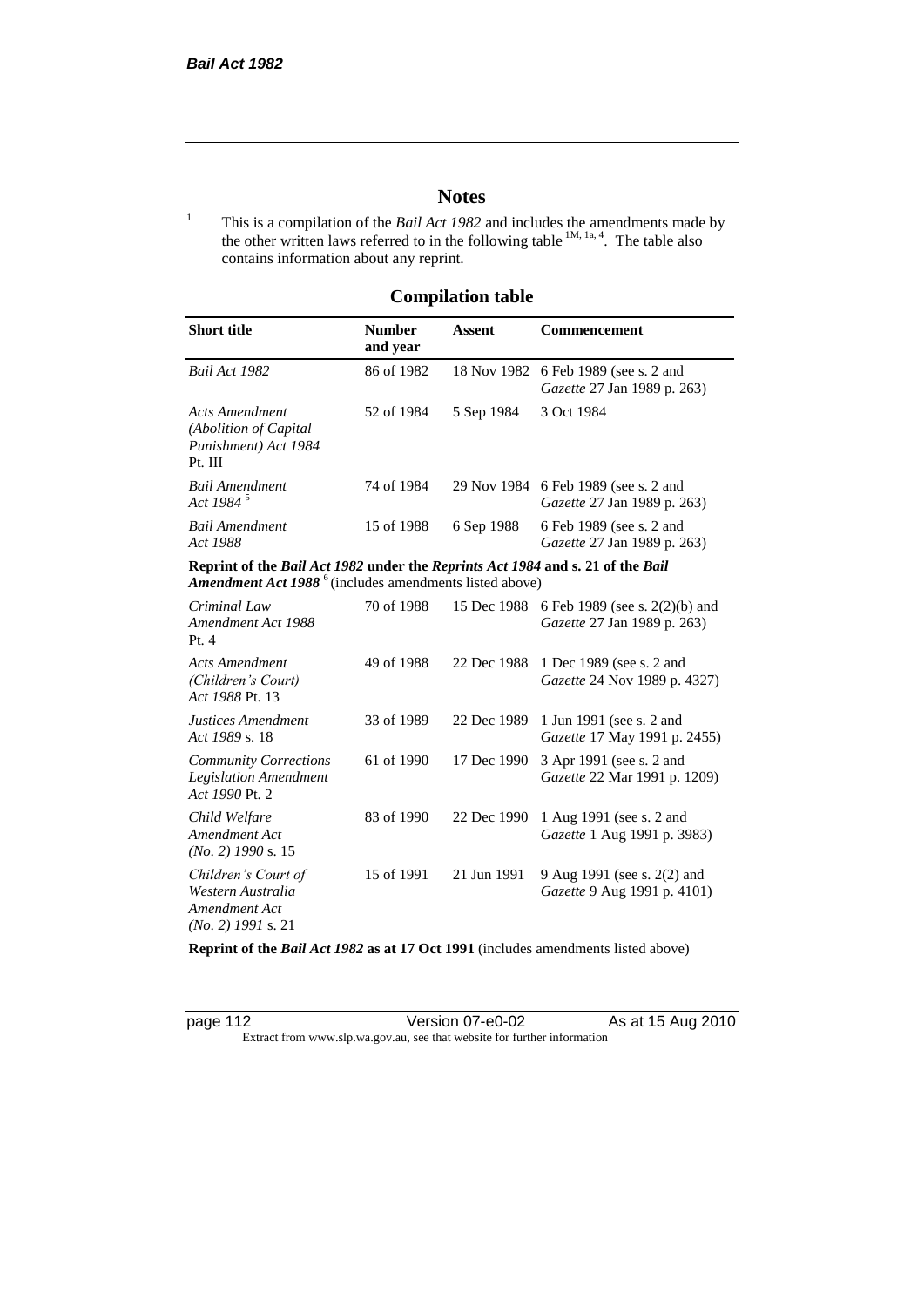| <b>Short title</b>                                                                         | <b>Number</b><br>and year | Assent      | <b>Commencement</b>                                                                                                                                                        |
|--------------------------------------------------------------------------------------------|---------------------------|-------------|----------------------------------------------------------------------------------------------------------------------------------------------------------------------------|
| <b>Acts Amendment (Sexual</b><br>Offences) Act 1992 Pt. 3                                  | 14 of 1992                | 17 Jun 1992 | 1 Aug 1992 (see s. 2 and<br>Gazette 28 Jul 1992 p. 3671)                                                                                                                   |
| <b>Acts Amendment</b><br>(Ministry of Justice)<br>Act 1993 Pt. 3 <sup>7</sup>              | 31 of 1993                | 15 Dec 1993 | 1 Jul 1993 (see s. 2)                                                                                                                                                      |
| Criminal Procedure<br>Amendment Act 1993<br>Pt. 2 <sup>8</sup>                             | 45 of 1993                | 20 Dec 1993 | Act other than s. 7-9 and<br>$10(2)(b)$ : 17 Jan 1994 (see<br>s. $2(1)$ ;<br>s. 7-9 and $10(2)(b)$ : 4 Mar 1994<br>(see s. $2(2)$ and <i>Gazette</i><br>4 Mar 1994 p. 915) |
| Criminal Law<br>Amendment Act 1994<br>s. $13(1)$ and $(2)$                                 | 82 of 1994                | 23 Dec 1994 | 20 Jan 1995 (see s. 2(2))                                                                                                                                                  |
| Acts Amendment (Fines,<br>Penalties and<br><b>Infringement Notices</b> )<br>Act 1994 Pt. 3 | 92 of 1994                | 23 Dec 1994 | 1 Jan 1995 (see s. 2(1) and<br>Gazette 30 Dec 1994 p. 7211)                                                                                                                |
| Sentencing<br>(Consequential<br>Provisions) Act 1995 Pt. 5                                 | 78 of 1995                | 16 Jan 1996 | 4 Nov 1996 (see s. 2 and<br>Gazette 25 Oct 1996 p. 5632)                                                                                                                   |
| Coroners Act 1996 s. 61                                                                    | 2 of 1996                 |             | 24 May 1996 7 Apr 1997 (see s. 2 and<br>Gazette 18 Mar 1997 p. 1529)                                                                                                       |
| <b>Mental Health</b><br>(Consequential)<br>Provisions) Act 1996 Pt. 2                      | 69 of 1996                |             | 13 Nov 1996 13 Nov 1997 (see s. 2)                                                                                                                                         |

**Reprint of the** *Bail Act 1982* **as at 13 Mar 1997** (includes amendments listed above except those in the *Coroners Act 1996* and the *Mental Health (Consequential Provisions) Act 1996*) (corrections in *Gazette* 25 Jul 1997 p. 3909 and 14 Nov 1997 p. 6426)

*Statutes (Repeals and Minor Amendments) Act 1997* s. 21 57 of 1997 15 Dec 1997 15 Dec 1997 (see s. 2(1)) *Criminal Law Amendment Act (No. 1) 1998* s. 4(2) 38 of 1998 25 Sep 1998 23 Oct 1998

As at 15 Aug 2010 Version 07-e0-02 Page 113 Extract from www.slp.wa.gov.au, see that website for further information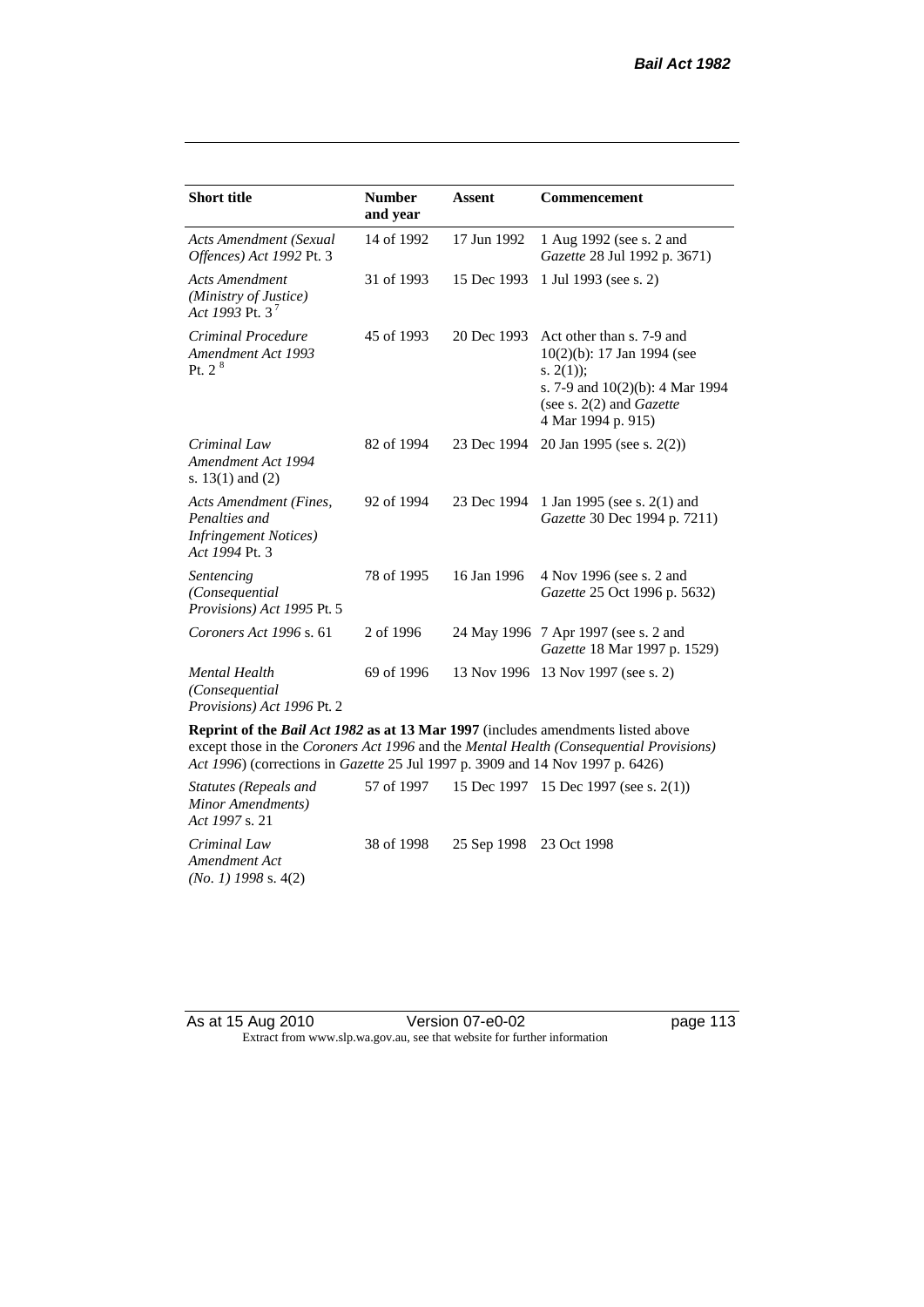| <b>Short title</b>                                                                                                                                 | <b>Number</b><br>and year | Assent      | Commencement                                                                                                                                                                                                                                                                                                                                            |
|----------------------------------------------------------------------------------------------------------------------------------------------------|---------------------------|-------------|---------------------------------------------------------------------------------------------------------------------------------------------------------------------------------------------------------------------------------------------------------------------------------------------------------------------------------------------------------|
| <b>Bail Amendment</b><br>Act 1998 <sup>9</sup>                                                                                                     | 54 of 1998                | 11 Jan 1999 | s. 1 and 2: 11 Jan 1999;<br>Pt. 4 and 7: 15 May 1999<br>(see s. 2 and <i>Gazette</i> )<br>11 May 1999 p. 1905);<br>Pt. 2, 3 and 5 (other than s. 12):<br>8 Mar 2000 (see s. 2 and<br>Gazette 7 Mar 2000 p. 1039);<br>s. 12: 1 Sep 2000 (see s. 2 and<br>Gazette 29 Aug 2000 p. 4985);<br>Pt. 6: 4 Dec 2000 (see s. 2 and<br>Gazette 4 Dec 2000 p. 6799) |
| Reprint of the Bail Act 1982 as at 27 Aug 1999 (includes amendments listed above<br>except those in the Bail Amendment Act 1998 Pt. 2, 3, 5 and 6) |                           |             |                                                                                                                                                                                                                                                                                                                                                         |
| Court Security and<br><b>Custodial Services</b><br>(Consequential<br>Provisions) Act 1999 Pt. 3                                                    | 47 of 1999                | 8 Dec 1999  | 18 Dec 1999 (see s. 2 and<br>Gazette 17 Dec 1999 p. 6175-6)                                                                                                                                                                                                                                                                                             |
| Criminal Law Amendment<br>Act 2001 s. $10(1)$                                                                                                      | 23 of 2001                | 26 Nov 2001 | 24 Dec 2001                                                                                                                                                                                                                                                                                                                                             |
| Criminal Investigation<br>(Identifying People)<br>Act 2002 s. 96                                                                                   | 6 of 2002                 | 4 Jun 2002  | 20 Nov 2002 (see s. 2 and<br>Gazette 19 Nov 2002 p. 5505)                                                                                                                                                                                                                                                                                               |
| Criminal Law (Procedure)<br>Amendment Act 2002 Pt. 4<br>Div. 1                                                                                     | 27 of 2002                | 25 Sep 2002 | 27 Sep 2002 (see s. 2 and<br>Gazette 27 Sep 2002 p. 4875)                                                                                                                                                                                                                                                                                               |
| Sentencing Legislation<br>Amendment and Repeal<br>Act 2003 s. 29(3) and 37                                                                         | 50 of 2003                | 9 Jul 2003  | s. 29(3): 31 Aug 2003 (see s. 2)<br>and Gazette 29 Aug 2003<br>p. 3833);<br>s. 37: 15 May 2004 (see s. 2 and<br>Gazette 14 May 2004 p. 1445)                                                                                                                                                                                                            |
| Acts Amendment and<br>Repeal (Courts and Legal<br>Practice) Act 2003 s. 88<br>and 121 <sup>10</sup>                                                | 65 of 2003                | 4 Dec 2003  | 1 Jan 2004 (see s. 2 and Gazette<br>30 Dec 2003 p. 5722)                                                                                                                                                                                                                                                                                                |
| <b>Statutes (Repeals and</b><br>Minor Amendments)<br>Act 2003 s. 29                                                                                | 74 of 2003                | 15 Dec 2003 | 15 Dec 2003 (see s. 2)                                                                                                                                                                                                                                                                                                                                  |
| Criminal Code Amendment<br>Act 2004 s. 24, 26 and 58                                                                                               | 4 of 2004                 | 23 Apr 2004 | 21 May 2004 (see s. 2)                                                                                                                                                                                                                                                                                                                                  |

page 114 **Deciminal Version 07-e0-02** As at 15 Aug 2010 Extract from www.slp.wa.gov.au, see that website for further information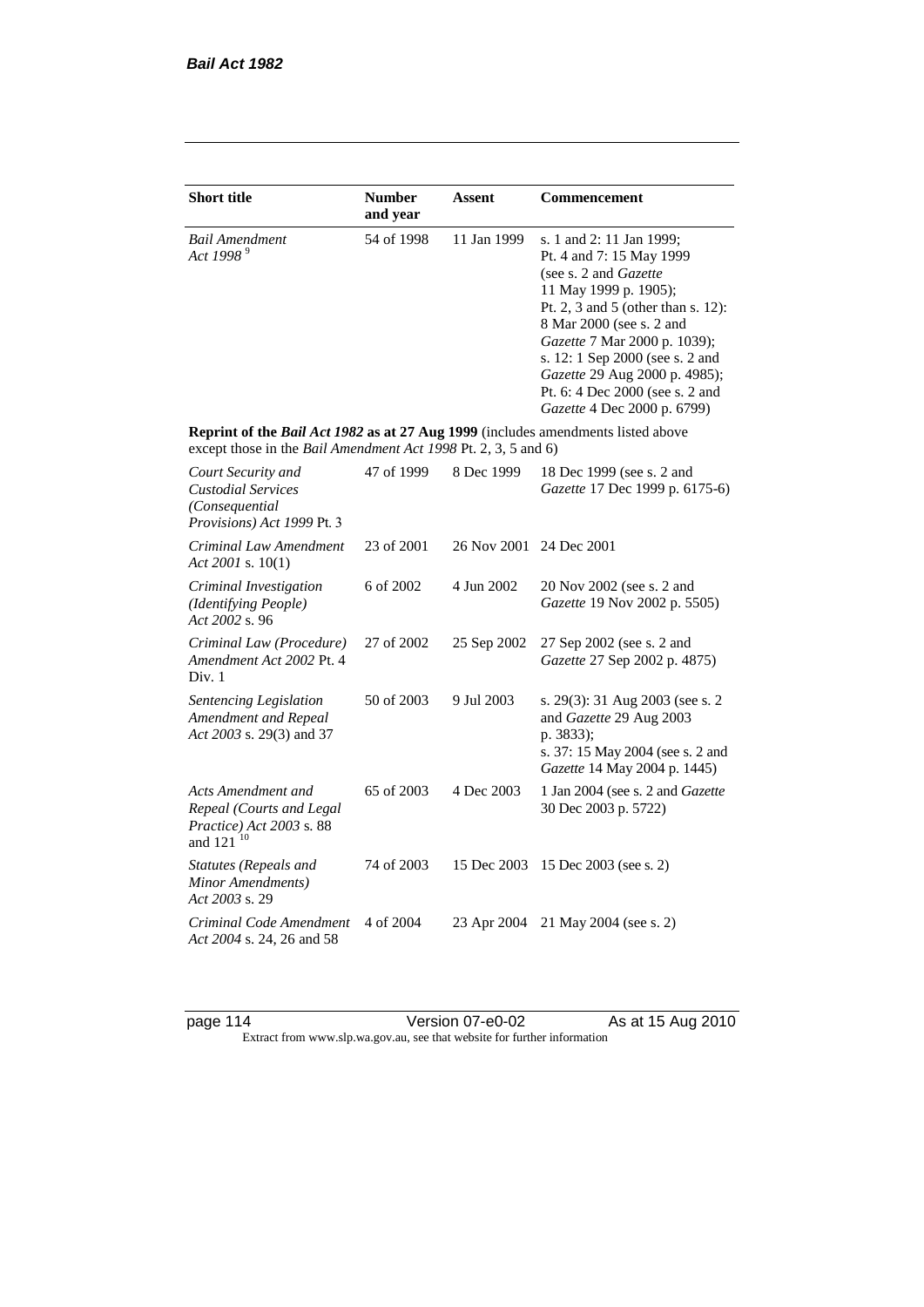| <b>Short title</b>                                                                                                                                                                                                                                                                                                                                                                                                                                     | <b>Number</b><br>and year | <b>Assent</b> | Commencement                                                                                                                                                                                                                                             |  |
|--------------------------------------------------------------------------------------------------------------------------------------------------------------------------------------------------------------------------------------------------------------------------------------------------------------------------------------------------------------------------------------------------------------------------------------------------------|---------------------------|---------------|----------------------------------------------------------------------------------------------------------------------------------------------------------------------------------------------------------------------------------------------------------|--|
| Sentencing Legislation<br>Amendment Act 2004 s. 13                                                                                                                                                                                                                                                                                                                                                                                                     | 27 of 2004                | 14 Oct 2004   | 31 May 2006 (see s. 2 and<br>Gazette 30 May 2006 p. 1965)                                                                                                                                                                                                |  |
| Children and Community<br>Services Act 2004 s. 251                                                                                                                                                                                                                                                                                                                                                                                                     | 34 of 2004                | 20 Oct 2004   | 1 Mar 2006 (see s. 2 and<br>Gazette 14 Feb 2006 p. 695)                                                                                                                                                                                                  |  |
| <b>Acts Amendment (Family</b><br>and Domestic Violence)<br>Act 2004 Pt. 3                                                                                                                                                                                                                                                                                                                                                                              | 38 of 2004                | 9 Nov 2004    | 1 Dec 2004 (see s. 2 and<br>Gazette 26 Nov 2004 p. 5309)                                                                                                                                                                                                 |  |
| Acts Amendment (Court of<br>Appeal) Act 2004 s. 28                                                                                                                                                                                                                                                                                                                                                                                                     | 45 of 2004                | 9 Nov 2004    | s. $28(1)$ , (2) and (4) (other than<br>the amendment to s. $7A(1)$ :<br>1 Feb 2005 (see. s. 2 and<br>Gazette 14 Jan 2005 p. 163);<br>s. $28(3)$ and $(4)$ (the<br>amendment to s. $7A(1)$ :<br>2 May 2005 (see. s. 2 and<br>Gazette 14 Jan 2005 p. 163) |  |
| <b>Courts Legislation</b><br>Amendment and Repeal<br>Act 2004 s. 141 $^{11}$                                                                                                                                                                                                                                                                                                                                                                           | 59 of 2004                | 23 Nov 2004   | 1 May 2005 (see s. 2 and<br>Gazette 31 Dec 2004 p. 7128)                                                                                                                                                                                                 |  |
| Misuse of Drugs<br>Amendment Act 2004 s. 9(1)                                                                                                                                                                                                                                                                                                                                                                                                          | 62 of 2004                | 24 Nov 2004   | 1 Jan 2005 (see s. 2 and <i>Gazette</i><br>10 Dec 2004 p. 5965)                                                                                                                                                                                          |  |
| Criminal Procedure and<br>Appeals (Consequential and<br>Other Provisions) Act 2004<br>Pt. 3 and s. 82 and 83                                                                                                                                                                                                                                                                                                                                           | 84 of 2004                | 16 Dec 2004   | 2 May 2005 (see s. 2 and<br>Gazette 31 Dec 2004 p. 7129<br>(correction in Gazette<br>7 Jan 2005 p. 53))                                                                                                                                                  |  |
| <b>Reprint 5: The Bail Act 1982 as at 1 Apr 2005</b> (includes amendments listed above except<br>those in the Sentencing Legislation Amendment Act 2004, the Acts Amendment (Court of<br>Appeal) Act 2004 s. 28(3) and (4) (the amendment to s. 7A(1)), the Children and<br>Community Services Act 2004, the Courts Legislation Amendment and Repeal Act 2004<br>and the Criminal Procedure and Appeals (Consequential and Other Provisions) Act 2004) |                           |               |                                                                                                                                                                                                                                                          |  |

| <i>Planning and Development</i> 38 of 2005 12 Dec 2005 9 Apr 2006 (see s. 2 and<br>(Consequential and<br><i>Transitional Provisions</i> )<br>Act 2005 s. 15 |            |            | <i>Gazette</i> 21 Mar 2006 p. 1078)                                         |
|-------------------------------------------------------------------------------------------------------------------------------------------------------------|------------|------------|-----------------------------------------------------------------------------|
| Criminal Investigation<br>(Consequential Provisions)<br>Act 2006 Pt. 2                                                                                      | 59 of 2006 |            | 16 Nov 2006 1 Jul 2007 (see s. 2 and <i>Gazette</i><br>22 Jun 2007 p. 2838) |
| <b>Prisons and Sentencing</b><br>Legislation Amendment<br>Act 2006 Pt. 5                                                                                    | 65 of 2006 | 8 Dec 2006 | 4 Apr 2007 (see s. 2 and <i>Gazette</i><br>3 Apr 2007 p. 1491)              |

**Reprint 6: The** *Bail Act 1982* **as at 14 Sep 2007** (includes amendments listed above)

| As at 15 Aug 2010 | Version 07-e0-02                                                         | page 115 |
|-------------------|--------------------------------------------------------------------------|----------|
|                   | Extract from www.slp.wa.gov.au, see that website for further information |          |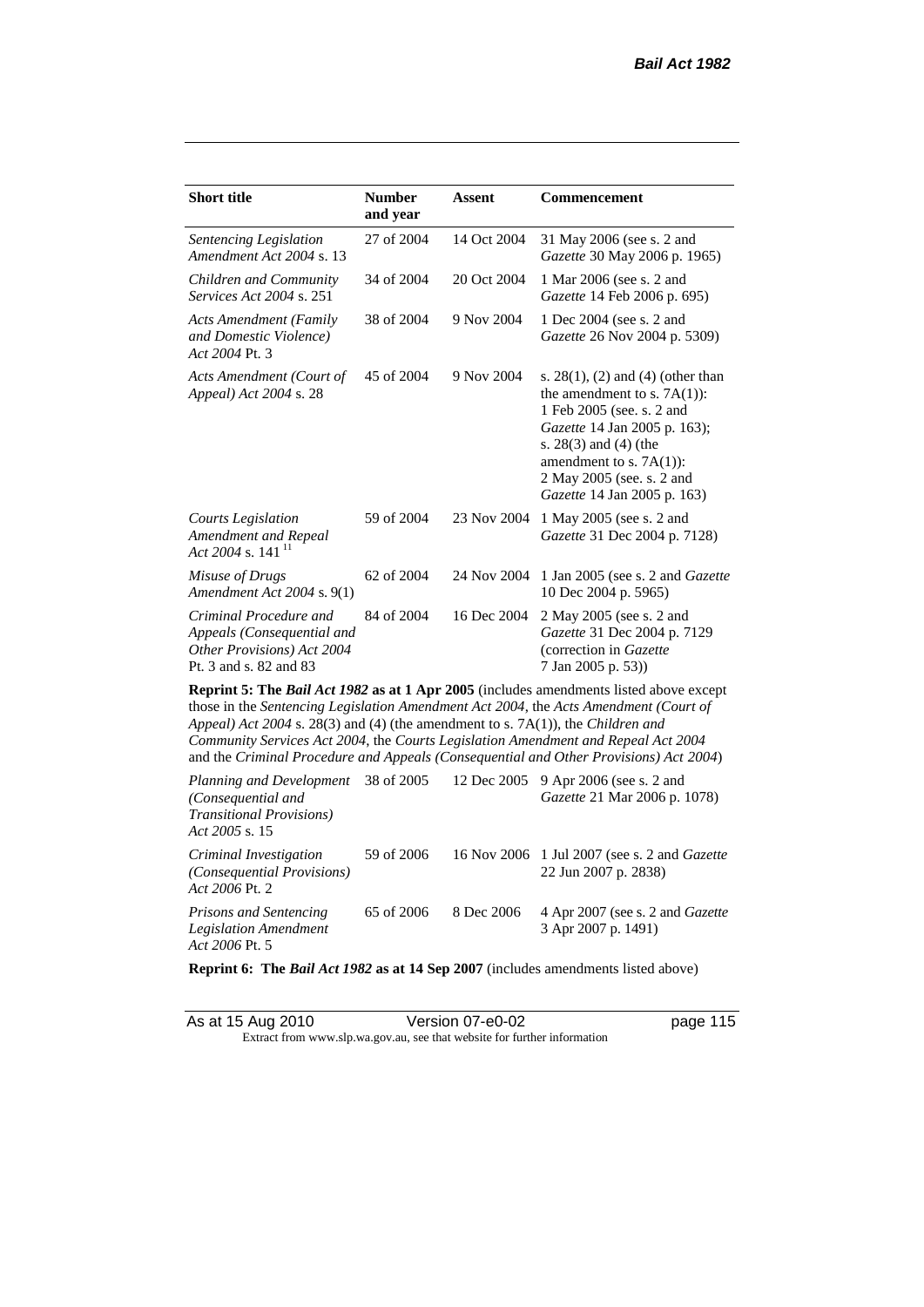| <b>Short title</b>                                                                      | <b>Number</b><br>and year | Assent      | <b>Commencement</b>                                                    |  |
|-----------------------------------------------------------------------------------------|---------------------------|-------------|------------------------------------------------------------------------|--|
| Criminal Law and Evidence 2 of 2008<br>Amendment Act 2008 s. 56                         |                           | 12 Mar 2008 | 27 Apr 2008 (see s. 2 and<br>Gazette 24 Apr 2008 p. 1559)              |  |
| <b>Bail Amendment Act 2008</b><br>Pt. $2^{12}$                                          | 6 of 2008                 | 31 Mar 2008 | 1 Mar 2009 (see s. 2(b) and<br>Gazette 27 Feb 2009 p. 511)             |  |
| <i>Medical Practitioners</i><br>Act 2008 Sch. 3 cl. 4                                   | 22 of 2008                |             | 27 May 2008 1 Dec 2008 (see s. 2 and Gazette<br>25 Nov 2008 p. 4989)   |  |
| Criminal Law Amendment<br><i>(Homicide)</i> Act 2008 s. 24                              | 29 of 2008                | 27 Jun 2008 | 1 Aug $2008$ (see s. $2(d)$ and<br><i>Gazette</i> 22 Jul 2008 p. 3353) |  |
| <b>Reprint 7: The Bail Act 1982 as at 6 Mar 2009</b> (includes amendments listed above) |                           |             |                                                                        |  |
| Police Amendment<br>Act 2009 s. 12                                                      | 42 of 2009                | 3 Dec 2009  | 13 Mar 2010 (see s. 2(b) and<br><i>Gazette</i> 12 Mar 2010 p. 941)     |  |

<sup>1M</sup> Under the *Cross-border Justice Act 2008* section 14, in order to give effect to that Act, this Act must be applied with the modifications prescribed by the *Crossborder Justice Regulations 2009* Part 3 Division 3 as if this Act had been altered in that way. If a modification is to replace or insert a numbered provision, the new provision is identified by the superscript 1M appearing after the provision number. If a modification is to replace or insert a definition, the new definition is identified by the superscript 1M appearing after the defined term.

<sup>1a</sup> On the date as at which this compilation was prepared, provisions referred to in the following table had not come into operation and were therefore not included in this compilation. For the text of the provisions see the endnotes referred to in the table.

#### **Provisions that have not come into operation**

| <b>Short title</b>                                                                                     | <b>Number</b><br>and year | Assent      | <b>Commencement</b>                           |
|--------------------------------------------------------------------------------------------------------|---------------------------|-------------|-----------------------------------------------|
| <b>Machinery of Government</b><br>(Miscellaneous<br>Amendments) Act 2006 Pt. 3<br>Div. $1^{13}$        | 28 of 2006                | 26 Jun 2006 | To be proclaimed (see s. 2)                   |
| <b>Health Practitioner</b><br><b>Regulation National Law</b><br>$(WA)$ Act 2010<br>Pt. 5 Div. $4^{15}$ | 35 of 2010                |             | 30 Aug 2010 To be proclaimed (see s. $2(b)$ ) |

<sup>2</sup> Repealed by the *Sentencing Legislation Amendment and Repeal Act 2003*.

| page 116 |  |  |
|----------|--|--|
|----------|--|--|

page 116 Version 07-e0-02 As at 15 Aug 2010 Extract from www.slp.wa.gov.au, see that website for further information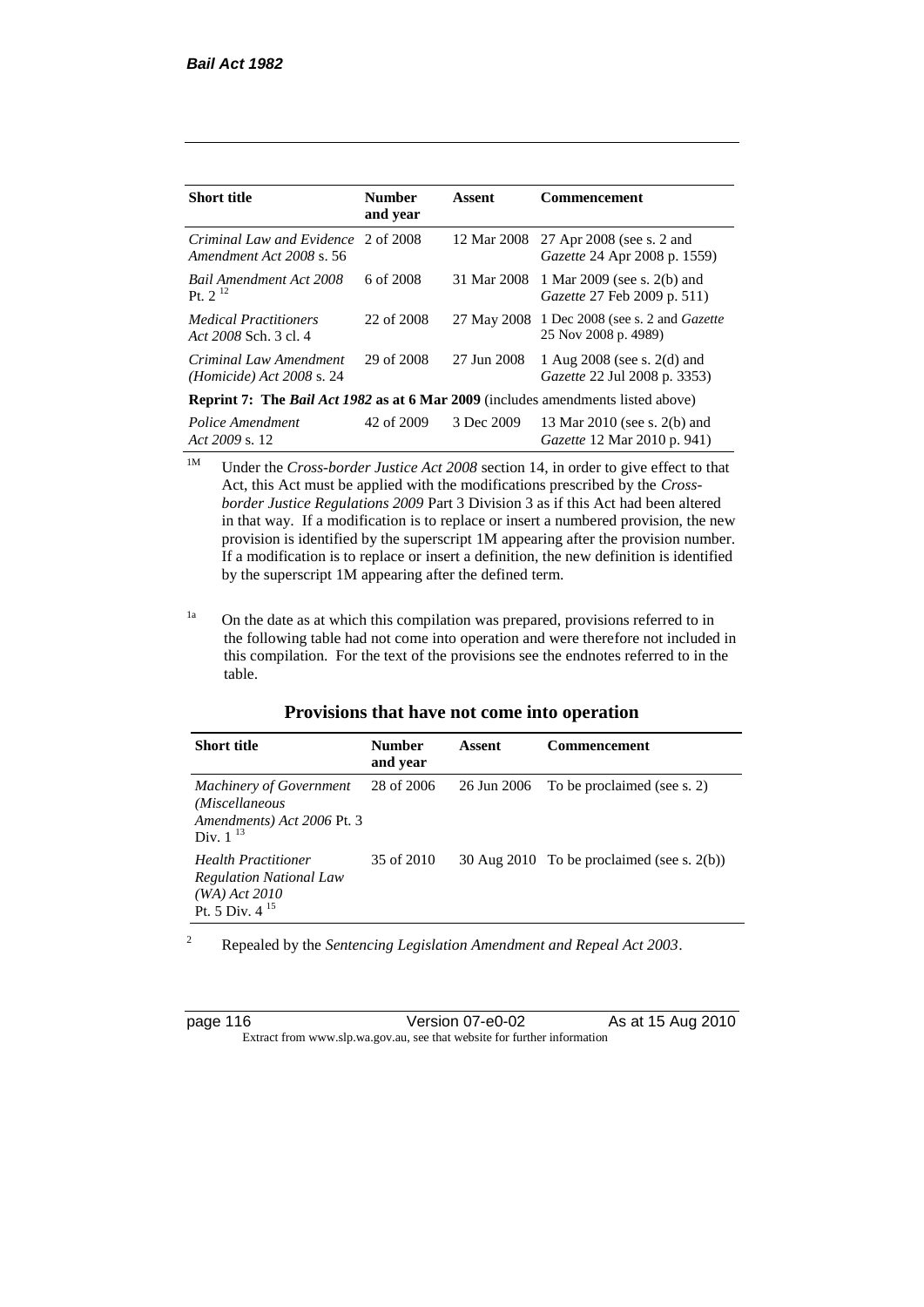".

- <sup>3</sup> The short title of the *Justices Act 1902* was changed to the *Criminal Procedure (Summary) Act 1902* by the *Courts Legislation Amendment and Repeal Act 2004*  s. 25. The Act was then repealed by the *Criminal Procedure and Appeal (Consequential and Other Provisions) Act 2004.*
- <sup>4</sup> The amendment in the *Sentencing Legislation Amendment and Repeal Act 1999* s. 26 had not come into operation when it was repealed by the *Sentencing Legislation Amendment and Repeal Act 2003* s. 31.
- <sup>5</sup> The *Bail Amendment Act 1984* s. 10 and 11 were repealed by the *Bail Amendment Act 1988* s. 20.
- <sup>6</sup> The *Bail Act 1982* was not in operation at the time when the reprint was compiled, but the reprinting was authorised by the *Bail Amendment Act 1988* s. 21.
- <sup>7</sup> The *Acts Amendment (Ministry of Justice) Act 1993* Pt. 19 is a transitional provision that is of no further effect.
- <sup>8</sup> The *Criminal Procedure Amendment Act 1993* s. 13 is a transitional provision that is of no further effect.
- <sup>9</sup> The *Bail Amendment Act 1998* s. 6(2) is a transitional provision that is of no further effect.
- <sup>10</sup> The *Acts Amendment and Repeal (Courts and Legal Practice) Act 2003* s. 97 reads as follows:
- .<br>د د

.<br>cc

#### **97. References to Crown Solicitor**

If in a written law or other document or instrument there is a reference to the Crown Solicitor that reference may, where the context so requires, be read as if it had been amended to be a reference to the State Solicitor.

- <sup>11</sup> The amendment in the *Courts Legislation Amendment and Repeal Act 2004* s. 141 (amending Sch. 1 Pt. A cl. 4) is not included because the clause it sought to amend had been amended by the *Acts Amendment (Court of Appeal) Act 2004* s. 28(4) before the amendment purported to come into operation.
- <sup>12</sup> The *Bail Amendment Act 2008* s. 6(2), 9(4)-(11), 10(2), 11(3), 15(5)-(8), 16(2), 18(4)-(5), 21(3), 22(2), 23(4), 24(6)-(7), 27(2)-(3), 28(6), 30(4)-(5), 31(2)-(3), 32(3)-(4), 33(6), 40(2), 41(5)-(9), 42(3) and 44 read as follows:

#### **6. Section 4A inserted and transitional provision**

(2) The *Bail Act 1982* section 4A as inserted by subsection (1) applies to appearances in court referred to in subsection (1)(a) of that section that occur after the commencement of this section.

As at 15 Aug 2010 Version 07-e0-02 Page 117 Extract from www.slp.wa.gov.au, see that website for further information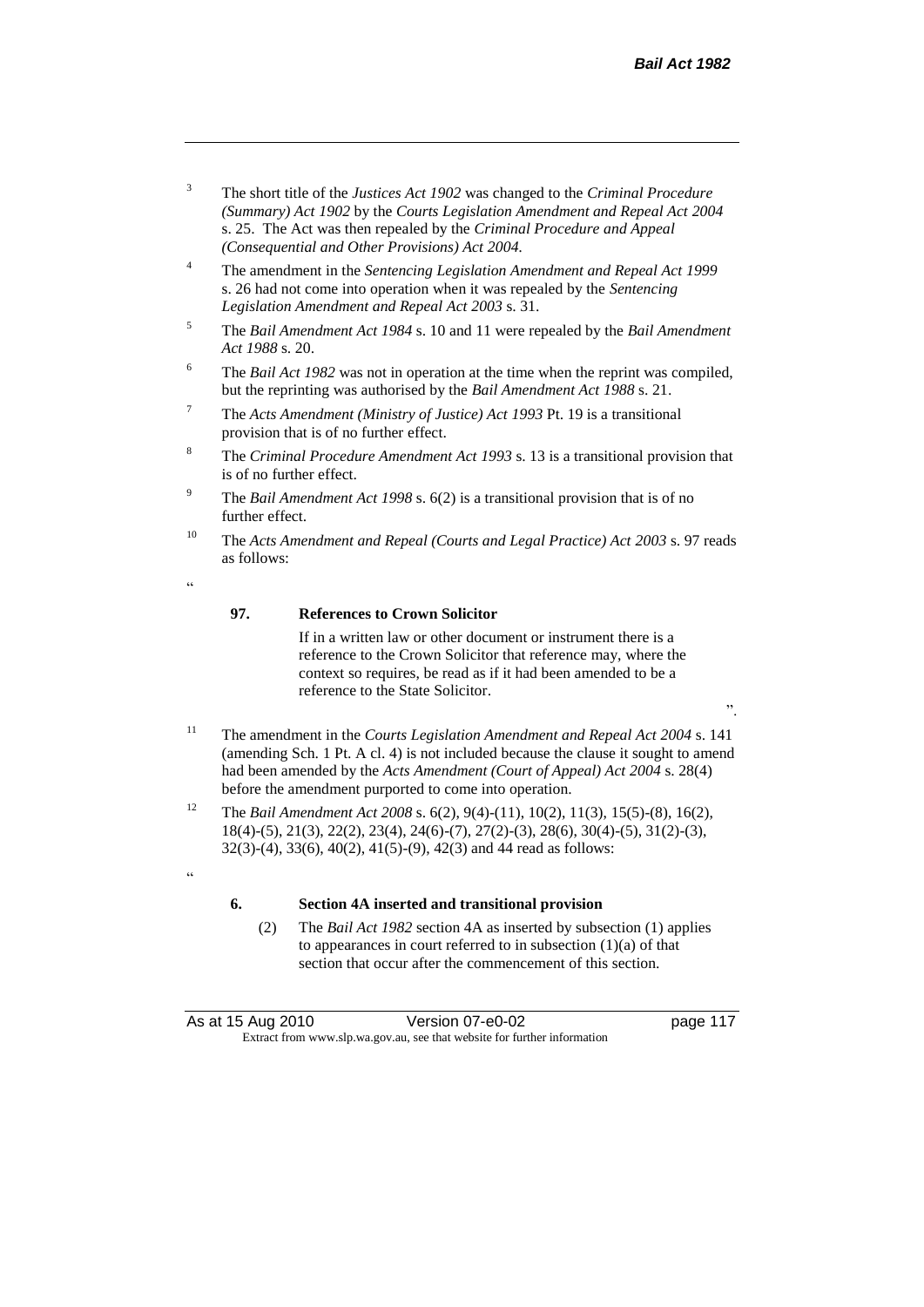#### **9. Section 7A replaced by sections 7A to 7F, related amendments to sections 8 and 21 and transitional provisions**

- (4) The *Bail Act 1982* section 7A as inserted by subsection (1) applies in relation to appearances in court coming within the *Bail Act 1982* section 7(1) that occur after the commencement of this section.
- (5) The *Bail Act 1982* section 7B(3) as inserted by subsection (1) applies so as to enable an accused who is detained in custody after the commencement of this section to make an application allowed for by that subsection.
- (6) The *Bail Act 1982* section 7B(4) as inserted by subsection (1) applies in relation to appearances in court coming within that subsection that occur after the commencement of this section.
- (7) The *Bail Act 1982* section 7B(5) as inserted by subsection (1) applies in relation to an accused who is in custody on the commencement of this section as if the reference in section  $7B(5)(a)$  to an application under subsection (3) included a reference to an application under the *Bail Act 1982* as in force immediately before the commencement of this section.
- (8) The *Bail Act 1982* section 7C(2) as inserted by subsection (1) applies in relation to appearances in court coming within that subsection that occur after the commencement of this section.
- (9) The *Bail Act 1982* section 7D as inserted by subsection (1) applies to any subsequent consideration of bail referred to in section 7D(1) that occurs after the commencement of this section.
- (10) The *Bail Act 1982* section 7E as inserted by subsection (1) applies to any trial as defined in section 7E(2), or part of a trial, that takes place after the commencement of this section.
- (11) The *Bail Act 1982* section 7F(2) as inserted by subsection (1) applies in relation to a pending application for bail under the *Bail Act 1982* section 7A(1), as in force immediately before the commencement of this section, as if it were an application for bail under the *Bail Act 1982* section 7F(1) as inserted by subsection  $(1)$ .

#### **10. Section 9 amended and transitional provision**

(2) The *Bail Act 1982* section 9(1)(b) as amended by subsection (1) applies to any consideration of a case for bail that occurs after the commencement of this section.

page 118 Version 07-e0-02 As at 15 Aug 2010 Extract from www.slp.wa.gov.au, see that website for further information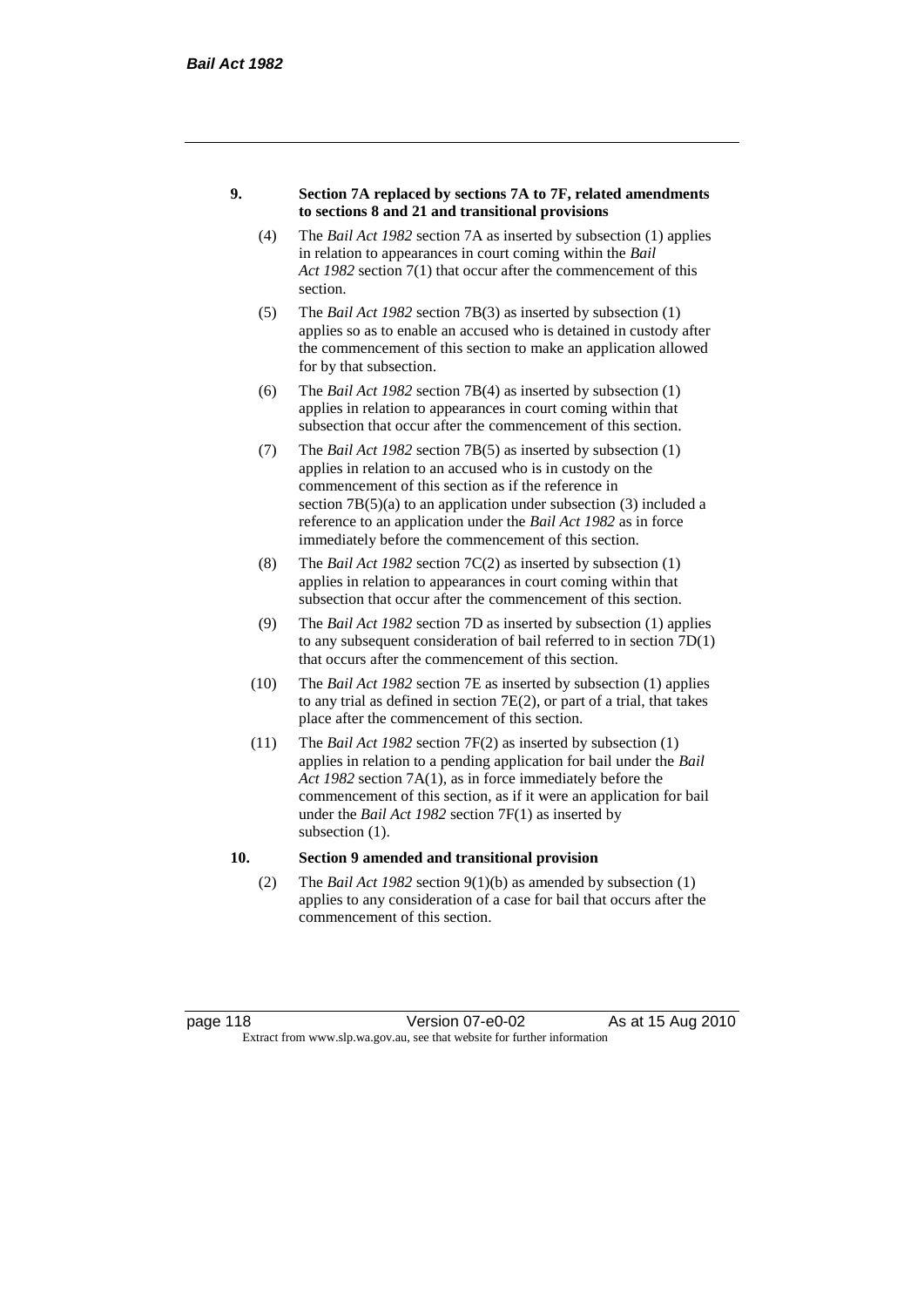#### **11. Section 11 amended and transitional provision**

(3) A certificate under the *Bail Act 1982* section 11(2) as in force immediately before the commencement of this section that has not been fully acted upon is to be treated after that commencement as a certificate under the *Bail Act 1982* section 11(3) as inserted by subsection  $(2)$ .

#### **15. Section 14 amended and transitional provisions**

- (5) The *Bail Act 1982* section 14(4)(a)(i) as inserted by subsection (4) applies in respect of a child charged with an offence on or after the commencement.
- (6) The *Bail Act 1982* section 14(4)(a)(ii) as inserted by subsection (4) applies in respect of an accused committed to the District Court on or after the commencement for trial or sentence.
- (7) The *Bail Act 1982* section 14(4)(b) as inserted by subsection (4) applies in respect of any power referred to in the *Bail Act 1982* section 14(1) that is exercised, or could be exercised, on or after the commencement by any other judicial officer as defined in that paragraph.
- (8) In subsections (5), (6) and (7) *commencement* means the commencement of subsection (4).

#### **16. Sections 15A and 15B inserted and transitional provision**

(2) The *Bail Act 1982* sections 15A and 15B as inserted by subsection (1) apply to a bail decision, as defined in section 15A(1), made after the commencement of this section by a judge referred to in section 15A(2).

#### **18. Section 28 amended, related amendments to sections 35, 49, 51 and 58 and Schedule 1 and transitional provisions**

- (4) A bail undertaking that has effect under the *Bail Act 1982* immediately before the commencement of this section continues to have effect, on and after that commencement, as if it were a bail undertaking described in the *Bail Act 1982* section 28(2) as amended by subsection (1).
- (5) A surety undertaking that has effect under the *Bail Act 1982* immediately before the commencement of this section continues to have effect, on and after that commencement, as if it were a surety undertaking within the meaning of the *Bail Act 1982* section 35(1) as amended by subsection (3).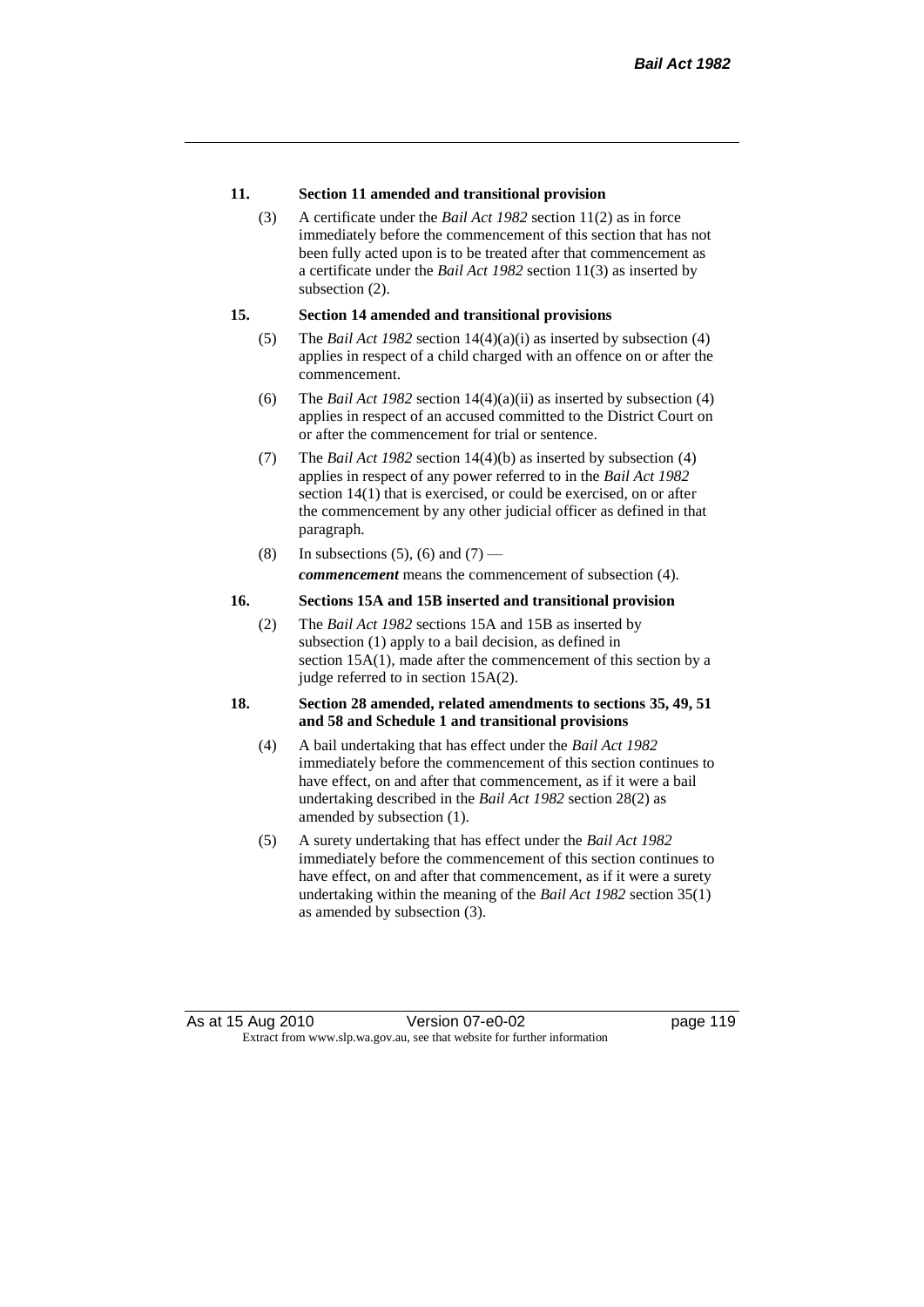#### **21. Section 31 amended and transitional provision**

(3) The *Bail Act 1982* section 31 as amended by this section applies in relation to any adjournment or committal to which it refers that occurs after the commencement of this section.

#### **22. Section 31A inserted and transitional provision**

(2) The *Bail Act 1982* section 31A as inserted by subsection (1) applies to any trial as defined in section 31A(1), or part of a trial, that takes place after the commencement of this section.

#### **23. Section 32 amended and transitional provision**

(4) The *Bail Act 1982* section 32 as amended by this section applies in relation to oral notifications given, and written notices given or sent, after the commencement of this section.

#### **24. Section 36 replaced, related amendments to sections 3, 37, 39, 40, 41 and 42 and transitional provisions**

- (6) The *Bail Act 1982* section 36(1) as inserted by subsection (1) applies to any decision as to whether a person should be approved as a surety that has to be made after the commencement of this section.
- (7) The *Bail Act 1982* section 36(2) as inserted by subsection (1) applies to any grant of bail that occurs after the commencement of this section.

#### **27. Section 44 replaced and transitional provisions**

- (2) The *Bail Act 1982* section 44 as inserted by subsection (1) applies to a surety undertaking whether entered into before or after the commencement of this section.
- (3) For the purposes of subsection (2), if a surety undertaking entered into before the commencement of this section contains a provision of the kind referred to in the *Bail Act 1982* section 44(2) as in force before that commencement, the provision is to be taken to be a provision of the kind referred to in the *Bail Act 1982*  section 44(5) as inserted by subsection (1).

#### **28. Section 45 amended and transitional provision**

(6) The *Bail Act 1982* section 45 as amended by subsection (1) applies to notices given for the purposes of the *Bail Act 1982* section 44(5) after the commencement of this section.

#### **30. Section 49 amended, related amendment to section 67 and transitional provisions**

(4) Subject to subsection (5), the *Bail Act 1982* section 49 as amended by this section applies in relation to a failure by an accused to

page 120 Version 07-e0-02 As at 15 Aug 2010 Extract from www.slp.wa.gov.au, see that website for further information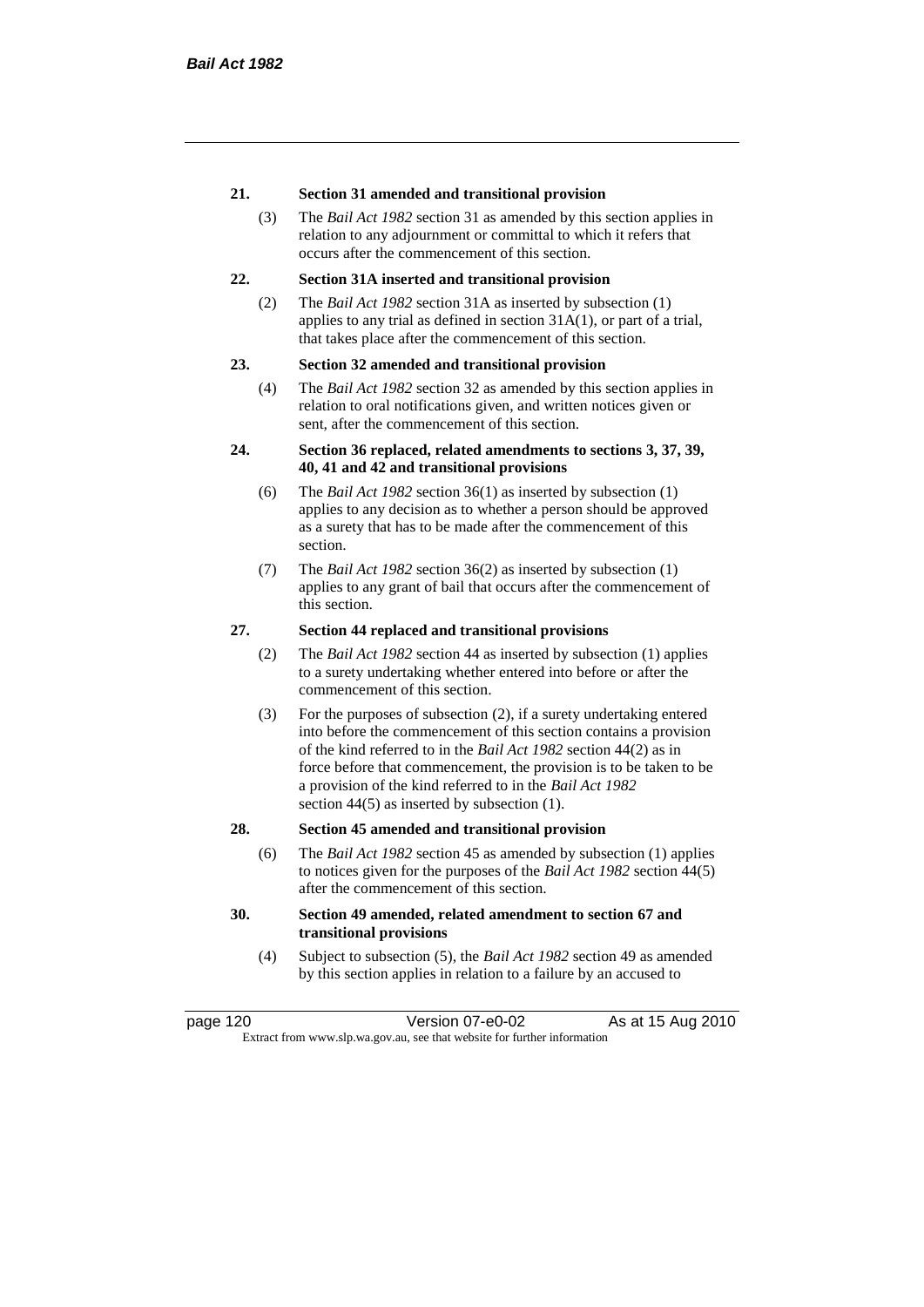comply with any requirement of the accused's bail undertaking irrespective of when the failure occurred.

(5) Any proceedings under the *Bail Act 1982* section 49 in progress immediately before the commencement of this section may be continued after that commencement as if this section had not come into operation.

#### **31. Section 51A inserted and transitional provisions**

- (2) Subject to subsection (3), the *Bail Act 1982* section 51A as inserted by this section applies for the purpose of prosecuting an offence described in subsection (1) of that section irrespective of when the offence occurred.
- (3) Any prosecution for an offence referred to in subsection (2) in progress immediately before the commencement of this section may be continued after that commencement as if this section had not come into operation.

#### **32. Section 52 amended and transitional provisions**

- (3) Subject to subsection (4), the *Bail Act 1982* section 52 as amended by this section applies for the purpose of prosecuting an offence described in subsection (1) of that section irrespective of when the offence occurred.
- (4) Any prosecution for an offence referred to in subsection (3) in progress immediately before the commencement of this section may be continued after that commencement as if this section had not come into operation.

#### **33. Section 54 amended, related amendment to section 46 and transitional provision**

- (6) Despite the amendments made by subsections (1) to (4), the *Bail Act 1982* section 54 as in force immediately before the commencement of this section continues to apply in relation to —
	- (a) an accused arrested under subsection (2)(a) of that section; and
	- (b) an application made under subsection (2)(b) of that section,

before that commencement.

#### **40. Section 66B inserted and transitional provision**

(2) The *Bail Act 1982* section 66B as inserted by subsection (1) applies in relation to any bail proceedings, as defined in section 66B, conducted after the commencement of this section irrespective of when those proceedings were initiated.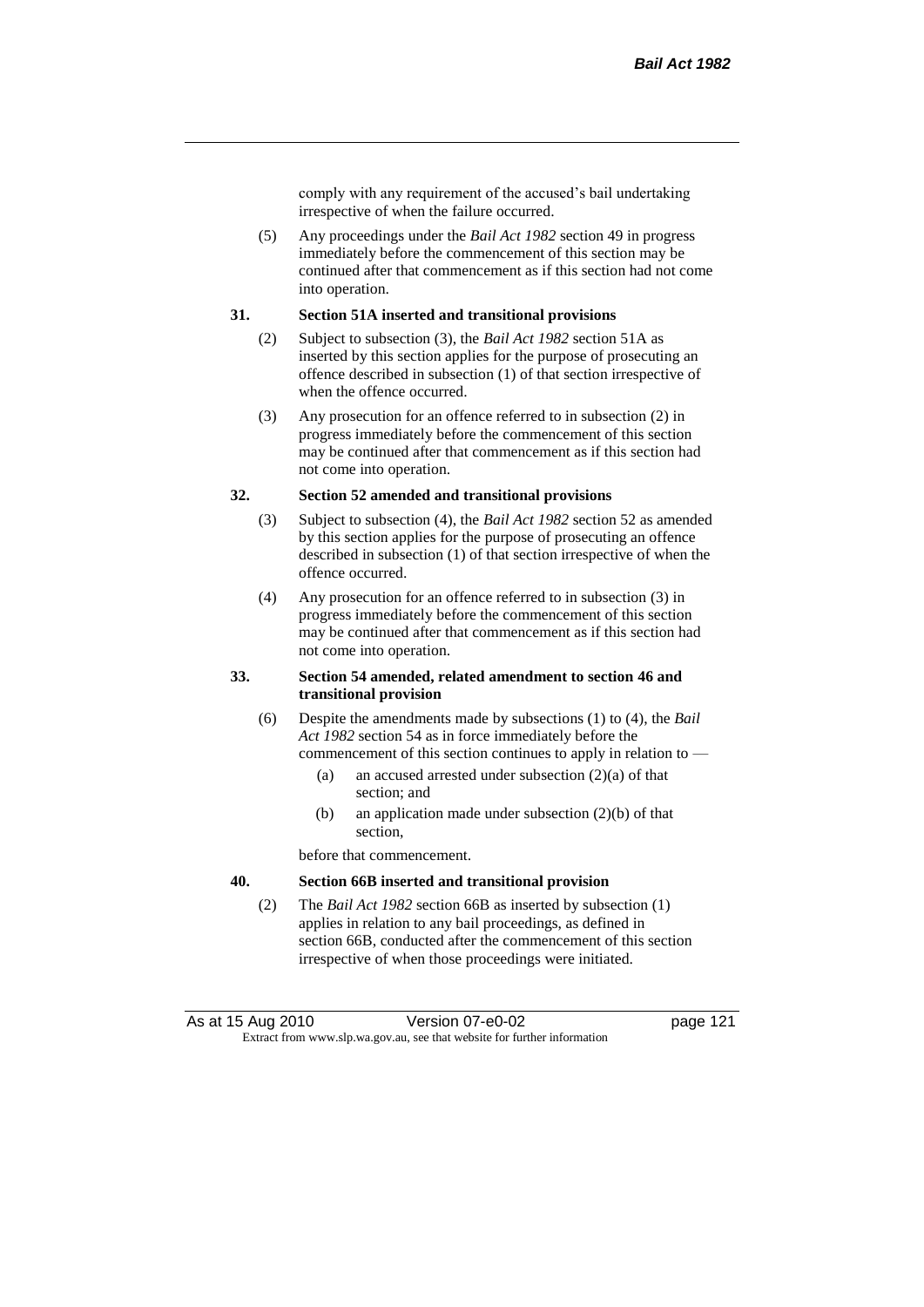#### **41. Schedule 1 amended and transitional provisions**

- (5) The *Bail Act 1982* Schedule 1 Part B clause 1A as inserted by subsection  $(3)(b)$  applies in respect of —
	- (a) a grant or refusal of bail; or
	- (b) a dispensation from the requirement for bail,

coming within that clause that occurs after the commencement of subsection (3)(b).

- (6) The *Bail Act 1982* Schedule 1 Part B clause 3 as inserted by subsection (3)(e) applies in relation to a refusal of bail for an initial appearance that occurs after the commencement of subsection  $(3)(e)$ .
- (7) The *Bail Act 1982* Schedule 1 Part C clause 3C as inserted by subsection (4)(e) applies to any consideration of a case for bail that occurs after the commencement of subsection (4)(e).
- (8) The *Bail Act 1982* Schedule 1 Part C clauses 4 and 4A as inserted by subsection (4)(f) apply to any consideration of a case for bail that occurs after the commencement of subsection (4)(f).
- (9) The *Bail Act 1982* Schedule 1 Part C clause 7 as amended by subsection (4)(i) applies to any grant of bail that occurs after the commencement of subsection (4)(i).

#### **42. Schedule 2 amended and transitional provision**

- (3) A reference in
	- (a) the *Bail Act 1982* section 16A; or
	- (b) the *Bail Act 1982* Schedule 1 Part C clause 3A or 3B,

to a serious offence includes a reference to an offence against *The Criminal Code* section 283 committed, or alleged to have been committed, before the commencement of this section.

#### **44. Transitional regulations**

- (1) If this Part does not provide sufficiently for a matter or issue of a transitional nature that arises as a result of the amendments made to the *Bail Act 1982* by this Part, the Governor may make regulations (the *transitional regulations*) prescribing all matters that are required, necessary or convenient to be prescribed for providing for the matter or issue.
- (2) The transitional regulations may provide that specified provisions of the *Bail Act 1982* or this Part —
	- (a) do not apply; or
	- (b) apply with specified modifications,

to or in relation to any matter.

page 122 Version 07-e0-02 As at 15 Aug 2010 Extract from www.slp.wa.gov.au, see that website for further information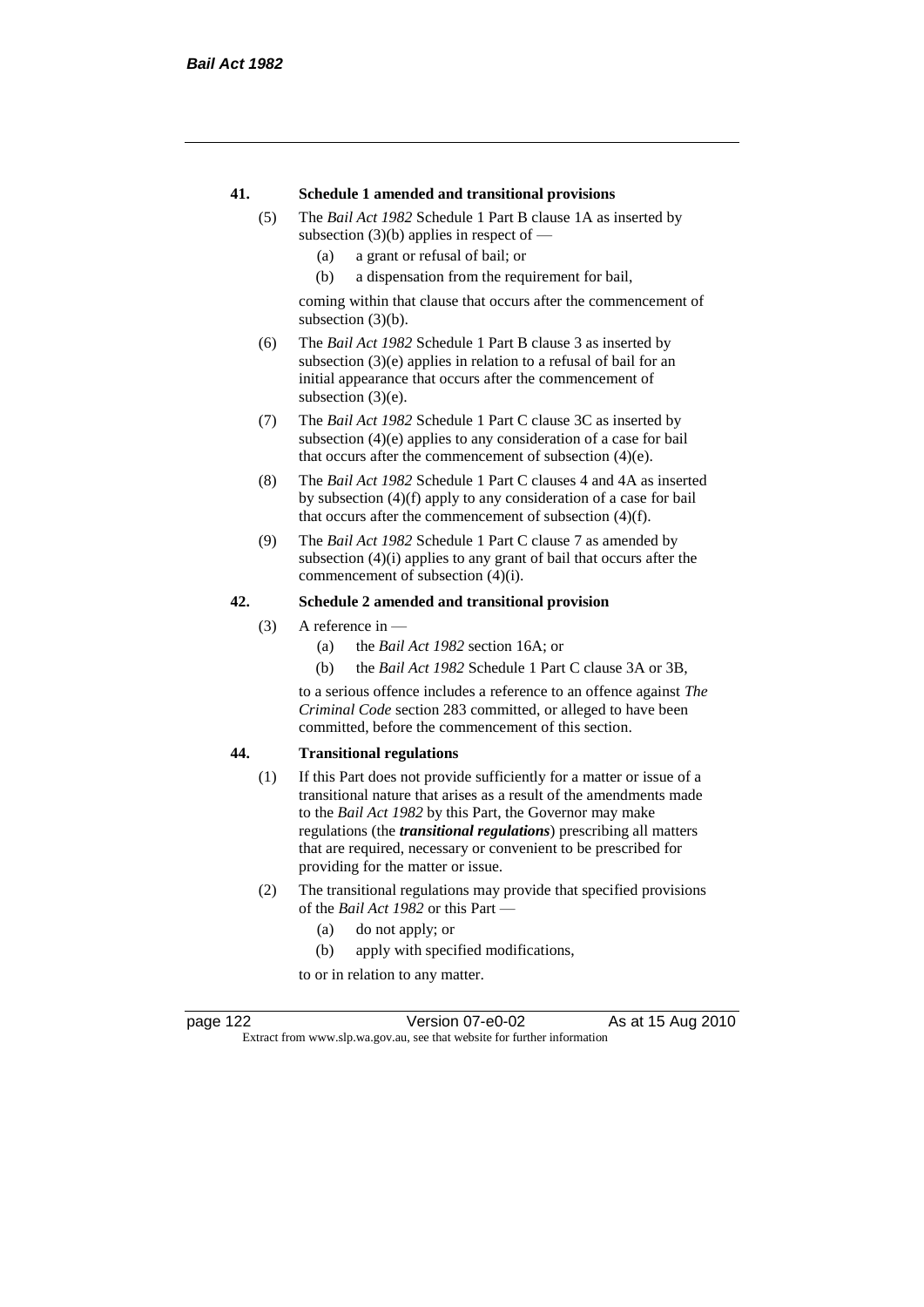- (3) If the transitional regulations provide that a specified state of affairs is to be taken to have existed, or not to have existed, on and from a day that is earlier than the day on which the transitional regulations are published in the *Gazette* but not earlier than the commencement of this section, the transitional regulations have effect according to their terms.
- (4) In subsections (2) and (3) *specified* means specified or described in the transitional regulations.
- (5) If the transitional regulations contain a provision referred to in subsection (3), the provision does not operate so as —
	- (a) to affect in a manner prejudicial to any person (other than the State or an authority of the State), the rights of that person existing before the day of publication of those regulations; or
	- (b) to impose liabilities on any person (other than the State or an authority of the State) in respect of anything done or omitted to be done before the day of publication of those regulations.
- <sup>13</sup> On the date as at which this reprint was prepared, the *Machinery of Government (Miscellaneous Amendments) Act 2006* Pt. 3 Div. 1 had not come into operation. It reads as follows:

# **Part 3 — Attorney General, and Justice**

# **Division 1 —** *Bail Act 1982*

#### **30. The Act amended**

The amendments in this Division are to the *Bail Act 1982*.

#### **31. Section 3 amended**

- (1) Section 3(1) is amended as follows:
	- (a) by inserting the following definitions in the appropriate alphabetical positions —
- .<br>C

<u>، د</u>

*CEO* means the chief executive officer of the Department; *Department* means the department of the Public Service principally assisting in the administration of this Act;

";

".

As at 15 Aug 2010 Version 07-e0-02 page 123 Extract from www.slp.wa.gov.au, see that website for further information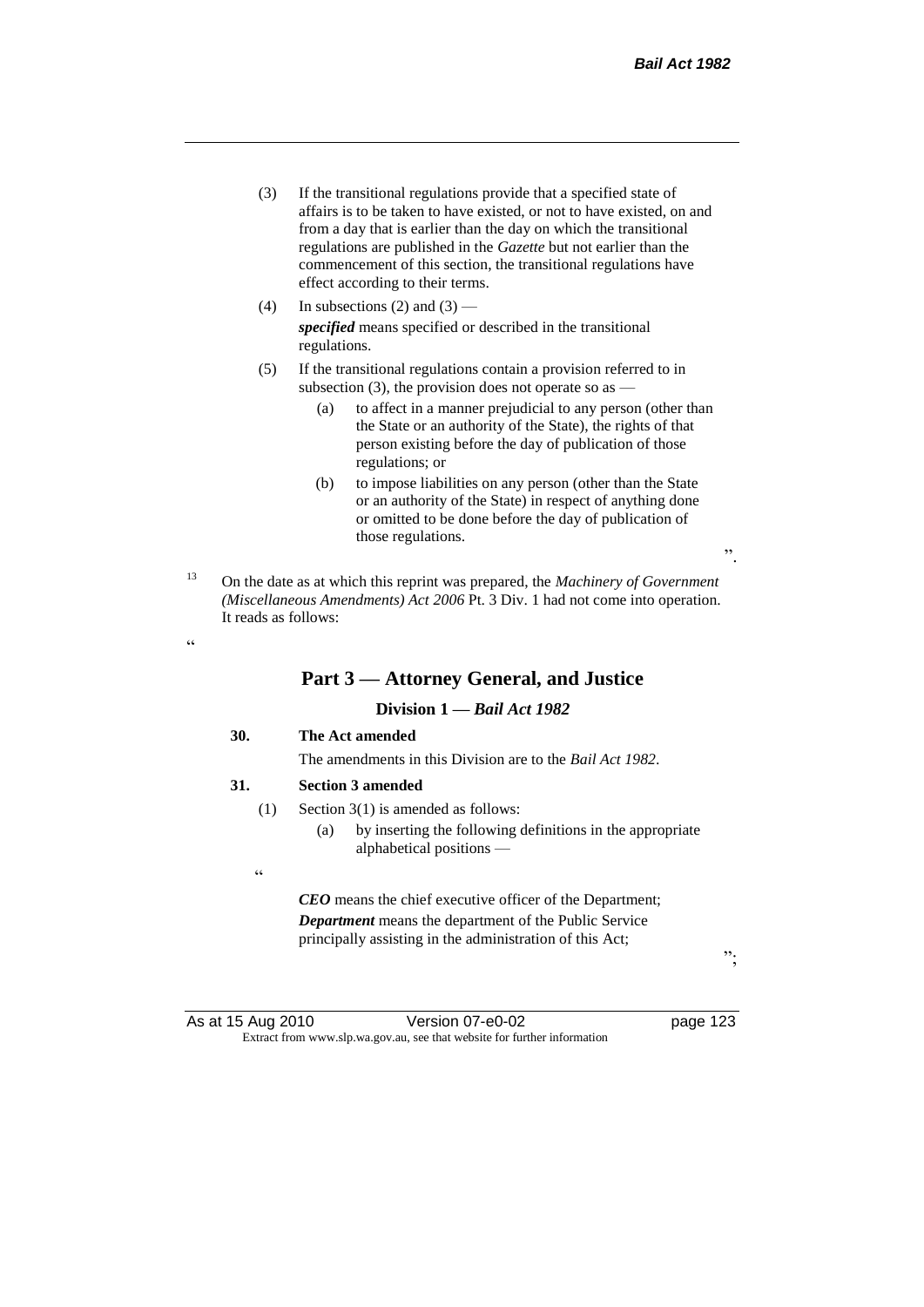- (b) in the definition of "authorised community services officer" in paragraph (a) by deleting "(Justice)" in both places where it occurs  $14$ ;
- (c) by deleting the definition of "CEO (Justice)"  $14$ .
- (2) Section 3(5) is amended by deleting "department of which he is the chief executive officer" and inserting instead —
	- " Department ".

#### **32. Section 66A amended** <sup>14</sup>

Section 66A(2) is amended by deleting "department of which the CEO (Justice) is the chief executive officer" and inserting instead —

" Department ".

#### **33. Various references to CEO (Justice) changed to CEO** <sup>14</sup>

Each provision listed in the Table to this section is amended by deleting "CEO (Justice)" in each place where it occurs and inserting instead —

| ,,<br>C C<br>CEO                                                                                         |                                |  |
|----------------------------------------------------------------------------------------------------------|--------------------------------|--|
| Table                                                                                                    |                                |  |
| s. $3(5)$                                                                                                | s. 50E                         |  |
| s. $24A(4)$                                                                                              | s. $50F(1)$ , (3), (4) and (5) |  |
| s.27A                                                                                                    | s.50H                          |  |
| s.50A                                                                                                    | s. 50J                         |  |
| s. $50C(4)(a)$ and (b)                                                                                   | s. $50L(1)$                    |  |
| s. $50D(1)(a)$                                                                                           | Sch. 1 Part D cl. 3(3)(e)      |  |
| The headings to sections 27A, 50A, 50E, 50F and 50J will be altered by<br>Note:<br>deleting "(Justice)". |                                |  |

- <sup>14</sup> The amendments to the *Bail Act 1982* in the *Machinery of Government (Miscellaneous Amendments) Act 2006* Pt. 3 Div. 1 cl. 31(1)(b) and (c), cl. 32 and 33 would conflict with amendments by the *Prisons and Sentencing Legislation Amendment Act 2006* Pt. 5.
- <sup>15</sup> On the date as at which this compilation was prepared, the *Health Practitioner Regulation National Law (WA) Act 2010* Pt. 5 Div. 4 had not come into operation. It reads as follows:

#### **Division 4 —** *Bail Act 1982* **amended**

## **28. Act amended**

This Division amends the *Bail Act 1982*.

page 124 Version 07-e0-02 As at 15 Aug 2010 Extract from www.slp.wa.gov.au, see that website for further information

".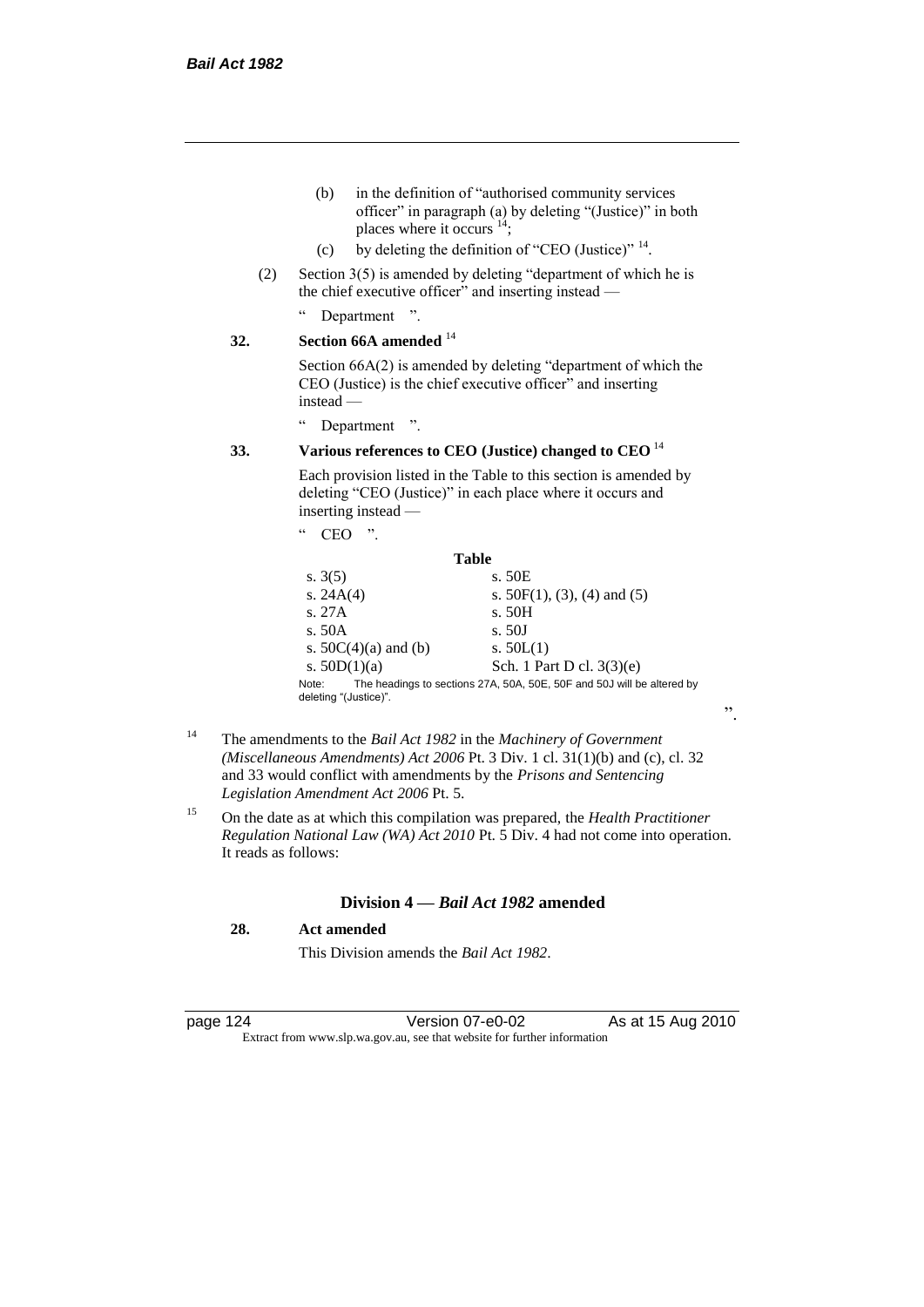### **29. Schedule 1 amended**

In Schedule 1 Part D clause 2(7) delete the definition of *medical practitioner* and "and" after it and insert:

*medical practitioner* means a person registered under the *Health Practitioner Regulation National Law (Western Australia)* in the medical profession;

As at 15 Aug 2010 Version 07-e0-02 Page 125 Extract from www.slp.wa.gov.au, see that website for further information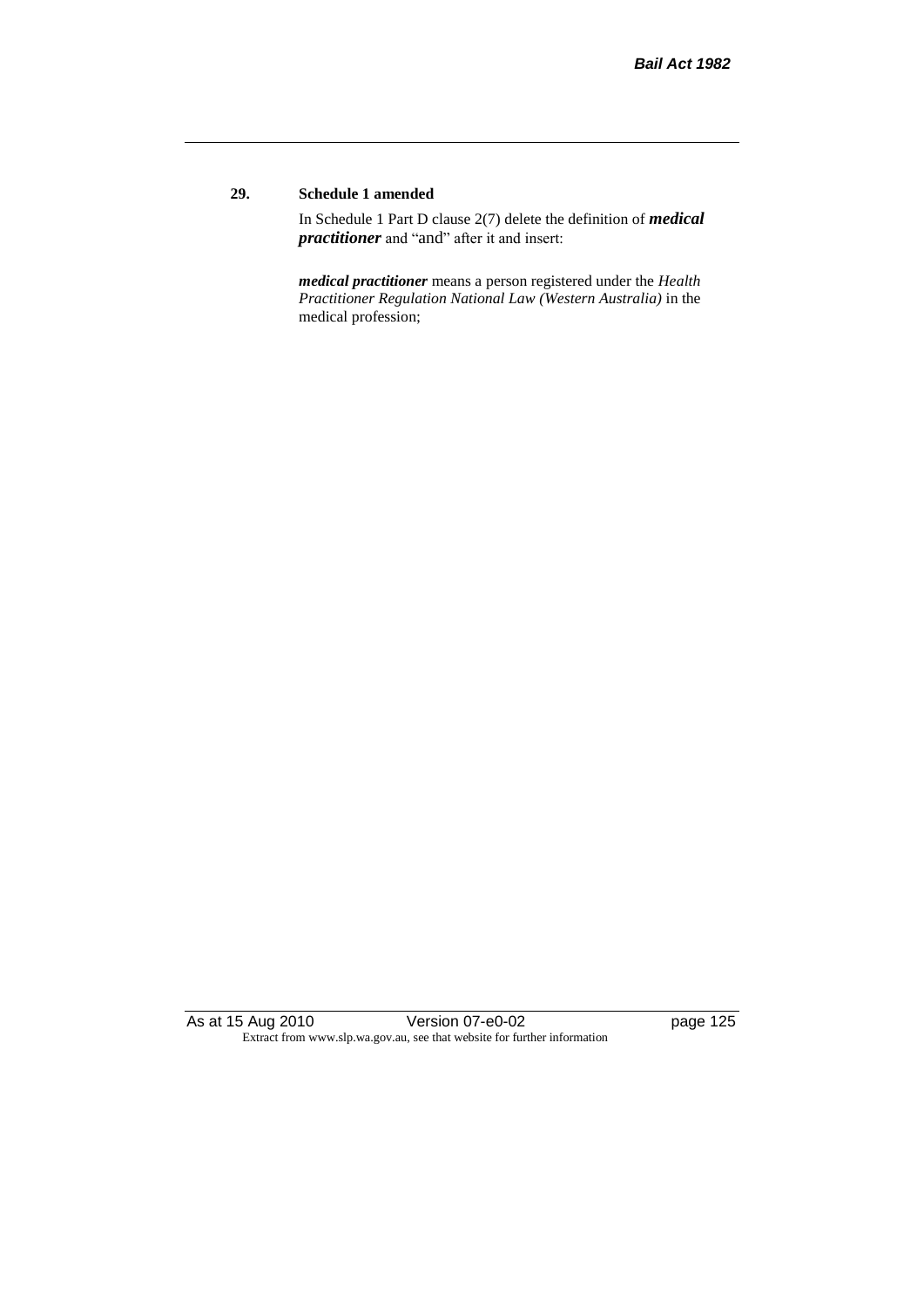### **Defined Terms**

# **Defined Terms**

[This is a list of terms defined and the provisions where they are defined. The list is not part of the law.]

| <b>Defined Term</b> | Provision(s) |
|---------------------|--------------|
|                     |              |
|                     |              |
|                     |              |
|                     |              |
|                     |              |
|                     |              |
|                     |              |
|                     |              |
|                     |              |
|                     |              |
|                     |              |
|                     |              |
|                     |              |
|                     |              |
|                     |              |
|                     |              |
|                     |              |
|                     |              |
|                     |              |
|                     |              |
|                     |              |
|                     |              |
|                     |              |
|                     |              |
|                     |              |
|                     |              |
|                     |              |
|                     |              |
|                     |              |
|                     |              |
|                     |              |
|                     |              |
|                     |              |
|                     |              |
|                     |              |
|                     |              |
|                     |              |
|                     |              |
|                     |              |

page  $126$ 

Version 07-e0-02 Extract from www.slp.wa.gov.au, see that website for further information

As at 15 Aug 2010